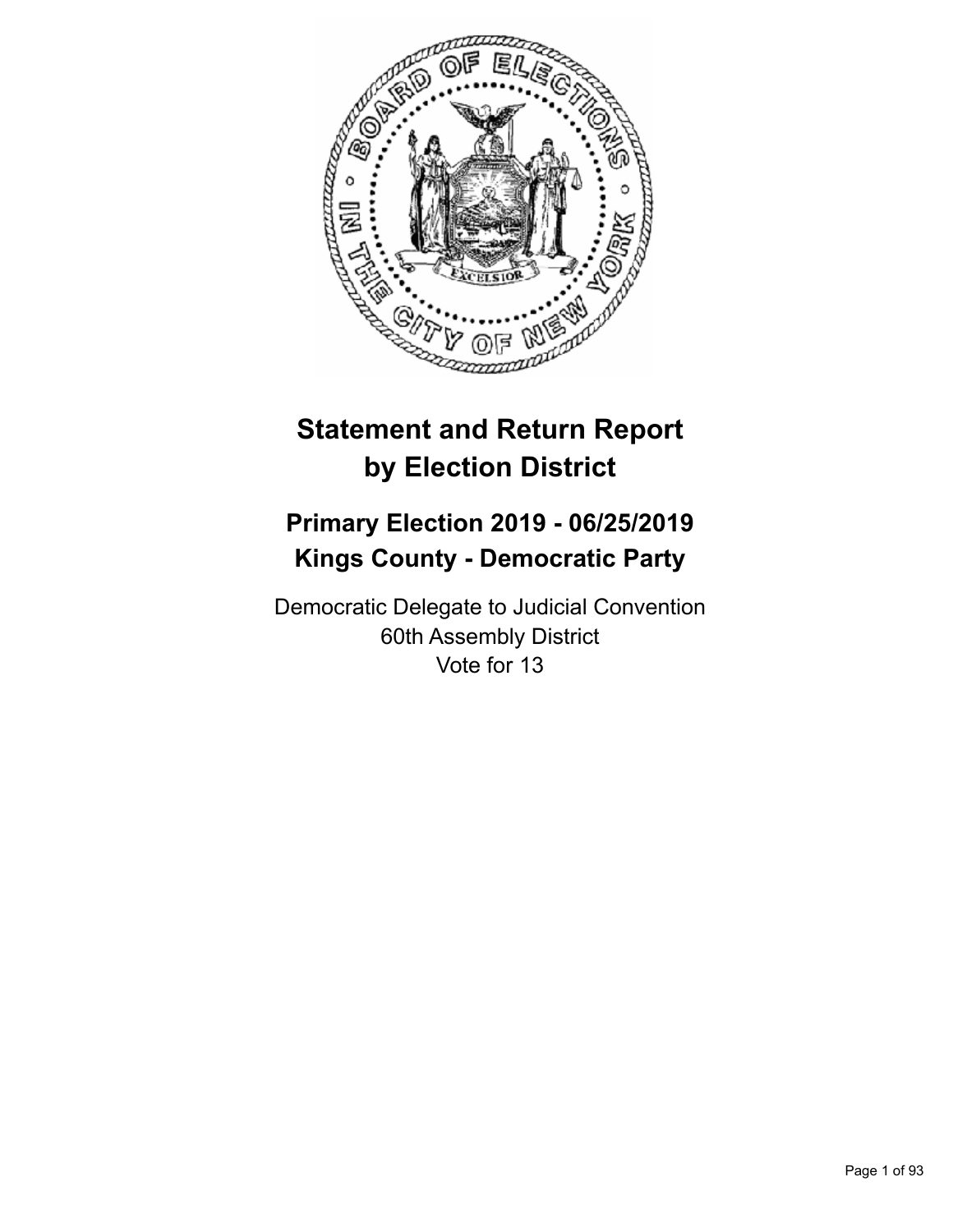

| <b>PUBLIC COUNTER</b>                                    | 17             |
|----------------------------------------------------------|----------------|
| <b>MANUALLY COUNTED EMERGENCY</b>                        | 0              |
| <b>ABSENTEE / MILITARY</b>                               | 1              |
| <b>AFFIDAVIT</b>                                         | $\mathbf 0$    |
| <b>Total Ballots</b>                                     | 18             |
| Less - Inapplicable Federal/Special Presidential Ballots | 0              |
| <b>Total Applicable Ballots</b>                          | 18             |
| <b>CHARLES BARRON</b>                                    | 14             |
| <b>KERON ALLEYNE</b>                                     | 10             |
| <b>JOY SIMMONS</b>                                       | 11             |
| ANDRE T. MITCHELL                                        | 11             |
| JOYCE SCOTT-BRAYBOY                                      | 6              |
| <b>MELINDA PERKINS</b>                                   | 10             |
| <b>HELEN S. JARRETT</b>                                  | 9              |
| <b>ALICE LOWMAN</b>                                      | 11             |
| MUBA YAROFULANI                                          | 6              |
| <b>ANA FISCHER</b>                                       | 9              |
| <b>CAROLYN WASHINGTON</b>                                | 10             |
| ADELINE BUNCHE                                           | 5              |
| <b>MELVIN FAULKNER</b>                                   | $\overline{7}$ |
| <b>NIKKI LUCAS</b>                                       | 9              |
| <b>KATHLEEN LUCAS</b>                                    | $\,$ 5 $\,$    |
| <b>MARY RIDDICK</b>                                      | 5              |
| PAMELA LOCKLEY                                           | 5              |
| <b>GLEN HUFF</b>                                         | $\overline{2}$ |
| PEARL ANDERSON                                           | 5              |
| <b>GLADYS SAMUEL</b>                                     | $\sqrt{5}$     |
| <b>GWENDOLYN DUNHAM</b>                                  | $\overline{2}$ |
| <b>MADELINE EPPERSON</b>                                 | 3              |
| <b>LINDA MILLER</b>                                      | 8              |
| PATRICIA REID                                            | 3              |
| <b>TIAVONA STUBBS</b>                                    | $\overline{2}$ |
| <b>Total Votes</b>                                       | 173            |
| Unrecorded                                               | 61             |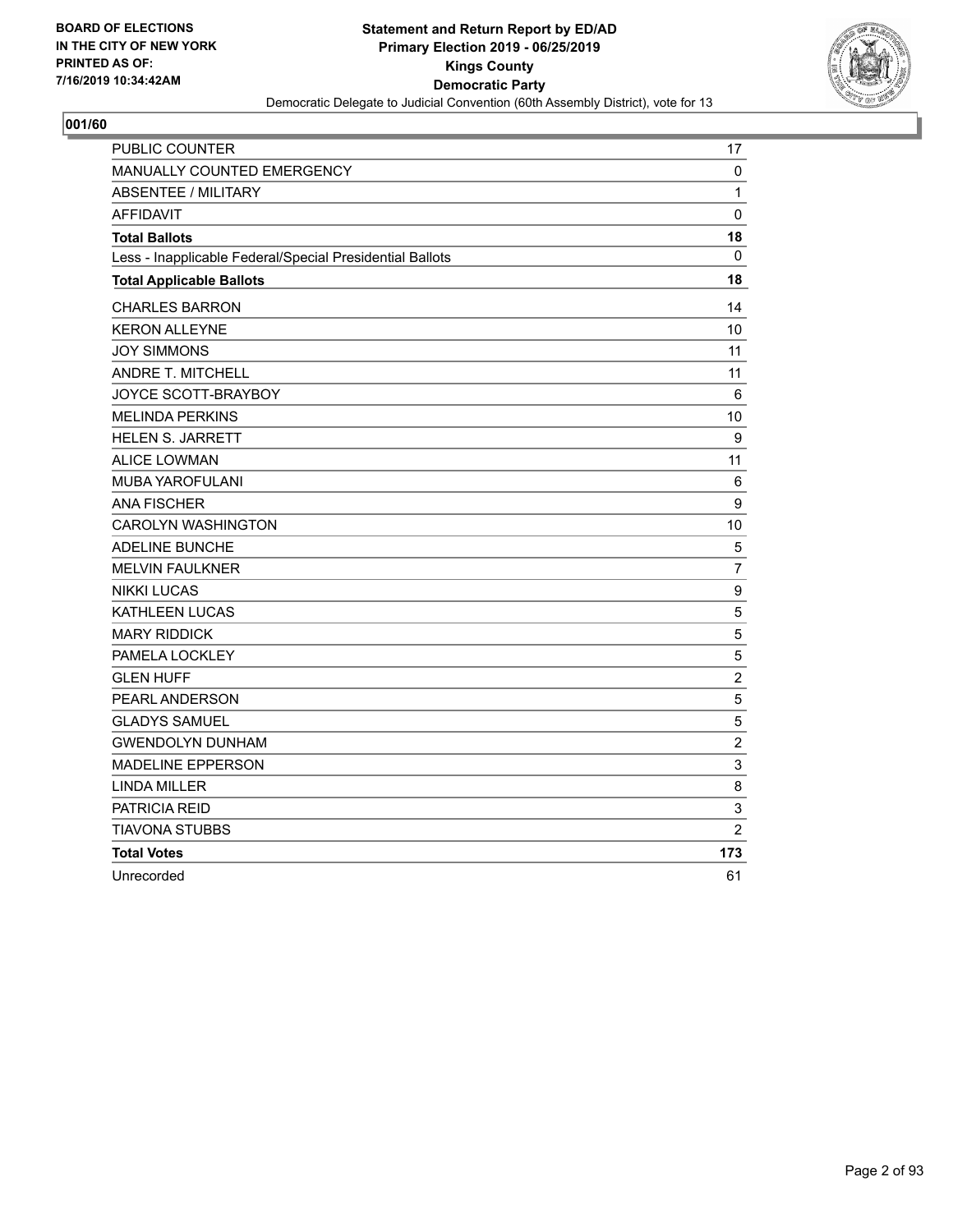

| <b>PUBLIC COUNTER</b>                                    | 16             |
|----------------------------------------------------------|----------------|
| MANUALLY COUNTED EMERGENCY                               | 0              |
| <b>ABSENTEE / MILITARY</b>                               | 1              |
| <b>AFFIDAVIT</b>                                         | 0              |
| <b>Total Ballots</b>                                     | 17             |
| Less - Inapplicable Federal/Special Presidential Ballots | 0              |
| <b>Total Applicable Ballots</b>                          | 17             |
| <b>CHARLES BARRON</b>                                    | 16             |
| <b>KERON ALLEYNE</b>                                     | 8              |
| <b>JOY SIMMONS</b>                                       | 11             |
| ANDRE T. MITCHELL                                        | 5              |
| JOYCE SCOTT-BRAYBOY                                      | 8              |
| <b>MELINDA PERKINS</b>                                   | 9              |
| <b>HELEN S. JARRETT</b>                                  | 8              |
| <b>ALICE LOWMAN</b>                                      | 5              |
| MUBA YAROFULANI                                          | $\overline{4}$ |
| <b>ANA FISCHER</b>                                       | 4              |
| <b>CAROLYN WASHINGTON</b>                                | 8              |
| ADELINE BUNCHE                                           | $\overline{4}$ |
| <b>MELVIN FAULKNER</b>                                   | $\overline{7}$ |
| <b>NIKKI LUCAS</b>                                       | 8              |
| <b>KATHLEEN LUCAS</b>                                    | $\mathsf 3$    |
| <b>MARY RIDDICK</b>                                      | 3              |
| PAMELA LOCKLEY                                           | $\overline{c}$ |
| <b>GLEN HUFF</b>                                         | $\mathbf{1}$   |
| PEARL ANDERSON                                           | $\overline{c}$ |
| <b>GLADYS SAMUEL</b>                                     | $\overline{c}$ |
| <b>GWENDOLYN DUNHAM</b>                                  | 5              |
| <b>MADELINE EPPERSON</b>                                 | $\mathbf{1}$   |
| <b>LINDA MILLER</b>                                      | $\overline{7}$ |
| PATRICIA REID                                            | $\overline{c}$ |
| <b>TIAVONA STUBBS</b>                                    | $\overline{2}$ |
| <b>Total Votes</b>                                       | 135            |
| Unrecorded                                               | 86             |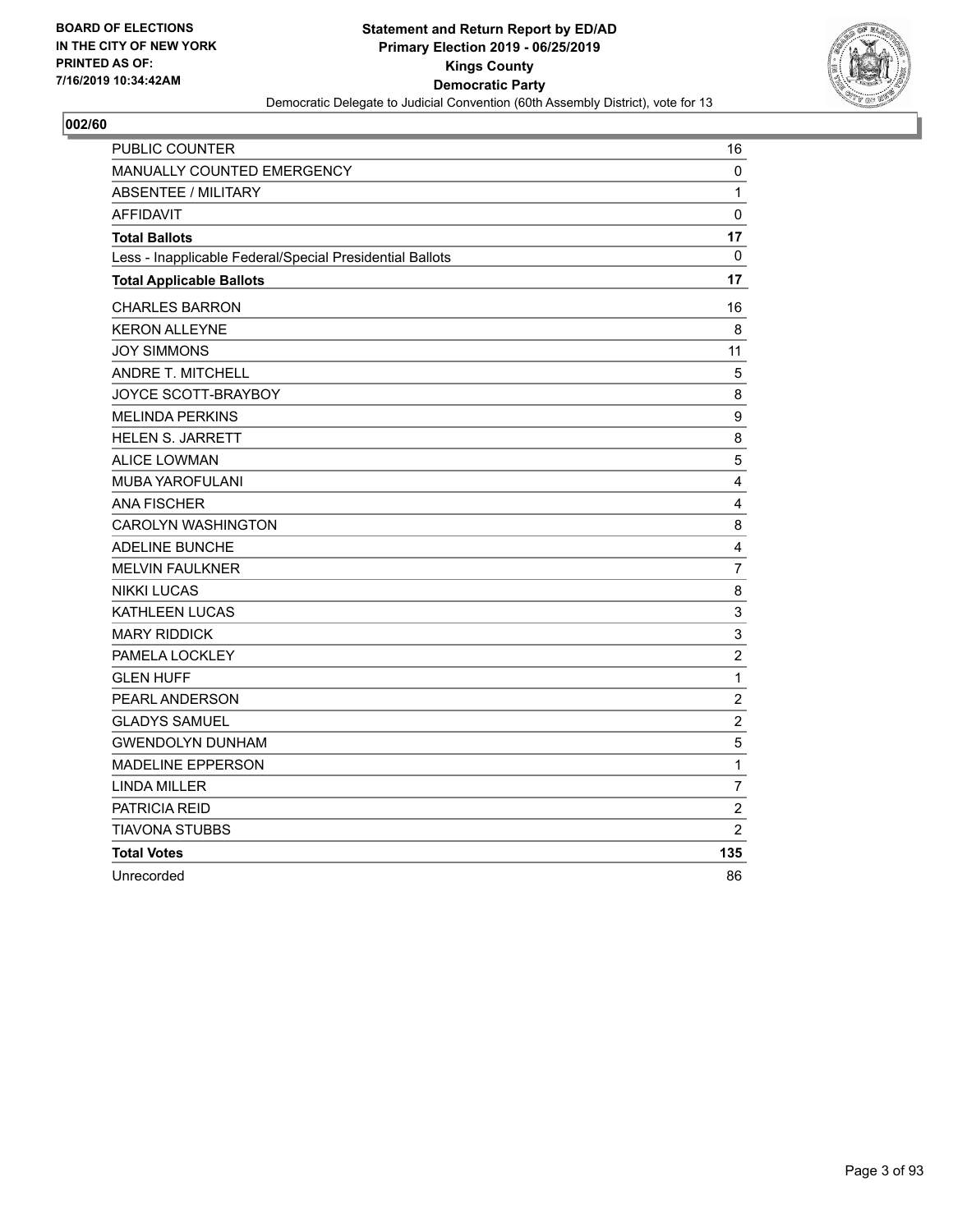

| <b>PUBLIC COUNTER</b>                                    | 23                      |
|----------------------------------------------------------|-------------------------|
| MANUALLY COUNTED EMERGENCY                               | 0                       |
| <b>ABSENTEE / MILITARY</b>                               | 0                       |
| <b>AFFIDAVIT</b>                                         | 0                       |
| <b>Total Ballots</b>                                     | 23                      |
| Less - Inapplicable Federal/Special Presidential Ballots | 0                       |
| <b>Total Applicable Ballots</b>                          | 23                      |
| <b>CHARLES BARRON</b>                                    | 17                      |
| <b>KERON ALLEYNE</b>                                     | 4                       |
| <b>JOY SIMMONS</b>                                       | 8                       |
| ANDRE T. MITCHELL                                        | $\overline{7}$          |
| JOYCE SCOTT-BRAYBOY                                      | $\overline{7}$          |
| <b>MELINDA PERKINS</b>                                   | $\boldsymbol{9}$        |
| <b>HELEN S. JARRETT</b>                                  | 6                       |
| <b>ALICE LOWMAN</b>                                      | 6                       |
| MUBA YAROFULANI                                          | $\overline{c}$          |
| <b>ANA FISCHER</b>                                       | 6                       |
| <b>CAROLYN WASHINGTON</b>                                | 8                       |
| ADELINE BUNCHE                                           | $\mathsf 3$             |
| <b>MELVIN FAULKNER</b>                                   | $\overline{2}$          |
| <b>NIKKI LUCAS</b>                                       | 12                      |
| <b>KATHLEEN LUCAS</b>                                    | 8                       |
| <b>MARY RIDDICK</b>                                      | $\mathsf 3$             |
| PAMELA LOCKLEY                                           | 4                       |
| <b>GLEN HUFF</b>                                         | $\mathbf{1}$            |
| PEARL ANDERSON                                           | $\overline{7}$          |
| <b>GLADYS SAMUEL</b>                                     | $\overline{\mathbf{4}}$ |
| <b>GWENDOLYN DUNHAM</b>                                  | $\overline{c}$          |
| <b>MADELINE EPPERSON</b>                                 | 0                       |
| <b>LINDA MILLER</b>                                      | 6                       |
| PATRICIA REID                                            | 6                       |
| <b>TIAVONA STUBBS</b>                                    | 1                       |
| <b>Total Votes</b>                                       | 139                     |
| Unrecorded                                               | 160                     |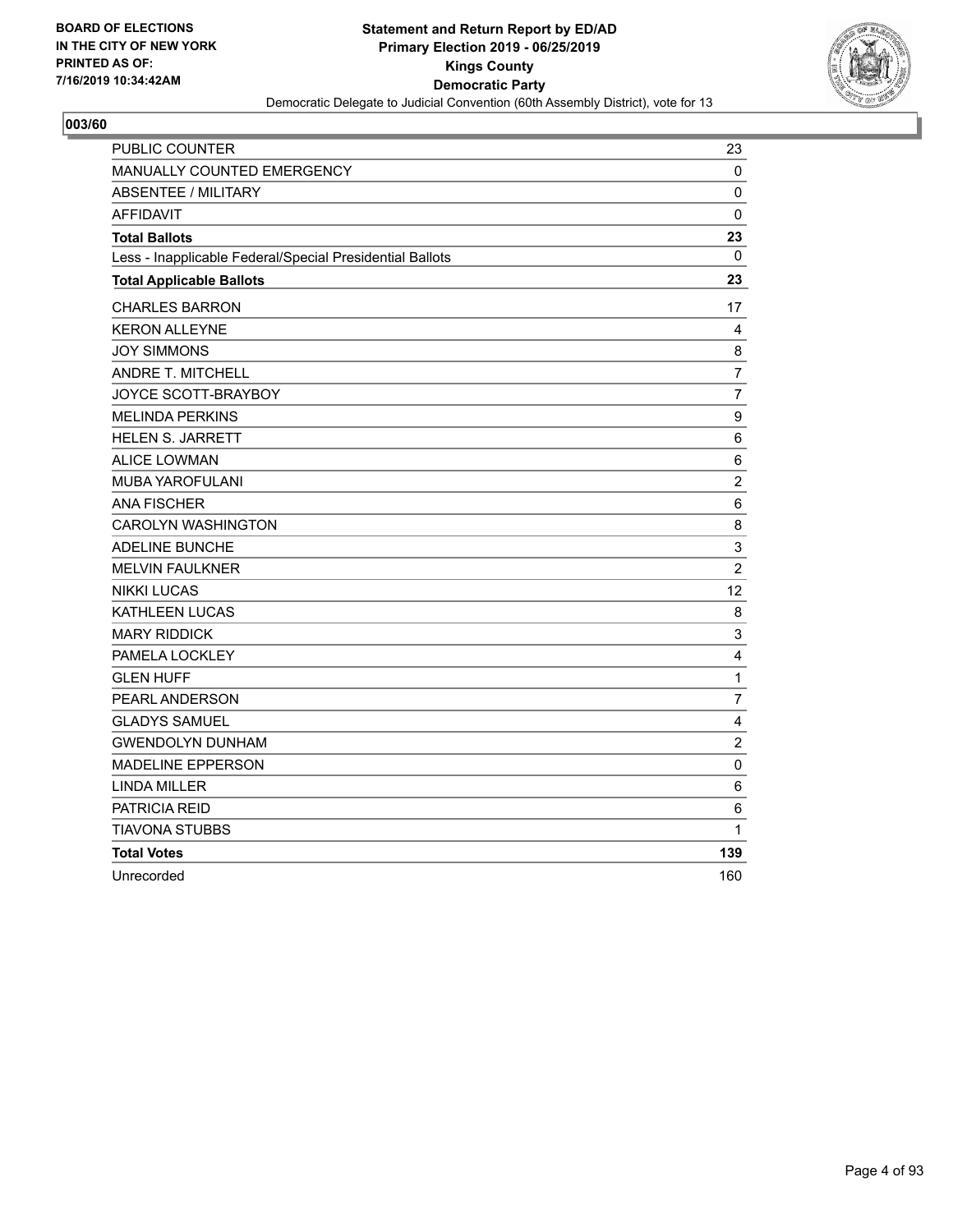

| <b>PUBLIC COUNTER</b>                                    | 26                      |
|----------------------------------------------------------|-------------------------|
| <b>MANUALLY COUNTED EMERGENCY</b>                        | 0                       |
| <b>ABSENTEE / MILITARY</b>                               | 0                       |
| <b>AFFIDAVIT</b>                                         | $\mathbf 0$             |
| <b>Total Ballots</b>                                     | 26                      |
| Less - Inapplicable Federal/Special Presidential Ballots | 0                       |
| <b>Total Applicable Ballots</b>                          | 26                      |
| <b>CHARLES BARRON</b>                                    | 13                      |
| <b>KERON ALLEYNE</b>                                     | 4                       |
| <b>JOY SIMMONS</b>                                       | 9                       |
| ANDRE T. MITCHELL                                        | 6                       |
| JOYCE SCOTT-BRAYBOY                                      | $\mathsf 3$             |
| <b>MELINDA PERKINS</b>                                   | 6                       |
| <b>HELEN S. JARRETT</b>                                  | $\mathsf 3$             |
| <b>ALICE LOWMAN</b>                                      | $\overline{\mathbf{4}}$ |
| MUBA YAROFULANI                                          | $\overline{4}$          |
| <b>ANA FISCHER</b>                                       | $\sqrt{5}$              |
| <b>CAROLYN WASHINGTON</b>                                | 3                       |
| ADELINE BUNCHE                                           | $\mathsf 3$             |
| <b>MELVIN FAULKNER</b>                                   | $\overline{4}$          |
| <b>NIKKI LUCAS</b>                                       | 17                      |
| <b>KATHLEEN LUCAS</b>                                    | 10                      |
| <b>MARY RIDDICK</b>                                      | $\,8\,$                 |
| PAMELA LOCKLEY                                           | 10                      |
| <b>GLEN HUFF</b>                                         | 10                      |
| PEARL ANDERSON                                           | 10                      |
| <b>GLADYS SAMUEL</b>                                     | 9                       |
| <b>GWENDOLYN DUNHAM</b>                                  | 9                       |
| <b>MADELINE EPPERSON</b>                                 | 9                       |
| <b>LINDA MILLER</b>                                      | $12 \overline{ }$       |
| PATRICIA REID                                            | 10                      |
| <b>TIAVONA STUBBS</b>                                    | 8                       |
| <b>Total Votes</b>                                       | 189                     |
| Unrecorded                                               | 149                     |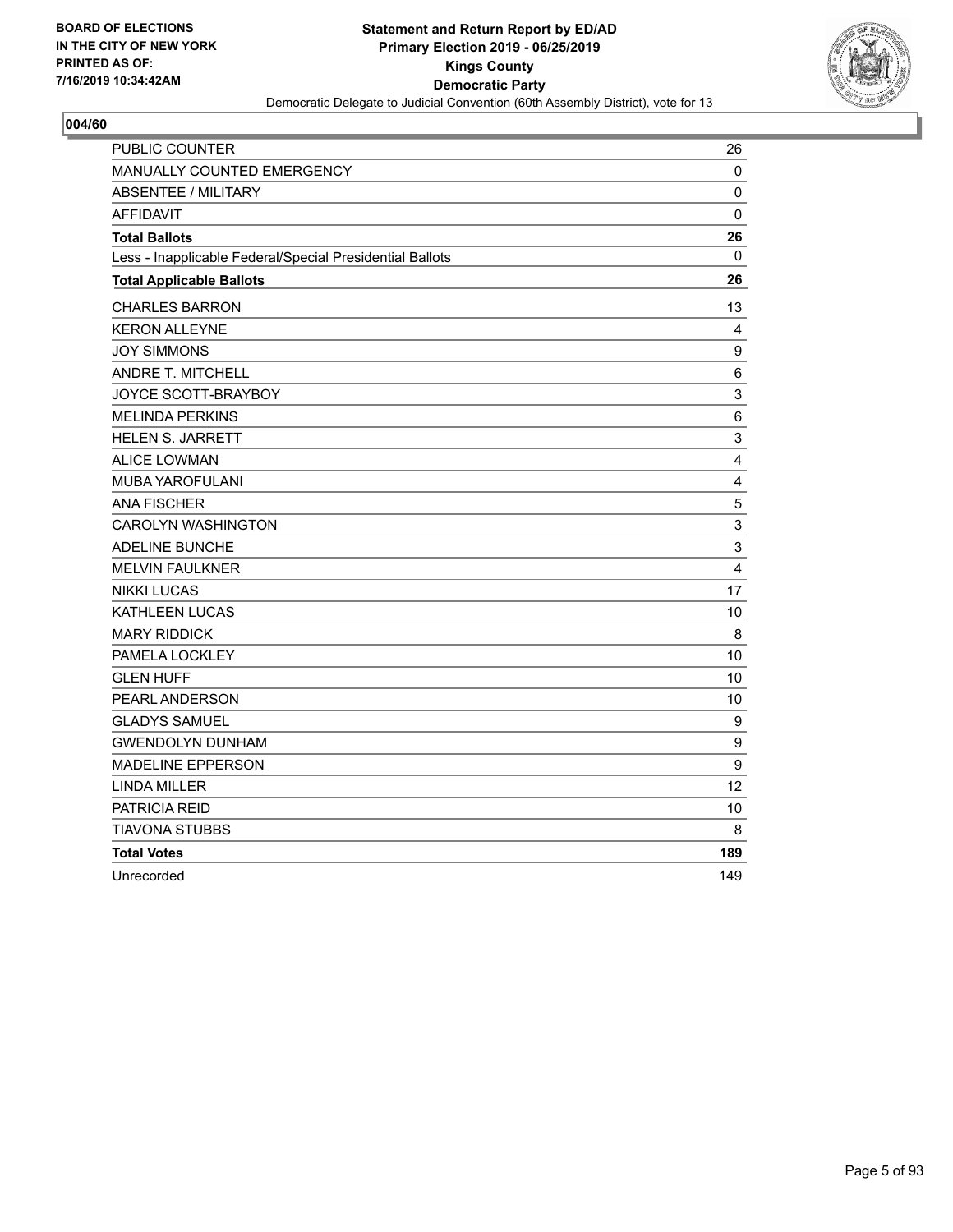

| PUBLIC COUNTER                                           | 47               |
|----------------------------------------------------------|------------------|
| MANUALLY COUNTED EMERGENCY                               | 0                |
| <b>ABSENTEE / MILITARY</b>                               | 3                |
| <b>AFFIDAVIT</b>                                         | $\mathbf 0$      |
| <b>Total Ballots</b>                                     | 50               |
| Less - Inapplicable Federal/Special Presidential Ballots | $\mathbf{0}$     |
| <b>Total Applicable Ballots</b>                          | 50               |
| <b>CHARLES BARRON</b>                                    | 23               |
| <b>KERON ALLEYNE</b>                                     | 7                |
| <b>JOY SIMMONS</b>                                       | 12               |
| <b>ANDRE T. MITCHELL</b>                                 | 10               |
| JOYCE SCOTT-BRAYBOY                                      | 6                |
| <b>MELINDA PERKINS</b>                                   | $\boldsymbol{9}$ |
| <b>HELEN S. JARRETT</b>                                  | $\overline{7}$   |
| <b>ALICE LOWMAN</b>                                      | 8                |
| MUBA YAROFULANI                                          | $\overline{4}$   |
| <b>ANA FISCHER</b>                                       | 6                |
| <b>CAROLYN WASHINGTON</b>                                | 9                |
| ADELINE BUNCHE                                           | $\sqrt{5}$       |
| <b>MELVIN FAULKNER</b>                                   | $\overline{7}$   |
| <b>NIKKI LUCAS</b>                                       | 29               |
| KATHLEEN LUCAS                                           | 20               |
| <b>MARY RIDDICK</b>                                      | 17               |
| PAMELA LOCKLEY                                           | 14               |
| <b>GLEN HUFF</b>                                         | 17               |
| PEARL ANDERSON                                           | 17               |
| <b>GLADYS SAMUEL</b>                                     | 19               |
| <b>GWENDOLYN DUNHAM</b>                                  | 14               |
| <b>MADELINE EPPERSON</b>                                 | 15               |
| <b>LINDA MILLER</b>                                      | 22               |
| PATRICIA REID                                            | 19               |
| <b>TIAVONA STUBBS</b>                                    | 13               |
| <b>Total Votes</b>                                       | 329              |
| Unrecorded                                               | 321              |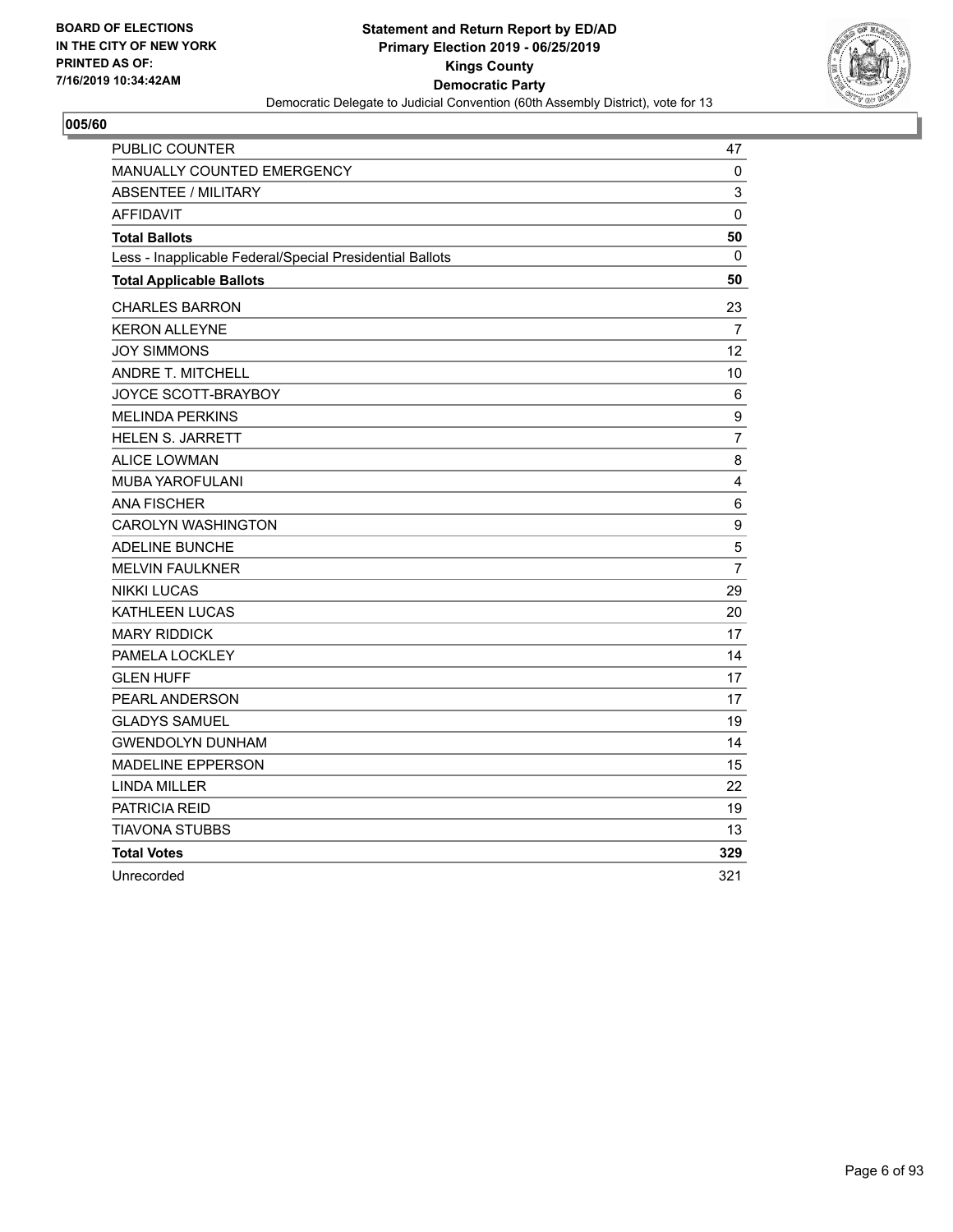

| PUBLIC COUNTER                                           | 6              |
|----------------------------------------------------------|----------------|
| MANUALLY COUNTED EMERGENCY                               | $\pmb{0}$      |
| <b>ABSENTEE / MILITARY</b>                               | 1              |
| <b>AFFIDAVIT</b>                                         | 0              |
| <b>Total Ballots</b>                                     | $\overline{7}$ |
| Less - Inapplicable Federal/Special Presidential Ballots | $\mathbf 0$    |
| <b>Total Applicable Ballots</b>                          | 7              |
| <b>CHARLES BARRON</b>                                    | 5              |
| <b>KERON ALLEYNE</b>                                     | $\mathbf 0$    |
| <b>JOY SIMMONS</b>                                       | 0              |
| <b>ANDRE T. MITCHELL</b>                                 | 0              |
| JOYCE SCOTT-BRAYBOY                                      | $\pmb{0}$      |
| <b>MELINDA PERKINS</b>                                   | $\mathbf{1}$   |
| <b>HELEN S. JARRETT</b>                                  | $\mathbf 0$    |
| <b>ALICE LOWMAN</b>                                      | $\pmb{0}$      |
| MUBA YAROFULANI                                          | 0              |
| <b>ANA FISCHER</b>                                       | 1              |
| <b>CAROLYN WASHINGTON</b>                                | 0              |
| <b>ADELINE BUNCHE</b>                                    | $\mathbf 0$    |
| <b>MELVIN FAULKNER</b>                                   | $\pmb{0}$      |
| <b>NIKKI LUCAS</b>                                       | 0              |
| KATHLEEN LUCAS                                           | 0              |
| <b>MARY RIDDICK</b>                                      | $\mathbf{1}$   |
| PAMELA LOCKLEY                                           | 0              |
| <b>GLEN HUFF</b>                                         | $\pmb{0}$      |
| PEARL ANDERSON                                           | $\mathbf 0$    |
| <b>GLADYS SAMUEL</b>                                     | 1              |
| <b>GWENDOLYN DUNHAM</b>                                  | 0              |
| <b>MADELINE EPPERSON</b>                                 | 0              |
| <b>LINDA MILLER</b>                                      | $\mathbf{1}$   |
| PATRICIA REID                                            | $\mathbf 0$    |
| TIAVONA STUBBS                                           | 1              |
| <b>Total Votes</b>                                       | 11             |
| Unrecorded                                               | 80             |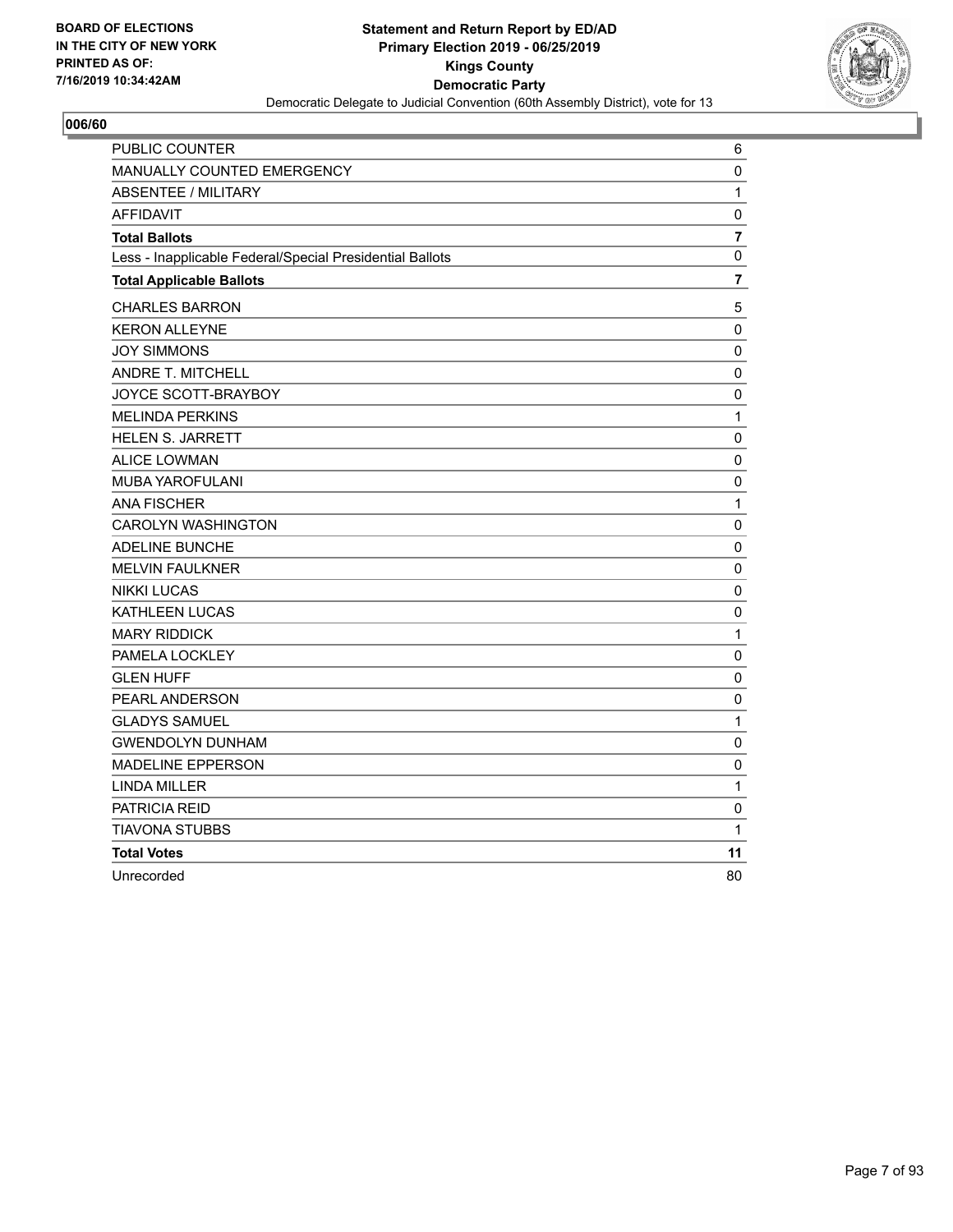

| <b>PUBLIC COUNTER</b>                                    | 31             |
|----------------------------------------------------------|----------------|
| <b>MANUALLY COUNTED EMERGENCY</b>                        | 0              |
| ABSENTEE / MILITARY                                      | $\overline{c}$ |
| <b>AFFIDAVIT</b>                                         | $\mathbf{0}$   |
| <b>Total Ballots</b>                                     | 33             |
| Less - Inapplicable Federal/Special Presidential Ballots | $\Omega$       |
| <b>Total Applicable Ballots</b>                          | 33             |
| <b>CHARLES BARRON</b>                                    | 25             |
| <b>KERON ALLEYNE</b>                                     | 9              |
| <b>JOY SIMMONS</b>                                       | 17             |
| ANDRE T. MITCHELL                                        | 9              |
| JOYCE SCOTT-BRAYBOY                                      | 10             |
| <b>MELINDA PERKINS</b>                                   | 14             |
| <b>HELEN S. JARRETT</b>                                  | 10             |
| <b>ALICE LOWMAN</b>                                      | 8              |
| <b>MUBA YAROFULANI</b>                                   | 4              |
| <b>ANA FISCHER</b>                                       | 10             |
| <b>CAROLYN WASHINGTON</b>                                | 18             |
| <b>ADELINE BUNCHE</b>                                    | $\mathsf 3$    |
| <b>MELVIN FAULKNER</b>                                   | 10             |
| <b>NIKKI LUCAS</b>                                       | 12             |
| KATHLEEN LUCAS                                           | 11             |
| <b>MARY RIDDICK</b>                                      | 10             |
| PAMELA LOCKLEY                                           | 9              |
| <b>GLEN HUFF</b>                                         | 5              |
| PEARL ANDERSON                                           | 12             |
| <b>GLADYS SAMUEL</b>                                     | 8              |
| <b>GWENDOLYN DUNHAM</b>                                  | 10             |
| <b>MADELINE EPPERSON</b>                                 | 2              |
| <b>LINDA MILLER</b>                                      | 9              |
| <b>PATRICIA REID</b>                                     | 12             |
| TIAVONA STUBBS                                           | 10             |
| UNATTRIBUTABLE WRITE-IN (WRITE-IN)                       | $\mathbf{1}$   |
| <b>Total Votes</b>                                       | 258            |
| Unrecorded                                               | 171            |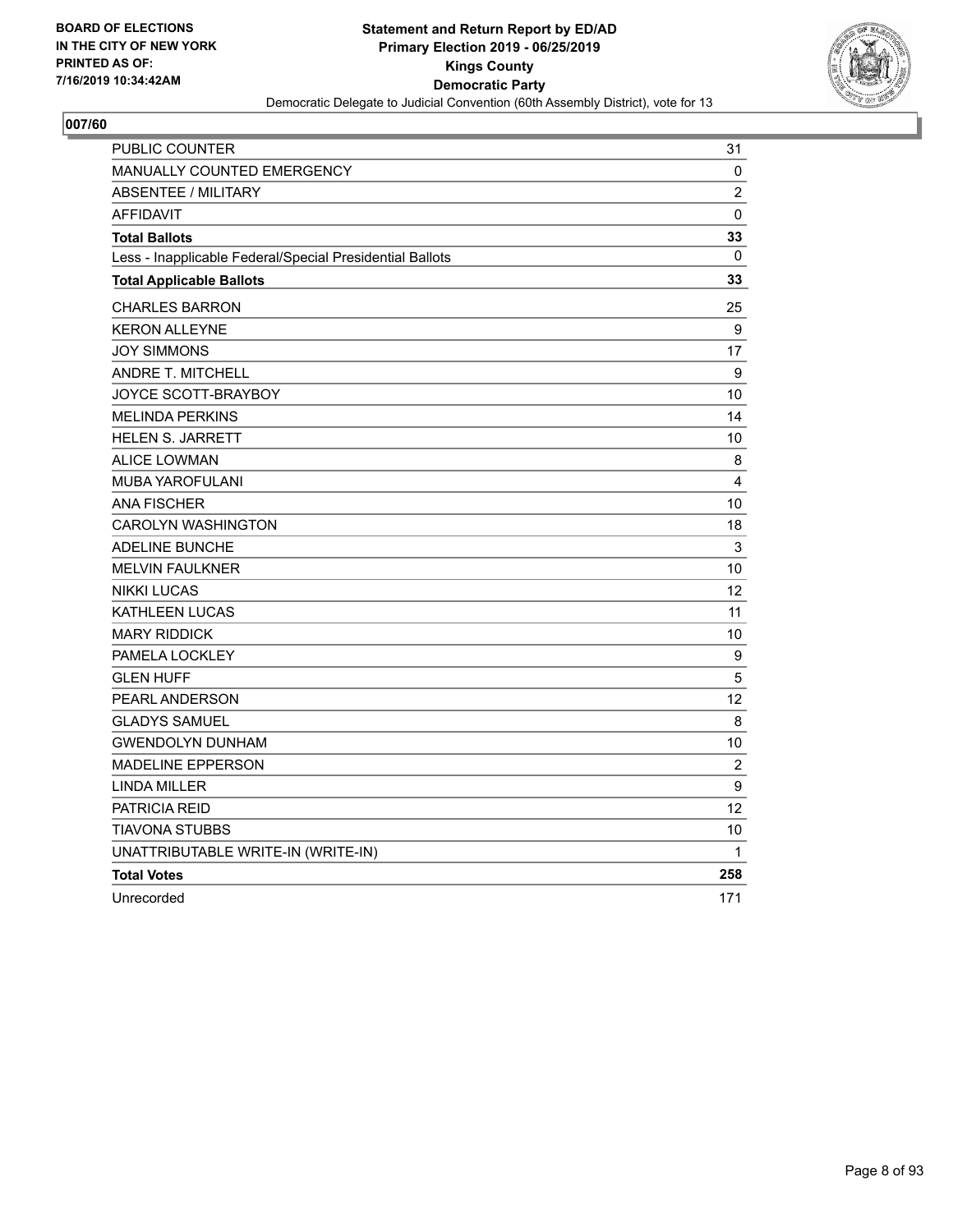

| <b>PUBLIC COUNTER</b>                                    | 39                |
|----------------------------------------------------------|-------------------|
| MANUALLY COUNTED EMERGENCY                               | 0                 |
| <b>ABSENTEE / MILITARY</b>                               | $\overline{2}$    |
| <b>AFFIDAVIT</b>                                         | $\mathbf 0$       |
| <b>Total Ballots</b>                                     | 41                |
| Less - Inapplicable Federal/Special Presidential Ballots | 0                 |
| <b>Total Applicable Ballots</b>                          | 41                |
| <b>CHARLES BARRON</b>                                    | 25                |
| <b>KERON ALLEYNE</b>                                     | $12 \overline{ }$ |
| <b>JOY SIMMONS</b>                                       | 21                |
| <b>ANDRE T. MITCHELL</b>                                 | 19                |
| JOYCE SCOTT-BRAYBOY                                      | 13                |
| <b>MELINDA PERKINS</b>                                   | 19                |
| <b>HELEN S. JARRETT</b>                                  | 17                |
| <b>ALICE LOWMAN</b>                                      | 12                |
| <b>MUBA YAROFULANI</b>                                   | $\boldsymbol{9}$  |
| <b>ANA FISCHER</b>                                       | 13                |
| <b>CAROLYN WASHINGTON</b>                                | 18                |
| <b>ADELINE BUNCHE</b>                                    | 11                |
| <b>MELVIN FAULKNER</b>                                   | 20                |
| <b>NIKKI LUCAS</b>                                       | 23                |
| <b>KATHLEEN LUCAS</b>                                    | 23                |
| <b>MARY RIDDICK</b>                                      | 17                |
| PAMELA LOCKLEY                                           | 19                |
| <b>GLEN HUFF</b>                                         | 11                |
| PEARL ANDERSON                                           | 17                |
| <b>GLADYS SAMUEL</b>                                     | 17                |
| <b>GWENDOLYN DUNHAM</b>                                  | 14                |
| <b>MADELINE EPPERSON</b>                                 | 9                 |
| <b>LINDA MILLER</b>                                      | 13                |
| PATRICIA REID                                            | 19                |
| <b>TIAVONA STUBBS</b>                                    | 10                |
| <b>Total Votes</b>                                       | 401               |
| Unrecorded                                               | 132               |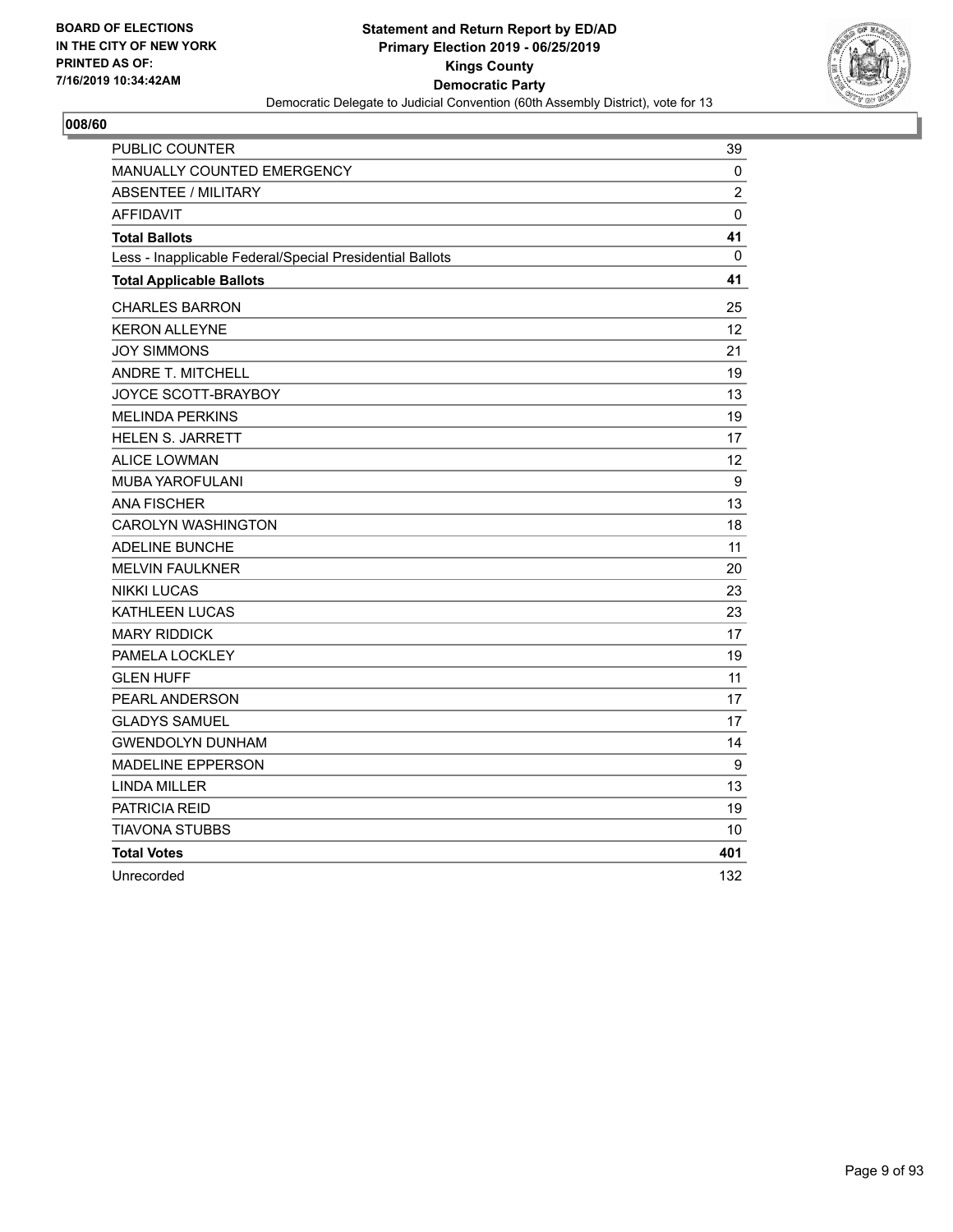

| PUBLIC COUNTER                                           | 26               |
|----------------------------------------------------------|------------------|
| MANUALLY COUNTED EMERGENCY                               | 0                |
| <b>ABSENTEE / MILITARY</b>                               | $\overline{c}$   |
| <b>AFFIDAVIT</b>                                         | $\pmb{0}$        |
| <b>Total Ballots</b>                                     | 28               |
| Less - Inapplicable Federal/Special Presidential Ballots | 0                |
| <b>Total Applicable Ballots</b>                          | 28               |
| <b>CHARLES BARRON</b>                                    | 20               |
| <b>KERON ALLEYNE</b>                                     | 6                |
| <b>JOY SIMMONS</b>                                       | 15               |
| <b>ANDRE T. MITCHELL</b>                                 | 6                |
| JOYCE SCOTT-BRAYBOY                                      | $\mathbf 5$      |
| <b>MELINDA PERKINS</b>                                   | 9                |
| <b>HELEN S. JARRETT</b>                                  | 8                |
| <b>ALICE LOWMAN</b>                                      | 6                |
| <b>MUBA YAROFULANI</b>                                   | 4                |
| <b>ANA FISCHER</b>                                       | 6                |
| <b>CAROLYN WASHINGTON</b>                                | 13               |
| <b>ADELINE BUNCHE</b>                                    | 8                |
| <b>MELVIN FAULKNER</b>                                   | 6                |
| <b>NIKKI LUCAS</b>                                       | 15               |
| <b>KATHLEEN LUCAS</b>                                    | $\boldsymbol{9}$ |
| <b>MARY RIDDICK</b>                                      | $\overline{7}$   |
| PAMELA LOCKLEY                                           | $\,6\,$          |
| <b>GLEN HUFF</b>                                         | $\sqrt{5}$       |
| PEARL ANDERSON                                           | 14               |
| <b>GLADYS SAMUEL</b>                                     | 9                |
| <b>GWENDOLYN DUNHAM</b>                                  | 8                |
| <b>MADELINE EPPERSON</b>                                 | 4                |
| <b>LINDA MILLER</b>                                      | 10               |
| <b>PATRICIA REID</b>                                     | 13               |
| TIAVONA STUBBS                                           | 5                |
| UNATTRIBUTABLE WRITE-IN (WRITE-IN)                       | 1                |
| <b>Total Votes</b>                                       | 218              |
| Unrecorded                                               | 146              |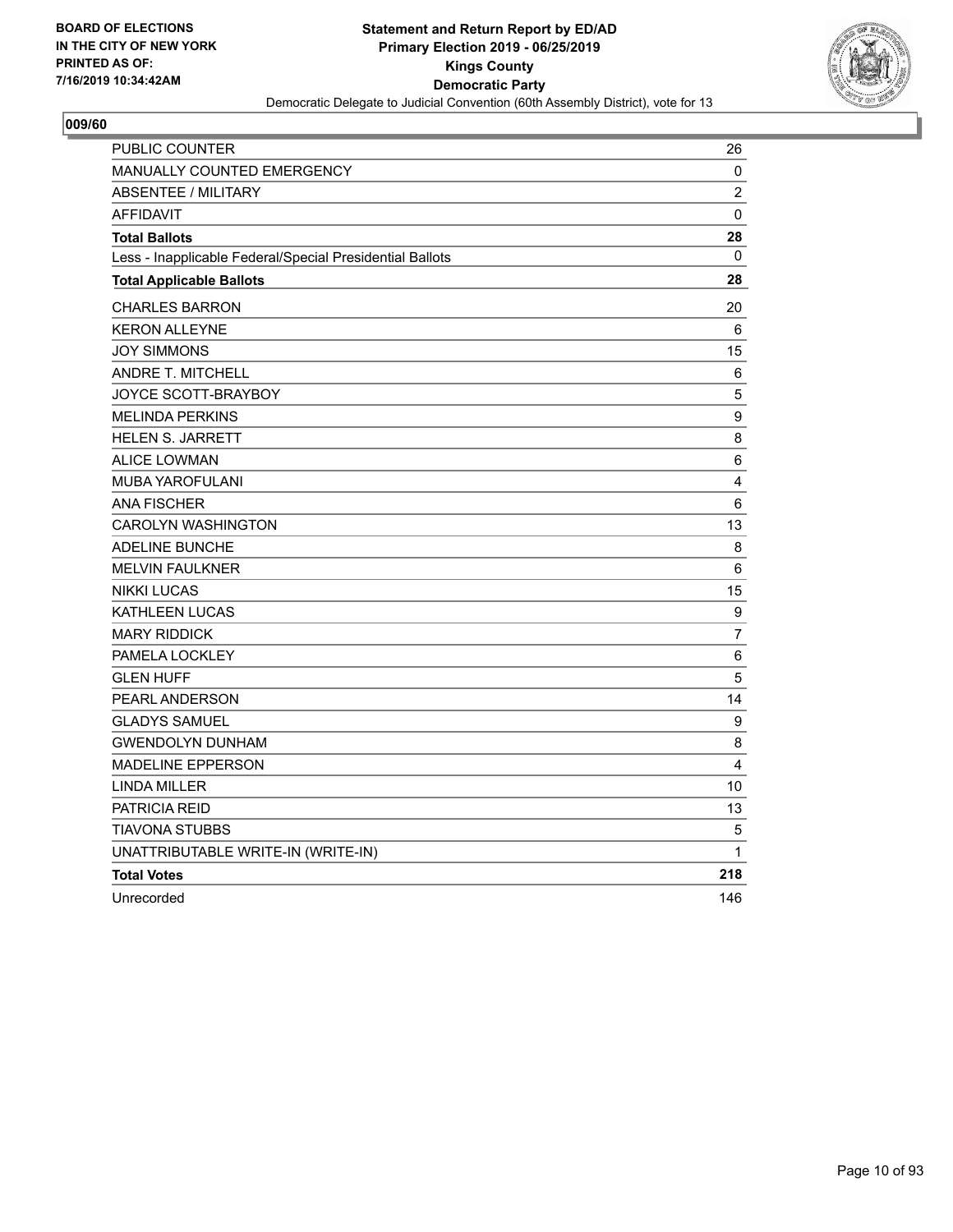

| PUBLIC COUNTER                                           | 9                |
|----------------------------------------------------------|------------------|
| MANUALLY COUNTED EMERGENCY                               | 0                |
| <b>ABSENTEE / MILITARY</b>                               | $\mathbf 0$      |
| <b>AFFIDAVIT</b>                                         | $\pmb{0}$        |
| <b>Total Ballots</b>                                     | 9                |
| Less - Inapplicable Federal/Special Presidential Ballots | 0                |
| <b>Total Applicable Ballots</b>                          | $\boldsymbol{9}$ |
| <b>CHARLES BARRON</b>                                    | $\overline{7}$   |
| <b>KERON ALLEYNE</b>                                     | $\pmb{0}$        |
| <b>JOY SIMMONS</b>                                       | $\overline{c}$   |
| ANDRE T. MITCHELL                                        | 1                |
| JOYCE SCOTT-BRAYBOY                                      | 0                |
| <b>MELINDA PERKINS</b>                                   | 1                |
| <b>HELEN S. JARRETT</b>                                  | 1                |
| <b>ALICE LOWMAN</b>                                      | $\mathbf 0$      |
| <b>MUBA YAROFULANI</b>                                   | $\pmb{0}$        |
| <b>ANA FISCHER</b>                                       | 1                |
| <b>CAROLYN WASHINGTON</b>                                | $\mathbf 1$      |
| <b>ADELINE BUNCHE</b>                                    | $\pmb{0}$        |
| <b>MELVIN FAULKNER</b>                                   | $\mathbf 1$      |
| <b>NIKKI LUCAS</b>                                       | $\overline{c}$   |
| KATHLEEN LUCAS                                           | 1                |
| <b>MARY RIDDICK</b>                                      | $\mathbf{1}$     |
| PAMELA LOCKLEY                                           | 0                |
| <b>GLEN HUFF</b>                                         | $\pmb{0}$        |
| PEARL ANDERSON                                           | $\mathbf 0$      |
| <b>GLADYS SAMUEL</b>                                     | 0                |
| <b>GWENDOLYN DUNHAM</b>                                  | 0                |
| <b>MADELINE EPPERSON</b>                                 | 0                |
| <b>LINDA MILLER</b>                                      | 0                |
| PATRICIA REID                                            | 1                |
| <b>TIAVONA STUBBS</b>                                    | 0                |
| <b>Total Votes</b>                                       | 20               |
| Unrecorded                                               | 97               |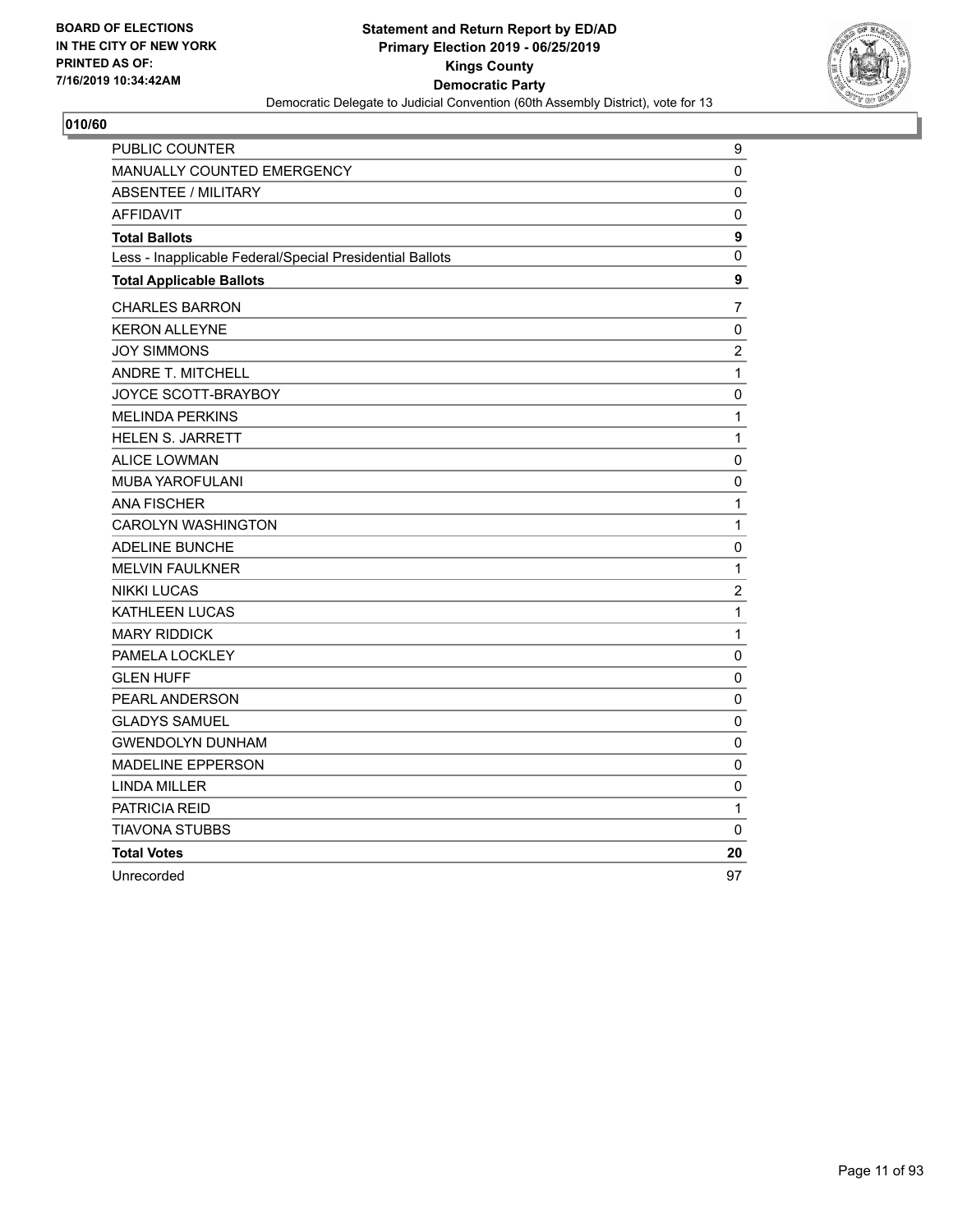

| <b>PUBLIC COUNTER</b>                                    | 4                |
|----------------------------------------------------------|------------------|
| MANUALLY COUNTED EMERGENCY                               | 0                |
| <b>ABSENTEE / MILITARY</b>                               | 0                |
| <b>AFFIDAVIT</b>                                         | 0                |
| <b>Total Ballots</b>                                     | 4                |
| Less - Inapplicable Federal/Special Presidential Ballots | 0                |
| <b>Total Applicable Ballots</b>                          | 4                |
| <b>CHARLES BARRON</b>                                    | 4                |
| <b>KERON ALLEYNE</b>                                     | $\pmb{0}$        |
| <b>JOY SIMMONS</b>                                       | $\overline{c}$   |
| ANDRE T. MITCHELL                                        | $\overline{2}$   |
| JOYCE SCOTT-BRAYBOY                                      | $\pmb{0}$        |
| <b>MELINDA PERKINS</b>                                   | $\boldsymbol{2}$ |
| <b>HELEN S. JARRETT</b>                                  | $\overline{2}$   |
| <b>ALICE LOWMAN</b>                                      | $\pmb{0}$        |
| MUBA YAROFULANI                                          | $\mathbf 0$      |
| <b>ANA FISCHER</b>                                       | $\pmb{0}$        |
| <b>CAROLYN WASHINGTON</b>                                | $\sqrt{2}$       |
| ADELINE BUNCHE                                           | $\mathbf 1$      |
| <b>MELVIN FAULKNER</b>                                   | $\pmb{0}$        |
| <b>NIKKI LUCAS</b>                                       | $\overline{c}$   |
| <b>KATHLEEN LUCAS</b>                                    | $\mathbf{1}$     |
| <b>MARY RIDDICK</b>                                      | $\pmb{0}$        |
| PAMELA LOCKLEY                                           | 3                |
| <b>GLEN HUFF</b>                                         | $\mathbf 0$      |
| PEARL ANDERSON                                           | 0                |
| <b>GLADYS SAMUEL</b>                                     | $\mathbf{1}$     |
| <b>GWENDOLYN DUNHAM</b>                                  | 1                |
| <b>MADELINE EPPERSON</b>                                 | 0                |
| <b>LINDA MILLER</b>                                      | $\boldsymbol{2}$ |
| PATRICIA REID                                            | $\mathbf{1}$     |
| <b>TIAVONA STUBBS</b>                                    | 0                |
| <b>Total Votes</b>                                       | 26               |
| Unrecorded                                               | 26               |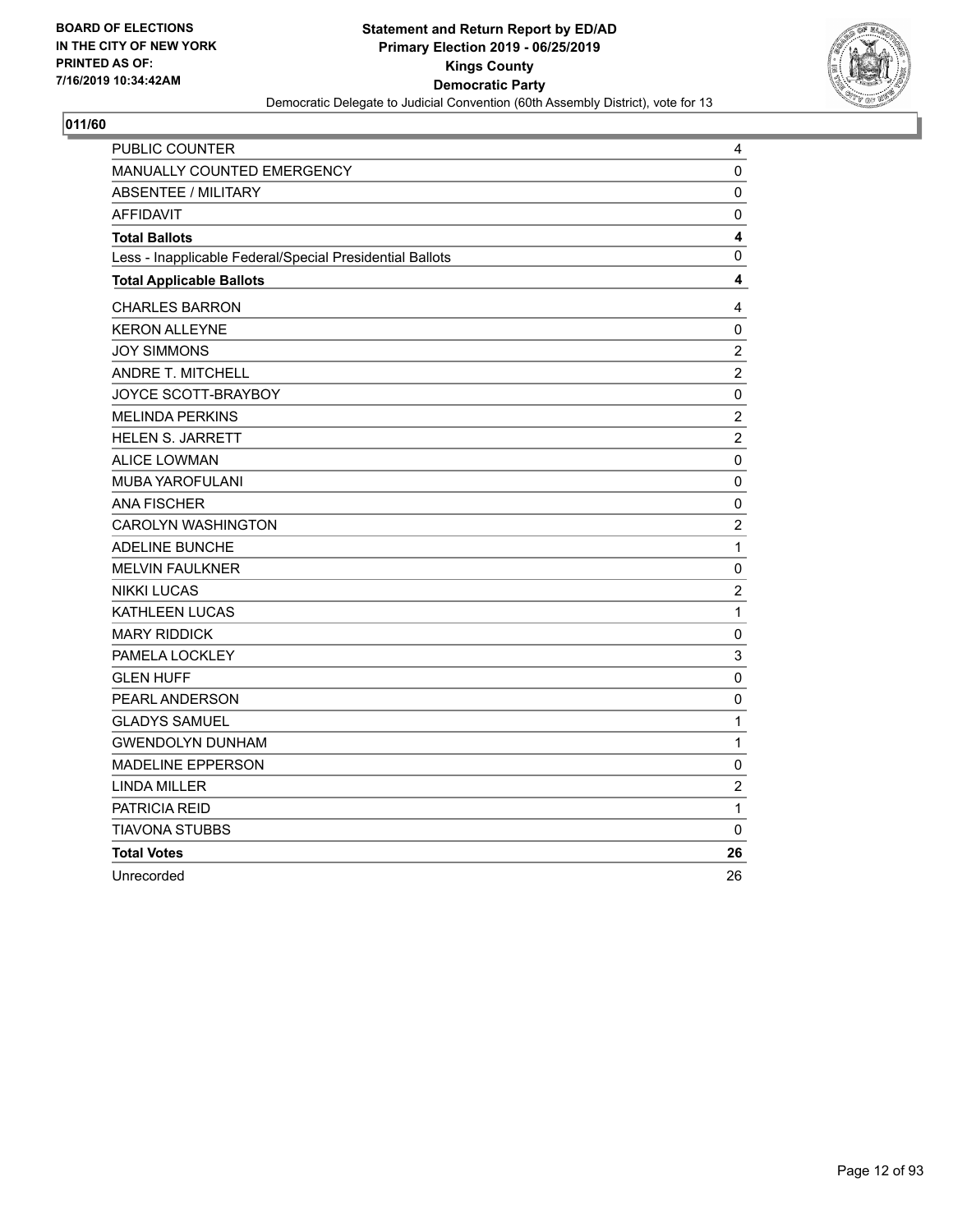

| PUBLIC COUNTER                                           | 13                      |
|----------------------------------------------------------|-------------------------|
| MANUALLY COUNTED EMERGENCY                               | 0                       |
| <b>ABSENTEE / MILITARY</b>                               | 1                       |
| <b>AFFIDAVIT</b>                                         | 0                       |
| <b>Total Ballots</b>                                     | 14                      |
| Less - Inapplicable Federal/Special Presidential Ballots | 0                       |
| <b>Total Applicable Ballots</b>                          | 14                      |
| <b>CHARLES BARRON</b>                                    | 13                      |
| <b>KERON ALLEYNE</b>                                     | 4                       |
| <b>JOY SIMMONS</b>                                       | $\overline{7}$          |
| <b>ANDRE T. MITCHELL</b>                                 | 6                       |
| JOYCE SCOTT-BRAYBOY                                      | $\overline{\mathbf{4}}$ |
| <b>MELINDA PERKINS</b>                                   | $\,6\,$                 |
| <b>HELEN S. JARRETT</b>                                  | $\,6$                   |
| <b>ALICE LOWMAN</b>                                      | $\mathbf{1}$            |
| MUBA YAROFULANI                                          | $\mathbf 1$             |
| <b>ANA FISCHER</b>                                       | 5                       |
| <b>CAROLYN WASHINGTON</b>                                | 5                       |
| <b>ADELINE BUNCHE</b>                                    | $\mathbf 0$             |
| <b>MELVIN FAULKNER</b>                                   | 3                       |
| <b>NIKKI LUCAS</b>                                       | 9                       |
| <b>KATHLEEN LUCAS</b>                                    | 6                       |
| <b>MARY RIDDICK</b>                                      | $\overline{c}$          |
| PAMELA LOCKLEY                                           | 6                       |
| <b>GLEN HUFF</b>                                         | 3                       |
| PEARL ANDERSON                                           | 6                       |
| <b>GLADYS SAMUEL</b>                                     | 5                       |
| <b>GWENDOLYN DUNHAM</b>                                  | 4                       |
| <b>MADELINE EPPERSON</b>                                 | $\boldsymbol{2}$        |
| <b>LINDA MILLER</b>                                      | $\overline{\mathbf{4}}$ |
| PATRICIA REID                                            | 4                       |
| <b>TIAVONA STUBBS</b>                                    | 0                       |
| <b>Total Votes</b>                                       | 112                     |
| Unrecorded                                               | 70                      |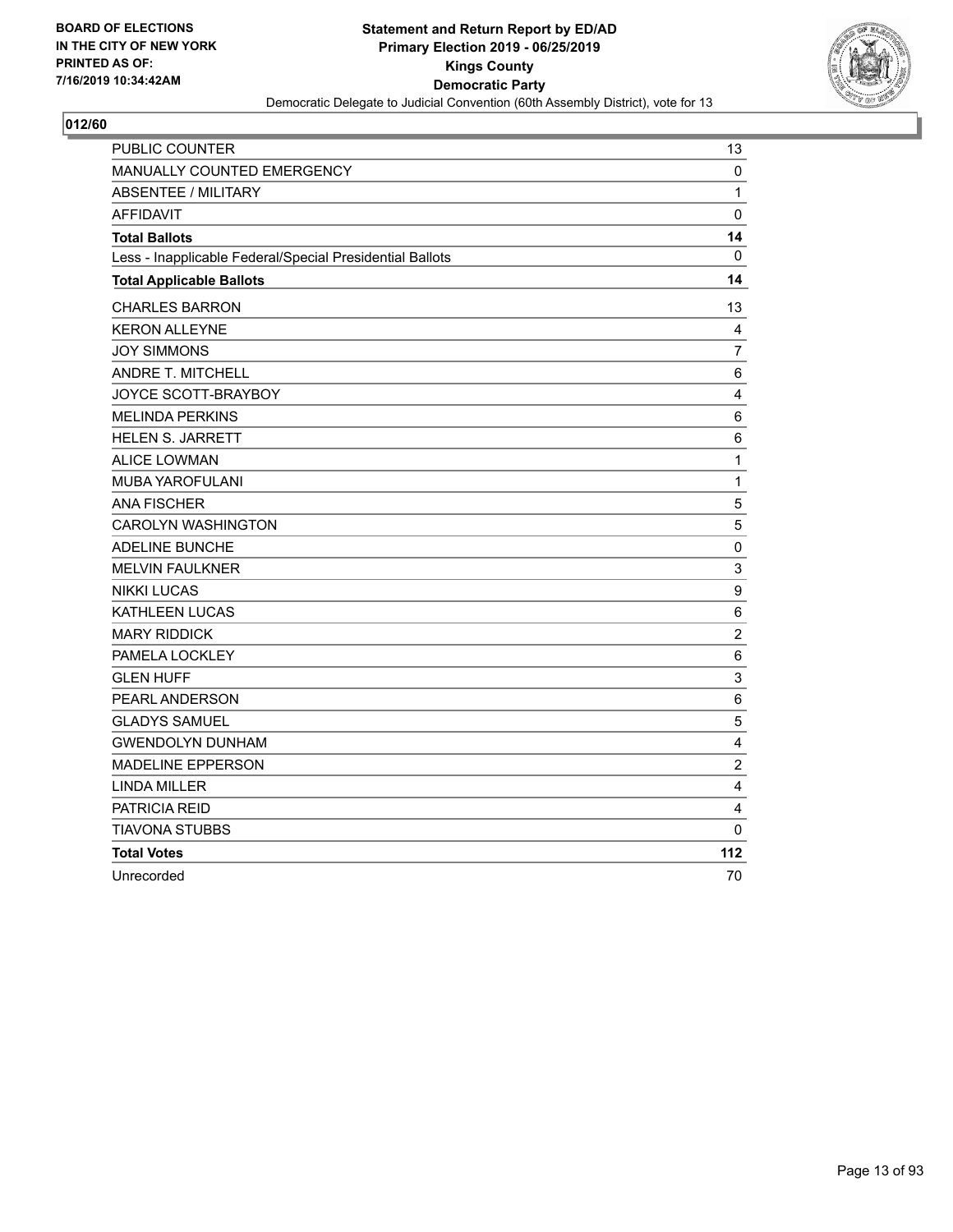

| PUBLIC COUNTER                                           | 52           |
|----------------------------------------------------------|--------------|
| <b>MANUALLY COUNTED EMERGENCY</b>                        | 0            |
| <b>ABSENTEE / MILITARY</b>                               | 5            |
| <b>AFFIDAVIT</b>                                         | 0            |
| <b>Total Ballots</b>                                     | 57           |
| Less - Inapplicable Federal/Special Presidential Ballots | 0            |
| <b>Total Applicable Ballots</b>                          | 57           |
| <b>CHARLES BARRON</b>                                    | 43           |
| <b>KERON ALLEYNE</b>                                     | 11           |
| <b>JOY SIMMONS</b>                                       | 25           |
| <b>ANDRE T. MITCHELL</b>                                 | 18           |
| JOYCE SCOTT-BRAYBOY                                      | 12           |
| <b>MELINDA PERKINS</b>                                   | 19           |
| <b>HELEN S. JARRETT</b>                                  | 14           |
| <b>ALICE LOWMAN</b>                                      | 9            |
| <b>MUBA YAROFULANI</b>                                   | 6            |
| <b>ANA FISCHER</b>                                       | 14           |
| <b>CAROLYN WASHINGTON</b>                                | 15           |
| <b>ADELINE BUNCHE</b>                                    | 8            |
| <b>MELVIN FAULKNER</b>                                   | 9            |
| <b>NIKKI LUCAS</b>                                       | 36           |
| KATHLEEN LUCAS                                           | 16           |
| <b>MARY RIDDICK</b>                                      | 13           |
| PAMELA LOCKLEY                                           | 15           |
| <b>GLEN HUFF</b>                                         | 9            |
| PEARL ANDERSON                                           | 21           |
| <b>GLADYS SAMUEL</b>                                     | 16           |
| <b>GWENDOLYN DUNHAM</b>                                  | 17           |
| <b>MADELINE EPPERSON</b>                                 | 13           |
| <b>LINDA MILLER</b>                                      | 22           |
| <b>PATRICIA REID</b>                                     | 20           |
| <b>TIAVONA STUBBS</b>                                    | 10           |
| EDWARD KING (WRITE-IN)                                   | $\mathbf{1}$ |
| <b>Total Votes</b>                                       | 412          |
| Unrecorded                                               | 329          |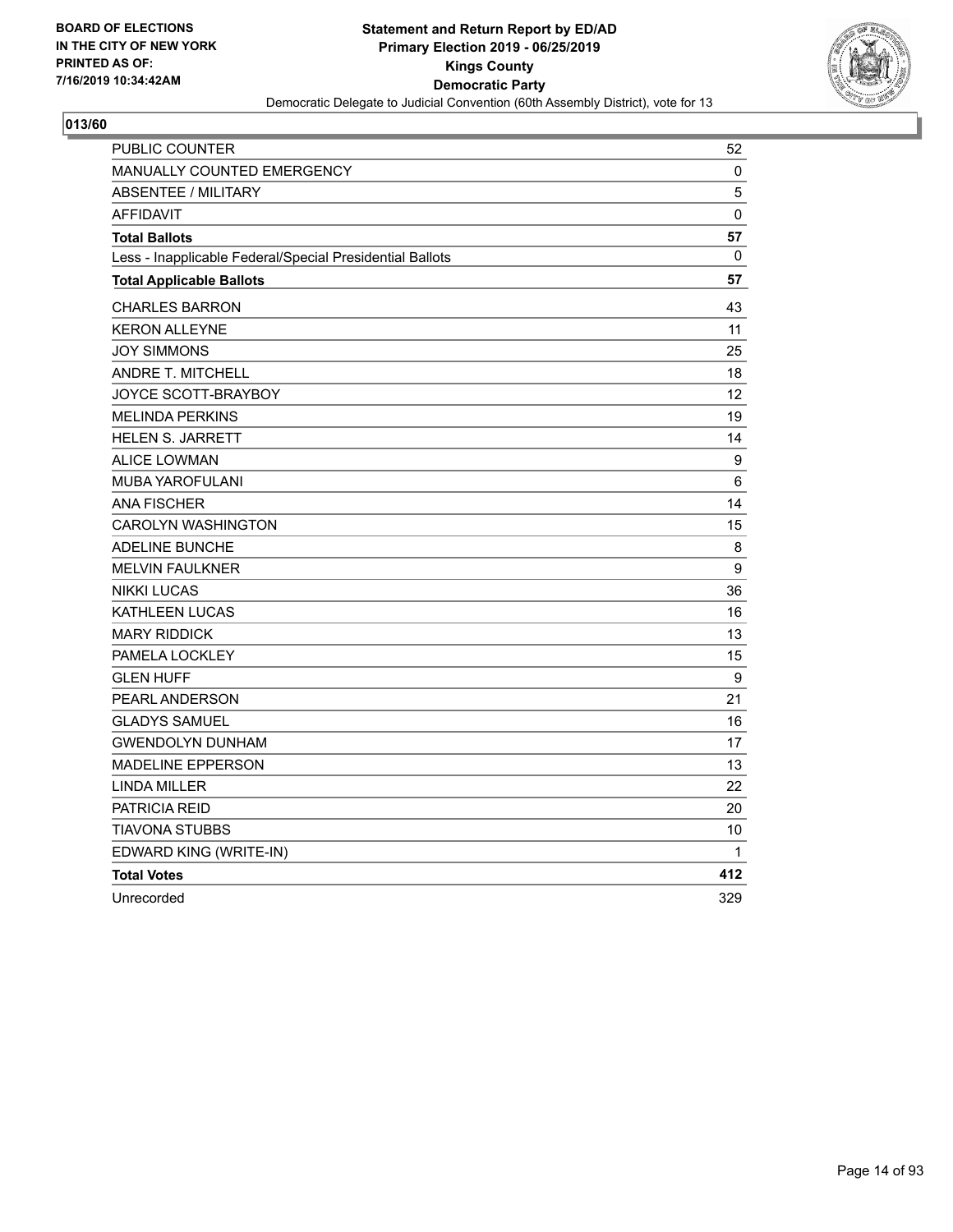

| <b>PUBLIC COUNTER</b>                                    | 30               |
|----------------------------------------------------------|------------------|
| <b>MANUALLY COUNTED EMERGENCY</b>                        | 0                |
| <b>ABSENTEE / MILITARY</b>                               | 3                |
| <b>AFFIDAVIT</b>                                         | $\mathbf 0$      |
| <b>Total Ballots</b>                                     | 33               |
| Less - Inapplicable Federal/Special Presidential Ballots | 0                |
| <b>Total Applicable Ballots</b>                          | 33               |
| <b>CHARLES BARRON</b>                                    | 22               |
| <b>KERON ALLEYNE</b>                                     | 13               |
| <b>JOY SIMMONS</b>                                       | 15               |
| ANDRE T. MITCHELL                                        | 9                |
| JOYCE SCOTT-BRAYBOY                                      | 8                |
| <b>MELINDA PERKINS</b>                                   | 16               |
| <b>HELEN S. JARRETT</b>                                  | 8                |
| <b>ALICE LOWMAN</b>                                      | 9                |
| MUBA YAROFULANI                                          | 9                |
| <b>ANA FISCHER</b>                                       | 7                |
| <b>CAROLYN WASHINGTON</b>                                | 11               |
| ADELINE BUNCHE                                           | 7                |
| <b>MELVIN FAULKNER</b>                                   | 12               |
| <b>NIKKI LUCAS</b>                                       | 18               |
| <b>KATHLEEN LUCAS</b>                                    | 11               |
| <b>MARY RIDDICK</b>                                      | $\overline{7}$   |
| PAMELA LOCKLEY                                           | 6                |
| <b>GLEN HUFF</b>                                         | 6                |
| PEARL ANDERSON                                           | 14               |
| <b>GLADYS SAMUEL</b>                                     | 9                |
| <b>GWENDOLYN DUNHAM</b>                                  | 6                |
| <b>MADELINE EPPERSON</b>                                 | $\overline{c}$   |
| <b>LINDA MILLER</b>                                      | $\boldsymbol{9}$ |
| PATRICIA REID                                            | $\overline{7}$   |
| <b>TIAVONA STUBBS</b>                                    | 6                |
| <b>Total Votes</b>                                       | 247              |
| Unrecorded                                               | 182              |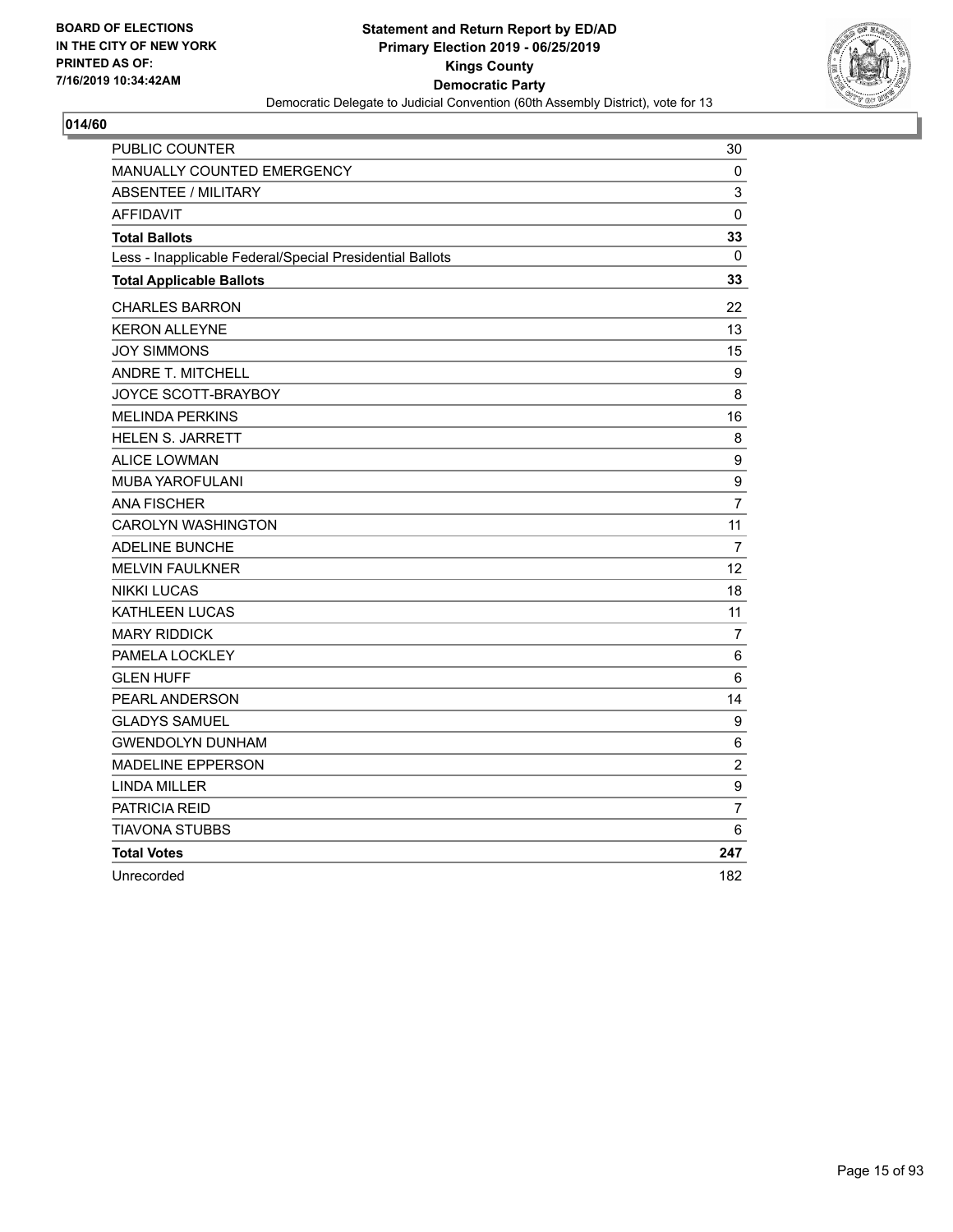

| PUBLIC COUNTER                                           | 17                        |
|----------------------------------------------------------|---------------------------|
| MANUALLY COUNTED EMERGENCY                               | 0                         |
| <b>ABSENTEE / MILITARY</b>                               | 0                         |
| <b>AFFIDAVIT</b>                                         | $\mathbf 0$               |
| <b>Total Ballots</b>                                     | 17                        |
| Less - Inapplicable Federal/Special Presidential Ballots | $\mathbf{0}$              |
| <b>Total Applicable Ballots</b>                          | 17                        |
| <b>CHARLES BARRON</b>                                    | 15                        |
| <b>KERON ALLEYNE</b>                                     | 5                         |
| <b>JOY SIMMONS</b>                                       | 4                         |
| ANDRE T. MITCHELL                                        | $\ensuremath{\mathsf{3}}$ |
| JOYCE SCOTT-BRAYBOY                                      | 3                         |
| <b>MELINDA PERKINS</b>                                   | $\overline{\mathbf{4}}$   |
| <b>HELEN S. JARRETT</b>                                  | $\overline{\mathbf{4}}$   |
| <b>ALICE LOWMAN</b>                                      | $\overline{\mathbf{4}}$   |
| MUBA YAROFULANI                                          | $\ensuremath{\mathsf{3}}$ |
| <b>ANA FISCHER</b>                                       | $\overline{2}$            |
| <b>CAROLYN WASHINGTON</b>                                | 6                         |
| <b>ADELINE BUNCHE</b>                                    | 3                         |
| <b>MELVIN FAULKNER</b>                                   | 6                         |
| <b>NIKKI LUCAS</b>                                       | 3                         |
| KATHLEEN LUCAS                                           | 4                         |
| <b>MARY RIDDICK</b>                                      | $\sqrt{2}$                |
| PAMELA LOCKLEY                                           | 4                         |
| <b>GLEN HUFF</b>                                         | $\pmb{0}$                 |
| PEARL ANDERSON                                           | $\overline{c}$            |
| <b>GLADYS SAMUEL</b>                                     | $\ensuremath{\mathsf{3}}$ |
| <b>GWENDOLYN DUNHAM</b>                                  | $\mathsf 3$               |
| <b>MADELINE EPPERSON</b>                                 | 1                         |
| <b>LINDA MILLER</b>                                      | 4                         |
| PATRICIA REID                                            | 6                         |
| TIAVONA STUBBS                                           | $\overline{2}$            |
| <b>Total Votes</b>                                       | 96                        |
| Unrecorded                                               | 125                       |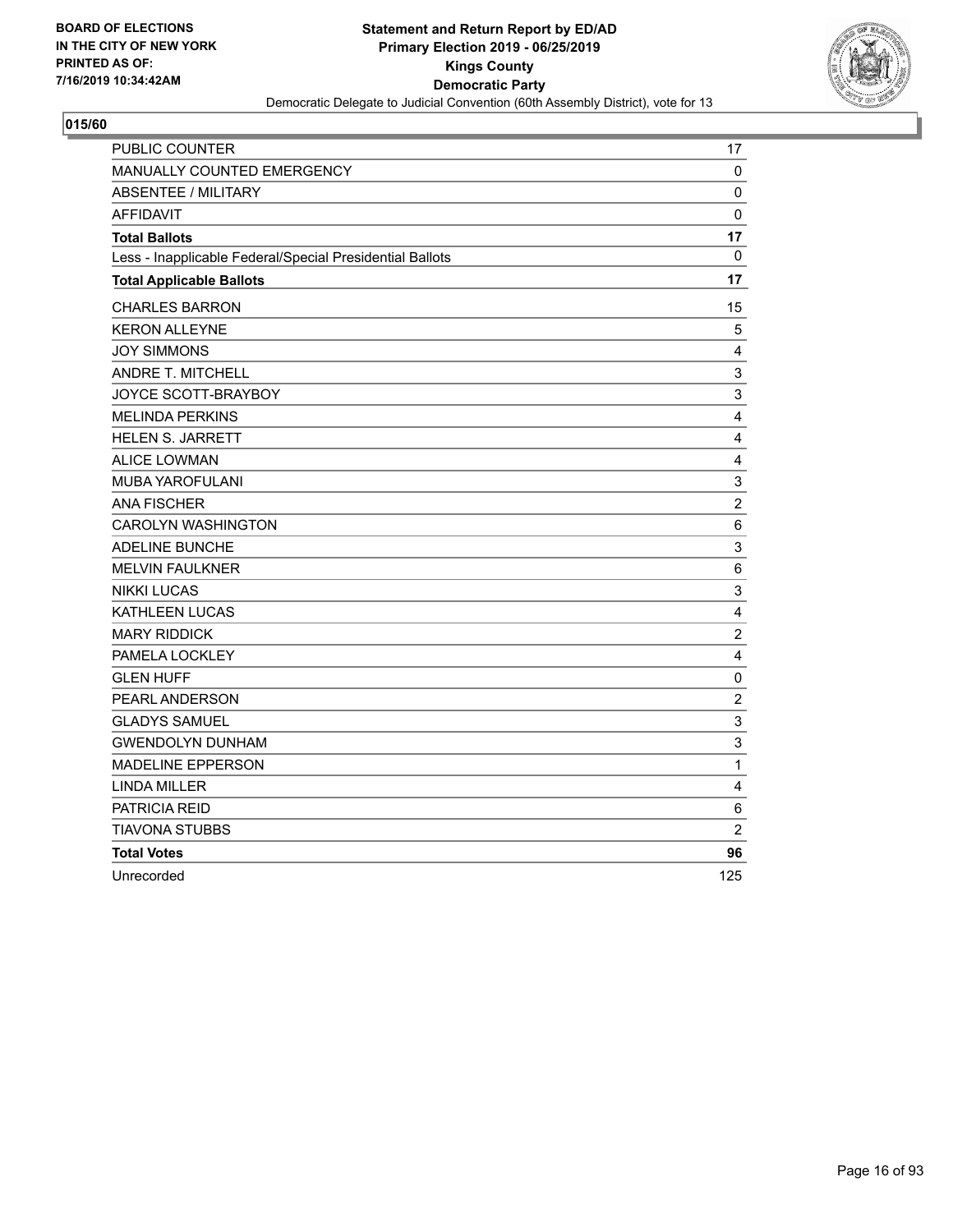

| PUBLIC COUNTER                                           | 11                      |
|----------------------------------------------------------|-------------------------|
| MANUALLY COUNTED EMERGENCY                               | 0                       |
| <b>ABSENTEE / MILITARY</b>                               | 0                       |
| <b>AFFIDAVIT</b>                                         | $\mathbf 0$             |
| <b>Total Ballots</b>                                     | 11                      |
| Less - Inapplicable Federal/Special Presidential Ballots | $\mathbf 0$             |
| <b>Total Applicable Ballots</b>                          | 11                      |
| <b>CHARLES BARRON</b>                                    | 9                       |
| <b>KERON ALLEYNE</b>                                     | $\mathbf{1}$            |
| <b>JOY SIMMONS</b>                                       | 3                       |
| <b>ANDRE T. MITCHELL</b>                                 | $\mathbf{1}$            |
| JOYCE SCOTT-BRAYBOY                                      | $\mathbf{1}$            |
| <b>MELINDA PERKINS</b>                                   | 4                       |
| <b>HELEN S. JARRETT</b>                                  | $\overline{c}$          |
| <b>ALICE LOWMAN</b>                                      | $\mathbf{1}$            |
| <b>MUBA YAROFULANI</b>                                   | $\overline{c}$          |
| <b>ANA FISCHER</b>                                       | $\overline{2}$          |
| <b>CAROLYN WASHINGTON</b>                                | $\boldsymbol{2}$        |
| <b>ADELINE BUNCHE</b>                                    | 3                       |
| <b>MELVIN FAULKNER</b>                                   | 3                       |
| <b>NIKKI LUCAS</b>                                       | $\overline{\mathbf{4}}$ |
| KATHLEEN LUCAS                                           | $\mathsf 3$             |
| <b>MARY RIDDICK</b>                                      | $\mathbf 0$             |
| PAMELA LOCKLEY                                           | 1                       |
| <b>GLEN HUFF</b>                                         | $\mathbf{1}$            |
| PEARL ANDERSON                                           | $\overline{4}$          |
| <b>GLADYS SAMUEL</b>                                     | 3                       |
| <b>GWENDOLYN DUNHAM</b>                                  | 4                       |
| <b>MADELINE EPPERSON</b>                                 | 0                       |
| <b>LINDA MILLER</b>                                      | 3                       |
| PATRICIA REID                                            | 1                       |
| <b>TIAVONA STUBBS</b>                                    | $\overline{c}$          |
| <b>Total Votes</b>                                       | 60                      |
| Unrecorded                                               | 83                      |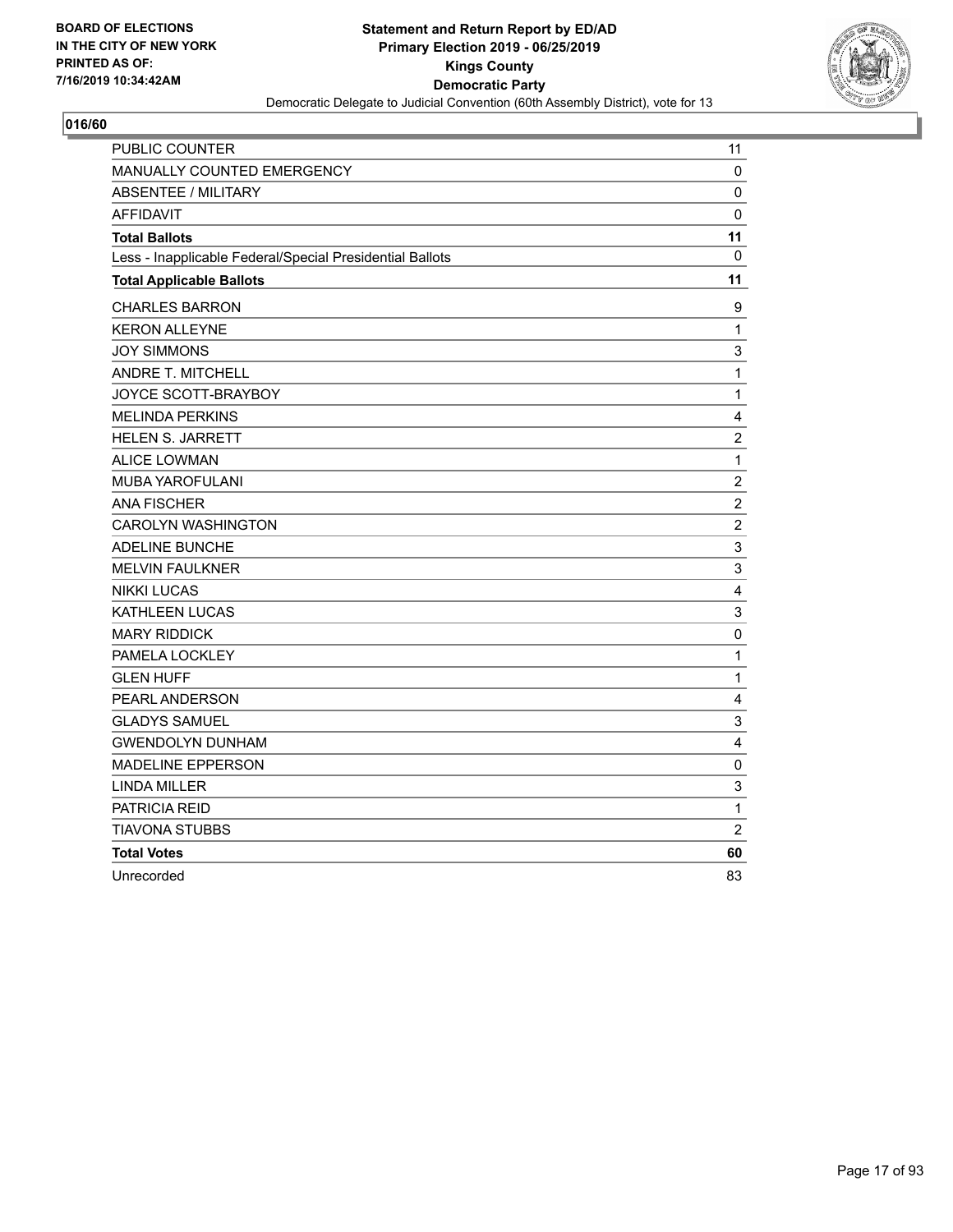

| PUBLIC COUNTER                                           | 67               |
|----------------------------------------------------------|------------------|
| <b>MANUALLY COUNTED EMERGENCY</b>                        | 0                |
| <b>ABSENTEE / MILITARY</b>                               | $\overline{c}$   |
| <b>AFFIDAVIT</b>                                         | 0                |
| <b>Total Ballots</b>                                     | 69               |
| Less - Inapplicable Federal/Special Presidential Ballots | $\mathbf{0}$     |
| <b>Total Applicable Ballots</b>                          | 69               |
| <b>CHARLES BARRON</b>                                    | 44               |
| <b>KERON ALLEYNE</b>                                     | 11               |
| <b>JOY SIMMONS</b>                                       | 29               |
| ANDRE T. MITCHELL                                        | 17               |
| JOYCE SCOTT-BRAYBOY                                      | 16               |
| <b>MELINDA PERKINS</b>                                   | 20               |
| <b>HELEN S. JARRETT</b>                                  | 18               |
| <b>ALICE LOWMAN</b>                                      | 13               |
| <b>MUBA YAROFULANI</b>                                   | 9                |
| <b>ANA FISCHER</b>                                       | 13               |
| <b>CAROLYN WASHINGTON</b>                                | 16               |
| <b>ADELINE BUNCHE</b>                                    | 10               |
| <b>MELVIN FAULKNER</b>                                   | $\boldsymbol{9}$ |
| <b>NIKKI LUCAS</b>                                       | 44               |
| KATHLEEN LUCAS                                           | 26               |
| <b>MARY RIDDICK</b>                                      | 23               |
| PAMELA LOCKLEY                                           | 22               |
| <b>GLEN HUFF</b>                                         | 19               |
| PEARL ANDERSON                                           | 29               |
| <b>GLADYS SAMUEL</b>                                     | 23               |
| <b>GWENDOLYN DUNHAM</b>                                  | 20               |
| <b>MADELINE EPPERSON</b>                                 | 17               |
| <b>LINDA MILLER</b>                                      | 25               |
| <b>PATRICIA REID</b>                                     | 25               |
| TIAVONA STUBBS                                           | 19               |
| UNATTRIBUTABLE WRITE-IN (WRITE-IN)                       | 1                |
| <b>Total Votes</b>                                       | 518              |
| Unrecorded                                               | 379              |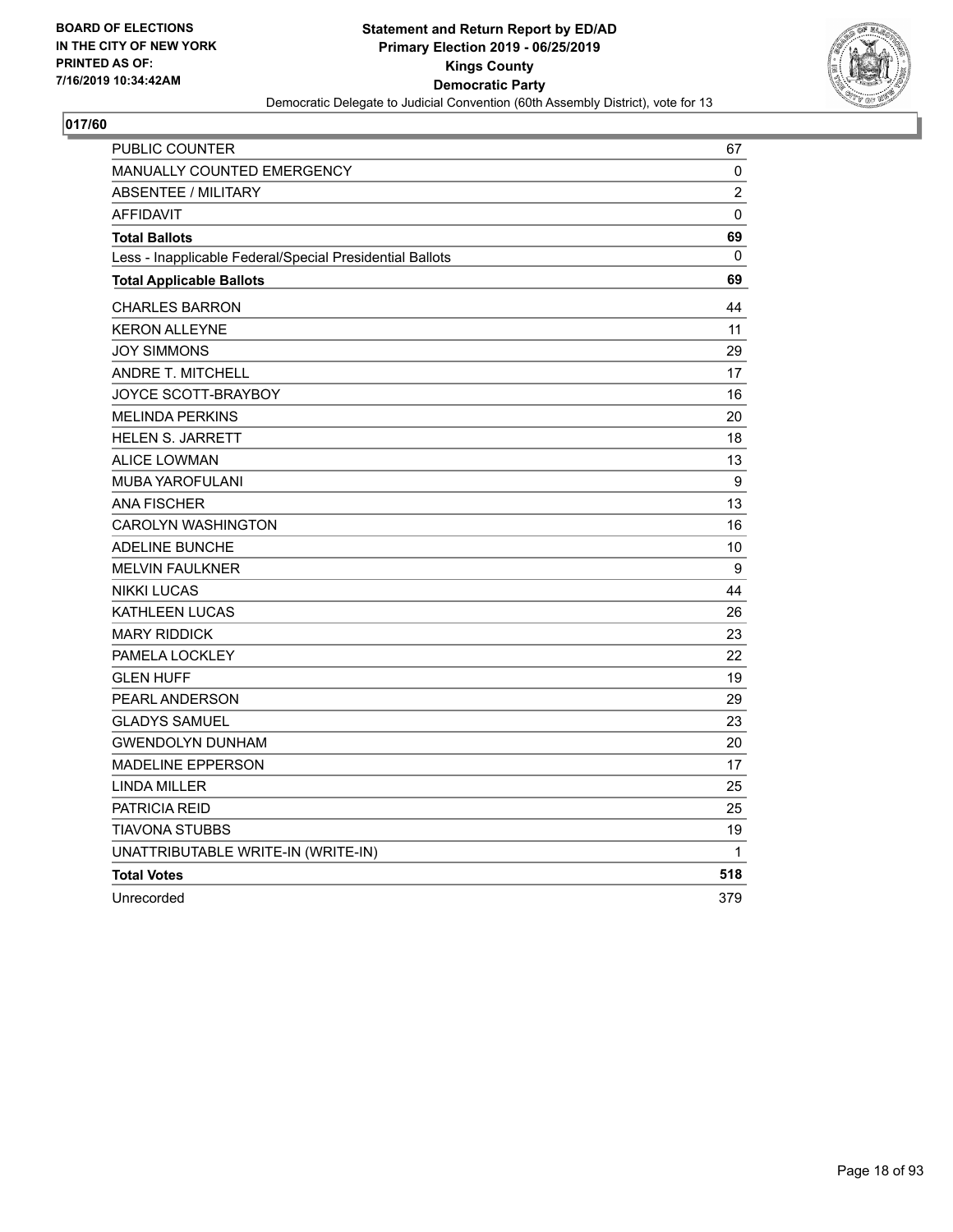

| PUBLIC COUNTER                                           | 9              |
|----------------------------------------------------------|----------------|
| MANUALLY COUNTED EMERGENCY                               | 0              |
| <b>ABSENTEE / MILITARY</b>                               | 0              |
| <b>AFFIDAVIT</b>                                         | 0              |
| <b>Total Ballots</b>                                     | 9              |
| Less - Inapplicable Federal/Special Presidential Ballots | 0              |
| <b>Total Applicable Ballots</b>                          | 9              |
| <b>CHARLES BARRON</b>                                    | 7              |
| <b>KERON ALLEYNE</b>                                     | $\overline{2}$ |
| <b>JOY SIMMONS</b>                                       | 5              |
| <b>ANDRE T. MITCHELL</b>                                 | 3              |
| JOYCE SCOTT-BRAYBOY                                      | $\overline{c}$ |
| <b>MELINDA PERKINS</b>                                   | 4              |
| <b>HELEN S. JARRETT</b>                                  | $\mathbf{1}$   |
| <b>ALICE LOWMAN</b>                                      | 3              |
| MUBA YAROFULANI                                          | $\overline{c}$ |
| <b>ANA FISCHER</b>                                       | 4              |
| <b>CAROLYN WASHINGTON</b>                                | $\mathsf 3$    |
| <b>ADELINE BUNCHE</b>                                    | $\mathbf{1}$   |
| <b>MELVIN FAULKNER</b>                                   | $\mathbf 0$    |
| <b>NIKKI LUCAS</b>                                       | 5              |
| KATHLEEN LUCAS                                           | $\sqrt{5}$     |
| <b>MARY RIDDICK</b>                                      | $\mathbf{1}$   |
| PAMELA LOCKLEY                                           | 4              |
| <b>GLEN HUFF</b>                                         | $\pmb{0}$      |
| PEARL ANDERSON                                           | $\overline{c}$ |
| <b>GLADYS SAMUEL</b>                                     | 6              |
| <b>GWENDOLYN DUNHAM</b>                                  | 0              |
| <b>MADELINE EPPERSON</b>                                 | 4              |
| <b>LINDA MILLER</b>                                      | $\sqrt{5}$     |
| PATRICIA REID                                            | 5              |
| TIAVONA STUBBS                                           | 0              |
| <b>Total Votes</b>                                       | 74             |
| Unrecorded                                               | 43             |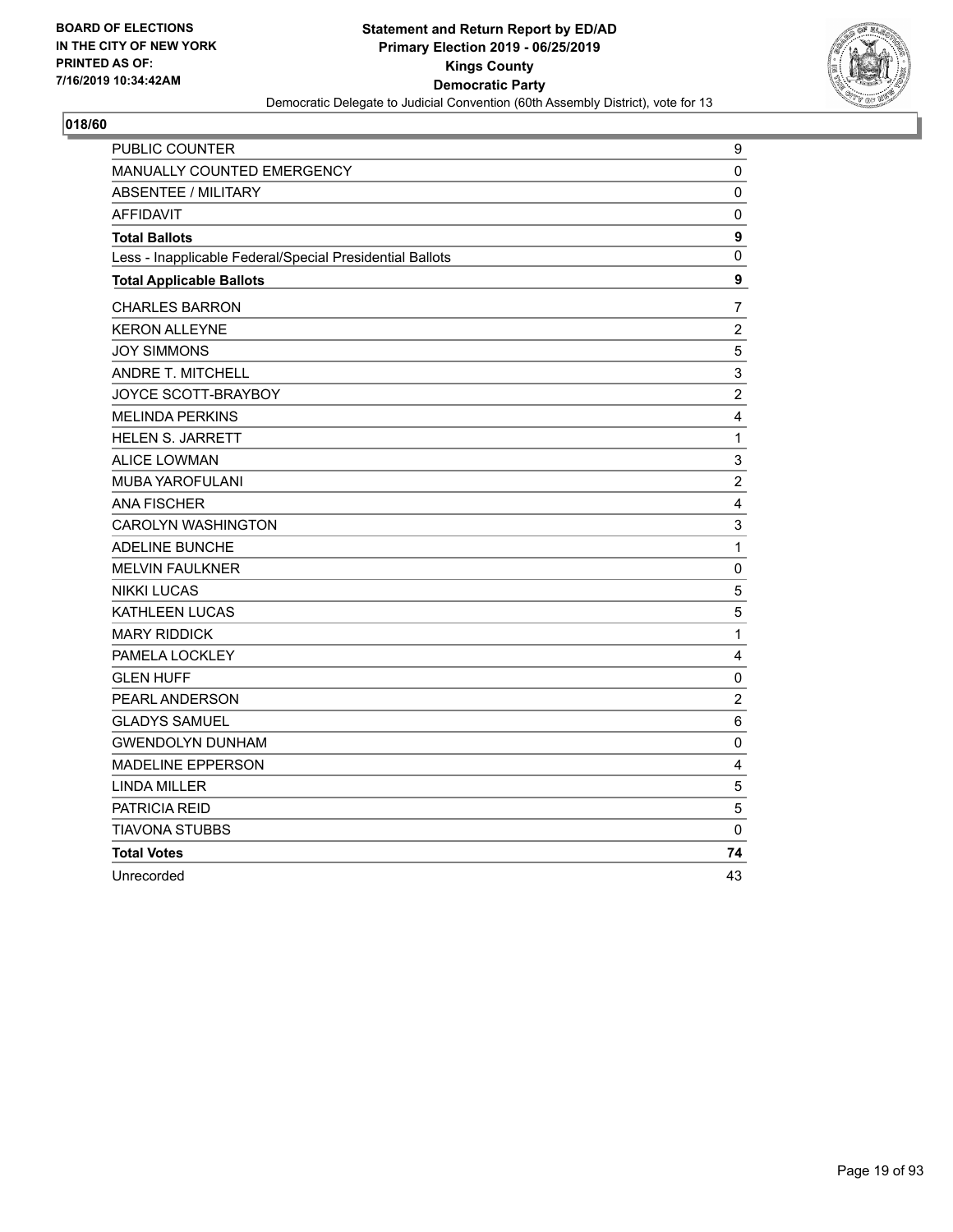

| PUBLIC COUNTER                                           | 12             |
|----------------------------------------------------------|----------------|
| MANUALLY COUNTED EMERGENCY                               | 0              |
| <b>ABSENTEE / MILITARY</b>                               | 0              |
| <b>AFFIDAVIT</b>                                         | $\mathbf 0$    |
| <b>Total Ballots</b>                                     | 12             |
| Less - Inapplicable Federal/Special Presidential Ballots | 0              |
| <b>Total Applicable Ballots</b>                          | 12             |
| <b>CHARLES BARRON</b>                                    | 7              |
| <b>KERON ALLEYNE</b>                                     | $\mathbf{1}$   |
| <b>JOY SIMMONS</b>                                       | $\overline{c}$ |
| <b>ANDRE T. MITCHELL</b>                                 | 0              |
| JOYCE SCOTT-BRAYBOY                                      | 0              |
| <b>MELINDA PERKINS</b>                                   | $\mathbf{1}$   |
| <b>HELEN S. JARRETT</b>                                  | $\mathbf{1}$   |
| <b>ALICE LOWMAN</b>                                      | 0              |
| MUBA YAROFULANI                                          | 0              |
| <b>ANA FISCHER</b>                                       | $\mathbf{1}$   |
| <b>CAROLYN WASHINGTON</b>                                | 0              |
| <b>ADELINE BUNCHE</b>                                    | 0              |
| <b>MELVIN FAULKNER</b>                                   | 5              |
| <b>NIKKI LUCAS</b>                                       | 3              |
| <b>KATHLEEN LUCAS</b>                                    | $\mathbf{1}$   |
| <b>MARY RIDDICK</b>                                      | 0              |
| PAMELA LOCKLEY                                           | $\pmb{0}$      |
| <b>GLEN HUFF</b>                                         | 0              |
| PEARL ANDERSON                                           | $\mathbf{1}$   |
| <b>GLADYS SAMUEL</b>                                     | $\overline{c}$ |
| <b>GWENDOLYN DUNHAM</b>                                  | $\pmb{0}$      |
| <b>MADELINE EPPERSON</b>                                 | $\mathbf 1$    |
| <b>LINDA MILLER</b>                                      | $\mathbf{1}$   |
| PATRICIA REID                                            | $\overline{c}$ |
| <b>TIAVONA STUBBS</b>                                    | 0              |
| <b>Total Votes</b>                                       | 29             |
| Unrecorded                                               | 127            |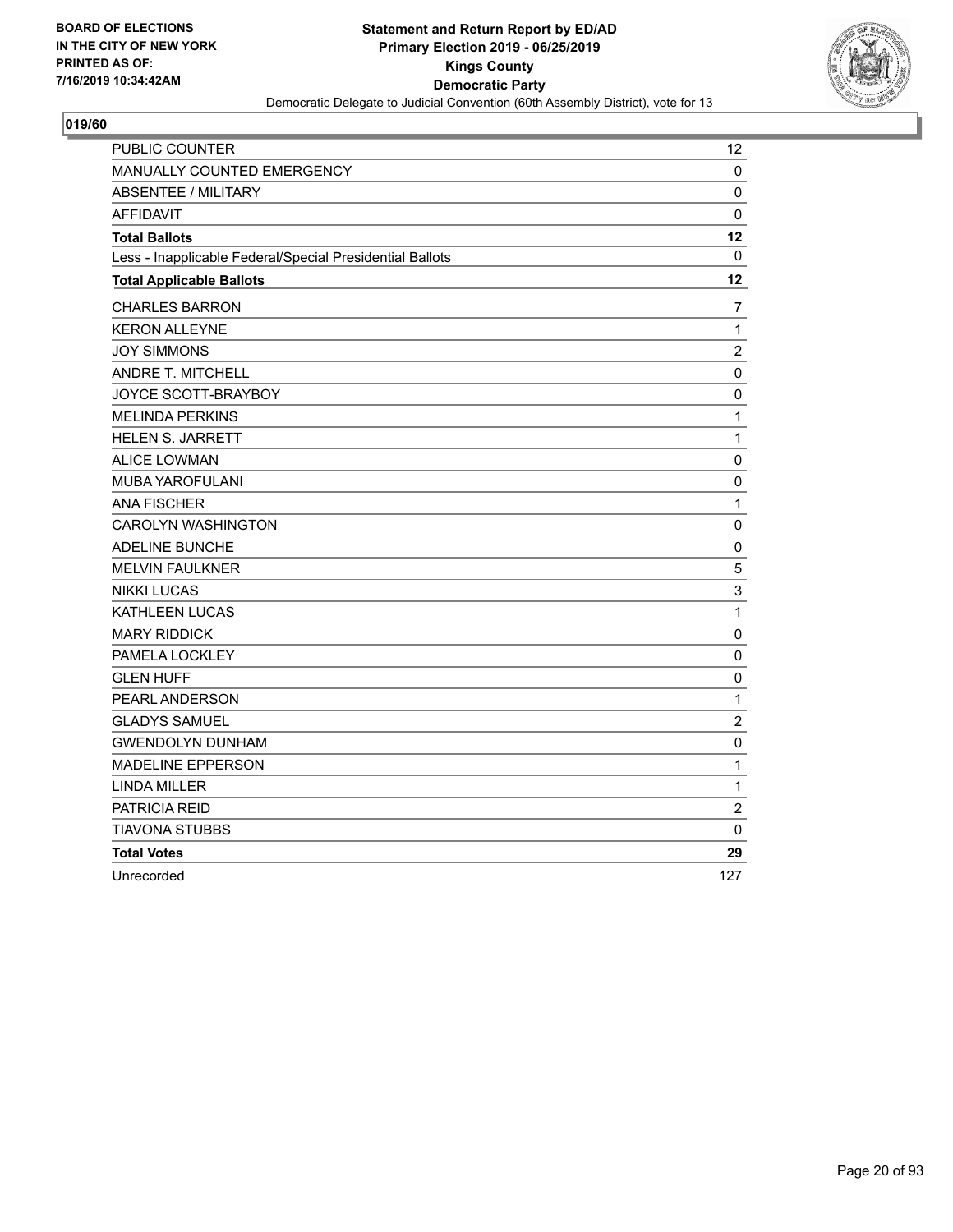

| PUBLIC COUNTER                                           | 4                |
|----------------------------------------------------------|------------------|
| MANUALLY COUNTED EMERGENCY                               | 0                |
| <b>ABSENTEE / MILITARY</b>                               | 0                |
| <b>AFFIDAVIT</b>                                         | $\mathbf 0$      |
| <b>Total Ballots</b>                                     | 4                |
| Less - Inapplicable Federal/Special Presidential Ballots | 0                |
| <b>Total Applicable Ballots</b>                          | 4                |
| <b>CHARLES BARRON</b>                                    | 3                |
| <b>KERON ALLEYNE</b>                                     | $\overline{c}$   |
| <b>JOY SIMMONS</b>                                       | $\overline{c}$   |
| ANDRE T. MITCHELL                                        | $\overline{2}$   |
| JOYCE SCOTT-BRAYBOY                                      | $\boldsymbol{2}$ |
| <b>MELINDA PERKINS</b>                                   | $\boldsymbol{2}$ |
| <b>HELEN S. JARRETT</b>                                  | $\overline{2}$   |
| <b>ALICE LOWMAN</b>                                      | $\boldsymbol{2}$ |
| MUBA YAROFULANI                                          | $\overline{c}$   |
| <b>ANA FISCHER</b>                                       | $\overline{2}$   |
| <b>CAROLYN WASHINGTON</b>                                | $\overline{c}$   |
| <b>ADELINE BUNCHE</b>                                    | $\overline{2}$   |
| <b>MELVIN FAULKNER</b>                                   | $\overline{2}$   |
| <b>NIKKI LUCAS</b>                                       | 0                |
| KATHLEEN LUCAS                                           | 0                |
| <b>MARY RIDDICK</b>                                      | $\mathbf 0$      |
| PAMELA LOCKLEY                                           | 0                |
| <b>GLEN HUFF</b>                                         | $\pmb{0}$        |
| PEARL ANDERSON                                           | $\pmb{0}$        |
| <b>GLADYS SAMUEL</b>                                     | 0                |
| <b>GWENDOLYN DUNHAM</b>                                  | 0                |
| <b>MADELINE EPPERSON</b>                                 | 0                |
| <b>LINDA MILLER</b>                                      | 0                |
| <b>PATRICIA REID</b>                                     | 0                |
| <b>TIAVONA STUBBS</b>                                    | 0                |
| <b>Total Votes</b>                                       | 27               |
| Unrecorded                                               | 25               |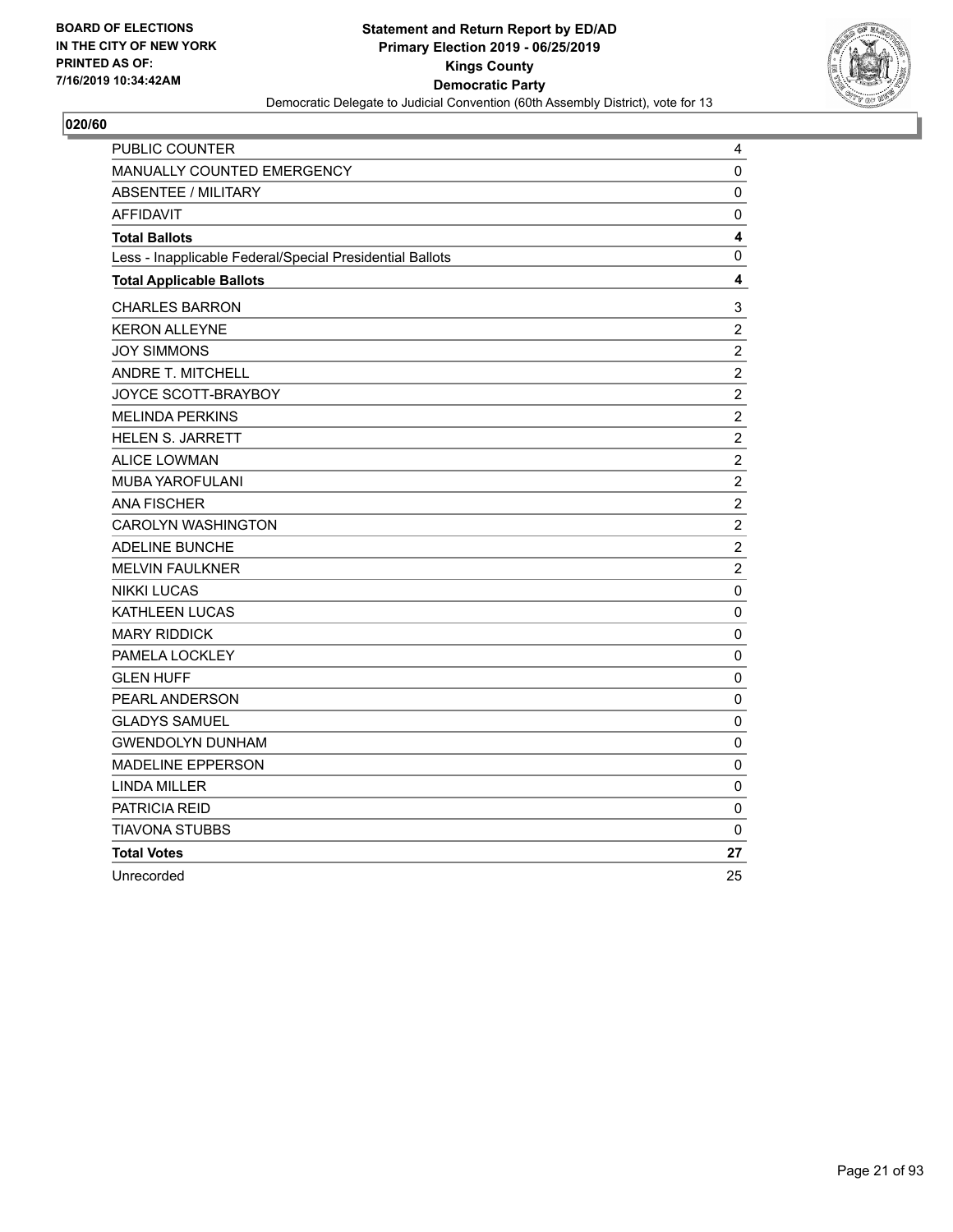

| <b>PUBLIC COUNTER</b>                                    | 11                      |
|----------------------------------------------------------|-------------------------|
| MANUALLY COUNTED EMERGENCY                               | 0                       |
| <b>ABSENTEE / MILITARY</b>                               | 4                       |
| <b>AFFIDAVIT</b>                                         | $\mathbf 0$             |
| <b>Total Ballots</b>                                     | 15                      |
| Less - Inapplicable Federal/Special Presidential Ballots | 0                       |
| <b>Total Applicable Ballots</b>                          | 15                      |
| <b>CHARLES BARRON</b>                                    | 8                       |
| <b>KERON ALLEYNE</b>                                     | 5                       |
| <b>JOY SIMMONS</b>                                       | $\,6$                   |
| ANDRE T. MITCHELL                                        | 5                       |
| JOYCE SCOTT-BRAYBOY                                      | 6                       |
| <b>MELINDA PERKINS</b>                                   | 3                       |
| <b>HELEN S. JARRETT</b>                                  | $\,6\,$                 |
| <b>ALICE LOWMAN</b>                                      | $\overline{\mathbf{4}}$ |
| MUBA YAROFULANI                                          | $\overline{c}$          |
| <b>ANA FISCHER</b>                                       | 5                       |
| <b>CAROLYN WASHINGTON</b>                                | 5                       |
| ADELINE BUNCHE                                           | 3                       |
| <b>MELVIN FAULKNER</b>                                   | 6                       |
| <b>NIKKI LUCAS</b>                                       | $\overline{7}$          |
| <b>KATHLEEN LUCAS</b>                                    | 4                       |
| <b>MARY RIDDICK</b>                                      | 5                       |
| PAMELA LOCKLEY                                           | $\overline{7}$          |
| <b>GLEN HUFF</b>                                         | 5                       |
| PEARL ANDERSON                                           | 5                       |
| <b>GLADYS SAMUEL</b>                                     | 5                       |
| <b>GWENDOLYN DUNHAM</b>                                  | $\overline{2}$          |
| <b>MADELINE EPPERSON</b>                                 | 5                       |
| <b>LINDA MILLER</b>                                      | 6                       |
| PATRICIA REID                                            | 6                       |
| <b>TIAVONA STUBBS</b>                                    | 1                       |
| <b>Total Votes</b>                                       | 122                     |
| Unrecorded                                               | 73                      |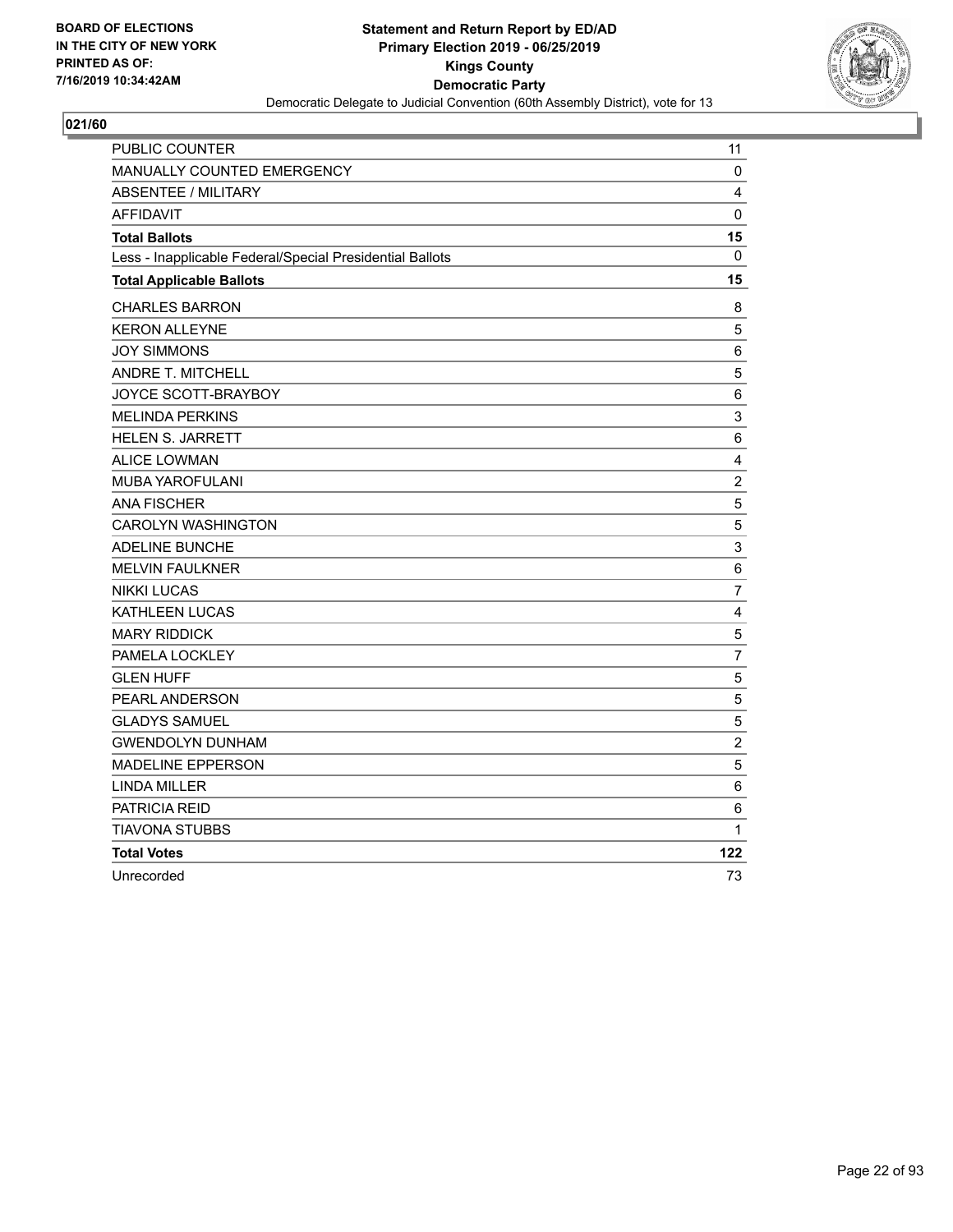

| <b>PUBLIC COUNTER</b>                                    | 24               |
|----------------------------------------------------------|------------------|
| <b>MANUALLY COUNTED EMERGENCY</b>                        | 0                |
| <b>ABSENTEE / MILITARY</b>                               | $\overline{2}$   |
| <b>AFFIDAVIT</b>                                         | $\mathbf 0$      |
| <b>Total Ballots</b>                                     | 26               |
| Less - Inapplicable Federal/Special Presidential Ballots | 0                |
| <b>Total Applicable Ballots</b>                          | 26               |
| <b>CHARLES BARRON</b>                                    | 23               |
| <b>KERON ALLEYNE</b>                                     | 7                |
| <b>JOY SIMMONS</b>                                       | 13               |
| ANDRE T. MITCHELL                                        | 5                |
| JOYCE SCOTT-BRAYBOY                                      | 8                |
| <b>MELINDA PERKINS</b>                                   | 12               |
| <b>HELEN S. JARRETT</b>                                  | 11               |
| <b>ALICE LOWMAN</b>                                      | 8                |
| MUBA YAROFULANI                                          | $\overline{4}$   |
| <b>ANA FISCHER</b>                                       | $\overline{7}$   |
| <b>CAROLYN WASHINGTON</b>                                | 11               |
| ADELINE BUNCHE                                           | 6                |
| <b>MELVIN FAULKNER</b>                                   | $\overline{4}$   |
| <b>NIKKI LUCAS</b>                                       | $\,6$            |
| <b>KATHLEEN LUCAS</b>                                    | $\overline{7}$   |
| <b>MARY RIDDICK</b>                                      | $\mathsf 3$      |
| PAMELA LOCKLEY                                           | 12               |
| <b>GLEN HUFF</b>                                         | 5                |
| PEARL ANDERSON                                           | $\overline{7}$   |
| <b>GLADYS SAMUEL</b>                                     | $\overline{7}$   |
| <b>GWENDOLYN DUNHAM</b>                                  | 5                |
| <b>MADELINE EPPERSON</b>                                 | 0                |
| <b>LINDA MILLER</b>                                      | 8                |
| PATRICIA REID                                            | $\boldsymbol{9}$ |
| <b>TIAVONA STUBBS</b>                                    | $\overline{2}$   |
| <b>Total Votes</b>                                       | 190              |
| Unrecorded                                               | 148              |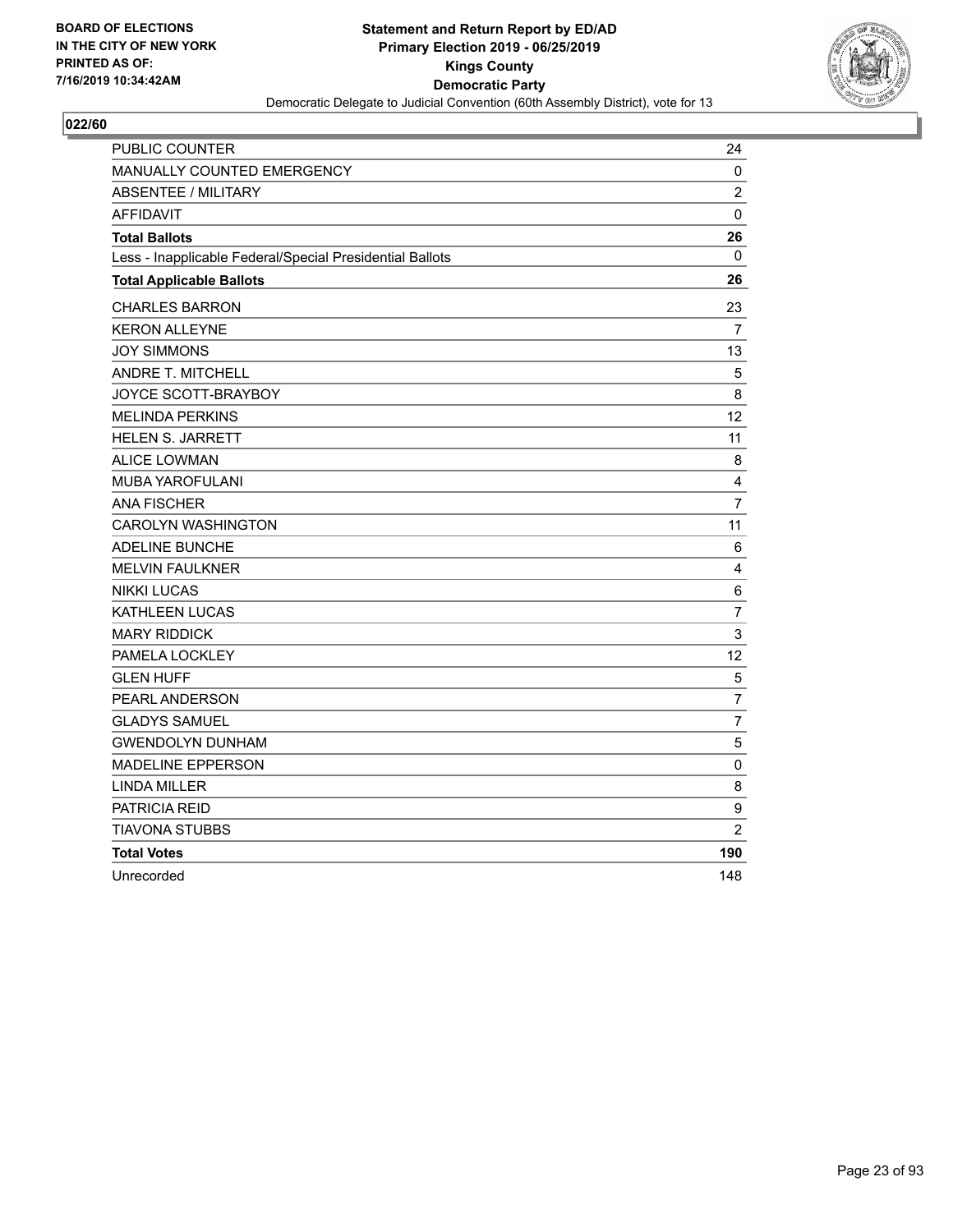

| PUBLIC COUNTER                                           | 0              |
|----------------------------------------------------------|----------------|
| MANUALLY COUNTED EMERGENCY                               | 0              |
| <b>ABSENTEE / MILITARY</b>                               | 0              |
| <b>AFFIDAVIT</b>                                         | $\mathbf 0$    |
| <b>Total Ballots</b>                                     | $\pmb{0}$      |
| Less - Inapplicable Federal/Special Presidential Ballots | $\overline{0}$ |
| <b>Total Applicable Ballots</b>                          | 0              |
| <b>CHARLES BARRON</b>                                    | 0              |
| <b>KERON ALLEYNE</b>                                     | $\mathbf 0$    |
| <b>JOY SIMMONS</b>                                       | 0              |
| <b>ANDRE T. MITCHELL</b>                                 | $\mathbf 0$    |
| JOYCE SCOTT-BRAYBOY                                      | 0              |
| <b>MELINDA PERKINS</b>                                   | $\mathbf 0$    |
| <b>HELEN S. JARRETT</b>                                  | 0              |
| <b>ALICE LOWMAN</b>                                      | $\mathbf 0$    |
| MUBA YAROFULANI                                          | $\mathbf 0$    |
| <b>ANA FISCHER</b>                                       | $\mathbf 0$    |
| <b>CAROLYN WASHINGTON</b>                                | $\mathbf 0$    |
| <b>ADELINE BUNCHE</b>                                    | $\mathbf 0$    |
| <b>MELVIN FAULKNER</b>                                   | $\pmb{0}$      |
| <b>NIKKI LUCAS</b>                                       | 0              |
| KATHLEEN LUCAS                                           | $\mathbf 0$    |
| <b>MARY RIDDICK</b>                                      | $\mathbf 0$    |
| PAMELA LOCKLEY                                           | $\mathbf 0$    |
| <b>GLEN HUFF</b>                                         | 0              |
| PEARL ANDERSON                                           | $\mathbf 0$    |
| <b>GLADYS SAMUEL</b>                                     | 0              |
| <b>GWENDOLYN DUNHAM</b>                                  | $\pmb{0}$      |
| <b>MADELINE EPPERSON</b>                                 | 0              |
| <b>LINDA MILLER</b>                                      | 0              |
| PATRICIA REID                                            | 0              |
| <b>TIAVONA STUBBS</b>                                    | 0              |
| <b>Total Votes</b>                                       | 0              |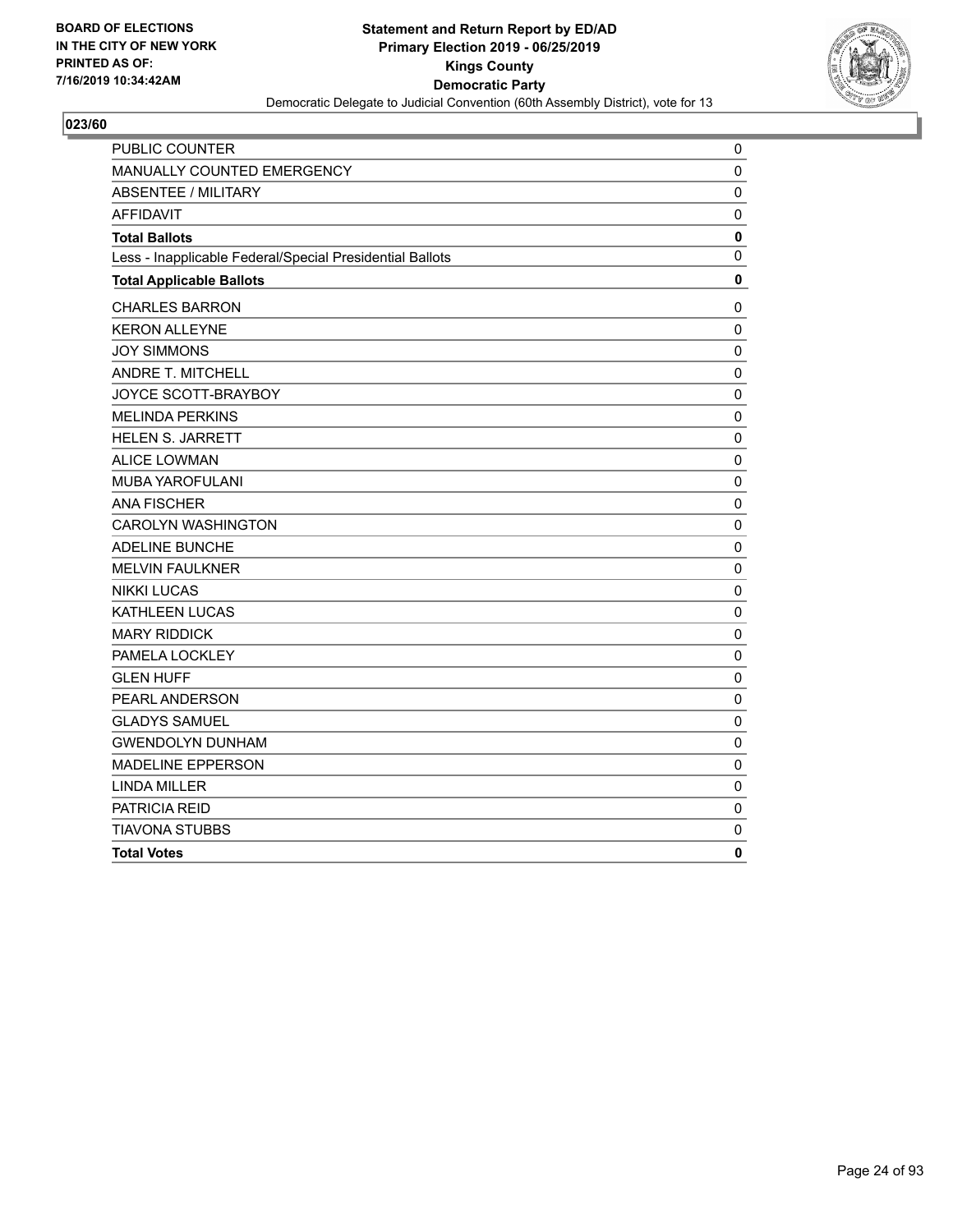

| PUBLIC COUNTER                                           | 9                       |
|----------------------------------------------------------|-------------------------|
| MANUALLY COUNTED EMERGENCY                               | $\pmb{0}$               |
| <b>ABSENTEE / MILITARY</b>                               | 3                       |
| <b>AFFIDAVIT</b>                                         | 0                       |
| <b>Total Ballots</b>                                     | 12                      |
| Less - Inapplicable Federal/Special Presidential Ballots | 0                       |
| <b>Total Applicable Ballots</b>                          | 12                      |
| <b>CHARLES BARRON</b>                                    | 9                       |
| <b>KERON ALLEYNE</b>                                     | $\mathbf{1}$            |
| <b>JOY SIMMONS</b>                                       | 5                       |
| ANDRE T. MITCHELL                                        | $\overline{7}$          |
| JOYCE SCOTT-BRAYBOY                                      | 4                       |
| <b>MELINDA PERKINS</b>                                   | $\overline{7}$          |
| <b>HELEN S. JARRETT</b>                                  | $\overline{4}$          |
| <b>ALICE LOWMAN</b>                                      | $\overline{c}$          |
| MUBA YAROFULANI                                          | $\mathsf 3$             |
| <b>ANA FISCHER</b>                                       | $\overline{c}$          |
| <b>CAROLYN WASHINGTON</b>                                | $\overline{7}$          |
| ADELINE BUNCHE                                           | $\overline{c}$          |
| <b>MELVIN FAULKNER</b>                                   | $\mathbf{1}$            |
| <b>NIKKI LUCAS</b>                                       | 8                       |
| <b>KATHLEEN LUCAS</b>                                    | 4                       |
| <b>MARY RIDDICK</b>                                      | $\mathsf 3$             |
| PAMELA LOCKLEY                                           | $\mathbf 5$             |
| <b>GLEN HUFF</b>                                         | $\overline{\mathbf{4}}$ |
| PEARL ANDERSON                                           | $\overline{4}$          |
| <b>GLADYS SAMUEL</b>                                     | 6                       |
| <b>GWENDOLYN DUNHAM</b>                                  | 6                       |
| <b>MADELINE EPPERSON</b>                                 | 1                       |
| <b>LINDA MILLER</b>                                      | $\overline{5}$          |
| PATRICIA REID                                            | 6                       |
| TIAVONA STUBBS                                           | 1                       |
| <b>Total Votes</b>                                       | 107                     |
| Unrecorded                                               | 49                      |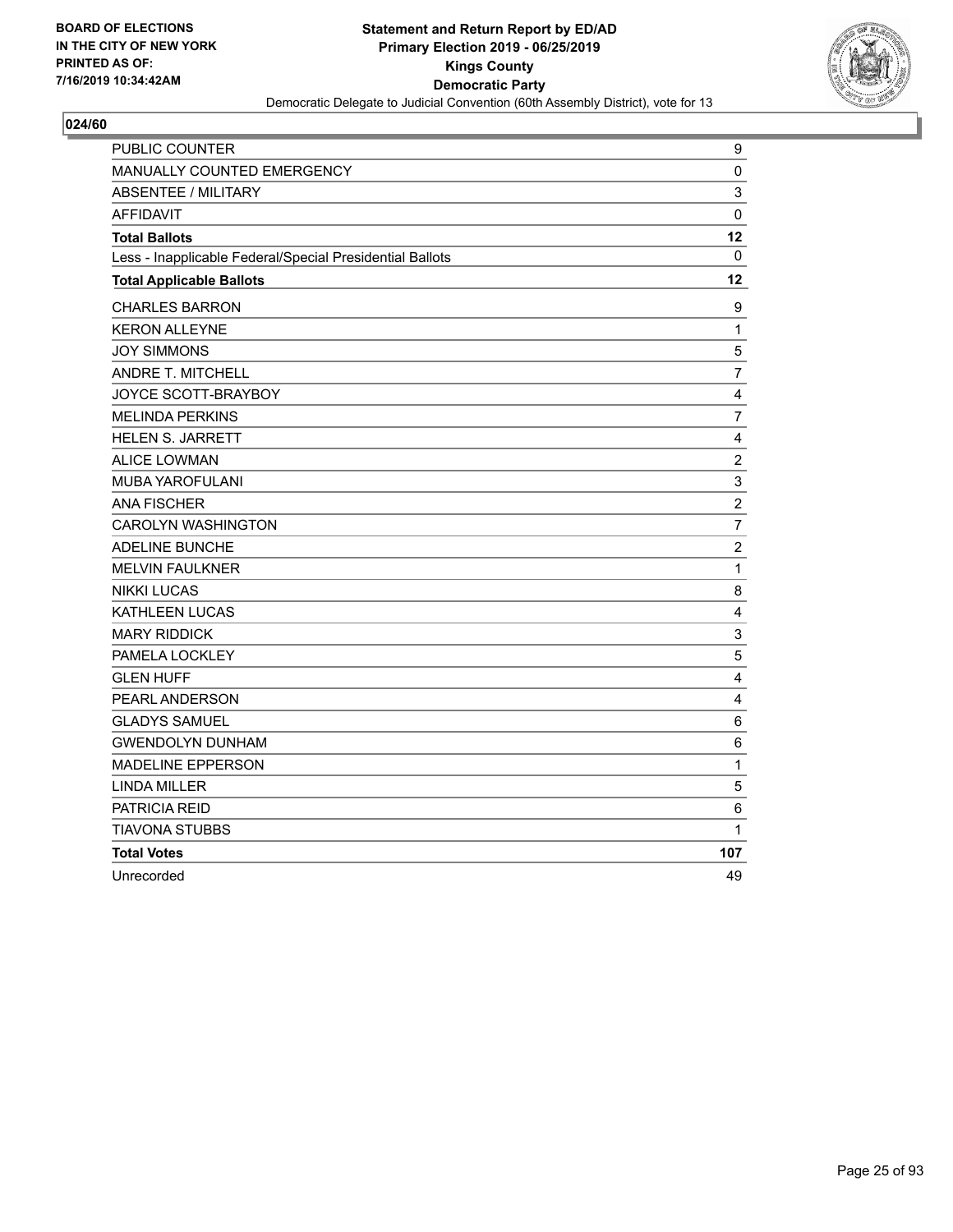

| PUBLIC COUNTER                                           | 0            |
|----------------------------------------------------------|--------------|
| MANUALLY COUNTED EMERGENCY                               | 0            |
| <b>ABSENTEE / MILITARY</b>                               | 0            |
| <b>AFFIDAVIT</b>                                         | 0            |
| <b>Total Ballots</b>                                     | $\mathbf 0$  |
| Less - Inapplicable Federal/Special Presidential Ballots | $\mathbf{0}$ |
| <b>Total Applicable Ballots</b>                          | 0            |
| <b>CHARLES BARRON</b>                                    | 0            |
| <b>KERON ALLEYNE</b>                                     | 0            |
| <b>JOY SIMMONS</b>                                       | $\mathbf 0$  |
| ANDRE T. MITCHELL                                        | $\pmb{0}$    |
| JOYCE SCOTT-BRAYBOY                                      | 0            |
| <b>MELINDA PERKINS</b>                                   | 0            |
| <b>HELEN S. JARRETT</b>                                  | 0            |
| <b>ALICE LOWMAN</b>                                      | $\pmb{0}$    |
| MUBA YAROFULANI                                          | $\mathbf 0$  |
| <b>ANA FISCHER</b>                                       | $\mathbf 0$  |
| <b>CAROLYN WASHINGTON</b>                                | $\mathbf 0$  |
| ADELINE BUNCHE                                           | $\mathbf 0$  |
| <b>MELVIN FAULKNER</b>                                   | $\mathbf 0$  |
| <b>NIKKI LUCAS</b>                                       | $\mathbf 0$  |
| KATHLEEN LUCAS                                           | $\mathbf 0$  |
| <b>MARY RIDDICK</b>                                      | $\mathbf 0$  |
| PAMELA LOCKLEY                                           | $\mathbf{0}$ |
| <b>GLEN HUFF</b>                                         | 0            |
| PEARL ANDERSON                                           | 0            |
| <b>GLADYS SAMUEL</b>                                     | 0            |
| <b>GWENDOLYN DUNHAM</b>                                  | 0            |
| <b>MADELINE EPPERSON</b>                                 | $\mathbf 0$  |
| <b>LINDA MILLER</b>                                      | 0            |
| PATRICIA REID                                            | 0            |
| <b>TIAVONA STUBBS</b>                                    | 0            |
| <b>Total Votes</b>                                       | 0            |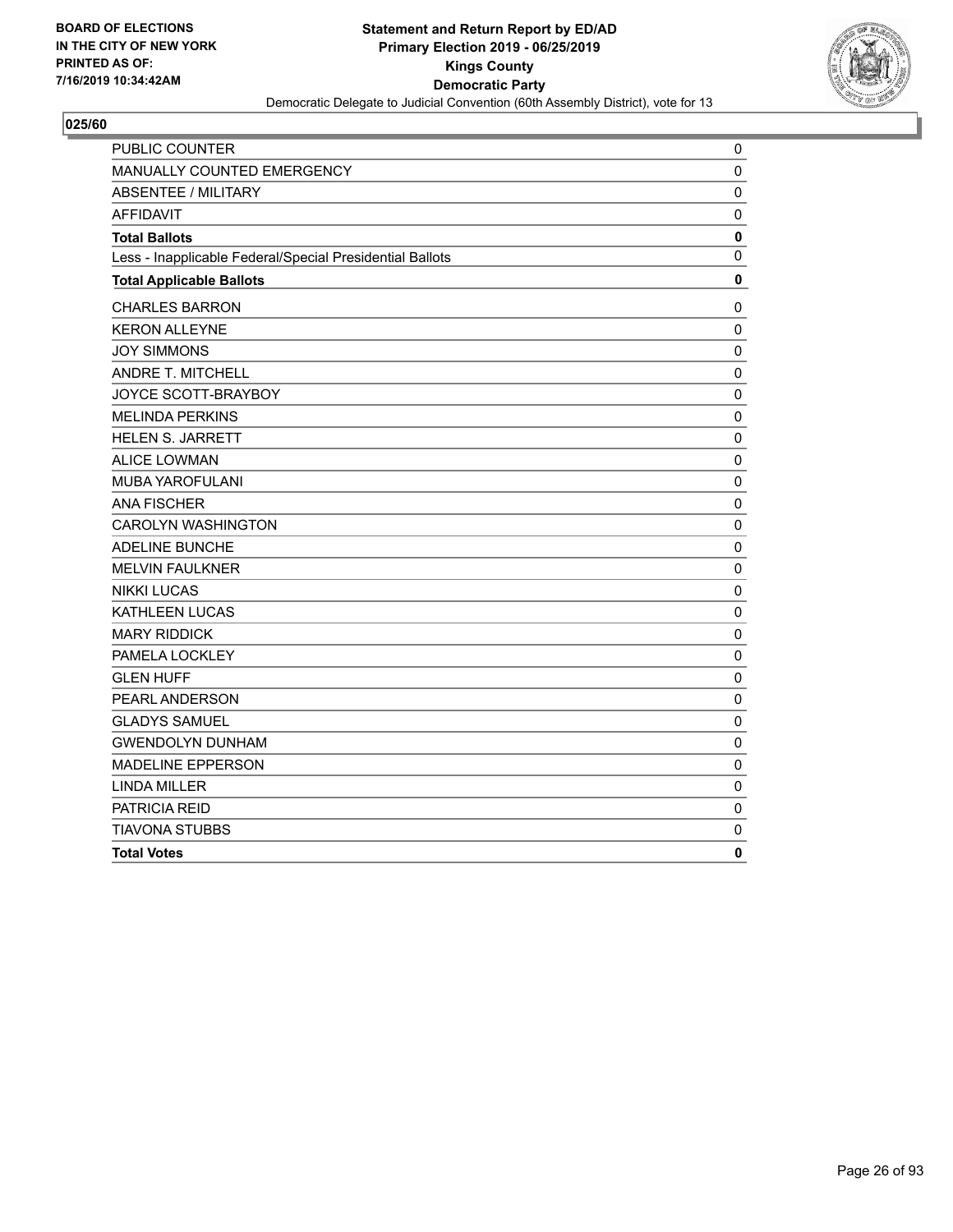

| <b>PUBLIC COUNTER</b>                                    | 73                |
|----------------------------------------------------------|-------------------|
| <b>MANUALLY COUNTED EMERGENCY</b>                        | 0                 |
| <b>ABSENTEE / MILITARY</b>                               | $\overline{2}$    |
| <b>AFFIDAVIT</b>                                         | $\mathbf 0$       |
| <b>Total Ballots</b>                                     | 75                |
| Less - Inapplicable Federal/Special Presidential Ballots | $\mathbf 0$       |
| <b>Total Applicable Ballots</b>                          | 75                |
| <b>CHARLES BARRON</b>                                    | 53                |
| <b>KERON ALLEYNE</b>                                     | 16                |
| <b>JOY SIMMONS</b>                                       | 41                |
| ANDRE T. MITCHELL                                        | 21                |
| JOYCE SCOTT-BRAYBOY                                      | 21                |
| <b>MELINDA PERKINS</b>                                   | 22                |
| <b>HELEN S. JARRETT</b>                                  | 17                |
| <b>ALICE LOWMAN</b>                                      | 12                |
| MUBA YAROFULANI                                          | 8                 |
| <b>ANA FISCHER</b>                                       | 11                |
| <b>CAROLYN WASHINGTON</b>                                | 20                |
| ADELINE BUNCHE                                           | 13                |
| <b>MELVIN FAULKNER</b>                                   | 13                |
| <b>NIKKI LUCAS</b>                                       | 27                |
| <b>KATHLEEN LUCAS</b>                                    | 19                |
| <b>MARY RIDDICK</b>                                      | 9                 |
| PAMELA LOCKLEY                                           | 55                |
| <b>GLEN HUFF</b>                                         | 3                 |
| PEARL ANDERSON                                           | 18                |
| <b>GLADYS SAMUEL</b>                                     | 21                |
| <b>GWENDOLYN DUNHAM</b>                                  | 14                |
| <b>MADELINE EPPERSON</b>                                 | 9                 |
| <b>LINDA MILLER</b>                                      | $12 \overline{ }$ |
| PATRICIA REID                                            | 19                |
| <b>TIAVONA STUBBS</b>                                    | 9                 |
| <b>Total Votes</b>                                       | 483               |
| Unrecorded                                               | 492               |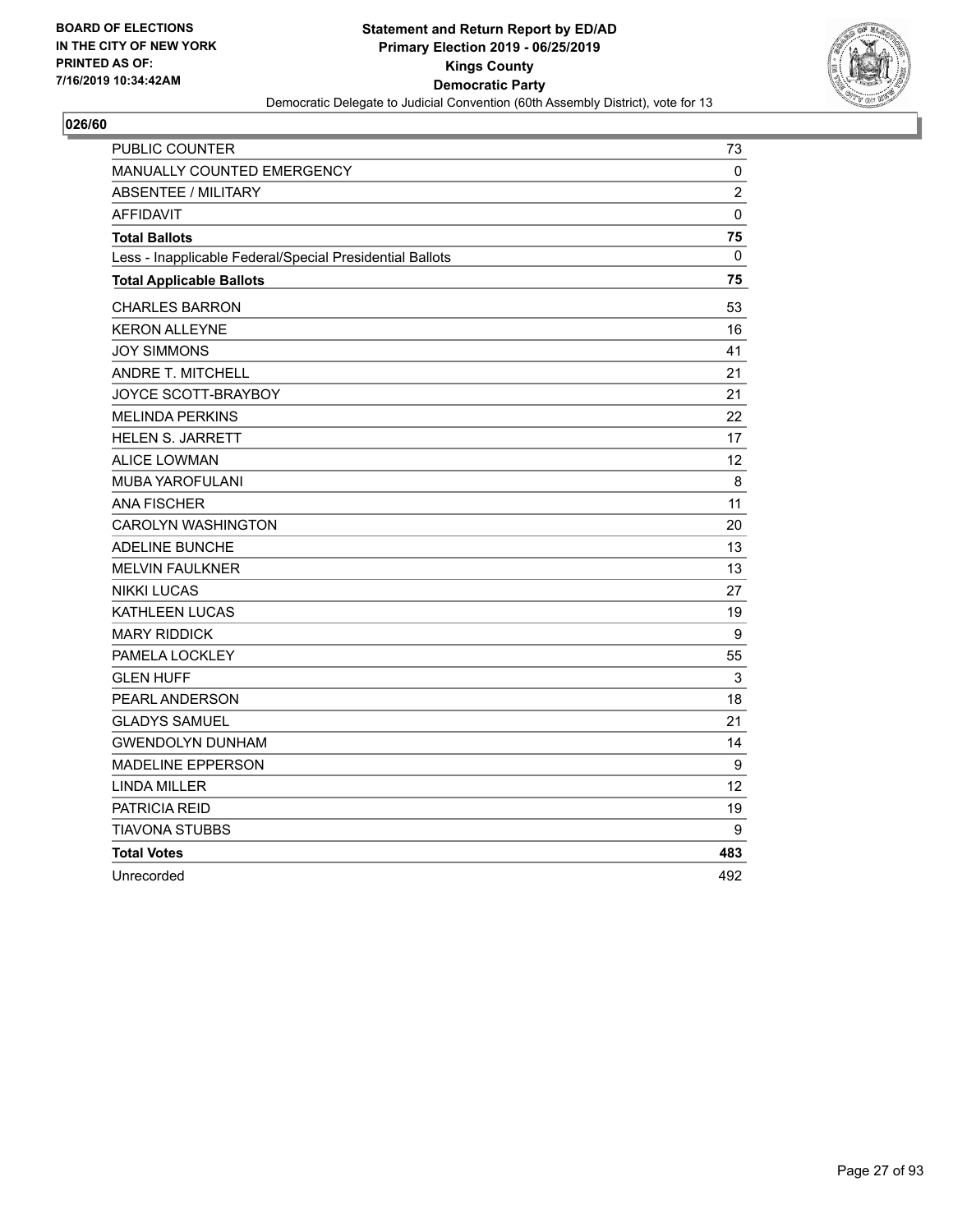

| PUBLIC COUNTER                                           | 72          |
|----------------------------------------------------------|-------------|
| <b>MANUALLY COUNTED EMERGENCY</b>                        | 0           |
| ABSENTEE / MILITARY                                      | 0           |
| <b>AFFIDAVIT</b>                                         | 1           |
| <b>Total Ballots</b>                                     | 73          |
| Less - Inapplicable Federal/Special Presidential Ballots | $\mathbf 0$ |
| <b>Total Applicable Ballots</b>                          | 73          |
| <b>CHARLES BARRON</b>                                    | 52          |
| <b>KERON ALLEYNE</b>                                     | 20          |
| <b>JOY SIMMONS</b>                                       | 28          |
| ANDRE T. MITCHELL                                        | 19          |
| JOYCE SCOTT-BRAYBOY                                      | 16          |
| <b>MELINDA PERKINS</b>                                   | 19          |
| <b>HELEN S. JARRETT</b>                                  | 17          |
| <b>ALICE LOWMAN</b>                                      | 12          |
| <b>MUBA YAROFULANI</b>                                   | 8           |
| <b>ANA FISCHER</b>                                       | 17          |
| <b>CAROLYN WASHINGTON</b>                                | 18          |
| <b>ADELINE BUNCHE</b>                                    | 15          |
| <b>MELVIN FAULKNER</b>                                   | 16          |
| <b>NIKKI LUCAS</b>                                       | 28          |
| <b>KATHLEEN LUCAS</b>                                    | 21          |
| <b>MARY RIDDICK</b>                                      | 10          |
| PAMELA LOCKLEY                                           | 36          |
| <b>GLEN HUFF</b>                                         | 8           |
| PEARL ANDERSON                                           | 13          |
| <b>GLADYS SAMUEL</b>                                     | 9           |
| <b>GWENDOLYN DUNHAM</b>                                  | 9           |
| <b>MADELINE EPPERSON</b>                                 | 10          |
| <b>LINDA MILLER</b>                                      | 15          |
| <b>PATRICIA REID</b>                                     | 19          |
| <b>TIAVONA STUBBS</b>                                    | 8           |
| JOANNE WALKER (WRITE-IN)                                 | 1           |
| <b>Total Votes</b>                                       | 444         |
| Unrecorded                                               | 505         |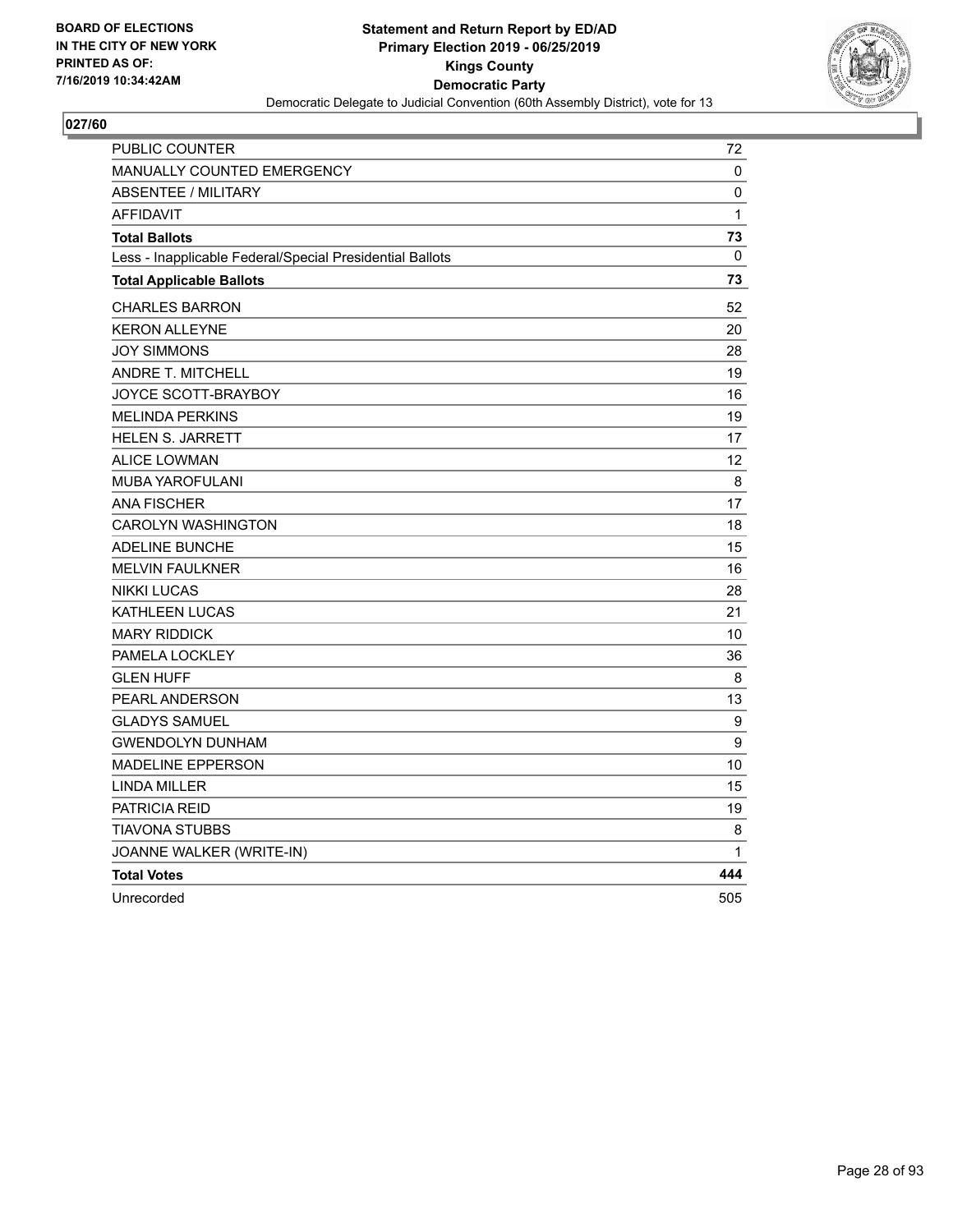

| PUBLIC COUNTER                                           | 102          |
|----------------------------------------------------------|--------------|
| MANUALLY COUNTED EMERGENCY                               | 0            |
| <b>ABSENTEE / MILITARY</b>                               | 0            |
| <b>AFFIDAVIT</b>                                         | $\mathbf{1}$ |
| <b>Total Ballots</b>                                     | 103          |
| Less - Inapplicable Federal/Special Presidential Ballots | 0            |
| <b>Total Applicable Ballots</b>                          | 103          |
| <b>CHARLES BARRON</b>                                    | 57           |
| <b>KERON ALLEYNE</b>                                     | 25           |
| <b>JOY SIMMONS</b>                                       | 48           |
| <b>ANDRE T. MITCHELL</b>                                 | 32           |
| JOYCE SCOTT-BRAYBOY                                      | 29           |
| <b>MELINDA PERKINS</b>                                   | 27           |
| <b>HELEN S. JARRETT</b>                                  | 28           |
| <b>ALICE LOWMAN</b>                                      | 23           |
| <b>MUBA YAROFULANI</b>                                   | 17           |
| <b>ANA FISCHER</b>                                       | 27           |
| <b>CAROLYN WASHINGTON</b>                                | 35           |
| <b>ADELINE BUNCHE</b>                                    | 19           |
| <b>MELVIN FAULKNER</b>                                   | 16           |
| <b>NIKKI LUCAS</b>                                       | 59           |
| <b>KATHLEEN LUCAS</b>                                    | 49           |
| <b>MARY RIDDICK</b>                                      | 42           |
| PAMELA LOCKLEY                                           | 74           |
| <b>GLEN HUFF</b>                                         | 32           |
| PEARL ANDERSON                                           | 46           |
| <b>GLADYS SAMUEL</b>                                     | 44           |
| <b>GWENDOLYN DUNHAM</b>                                  | 37           |
| <b>MADELINE EPPERSON</b>                                 | 37           |
| <b>LINDA MILLER</b>                                      | 48           |
| <b>PATRICIA REID</b>                                     | 46           |
| TIAVONA STUBBS                                           | 31           |
| UNATTRIBUTABLE WRITE-IN (WRITE-IN)                       | 1            |
| <b>Total Votes</b>                                       | 929          |
| Unrecorded                                               | 410          |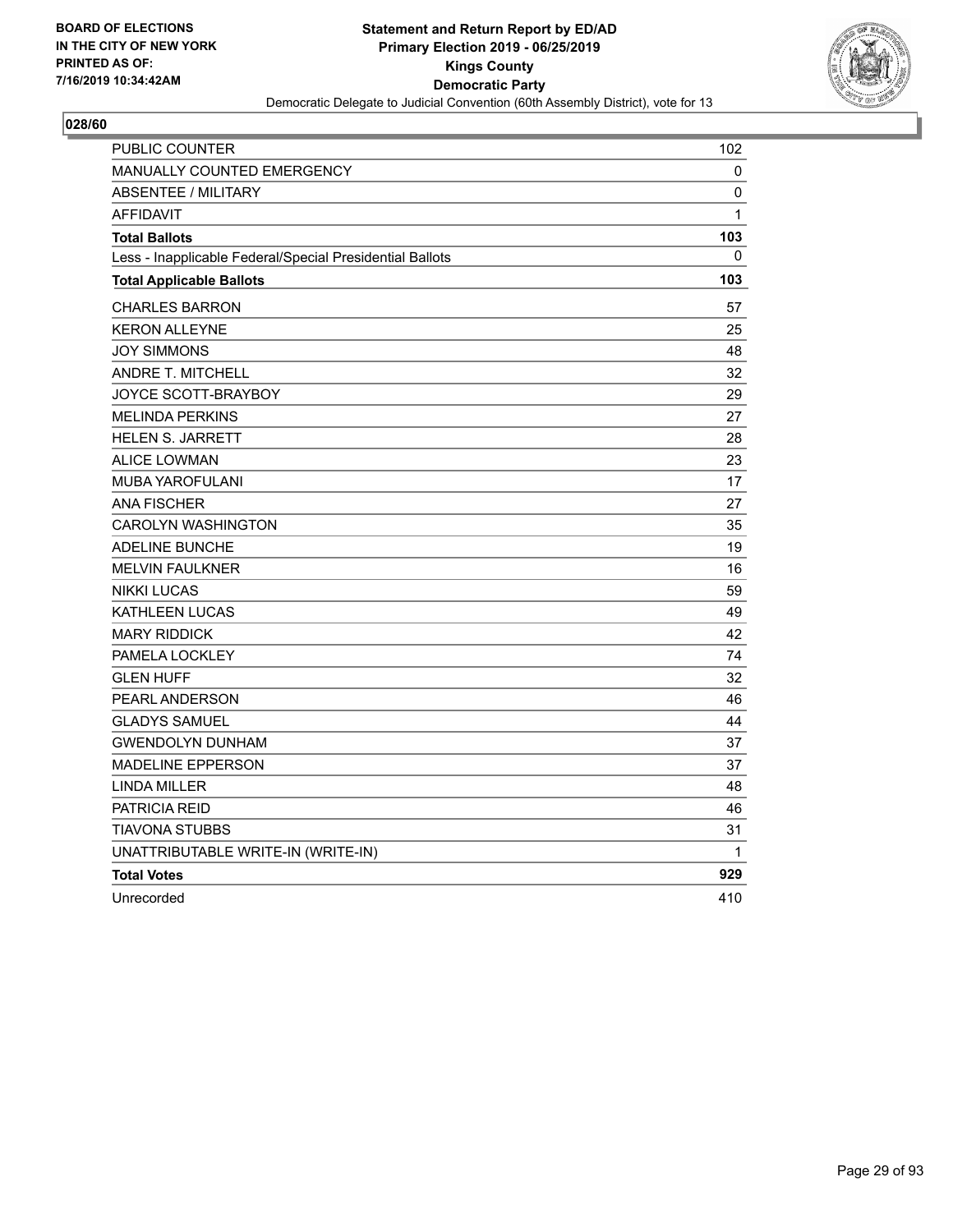

| <b>PUBLIC COUNTER</b>                                    | 13               |
|----------------------------------------------------------|------------------|
| MANUALLY COUNTED EMERGENCY                               | 0                |
| <b>ABSENTEE / MILITARY</b>                               | $\overline{2}$   |
| <b>AFFIDAVIT</b>                                         | $\mathbf 0$      |
| <b>Total Ballots</b>                                     | 15               |
| Less - Inapplicable Federal/Special Presidential Ballots | 0                |
| <b>Total Applicable Ballots</b>                          | 15               |
| <b>CHARLES BARRON</b>                                    | 11               |
| <b>KERON ALLEYNE</b>                                     | 4                |
| <b>JOY SIMMONS</b>                                       | 8                |
| <b>ANDRE T. MITCHELL</b>                                 | 4                |
| JOYCE SCOTT-BRAYBOY                                      | $\overline{7}$   |
| <b>MELINDA PERKINS</b>                                   | 4                |
| <b>HELEN S. JARRETT</b>                                  | 6                |
| <b>ALICE LOWMAN</b>                                      | 5                |
| MUBA YAROFULANI                                          | 8                |
| <b>ANA FISCHER</b>                                       | 5                |
| <b>CAROLYN WASHINGTON</b>                                | 4                |
| ADELINE BUNCHE                                           | $\overline{7}$   |
| <b>MELVIN FAULKNER</b>                                   | 8                |
| <b>NIKKI LUCAS</b>                                       | $\mathbf 5$      |
| <b>KATHLEEN LUCAS</b>                                    | $\mathbf{1}$     |
| <b>MARY RIDDICK</b>                                      | $\pmb{0}$        |
| PAMELA LOCKLEY                                           | 3                |
| <b>GLEN HUFF</b>                                         | $\mathbf 0$      |
| <b>PEARL ANDERSON</b>                                    | $\mathbf{1}$     |
| <b>GLADYS SAMUEL</b>                                     | 3                |
| <b>GWENDOLYN DUNHAM</b>                                  | $\mathbf 1$      |
| <b>MADELINE EPPERSON</b>                                 | $\boldsymbol{2}$ |
| <b>LINDA MILLER</b>                                      | $\overline{c}$   |
| PATRICIA REID                                            | $\overline{c}$   |
| <b>TIAVONA STUBBS</b>                                    | $\mathbf{1}$     |
| <b>Total Votes</b>                                       | 102              |
| Unrecorded                                               | 93               |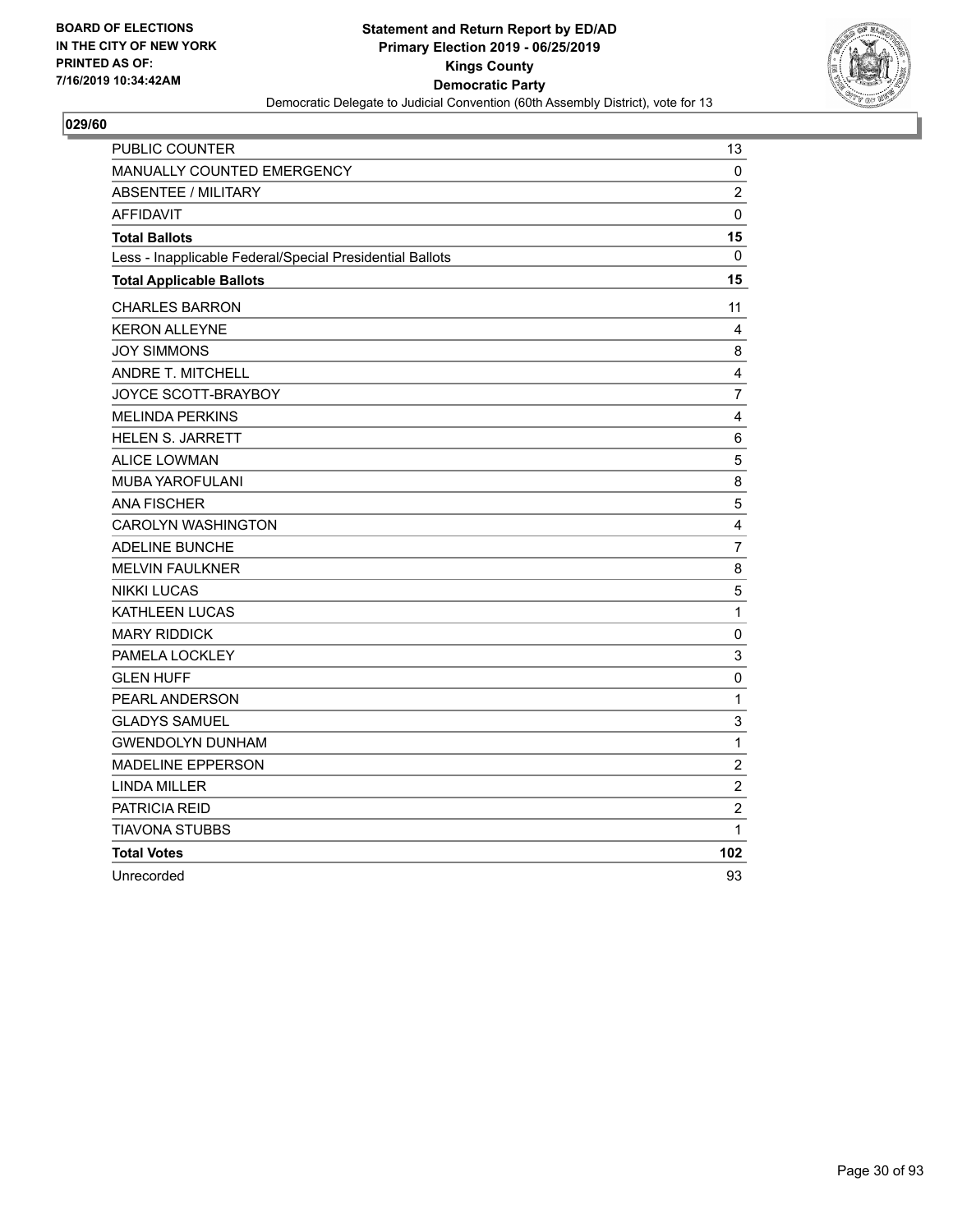

| <b>PUBLIC COUNTER</b>                                    | $12 \overline{ }$ |
|----------------------------------------------------------|-------------------|
| MANUALLY COUNTED EMERGENCY                               | 0                 |
| <b>ABSENTEE / MILITARY</b>                               | 4                 |
| <b>AFFIDAVIT</b>                                         | $\mathbf 0$       |
| <b>Total Ballots</b>                                     | 16                |
| Less - Inapplicable Federal/Special Presidential Ballots | 0                 |
| <b>Total Applicable Ballots</b>                          | 16                |
| <b>CHARLES BARRON</b>                                    | 10                |
| <b>KERON ALLEYNE</b>                                     | 4                 |
| <b>JOY SIMMONS</b>                                       | 8                 |
| ANDRE T. MITCHELL                                        | 5                 |
| JOYCE SCOTT-BRAYBOY                                      | 5                 |
| <b>MELINDA PERKINS</b>                                   | 5                 |
| <b>HELEN S. JARRETT</b>                                  | 5                 |
| <b>ALICE LOWMAN</b>                                      | 5                 |
| MUBA YAROFULANI                                          | 3                 |
| <b>ANA FISCHER</b>                                       | 4                 |
| <b>CAROLYN WASHINGTON</b>                                | 4                 |
| ADELINE BUNCHE                                           | $\overline{4}$    |
| <b>MELVIN FAULKNER</b>                                   | $\overline{c}$    |
| <b>NIKKI LUCAS</b>                                       | 8                 |
| <b>KATHLEEN LUCAS</b>                                    | 8                 |
| <b>MARY RIDDICK</b>                                      | 5                 |
| PAMELA LOCKLEY                                           | 5                 |
| <b>GLEN HUFF</b>                                         | 4                 |
| PEARL ANDERSON                                           | 5                 |
| <b>GLADYS SAMUEL</b>                                     | 9                 |
| <b>GWENDOLYN DUNHAM</b>                                  | 4                 |
| <b>MADELINE EPPERSON</b>                                 | 3                 |
| <b>LINDA MILLER</b>                                      | $\overline{7}$    |
| PATRICIA REID                                            | 6                 |
| <b>TIAVONA STUBBS</b>                                    | 3                 |
| <b>Total Votes</b>                                       | 131               |
| Unrecorded                                               | 77                |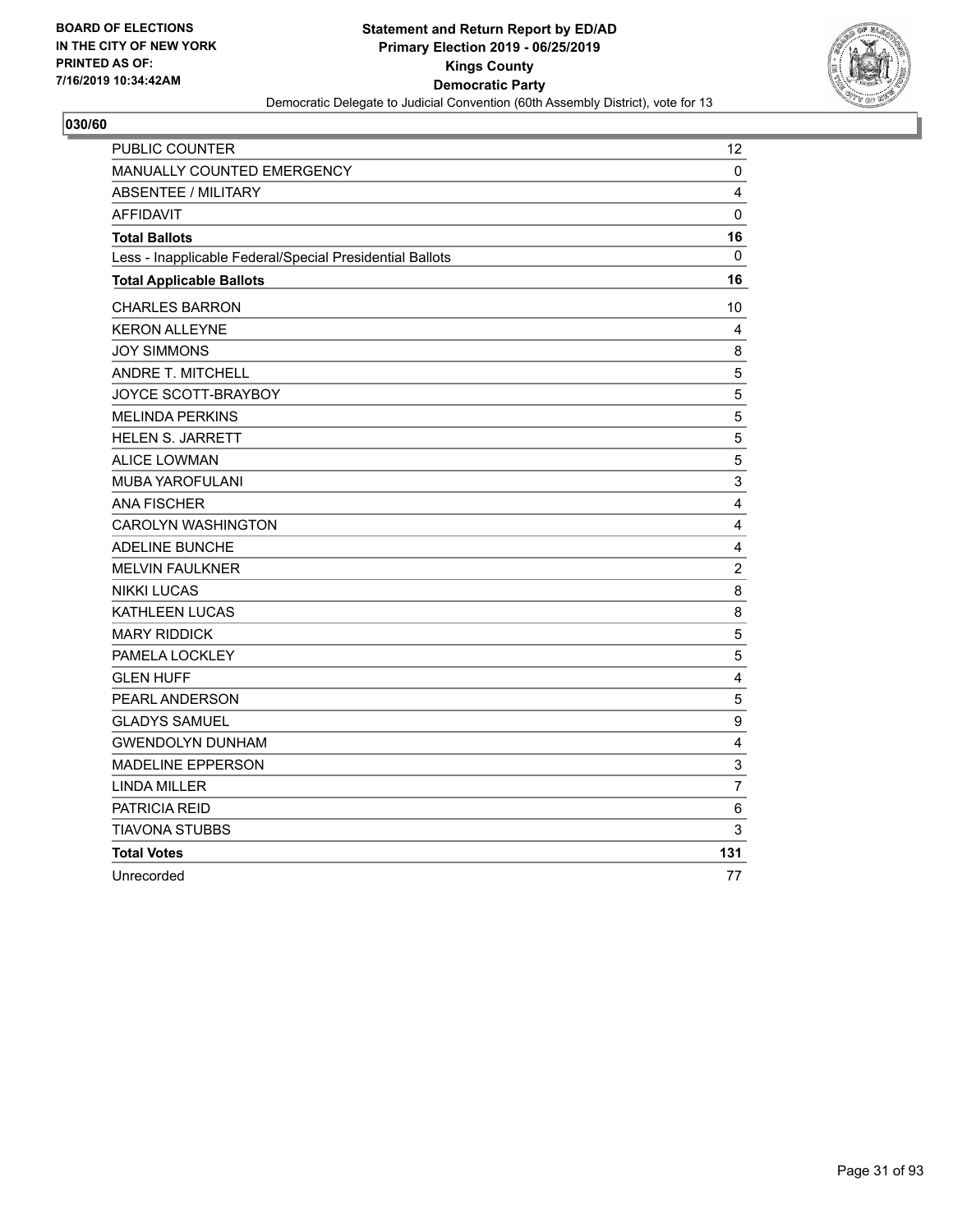

| PUBLIC COUNTER                                           | 30                        |
|----------------------------------------------------------|---------------------------|
| MANUALLY COUNTED EMERGENCY                               | 0                         |
| <b>ABSENTEE / MILITARY</b>                               | 0                         |
| <b>AFFIDAVIT</b>                                         | 0                         |
| <b>Total Ballots</b>                                     | 30                        |
| Less - Inapplicable Federal/Special Presidential Ballots | $\mathbf 0$               |
| <b>Total Applicable Ballots</b>                          | 30                        |
| <b>CHARLES BARRON</b>                                    | 22                        |
| <b>KERON ALLEYNE</b>                                     | 8                         |
| <b>JOY SIMMONS</b>                                       | 8                         |
| ANDRE T. MITCHELL                                        | 6                         |
| JOYCE SCOTT-BRAYBOY                                      | 8                         |
| <b>MELINDA PERKINS</b>                                   | $\overline{7}$            |
| HELEN S. JARRETT                                         | $\overline{7}$            |
| <b>ALICE LOWMAN</b>                                      | 5                         |
| <b>MUBA YAROFULANI</b>                                   | 4                         |
| <b>ANA FISCHER</b>                                       | 6                         |
| <b>CAROLYN WASHINGTON</b>                                | $\overline{7}$            |
| <b>ADELINE BUNCHE</b>                                    | $\ensuremath{\mathsf{3}}$ |
| <b>MELVIN FAULKNER</b>                                   | 6                         |
| <b>NIKKI LUCAS</b>                                       | 8                         |
| <b>KATHLEEN LUCAS</b>                                    | 5                         |
| <b>MARY RIDDICK</b>                                      | $\mathbf{1}$              |
| PAMELA LOCKLEY                                           | $\mathbf{1}$              |
| <b>GLEN HUFF</b>                                         | 1                         |
| PEARL ANDERSON                                           | 1                         |
| <b>GLADYS SAMUEL</b>                                     | 3                         |
| <b>GWENDOLYN DUNHAM</b>                                  | 3                         |
| MADELINE EPPERSON                                        | $\pmb{0}$                 |
| <b>LINDA MILLER</b>                                      | $\ensuremath{\mathsf{3}}$ |
| PATRICIA REID                                            | 3                         |
| TIAVONA STUBBS                                           | $\mathbf 1$               |
| UNATTRIBUTABLE WRITE-IN (WRITE-IN)                       | 1                         |
| <b>Total Votes</b>                                       | 128                       |
| Unrecorded                                               | 262                       |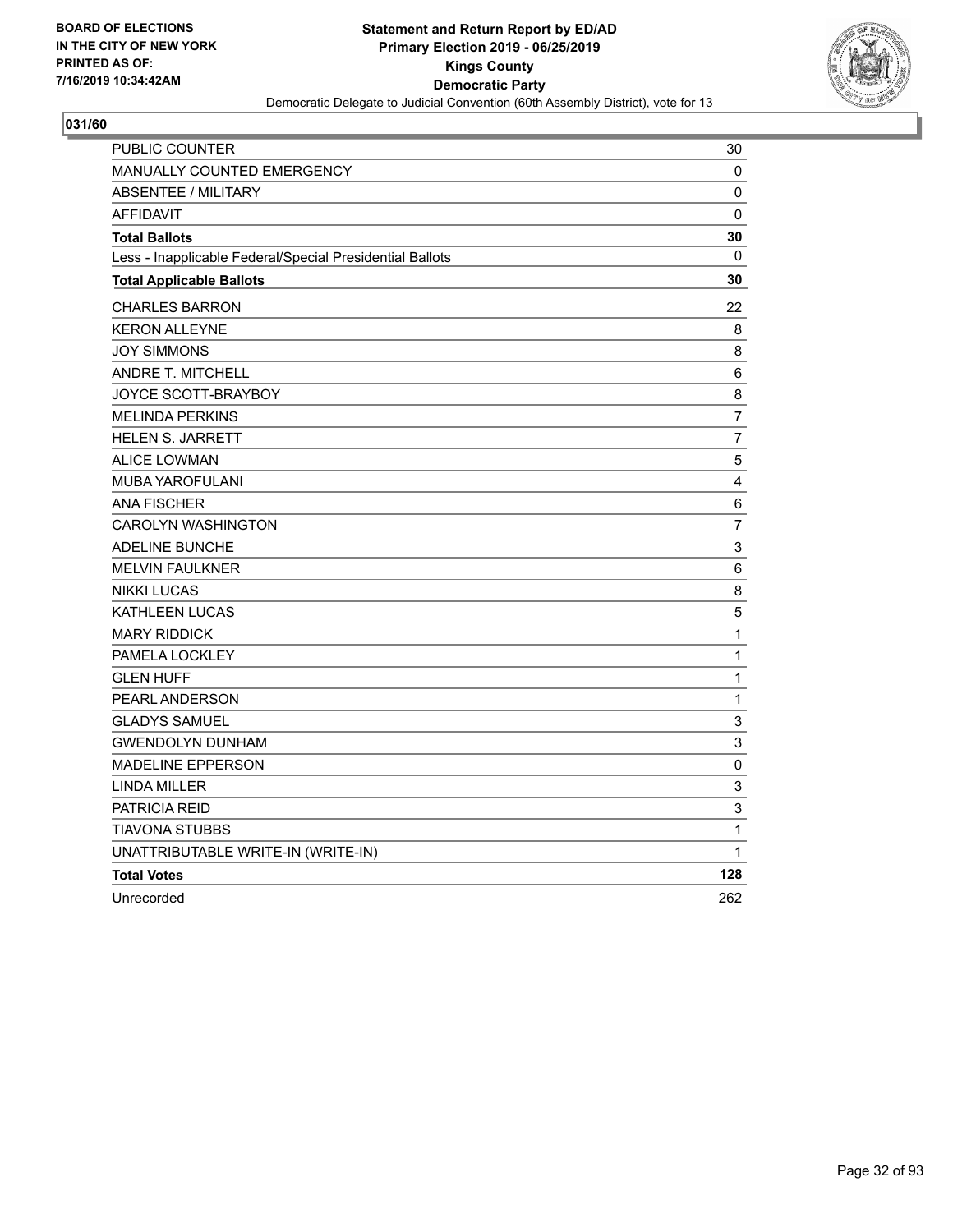

| <b>PUBLIC COUNTER</b>                                    | 25                        |
|----------------------------------------------------------|---------------------------|
| MANUALLY COUNTED EMERGENCY                               | 0                         |
| <b>ABSENTEE / MILITARY</b>                               | $\overline{2}$            |
| <b>AFFIDAVIT</b>                                         | $\mathbf 0$               |
| <b>Total Ballots</b>                                     | 27                        |
| Less - Inapplicable Federal/Special Presidential Ballots | $\mathbf{0}$              |
| <b>Total Applicable Ballots</b>                          | 27                        |
| <b>CHARLES BARRON</b>                                    | 20                        |
| <b>KERON ALLEYNE</b>                                     | 9                         |
| <b>JOY SIMMONS</b>                                       | $12 \overline{ }$         |
| ANDRE T. MITCHELL                                        | 11                        |
| JOYCE SCOTT-BRAYBOY                                      | 6                         |
| <b>MELINDA PERKINS</b>                                   | 15                        |
| <b>HELEN S. JARRETT</b>                                  | 7                         |
| <b>ALICE LOWMAN</b>                                      | 8                         |
| <b>MUBA YAROFULANI</b>                                   | 6                         |
| <b>ANA FISCHER</b>                                       | 8                         |
| <b>CAROLYN WASHINGTON</b>                                | 10                        |
| <b>ADELINE BUNCHE</b>                                    | 5                         |
| <b>MELVIN FAULKNER</b>                                   | 5                         |
| <b>NIKKI LUCAS</b>                                       | 8                         |
| KATHLEEN LUCAS                                           | 5                         |
| <b>MARY RIDDICK</b>                                      | $\overline{7}$            |
| PAMELA LOCKLEY                                           | 6                         |
| <b>GLEN HUFF</b>                                         | $\ensuremath{\mathsf{3}}$ |
| <b>PEARL ANDERSON</b>                                    | 3                         |
| <b>GLADYS SAMUEL</b>                                     | $\boldsymbol{9}$          |
| <b>GWENDOLYN DUNHAM</b>                                  | 6                         |
| <b>MADELINE EPPERSON</b>                                 | 3                         |
| <b>LINDA MILLER</b>                                      | 9                         |
| PATRICIA REID                                            | $\overline{7}$            |
| TIAVONA STUBBS                                           | $\overline{2}$            |
| <b>Total Votes</b>                                       | 190                       |
| Unrecorded                                               | 161                       |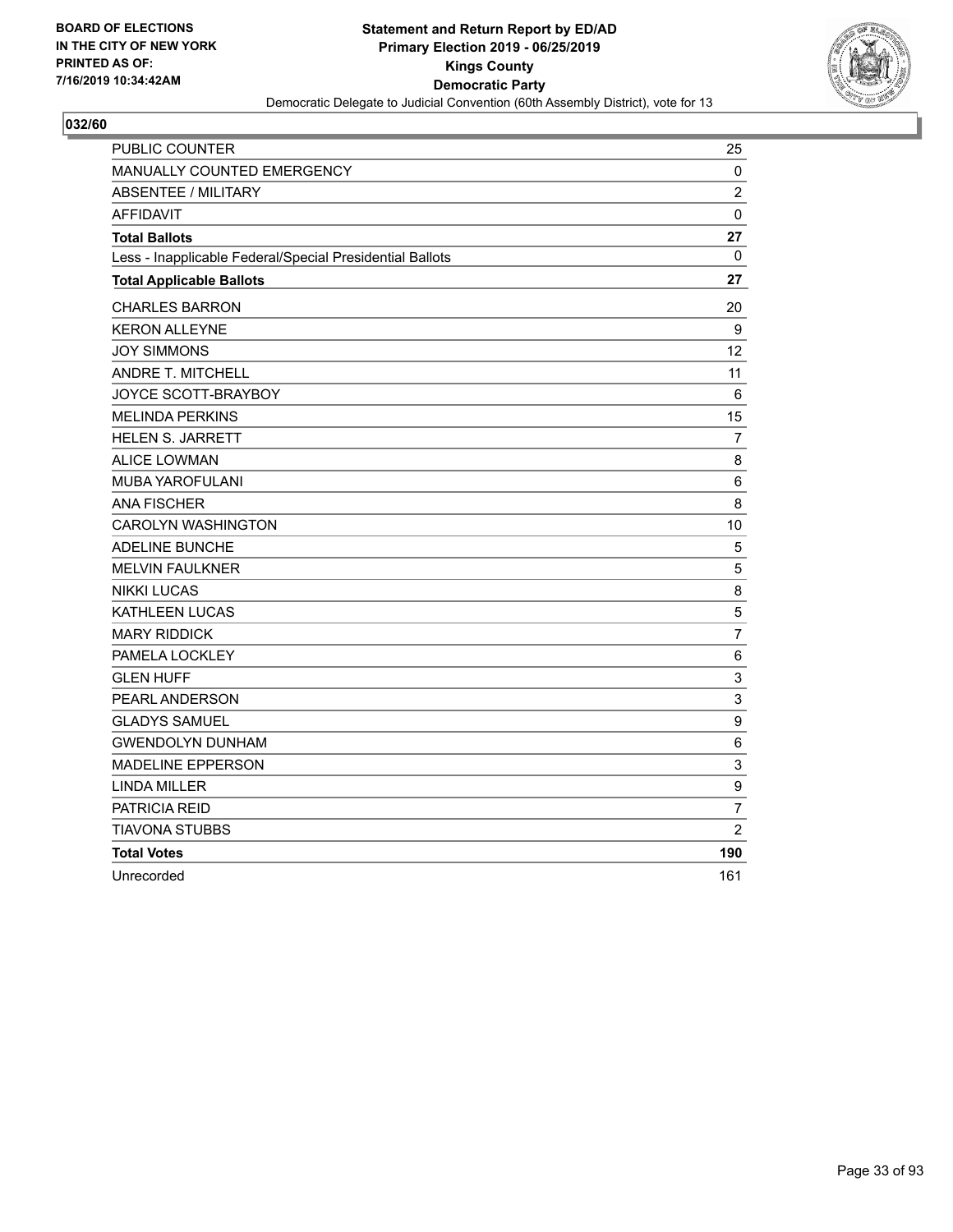

| PUBLIC COUNTER                                           | 25             |
|----------------------------------------------------------|----------------|
| MANUALLY COUNTED EMERGENCY                               | 0              |
| <b>ABSENTEE / MILITARY</b>                               | 0              |
| <b>AFFIDAVIT</b>                                         | $\mathbf 0$    |
| <b>Total Ballots</b>                                     | 25             |
| Less - Inapplicable Federal/Special Presidential Ballots | 0              |
| <b>Total Applicable Ballots</b>                          | 25             |
| <b>CHARLES BARRON</b>                                    | 18             |
| <b>KERON ALLEYNE</b>                                     | 10             |
| <b>JOY SIMMONS</b>                                       | 10             |
| <b>ANDRE T. MITCHELL</b>                                 | 10             |
| JOYCE SCOTT-BRAYBOY                                      | 9              |
| <b>MELINDA PERKINS</b>                                   | 13             |
| <b>HELEN S. JARRETT</b>                                  | 13             |
| <b>ALICE LOWMAN</b>                                      | $\overline{7}$ |
| <b>MUBA YAROFULANI</b>                                   | $\,6\,$        |
| <b>ANA FISCHER</b>                                       | 10             |
| <b>CAROLYN WASHINGTON</b>                                | 13             |
| <b>ADELINE BUNCHE</b>                                    | 7              |
| <b>MELVIN FAULKNER</b>                                   | 11             |
| <b>NIKKI LUCAS</b>                                       | 11             |
| <b>KATHLEEN LUCAS</b>                                    | 9              |
| <b>MARY RIDDICK</b>                                      | 4              |
| PAMELA LOCKLEY                                           | $\overline{7}$ |
| <b>GLEN HUFF</b>                                         | 6              |
| PEARL ANDERSON                                           | 5              |
| <b>GLADYS SAMUEL</b>                                     | 10             |
| <b>GWENDOLYN DUNHAM</b>                                  | 4              |
| <b>MADELINE EPPERSON</b>                                 | 6              |
| <b>LINDA MILLER</b>                                      | 10             |
| PATRICIA REID                                            | 5              |
| <b>TIAVONA STUBBS</b>                                    | 4              |
| <b>Total Votes</b>                                       | 218            |
| Unrecorded                                               | 107            |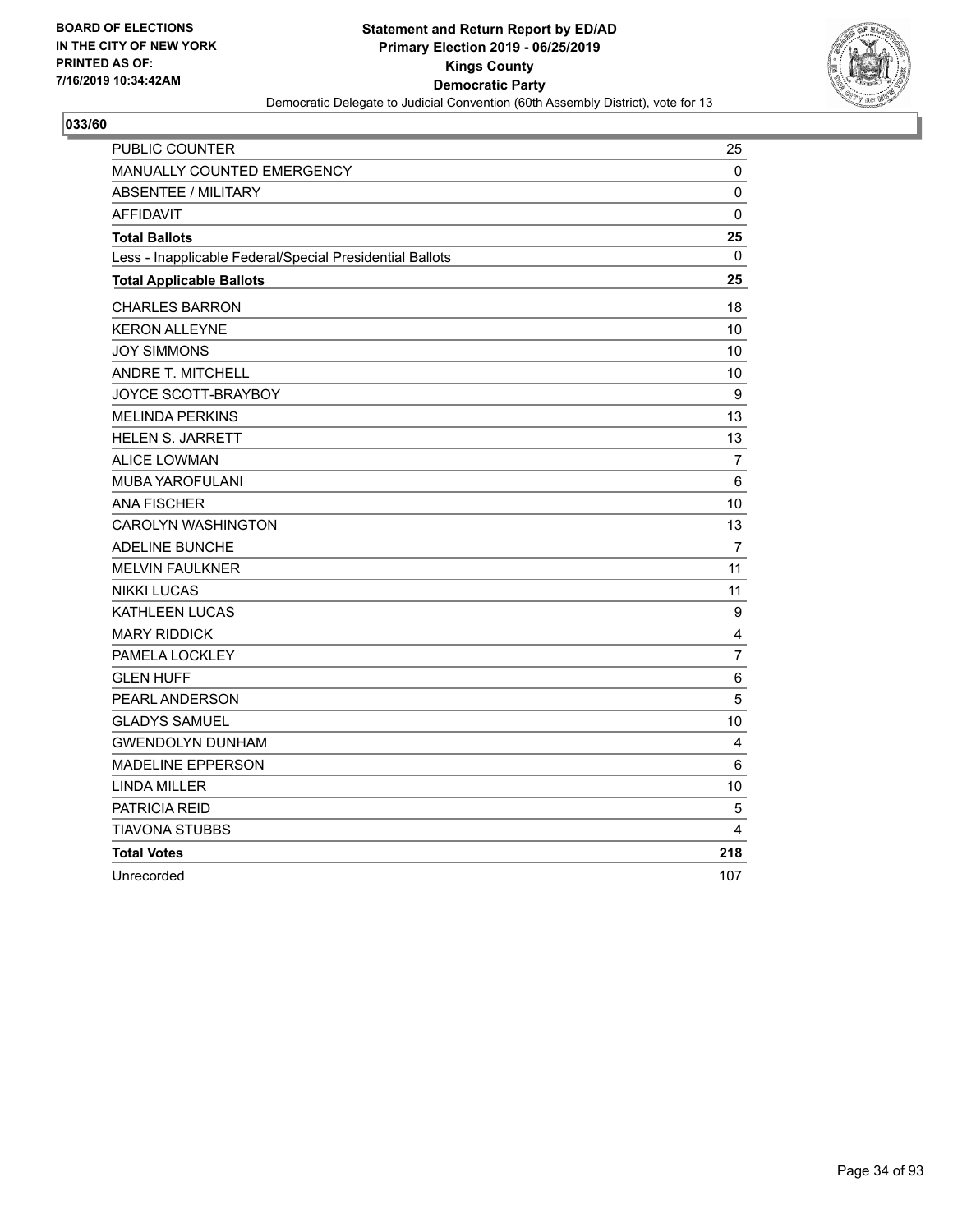

| <b>PUBLIC COUNTER</b>                                    | 19                |
|----------------------------------------------------------|-------------------|
| <b>MANUALLY COUNTED EMERGENCY</b>                        | 0                 |
| <b>ABSENTEE / MILITARY</b>                               | 1                 |
| <b>AFFIDAVIT</b>                                         | 0                 |
| <b>Total Ballots</b>                                     | 20                |
| Less - Inapplicable Federal/Special Presidential Ballots | 0                 |
| <b>Total Applicable Ballots</b>                          | 20                |
| <b>CHARLES BARRON</b>                                    | 12 <sup>2</sup>   |
| <b>KERON ALLEYNE</b>                                     | 4                 |
| <b>JOY SIMMONS</b>                                       | 11                |
| ANDRE T. MITCHELL                                        | 5                 |
| JOYCE SCOTT-BRAYBOY                                      | 9                 |
| <b>MELINDA PERKINS</b>                                   | $\boldsymbol{9}$  |
| HELEN S. JARRETT                                         | $\overline{4}$    |
| <b>ALICE LOWMAN</b>                                      | 5                 |
| MUBA YAROFULANI                                          | $\overline{c}$    |
| <b>ANA FISCHER</b>                                       | 8                 |
| <b>CAROLYN WASHINGTON</b>                                | 8                 |
| ADELINE BUNCHE                                           | $\,6\,$           |
| <b>MELVIN FAULKNER</b>                                   | 5                 |
| <b>NIKKI LUCAS</b>                                       | 10                |
| <b>KATHLEEN LUCAS</b>                                    | 10                |
| <b>MARY RIDDICK</b>                                      | 10                |
| PAMELA LOCKLEY                                           | 10                |
| <b>GLEN HUFF</b>                                         | 5                 |
| PEARL ANDERSON                                           | 10                |
| <b>GLADYS SAMUEL</b>                                     | 8                 |
| <b>GWENDOLYN DUNHAM</b>                                  | 10                |
| <b>MADELINE EPPERSON</b>                                 | $\overline{7}$    |
| <b>LINDA MILLER</b>                                      | 11                |
| PATRICIA REID                                            | $12 \overline{ }$ |
| <b>TIAVONA STUBBS</b>                                    | 4                 |
| <b>Total Votes</b>                                       | 195               |
| Unrecorded                                               | 65                |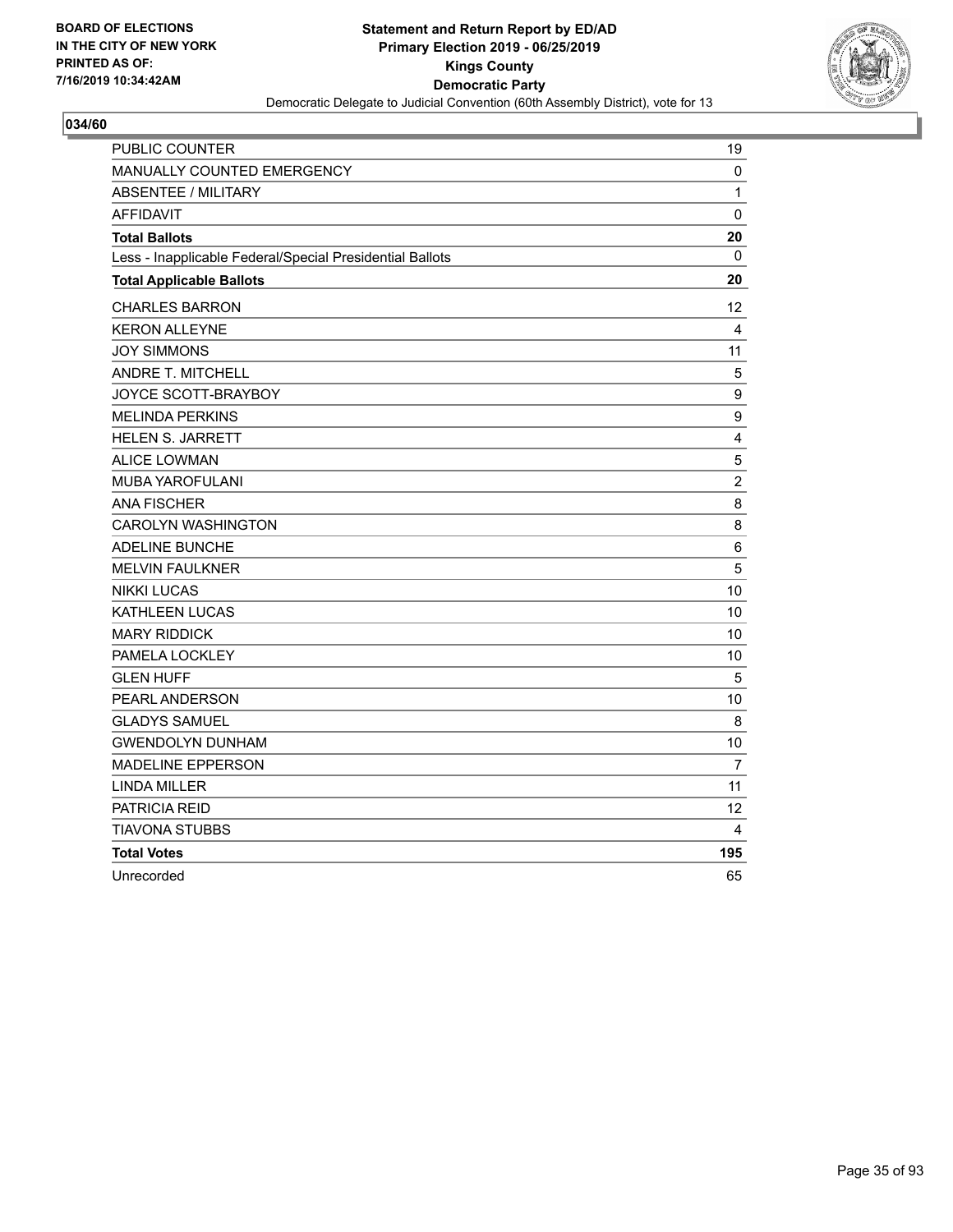

| PUBLIC COUNTER                                           | 41                        |
|----------------------------------------------------------|---------------------------|
| MANUALLY COUNTED EMERGENCY                               | 0                         |
| <b>ABSENTEE / MILITARY</b>                               | $\overline{2}$            |
| <b>AFFIDAVIT</b>                                         | 0                         |
| <b>Total Ballots</b>                                     | 43                        |
| Less - Inapplicable Federal/Special Presidential Ballots | $\mathbf{0}$              |
| <b>Total Applicable Ballots</b>                          | 43                        |
| <b>CHARLES BARRON</b>                                    | 39                        |
| <b>KERON ALLEYNE</b>                                     | 31                        |
| <b>JOY SIMMONS</b>                                       | 34                        |
| ANDRE T. MITCHELL                                        | 27                        |
| JOYCE SCOTT-BRAYBOY                                      | 27                        |
| <b>MELINDA PERKINS</b>                                   | 29                        |
| <b>HELEN S. JARRETT</b>                                  | 28                        |
| <b>ALICE LOWMAN</b>                                      | 24                        |
| <b>MUBA YAROFULANI</b>                                   | 25                        |
| <b>ANA FISCHER</b>                                       | 25                        |
| <b>CAROLYN WASHINGTON</b>                                | 31                        |
| <b>ADELINE BUNCHE</b>                                    | 26                        |
| <b>MELVIN FAULKNER</b>                                   | 31                        |
| <b>NIKKI LUCAS</b>                                       | $\overline{7}$            |
| KATHLEEN LUCAS                                           | 9                         |
| <b>MARY RIDDICK</b>                                      | 3                         |
| PAMELA LOCKLEY                                           | 4                         |
| <b>GLEN HUFF</b>                                         | $\ensuremath{\mathsf{3}}$ |
| PEARL ANDERSON                                           | 5                         |
| <b>GLADYS SAMUEL</b>                                     | 6                         |
| <b>GWENDOLYN DUNHAM</b>                                  | 3                         |
| <b>MADELINE EPPERSON</b>                                 | 4                         |
| <b>LINDA MILLER</b>                                      | $\overline{7}$            |
| PATRICIA REID                                            | 4                         |
| TIAVONA STUBBS                                           | 3                         |
| <b>Total Votes</b>                                       | 435                       |
| Unrecorded                                               | 124                       |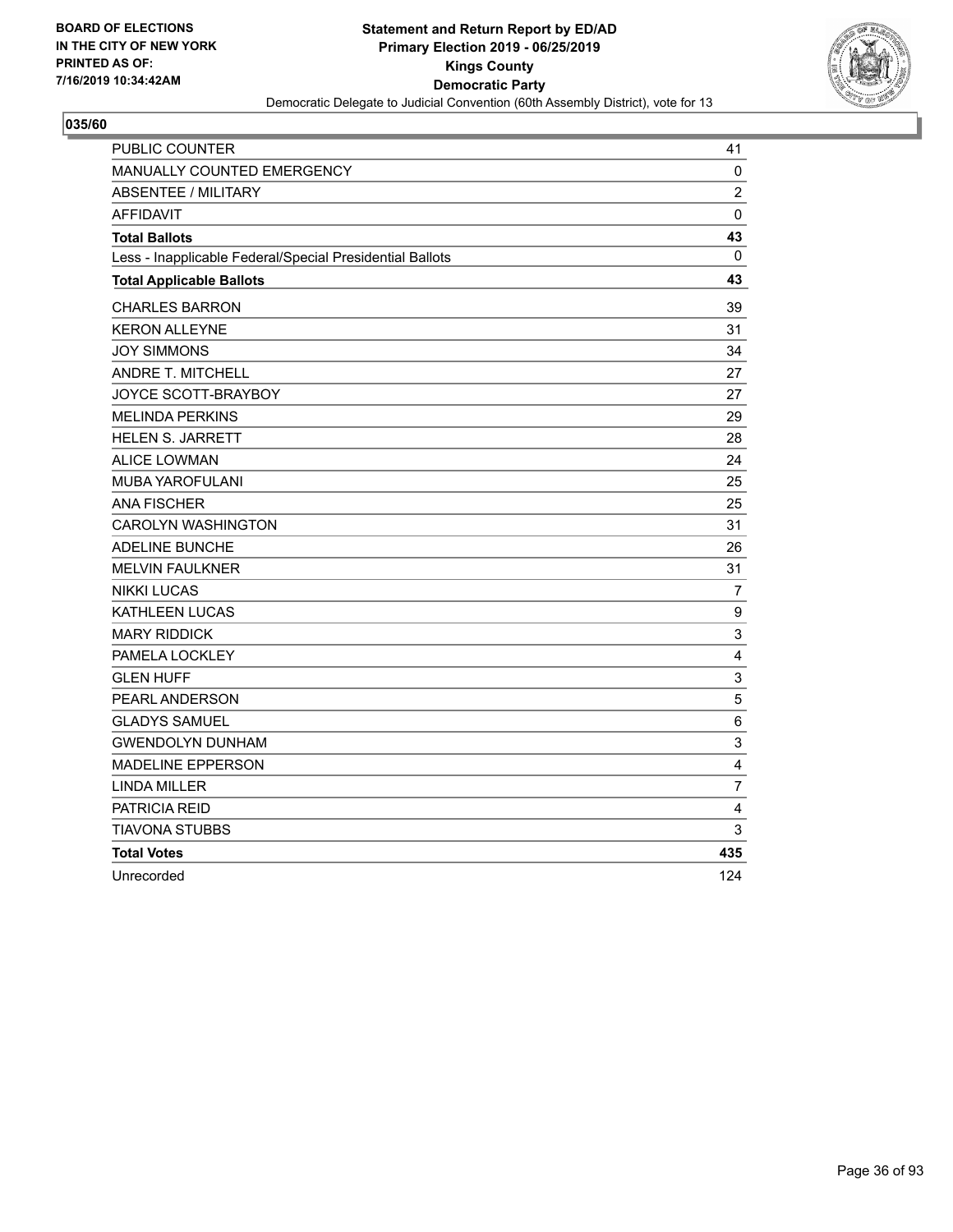

| <b>PUBLIC COUNTER</b>                                    | 19             |
|----------------------------------------------------------|----------------|
| <b>MANUALLY COUNTED EMERGENCY</b>                        | 0              |
| <b>ABSENTEE / MILITARY</b>                               | 0              |
| <b>AFFIDAVIT</b>                                         | $\mathbf 0$    |
| <b>Total Ballots</b>                                     | 19             |
| Less - Inapplicable Federal/Special Presidential Ballots | 0              |
| <b>Total Applicable Ballots</b>                          | 19             |
| <b>CHARLES BARRON</b>                                    | 16             |
| <b>KERON ALLEYNE</b>                                     | 6              |
| <b>JOY SIMMONS</b>                                       | 11             |
| ANDRE T. MITCHELL                                        | 10             |
| JOYCE SCOTT-BRAYBOY                                      | 6              |
| <b>MELINDA PERKINS</b>                                   | 10             |
| <b>HELEN S. JARRETT</b>                                  | 4              |
| <b>ALICE LOWMAN</b>                                      | $\overline{7}$ |
| MUBA YAROFULANI                                          | $\mathsf 3$    |
| <b>ANA FISCHER</b>                                       | 4              |
| <b>CAROLYN WASHINGTON</b>                                | 9              |
| ADELINE BUNCHE                                           | $\overline{4}$ |
| <b>MELVIN FAULKNER</b>                                   | 6              |
| <b>NIKKI LUCAS</b>                                       | $\overline{7}$ |
| <b>KATHLEEN LUCAS</b>                                    | $\sqrt{5}$     |
| <b>MARY RIDDICK</b>                                      | 3              |
| PAMELA LOCKLEY                                           | 6              |
| <b>GLEN HUFF</b>                                         | $\overline{2}$ |
| PEARL ANDERSON                                           | 3              |
| <b>GLADYS SAMUEL</b>                                     | $\overline{7}$ |
| <b>GWENDOLYN DUNHAM</b>                                  | 4              |
| <b>MADELINE EPPERSON</b>                                 | $\overline{c}$ |
| <b>LINDA MILLER</b>                                      | 6              |
| PATRICIA REID                                            | 4              |
| <b>TIAVONA STUBBS</b>                                    | 3              |
| <b>Total Votes</b>                                       | 148            |
| Unrecorded                                               | 99             |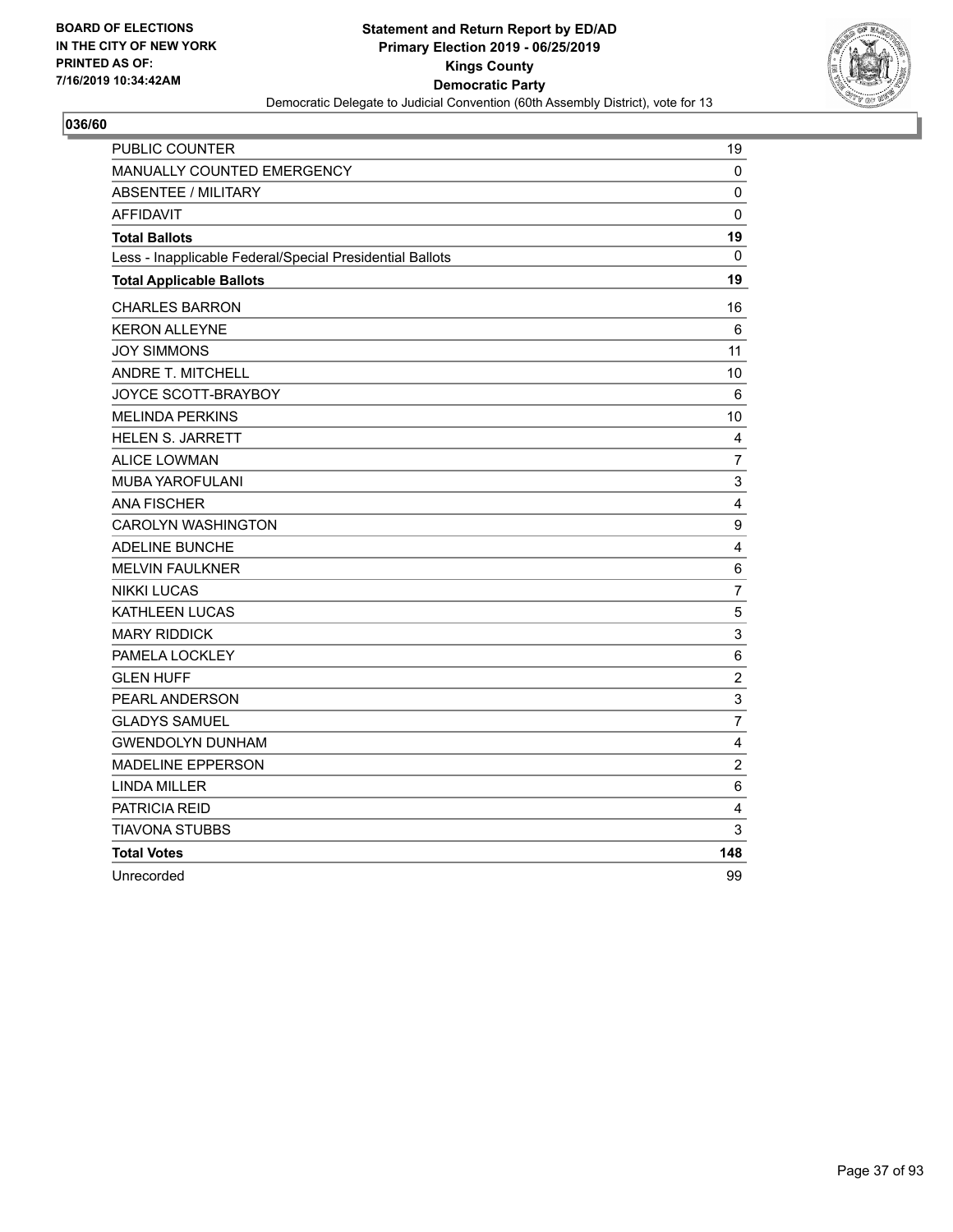

| <b>PUBLIC COUNTER</b>                                    | 19                      |
|----------------------------------------------------------|-------------------------|
| MANUALLY COUNTED EMERGENCY                               | 0                       |
| <b>ABSENTEE / MILITARY</b>                               | 1                       |
| <b>AFFIDAVIT</b>                                         | 0                       |
| <b>Total Ballots</b>                                     | 20                      |
| Less - Inapplicable Federal/Special Presidential Ballots | $\mathbf{0}$            |
| <b>Total Applicable Ballots</b>                          | 20                      |
| <b>CHARLES BARRON</b>                                    | 16                      |
| <b>KERON ALLEYNE</b>                                     | 8                       |
| <b>JOY SIMMONS</b>                                       | 13                      |
| ANDRE T. MITCHELL                                        | 8                       |
| JOYCE SCOTT-BRAYBOY                                      | 6                       |
| <b>MELINDA PERKINS</b>                                   | 8                       |
| <b>HELEN S. JARRETT</b>                                  | 8                       |
| <b>ALICE LOWMAN</b>                                      | 5                       |
| <b>MUBA YAROFULANI</b>                                   | 6                       |
| <b>ANA FISCHER</b>                                       | 6                       |
| <b>CAROLYN WASHINGTON</b>                                | 8                       |
| <b>ADELINE BUNCHE</b>                                    | $\overline{c}$          |
| <b>MELVIN FAULKNER</b>                                   | 8                       |
| <b>NIKKI LUCAS</b>                                       | 8                       |
| KATHLEEN LUCAS                                           | $\overline{7}$          |
| <b>MARY RIDDICK</b>                                      | $\mathsf 3$             |
| PAMELA LOCKLEY                                           | $\overline{4}$          |
| <b>GLEN HUFF</b>                                         | $\mathsf 3$             |
| <b>PEARL ANDERSON</b>                                    | 6                       |
| <b>GLADYS SAMUEL</b>                                     | $\overline{\mathbf{4}}$ |
| <b>GWENDOLYN DUNHAM</b>                                  | $\boldsymbol{9}$        |
| <b>MADELINE EPPERSON</b>                                 | $\sqrt{2}$              |
| <b>LINDA MILLER</b>                                      | 6                       |
| PATRICIA REID                                            | 3                       |
| TIAVONA STUBBS                                           | 5                       |
| <b>Total Votes</b>                                       | 162                     |
| Unrecorded                                               | 98                      |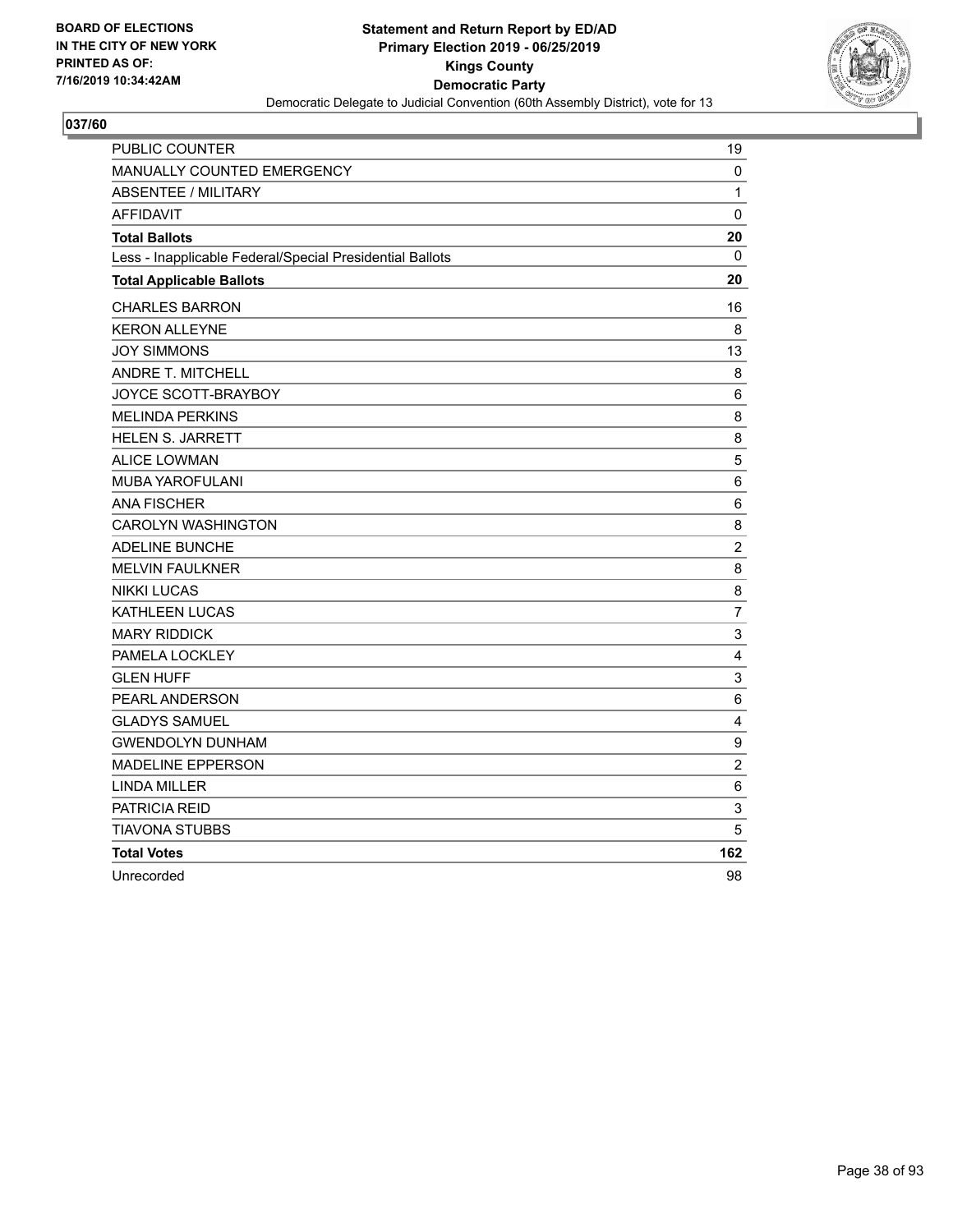

| <b>PUBLIC COUNTER</b>                                    | 28             |
|----------------------------------------------------------|----------------|
| <b>MANUALLY COUNTED EMERGENCY</b>                        | 0              |
| <b>ABSENTEE / MILITARY</b>                               | 0              |
| <b>AFFIDAVIT</b>                                         | 0              |
| <b>Total Ballots</b>                                     | 28             |
| Less - Inapplicable Federal/Special Presidential Ballots | 0              |
| <b>Total Applicable Ballots</b>                          | 28             |
| <b>CHARLES BARRON</b>                                    | 14             |
| <b>KERON ALLEYNE</b>                                     | 6              |
| <b>JOY SIMMONS</b>                                       | 15             |
| ANDRE T. MITCHELL                                        | 9              |
| JOYCE SCOTT-BRAYBOY                                      | 10             |
| <b>MELINDA PERKINS</b>                                   | 9              |
| <b>HELEN S. JARRETT</b>                                  | 12             |
| <b>ALICE LOWMAN</b>                                      | $\overline{5}$ |
| <b>MUBA YAROFULANI</b>                                   | 9              |
| <b>ANA FISCHER</b>                                       | 13             |
| <b>CAROLYN WASHINGTON</b>                                | 8              |
| <b>ADELINE BUNCHE</b>                                    | 6              |
| <b>MELVIN FAULKNER</b>                                   | 10             |
| <b>NIKKI LUCAS</b>                                       | 13             |
| KATHLEEN LUCAS                                           | 9              |
| <b>MARY RIDDICK</b>                                      | 6              |
| PAMELA LOCKLEY                                           | 11             |
| <b>GLEN HUFF</b>                                         | 6              |
| PEARL ANDERSON                                           | 10             |
| <b>GLADYS SAMUEL</b>                                     | 12             |
| <b>GWENDOLYN DUNHAM</b>                                  | 8              |
| <b>MADELINE EPPERSON</b>                                 | $\overline{7}$ |
| <b>LINDA MILLER</b>                                      | 13             |
| PATRICIA REID                                            | 9              |
| TIAVONA STUBBS                                           | 6              |
| <b>Total Votes</b>                                       | 236            |
| Unrecorded                                               | 128            |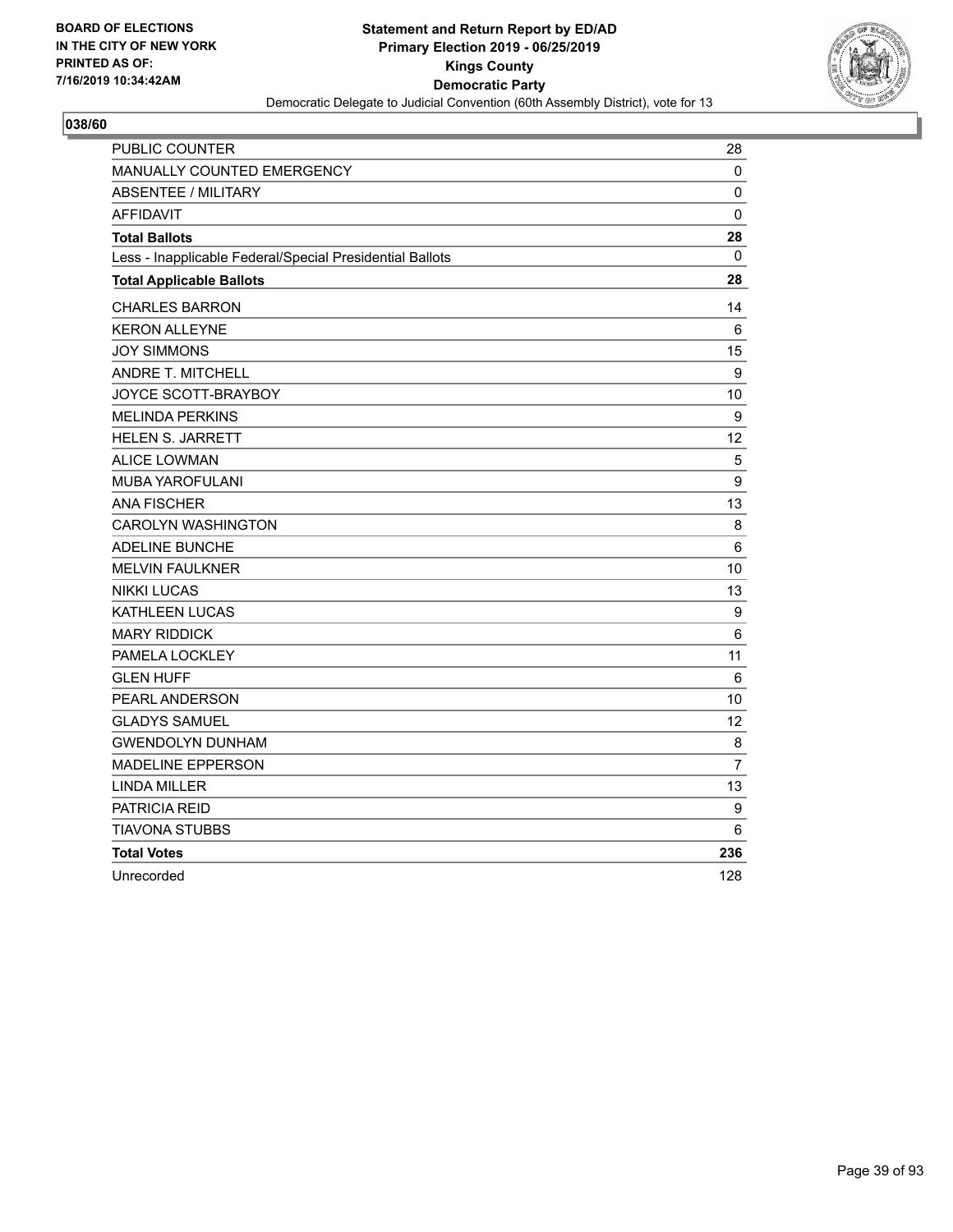

| <b>PUBLIC COUNTER</b>                                    | 28             |
|----------------------------------------------------------|----------------|
| <b>MANUALLY COUNTED EMERGENCY</b>                        | 0              |
| <b>ABSENTEE / MILITARY</b>                               | 0              |
| <b>AFFIDAVIT</b>                                         | $\mathbf{1}$   |
| <b>Total Ballots</b>                                     | 29             |
| Less - Inapplicable Federal/Special Presidential Ballots | 0              |
| <b>Total Applicable Ballots</b>                          | 29             |
| <b>CHARLES BARRON</b>                                    | 25             |
| <b>KERON ALLEYNE</b>                                     | 7              |
| <b>JOY SIMMONS</b>                                       | 12             |
| ANDRE T. MITCHELL                                        | 8              |
| JOYCE SCOTT-BRAYBOY                                      | 9              |
| <b>MELINDA PERKINS</b>                                   | 12             |
| <b>HELEN S. JARRETT</b>                                  | $\overline{7}$ |
| <b>ALICE LOWMAN</b>                                      | 5              |
| MUBA YAROFULANI                                          | $\overline{4}$ |
| <b>ANA FISCHER</b>                                       | 8              |
| <b>CAROLYN WASHINGTON</b>                                | 8              |
| ADELINE BUNCHE                                           | 7              |
| <b>MELVIN FAULKNER</b>                                   | $\overline{4}$ |
| <b>NIKKI LUCAS</b>                                       | 13             |
| <b>KATHLEEN LUCAS</b>                                    | $\mathsf 3$    |
| <b>MARY RIDDICK</b>                                      | 5              |
| PAMELA LOCKLEY                                           | 5              |
| <b>GLEN HUFF</b>                                         | $\overline{2}$ |
| PEARL ANDERSON                                           | 6              |
| <b>GLADYS SAMUEL</b>                                     | 4              |
| <b>GWENDOLYN DUNHAM</b>                                  | 5              |
| <b>MADELINE EPPERSON</b>                                 | 1              |
| <b>LINDA MILLER</b>                                      | 3              |
| PATRICIA REID                                            | 4              |
| <b>TIAVONA STUBBS</b>                                    | 3              |
| <b>Total Votes</b>                                       | 170            |
| Unrecorded                                               | 207            |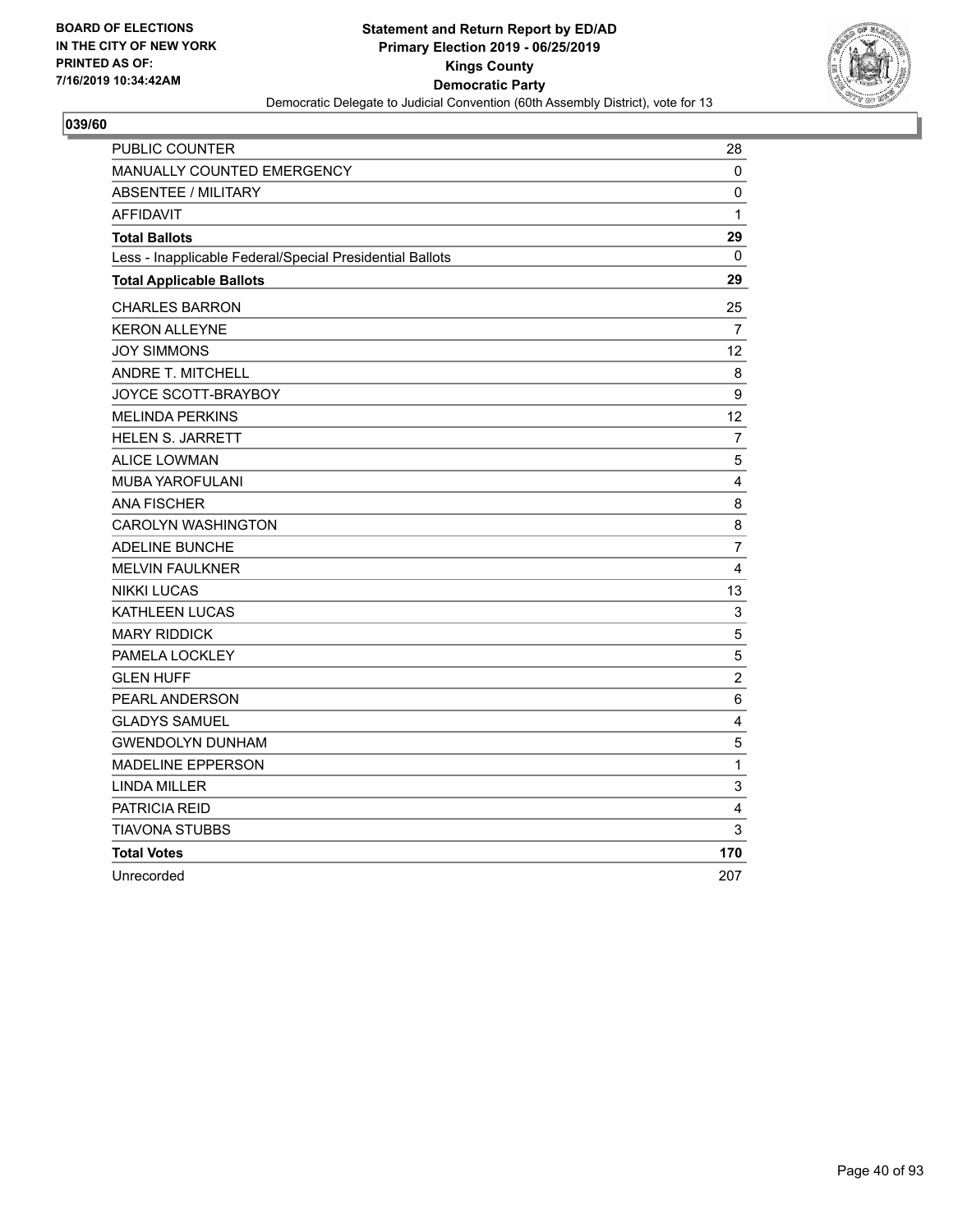

| <b>PUBLIC COUNTER</b>                                    | 24                      |
|----------------------------------------------------------|-------------------------|
| <b>MANUALLY COUNTED EMERGENCY</b>                        | 0                       |
| <b>ABSENTEE / MILITARY</b>                               | 1                       |
| <b>AFFIDAVIT</b>                                         | $\mathbf 0$             |
| <b>Total Ballots</b>                                     | 25                      |
| Less - Inapplicable Federal/Special Presidential Ballots | 0                       |
| <b>Total Applicable Ballots</b>                          | 25                      |
| <b>CHARLES BARRON</b>                                    | 18                      |
| <b>KERON ALLEYNE</b>                                     | 6                       |
| <b>JOY SIMMONS</b>                                       | 12                      |
| ANDRE T. MITCHELL                                        | 11                      |
| JOYCE SCOTT-BRAYBOY                                      | 3                       |
| <b>MELINDA PERKINS</b>                                   | 10                      |
| <b>HELEN S. JARRETT</b>                                  | 3                       |
| <b>ALICE LOWMAN</b>                                      | 5                       |
| MUBA YAROFULANI                                          | $\overline{4}$          |
| <b>ANA FISCHER</b>                                       | 4                       |
| <b>CAROLYN WASHINGTON</b>                                | 9                       |
| ADELINE BUNCHE                                           | $\overline{2}$          |
| <b>MELVIN FAULKNER</b>                                   | 6                       |
| <b>NIKKI LUCAS</b>                                       | 5                       |
| <b>KATHLEEN LUCAS</b>                                    | 4                       |
| <b>MARY RIDDICK</b>                                      | 5                       |
| PAMELA LOCKLEY                                           | 4                       |
| <b>GLEN HUFF</b>                                         | $\overline{2}$          |
| PEARL ANDERSON                                           | $\overline{c}$          |
| <b>GLADYS SAMUEL</b>                                     | 6                       |
| <b>GWENDOLYN DUNHAM</b>                                  | $\overline{2}$          |
| <b>MADELINE EPPERSON</b>                                 | 4                       |
| <b>LINDA MILLER</b>                                      | $\overline{\mathbf{4}}$ |
| PATRICIA REID                                            | 5                       |
| <b>TIAVONA STUBBS</b>                                    | 1                       |
| <b>Total Votes</b>                                       | 137                     |
| Unrecorded                                               | 188                     |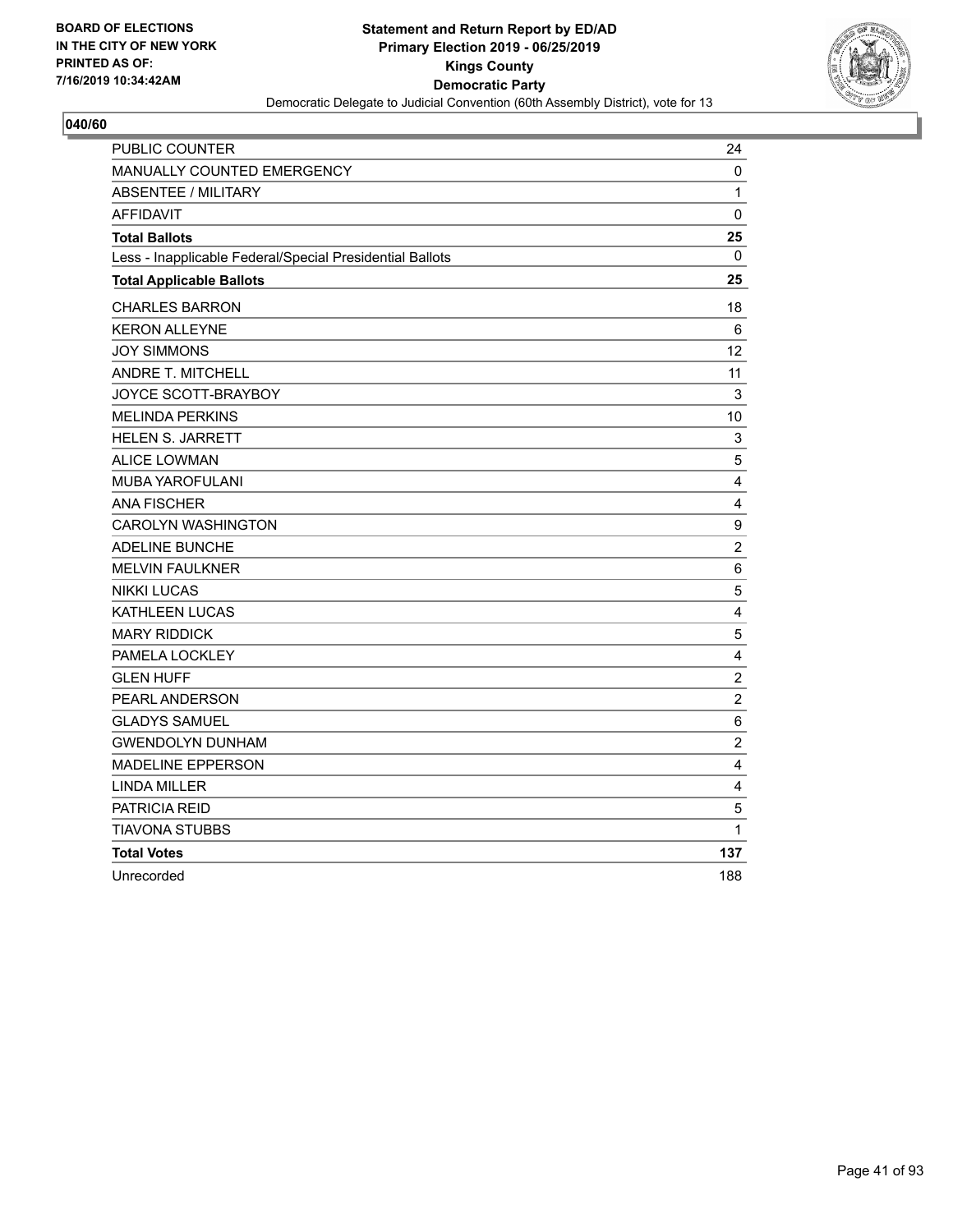

| <b>PUBLIC COUNTER</b>                                    | 24              |
|----------------------------------------------------------|-----------------|
| <b>MANUALLY COUNTED EMERGENCY</b>                        | 0               |
| <b>ABSENTEE / MILITARY</b>                               | 4               |
| <b>AFFIDAVIT</b>                                         | $\mathbf 0$     |
| <b>Total Ballots</b>                                     | 28              |
| Less - Inapplicable Federal/Special Presidential Ballots | 0               |
| <b>Total Applicable Ballots</b>                          | 28              |
| <b>CHARLES BARRON</b>                                    | 24              |
| <b>KERON ALLEYNE</b>                                     | 15              |
| <b>JOY SIMMONS</b>                                       | 19              |
| ANDRE T. MITCHELL                                        | 12 <sup>2</sup> |
| JOYCE SCOTT-BRAYBOY                                      | 16              |
| <b>MELINDA PERKINS</b>                                   | 16              |
| <b>HELEN S. JARRETT</b>                                  | 10              |
| <b>ALICE LOWMAN</b>                                      | 10              |
| MUBA YAROFULANI                                          | 11              |
| <b>ANA FISCHER</b>                                       | $\overline{7}$  |
| <b>CAROLYN WASHINGTON</b>                                | 13              |
| ADELINE BUNCHE                                           | $\overline{2}$  |
| <b>MELVIN FAULKNER</b>                                   | 11              |
| <b>NIKKI LUCAS</b>                                       | 14              |
| <b>KATHLEEN LUCAS</b>                                    | 5               |
| <b>MARY RIDDICK</b>                                      | 10              |
| PAMELA LOCKLEY                                           | 6               |
| <b>GLEN HUFF</b>                                         | 1               |
| <b>PEARL ANDERSON</b>                                    | 11              |
| <b>GLADYS SAMUEL</b>                                     | 8               |
| <b>GWENDOLYN DUNHAM</b>                                  | 6               |
| <b>MADELINE EPPERSON</b>                                 | 5               |
| <b>LINDA MILLER</b>                                      | 12              |
| PATRICIA REID                                            | 6               |
| <b>TIAVONA STUBBS</b>                                    | 6               |
| <b>Total Votes</b>                                       | 256             |
| Unrecorded                                               | 108             |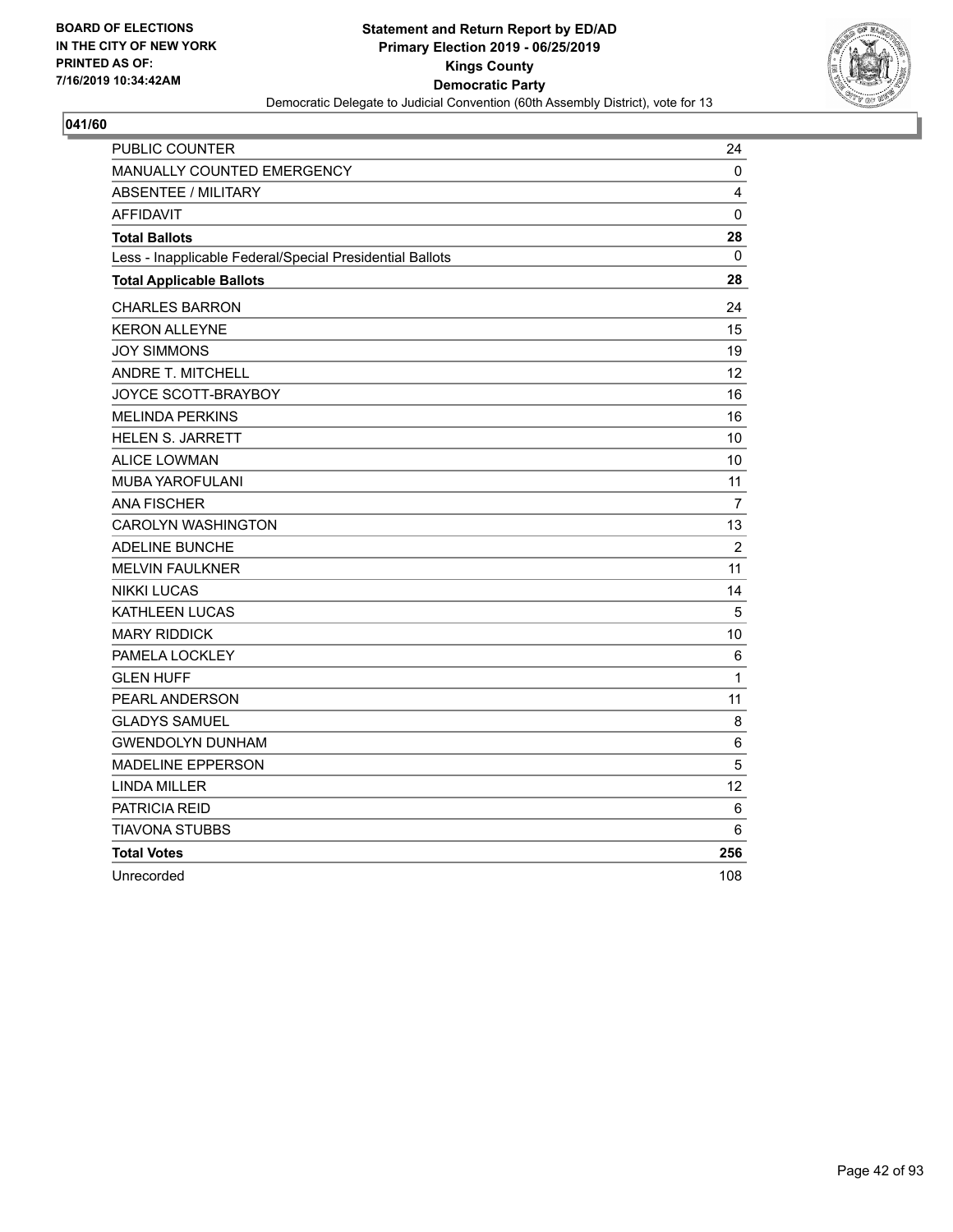

| <b>PUBLIC COUNTER</b>                                    | 24             |
|----------------------------------------------------------|----------------|
| MANUALLY COUNTED EMERGENCY                               | 0              |
| <b>ABSENTEE / MILITARY</b>                               | 3              |
| <b>AFFIDAVIT</b>                                         | $\mathbf 0$    |
| <b>Total Ballots</b>                                     | 27             |
| Less - Inapplicable Federal/Special Presidential Ballots | $\mathbf{0}$   |
| <b>Total Applicable Ballots</b>                          | 27             |
| <b>CHARLES BARRON</b>                                    | 17             |
| <b>KERON ALLEYNE</b>                                     | 9              |
| <b>JOY SIMMONS</b>                                       | 16             |
| <b>ANDRE T. MITCHELL</b>                                 | 10             |
| JOYCE SCOTT-BRAYBOY                                      | 11             |
| <b>MELINDA PERKINS</b>                                   | 12             |
| <b>HELEN S. JARRETT</b>                                  | 8              |
| <b>ALICE LOWMAN</b>                                      | 5              |
| MUBA YAROFULANI                                          | 10             |
| <b>ANA FISCHER</b>                                       | $\overline{7}$ |
| <b>CAROLYN WASHINGTON</b>                                | 13             |
| <b>ADELINE BUNCHE</b>                                    | 4              |
| <b>MELVIN FAULKNER</b>                                   | 9              |
| <b>NIKKI LUCAS</b>                                       | $\overline{7}$ |
| KATHLEEN LUCAS                                           | 8              |
| <b>MARY RIDDICK</b>                                      | 3              |
| PAMELA LOCKLEY                                           | 10             |
| <b>GLEN HUFF</b>                                         | $\overline{c}$ |
| PEARL ANDERSON                                           | 3              |
| <b>GLADYS SAMUEL</b>                                     | 8              |
| <b>GWENDOLYN DUNHAM</b>                                  | 6              |
| <b>MADELINE EPPERSON</b>                                 | $\mathbf 1$    |
| <b>LINDA MILLER</b>                                      | $\overline{7}$ |
| PATRICIA REID                                            | 3              |
| TIAVONA STUBBS                                           | 1              |
| <b>Total Votes</b>                                       | 190            |
| Unrecorded                                               | 161            |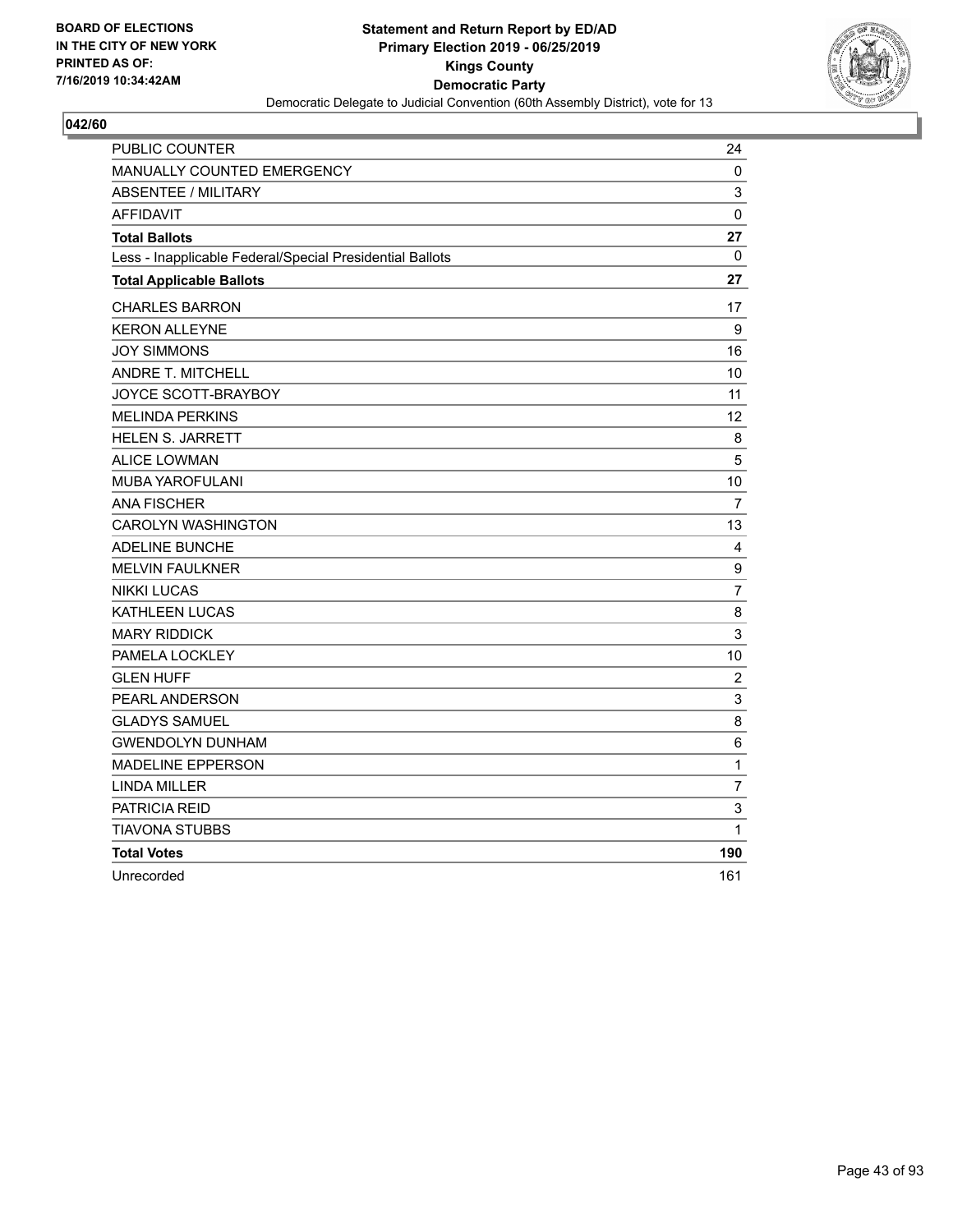

| <b>PUBLIC COUNTER</b>                                    | 25                        |
|----------------------------------------------------------|---------------------------|
| MANUALLY COUNTED EMERGENCY                               | 0                         |
| <b>ABSENTEE / MILITARY</b>                               | 1                         |
| <b>AFFIDAVIT</b>                                         | 0                         |
| <b>Total Ballots</b>                                     | 26                        |
| Less - Inapplicable Federal/Special Presidential Ballots | $\mathbf{0}$              |
| <b>Total Applicable Ballots</b>                          | 26                        |
| <b>CHARLES BARRON</b>                                    | 20                        |
| <b>KERON ALLEYNE</b>                                     | 6                         |
| <b>JOY SIMMONS</b>                                       | 14                        |
| ANDRE T. MITCHELL                                        | 10                        |
| JOYCE SCOTT-BRAYBOY                                      | 8                         |
| <b>MELINDA PERKINS</b>                                   | 11                        |
| <b>HELEN S. JARRETT</b>                                  | 8                         |
| <b>ALICE LOWMAN</b>                                      | 10                        |
| <b>MUBA YAROFULANI</b>                                   | $\overline{5}$            |
| <b>ANA FISCHER</b>                                       | $\overline{7}$            |
| <b>CAROLYN WASHINGTON</b>                                | 12                        |
| <b>ADELINE BUNCHE</b>                                    | 5                         |
| <b>MELVIN FAULKNER</b>                                   | 9                         |
| <b>NIKKI LUCAS</b>                                       | $\overline{7}$            |
| KATHLEEN LUCAS                                           | $\overline{7}$            |
| <b>MARY RIDDICK</b>                                      | 4                         |
| PAMELA LOCKLEY                                           | $\overline{7}$            |
| <b>GLEN HUFF</b>                                         | $\ensuremath{\mathsf{3}}$ |
| <b>PEARL ANDERSON</b>                                    | $\overline{4}$            |
| <b>GLADYS SAMUEL</b>                                     | 8                         |
| <b>GWENDOLYN DUNHAM</b>                                  | 6                         |
| <b>MADELINE EPPERSON</b>                                 | 4                         |
| <b>LINDA MILLER</b>                                      | 6                         |
| PATRICIA REID                                            | 4                         |
| TIAVONA STUBBS                                           | 4                         |
| <b>Total Votes</b>                                       | 189                       |
| Unrecorded                                               | 149                       |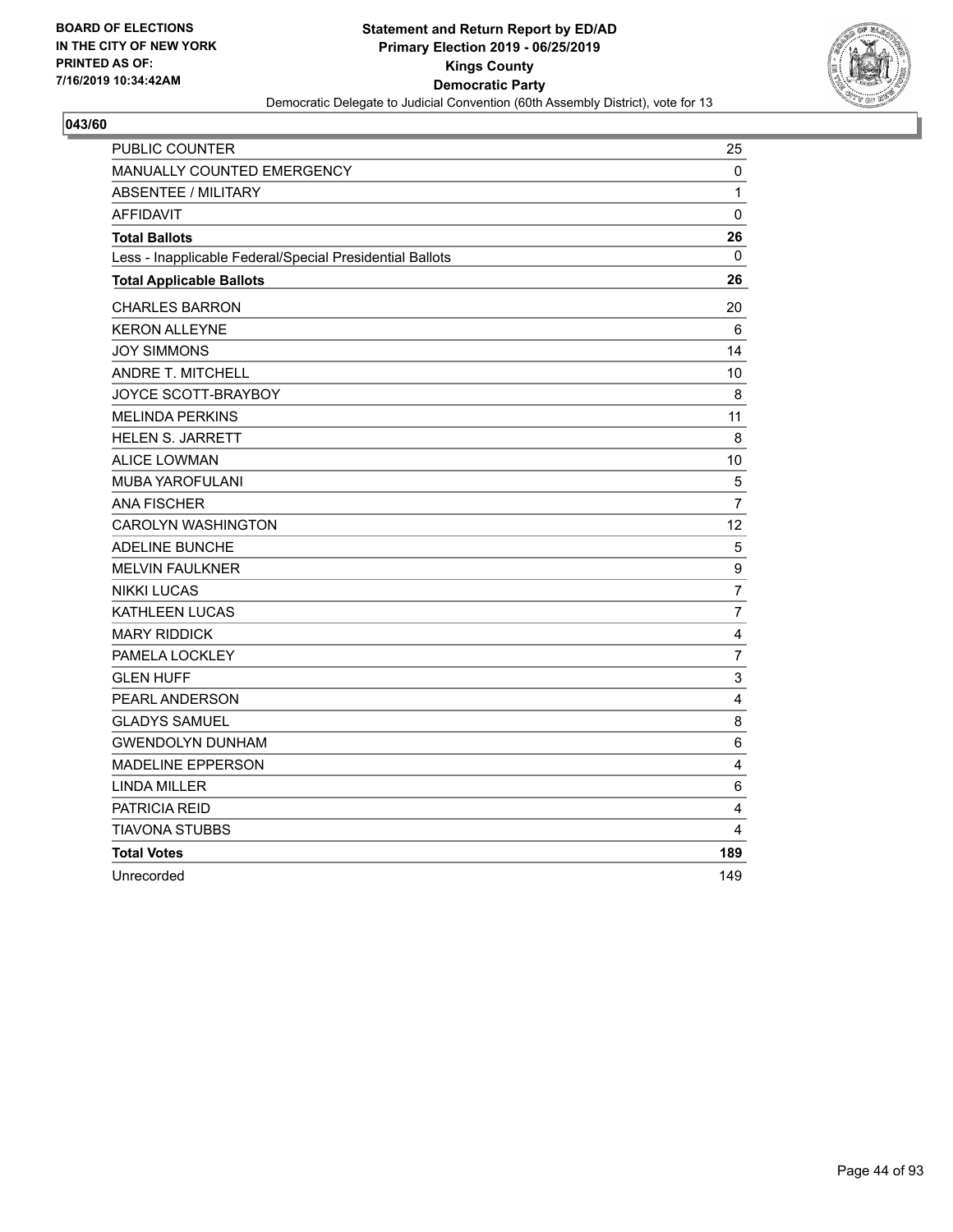

| <b>PUBLIC COUNTER</b>                                    | 11                      |
|----------------------------------------------------------|-------------------------|
| MANUALLY COUNTED EMERGENCY                               | 0                       |
| <b>ABSENTEE / MILITARY</b>                               | 0                       |
| <b>AFFIDAVIT</b>                                         | 0                       |
| <b>Total Ballots</b>                                     | 11                      |
| Less - Inapplicable Federal/Special Presidential Ballots | $\Omega$                |
| <b>Total Applicable Ballots</b>                          | 11                      |
| <b>CHARLES BARRON</b>                                    | 10                      |
| <b>KERON ALLEYNE</b>                                     | 4                       |
| <b>JOY SIMMONS</b>                                       | 9                       |
| <b>ANDRE T. MITCHELL</b>                                 | $\sqrt{5}$              |
| JOYCE SCOTT-BRAYBOY                                      | 6                       |
| <b>MELINDA PERKINS</b>                                   | $\overline{4}$          |
| <b>HELEN S. JARRETT</b>                                  | $\sqrt{5}$              |
| <b>ALICE LOWMAN</b>                                      | 5                       |
| <b>MUBA YAROFULANI</b>                                   | $\sqrt{5}$              |
| <b>ANA FISCHER</b>                                       | 6                       |
| <b>CAROLYN WASHINGTON</b>                                | 6                       |
| <b>ADELINE BUNCHE</b>                                    | $\overline{c}$          |
| <b>MELVIN FAULKNER</b>                                   | 3                       |
| <b>NIKKI LUCAS</b>                                       | 5                       |
| KATHLEEN LUCAS                                           | $\mathbf 5$             |
| <b>MARY RIDDICK</b>                                      | $\overline{c}$          |
| PAMELA LOCKLEY                                           | $\overline{\mathbf{4}}$ |
| <b>GLEN HUFF</b>                                         | $\overline{\mathbf{4}}$ |
| PEARL ANDERSON                                           | $\mathbf{1}$            |
| <b>GLADYS SAMUEL</b>                                     | $\overline{\mathbf{4}}$ |
| <b>GWENDOLYN DUNHAM</b>                                  | $\sqrt{2}$              |
| <b>MADELINE EPPERSON</b>                                 | 1                       |
| <b>LINDA MILLER</b>                                      | $\sqrt{5}$              |
| PATRICIA REID                                            | 3                       |
| <b>TIAVONA STUBBS</b>                                    | $\overline{2}$          |
| <b>Total Votes</b>                                       | 108                     |
| Unrecorded                                               | 35                      |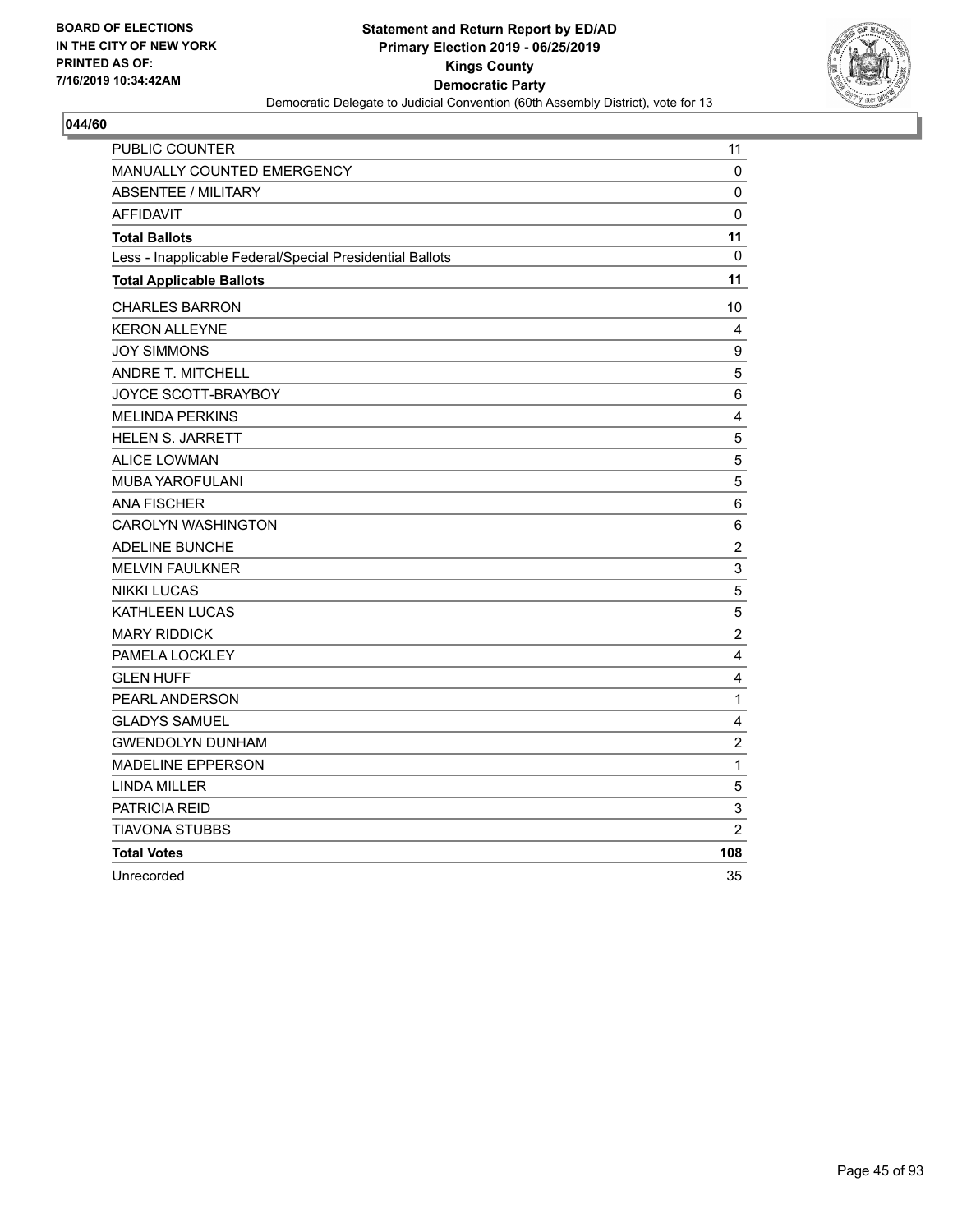

| <b>PUBLIC COUNTER</b>                                    | 41               |
|----------------------------------------------------------|------------------|
| <b>MANUALLY COUNTED EMERGENCY</b>                        | 0                |
| <b>ABSENTEE / MILITARY</b>                               | 3                |
| <b>AFFIDAVIT</b>                                         | $\mathbf 0$      |
| <b>Total Ballots</b>                                     | 44               |
| Less - Inapplicable Federal/Special Presidential Ballots | $\mathbf{0}$     |
| <b>Total Applicable Ballots</b>                          | 44               |
| <b>CHARLES BARRON</b>                                    | 34               |
| <b>KERON ALLEYNE</b>                                     | 9                |
| <b>JOY SIMMONS</b>                                       | 14               |
| ANDRE T. MITCHELL                                        | 11               |
| JOYCE SCOTT-BRAYBOY                                      | 10               |
| <b>MELINDA PERKINS</b>                                   | 12               |
| <b>HELEN S. JARRETT</b>                                  | 13               |
| <b>ALICE LOWMAN</b>                                      | 9                |
| <b>MUBA YAROFULANI</b>                                   | 9                |
| <b>ANA FISCHER</b>                                       | $\overline{7}$   |
| <b>CAROLYN WASHINGTON</b>                                | 15               |
| <b>ADELINE BUNCHE</b>                                    | 9                |
| <b>MELVIN FAULKNER</b>                                   | 6                |
| <b>NIKKI LUCAS</b>                                       | 14               |
| KATHLEEN LUCAS                                           | 11               |
| <b>MARY RIDDICK</b>                                      | 8                |
| PAMELA LOCKLEY                                           | 13               |
| <b>GLEN HUFF</b>                                         | 6                |
| PEARL ANDERSON                                           | 15               |
| <b>GLADYS SAMUEL</b>                                     | 13               |
| <b>GWENDOLYN DUNHAM</b>                                  | $\boldsymbol{9}$ |
| <b>MADELINE EPPERSON</b>                                 | 6                |
| <b>LINDA MILLER</b>                                      | 11               |
| PATRICIA REID                                            | 17               |
| TIAVONA STUBBS                                           | 5                |
| <b>Total Votes</b>                                       | 286              |
| Unrecorded                                               | 286              |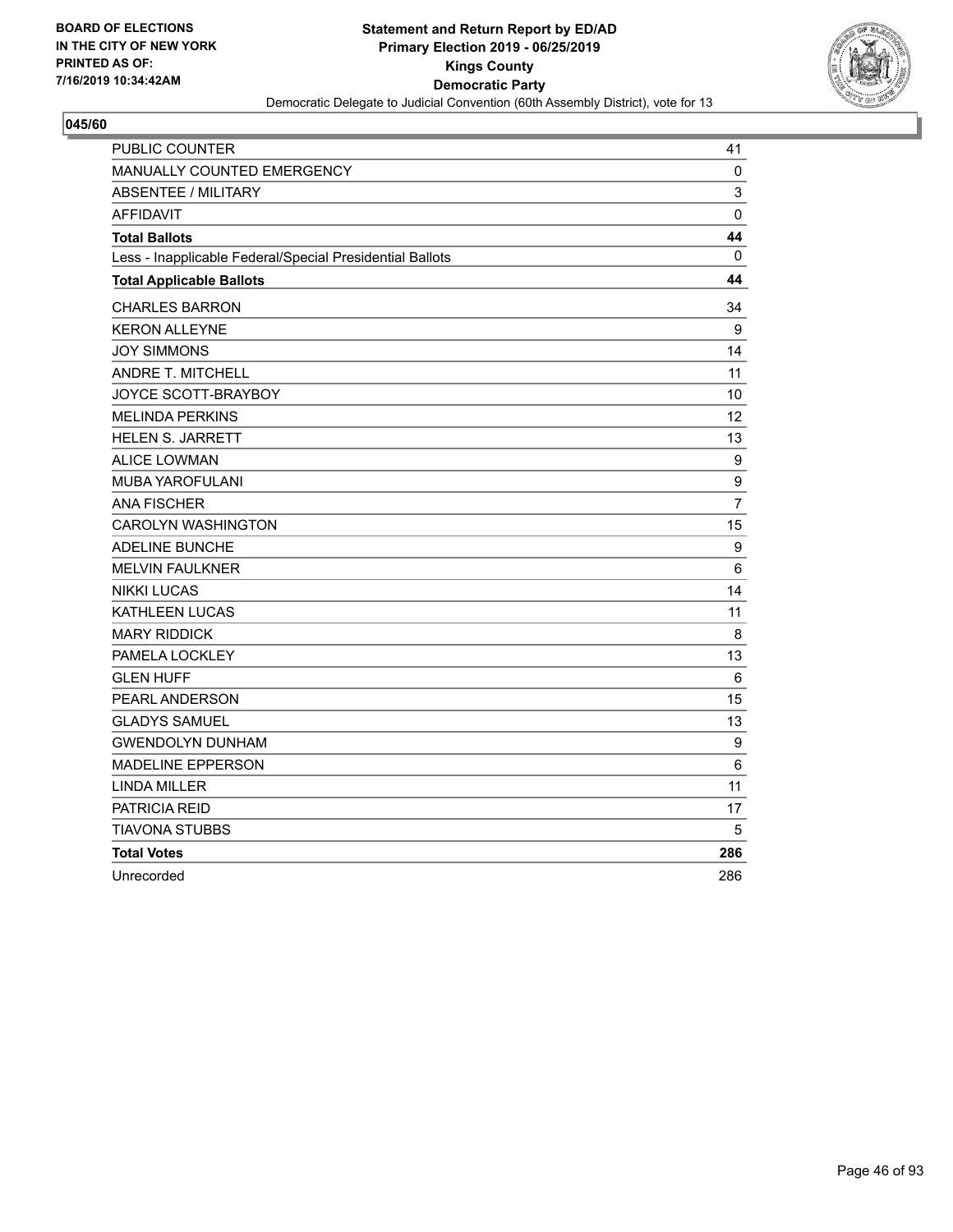

| PUBLIC COUNTER                                           | 28              |
|----------------------------------------------------------|-----------------|
| <b>MANUALLY COUNTED EMERGENCY</b>                        | 0               |
| <b>ABSENTEE / MILITARY</b>                               | 1               |
| <b>AFFIDAVIT</b>                                         | $\mathbf 0$     |
| <b>Total Ballots</b>                                     | 29              |
| Less - Inapplicable Federal/Special Presidential Ballots | 0               |
| <b>Total Applicable Ballots</b>                          | 29              |
| <b>CHARLES BARRON</b>                                    | 22              |
| <b>KERON ALLEYNE</b>                                     | 8               |
| <b>JOY SIMMONS</b>                                       | 13              |
| <b>ANDRE T. MITCHELL</b>                                 | 10              |
| JOYCE SCOTT-BRAYBOY                                      | $\overline{7}$  |
| <b>MELINDA PERKINS</b>                                   | 8               |
| <b>HELEN S. JARRETT</b>                                  | 12 <sup>2</sup> |
| <b>ALICE LOWMAN</b>                                      | 5               |
| <b>MUBA YAROFULANI</b>                                   | 6               |
| <b>ANA FISCHER</b>                                       | 6               |
| <b>CAROLYN WASHINGTON</b>                                | 10              |
| <b>ADELINE BUNCHE</b>                                    | $\sqrt{5}$      |
| <b>MELVIN FAULKNER</b>                                   | 9               |
| <b>NIKKI LUCAS</b>                                       | 12              |
| KATHLEEN LUCAS                                           | 13              |
| <b>MARY RIDDICK</b>                                      | 11              |
| PAMELA LOCKLEY                                           | 10              |
| <b>GLEN HUFF</b>                                         | 6               |
| PEARL ANDERSON                                           | 13              |
| <b>GLADYS SAMUEL</b>                                     | 11              |
| <b>GWENDOLYN DUNHAM</b>                                  | 9               |
| <b>MADELINE EPPERSON</b>                                 | $\overline{7}$  |
| <b>LINDA MILLER</b>                                      | 14              |
| PATRICIA REID                                            | 10              |
| <b>TIAVONA STUBBS</b>                                    | 10              |
| <b>Total Votes</b>                                       | 247             |
| Unrecorded                                               | 130             |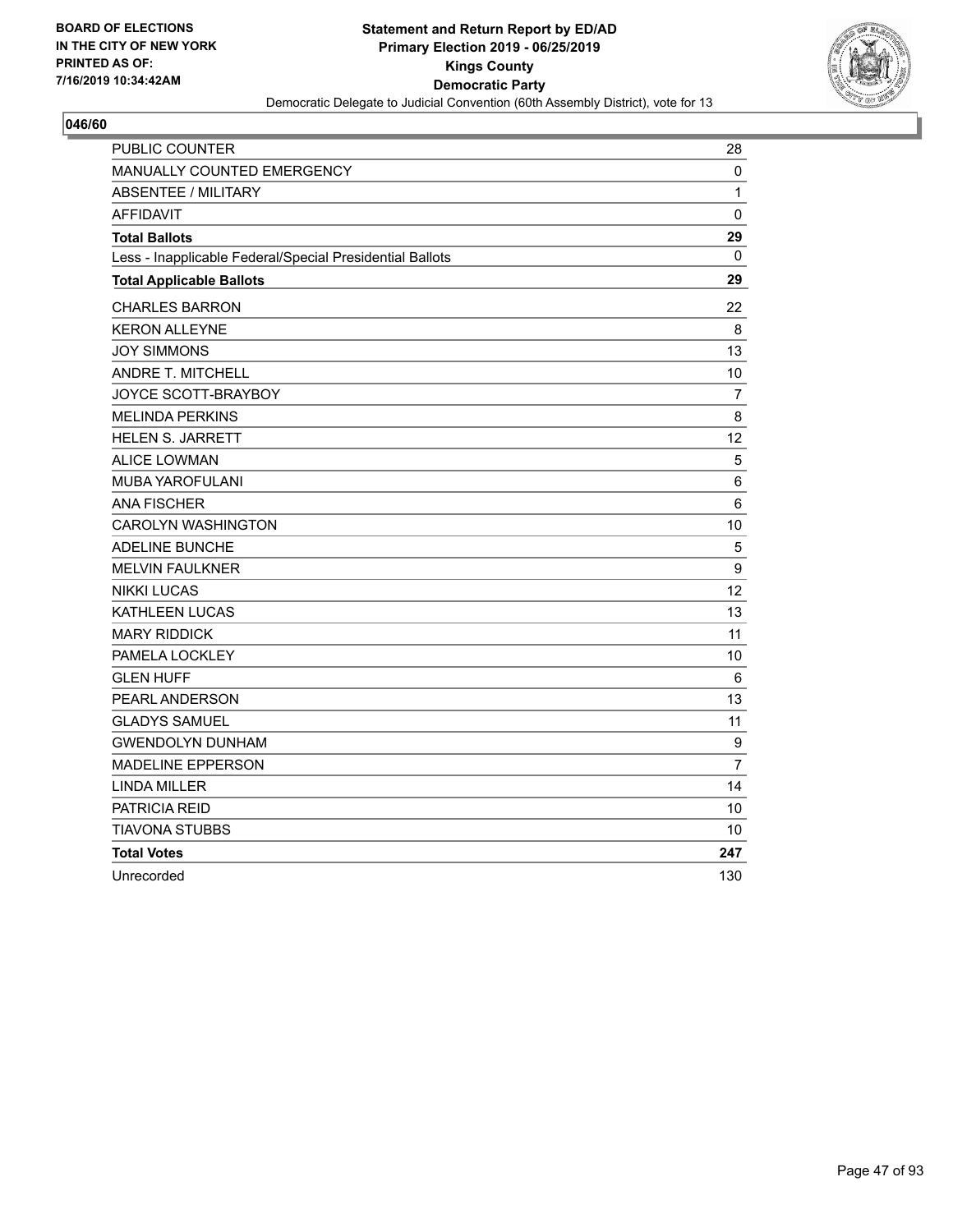

| PUBLIC COUNTER                                           | 23               |
|----------------------------------------------------------|------------------|
| MANUALLY COUNTED EMERGENCY                               | 0                |
| <b>ABSENTEE / MILITARY</b>                               | 0                |
| <b>AFFIDAVIT</b>                                         | 0                |
| <b>Total Ballots</b>                                     | 23               |
| Less - Inapplicable Federal/Special Presidential Ballots | 0                |
| <b>Total Applicable Ballots</b>                          | 23               |
| <b>CHARLES BARRON</b>                                    | 19               |
| <b>KERON ALLEYNE</b>                                     | 6                |
| <b>JOY SIMMONS</b>                                       | 13               |
| ANDRE T. MITCHELL                                        | 5                |
| JOYCE SCOTT-BRAYBOY                                      | 10               |
| <b>MELINDA PERKINS</b>                                   | 9                |
| <b>HELEN S. JARRETT</b>                                  | 5                |
| <b>ALICE LOWMAN</b>                                      | $\overline{7}$   |
| <b>MUBA YAROFULANI</b>                                   | $\sqrt{5}$       |
| <b>ANA FISCHER</b>                                       | 8                |
| <b>CAROLYN WASHINGTON</b>                                | 9                |
| <b>ADELINE BUNCHE</b>                                    | 8                |
| <b>MELVIN FAULKNER</b>                                   | $\,6\,$          |
| <b>NIKKI LUCAS</b>                                       | $\boldsymbol{9}$ |
| KATHLEEN LUCAS                                           | 8                |
| <b>MARY RIDDICK</b>                                      | 6                |
| PAMELA LOCKLEY                                           | 8                |
| <b>GLEN HUFF</b>                                         | 4                |
| PEARL ANDERSON                                           | $\boldsymbol{9}$ |
| <b>GLADYS SAMUEL</b>                                     | 9                |
| <b>GWENDOLYN DUNHAM</b>                                  | $\boldsymbol{9}$ |
| <b>MADELINE EPPERSON</b>                                 | 6                |
| <b>LINDA MILLER</b>                                      | 10               |
| <b>PATRICIA REID</b>                                     | $\overline{7}$   |
| <b>TIAVONA STUBBS</b>                                    | $\boldsymbol{9}$ |
| UNATTRIBUTABLE WRITE-IN (WRITE-IN)                       | 1                |
| <b>Total Votes</b>                                       | 205              |
| Unrecorded                                               | 94               |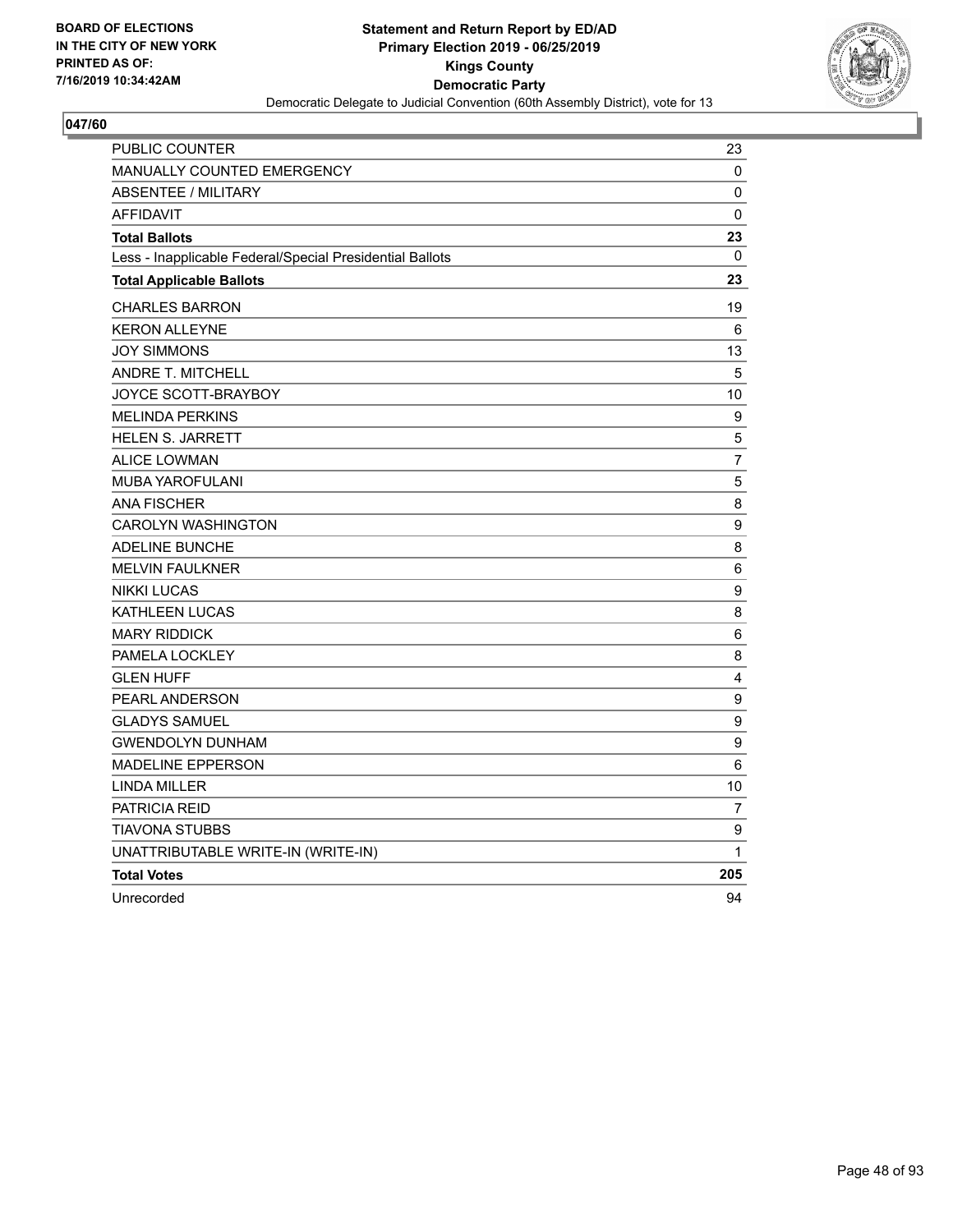

| PUBLIC COUNTER                                           | 4              |
|----------------------------------------------------------|----------------|
| MANUALLY COUNTED EMERGENCY                               | 0              |
| <b>ABSENTEE / MILITARY</b>                               | $\mathbf 0$    |
| <b>AFFIDAVIT</b>                                         | $\pmb{0}$      |
| <b>Total Ballots</b>                                     | 4              |
| Less - Inapplicable Federal/Special Presidential Ballots | 0              |
| <b>Total Applicable Ballots</b>                          | 4              |
| <b>CHARLES BARRON</b>                                    | 3              |
| <b>KERON ALLEYNE</b>                                     | $\pmb{0}$      |
| <b>JOY SIMMONS</b>                                       | $\mathbf 1$    |
| ANDRE T. MITCHELL                                        | 1              |
| JOYCE SCOTT-BRAYBOY                                      | $\mathbf{1}$   |
| <b>MELINDA PERKINS</b>                                   | $\overline{c}$ |
| <b>HELEN S. JARRETT</b>                                  | $\mathbf 1$    |
| <b>ALICE LOWMAN</b>                                      | $\overline{c}$ |
| MUBA YAROFULANI                                          | $\pmb{0}$      |
| <b>ANA FISCHER</b>                                       | $\overline{c}$ |
| CAROLYN WASHINGTON                                       | $\mathbf 1$    |
| <b>ADELINE BUNCHE</b>                                    | $\mathbf{1}$   |
| <b>MELVIN FAULKNER</b>                                   | $\pmb{0}$      |
| <b>NIKKI LUCAS</b>                                       | $\overline{c}$ |
| KATHLEEN LUCAS                                           | 1              |
| <b>MARY RIDDICK</b>                                      | $\overline{c}$ |
| PAMELA LOCKLEY                                           | 0              |
| <b>GLEN HUFF</b>                                         | $\pmb{0}$      |
| PEARL ANDERSON                                           | $\mathbf{1}$   |
| <b>GLADYS SAMUEL</b>                                     | 0              |
| <b>GWENDOLYN DUNHAM</b>                                  | 1              |
| <b>MADELINE EPPERSON</b>                                 | 1              |
| <b>LINDA MILLER</b>                                      | $\overline{c}$ |
| PATRICIA REID                                            | $\overline{2}$ |
| TIAVONA STUBBS                                           | 0              |
| <b>Total Votes</b>                                       | 27             |
| Unrecorded                                               | 25             |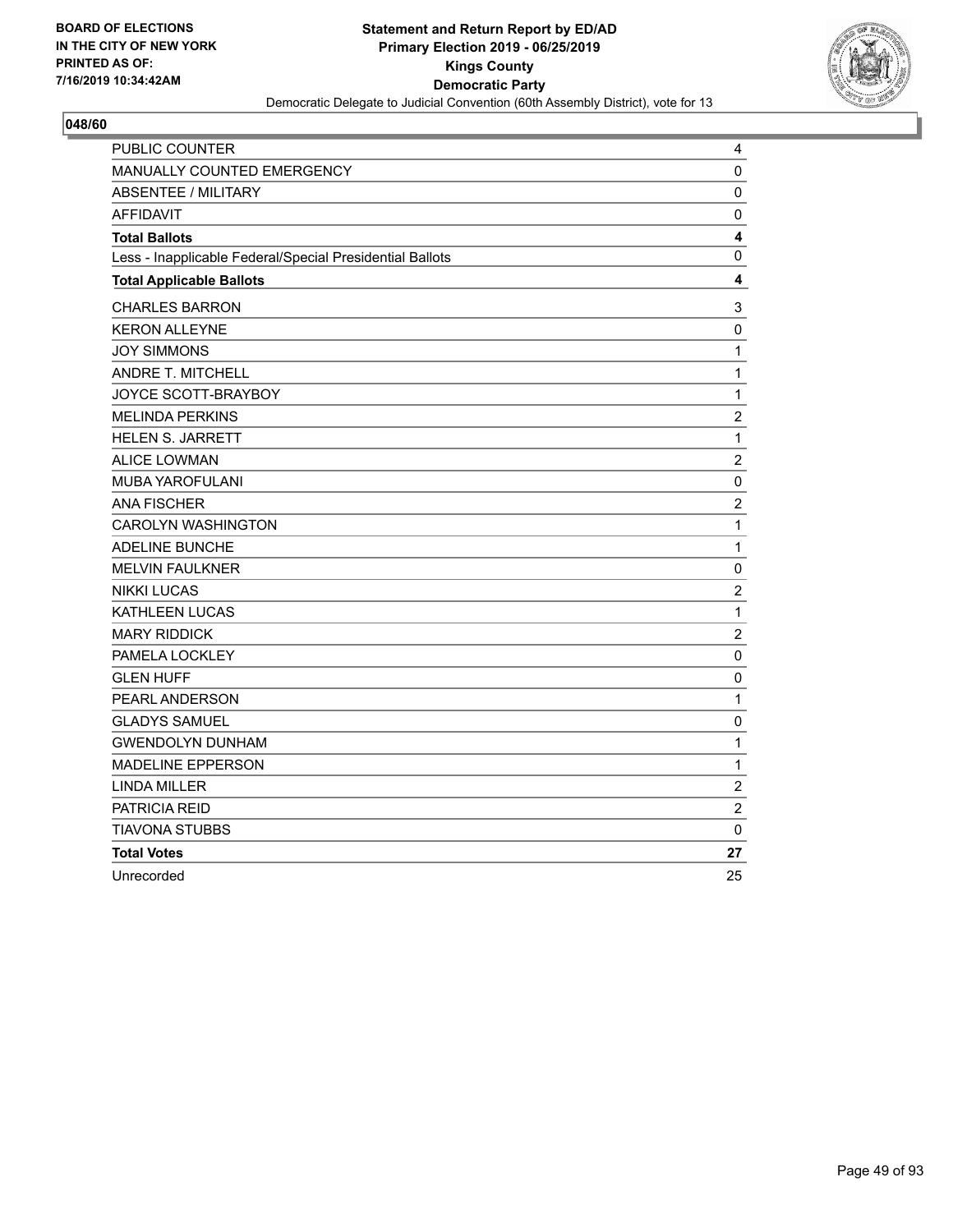

| <b>PUBLIC COUNTER</b>                                    | 16               |
|----------------------------------------------------------|------------------|
| MANUALLY COUNTED EMERGENCY                               | 0                |
| <b>ABSENTEE / MILITARY</b>                               | 0                |
| <b>AFFIDAVIT</b>                                         | 0                |
| <b>Total Ballots</b>                                     | 16               |
| Less - Inapplicable Federal/Special Presidential Ballots | 0                |
| <b>Total Applicable Ballots</b>                          | 16               |
| <b>CHARLES BARRON</b>                                    | 9                |
| <b>KERON ALLEYNE</b>                                     | $\pmb{0}$        |
| <b>JOY SIMMONS</b>                                       | 3                |
| ANDRE T. MITCHELL                                        | $\pmb{0}$        |
| JOYCE SCOTT-BRAYBOY                                      | $\mathsf 3$      |
| <b>MELINDA PERKINS</b>                                   | $\boldsymbol{2}$ |
| <b>HELEN S. JARRETT</b>                                  | $\pmb{0}$        |
| <b>ALICE LOWMAN</b>                                      | $\mathbf{1}$     |
| <b>MUBA YAROFULANI</b>                                   | $\mathbf 1$      |
| <b>ANA FISCHER</b>                                       | $\mathbf 0$      |
| <b>CAROLYN WASHINGTON</b>                                | $\overline{2}$   |
| <b>ADELINE BUNCHE</b>                                    | $\mathbf 0$      |
| <b>MELVIN FAULKNER</b>                                   | $\pmb{0}$        |
| <b>NIKKI LUCAS</b>                                       | 5                |
| KATHLEEN LUCAS                                           | 1                |
| <b>MARY RIDDICK</b>                                      | $\mathbf 1$      |
| PAMELA LOCKLEY                                           | $\overline{c}$   |
| <b>GLEN HUFF</b>                                         | $\mathbf 1$      |
| <b>PEARL ANDERSON</b>                                    | $\overline{c}$   |
| <b>GLADYS SAMUEL</b>                                     | $\overline{c}$   |
| <b>GWENDOLYN DUNHAM</b>                                  | $\mathbf{1}$     |
| <b>MADELINE EPPERSON</b>                                 | 0                |
| <b>LINDA MILLER</b>                                      | $\mathbf 1$      |
| PATRICIA REID                                            | $\boldsymbol{2}$ |
| TIAVONA STUBBS                                           | 1                |
| <b>Total Votes</b>                                       | 40               |
| Unrecorded                                               | 168              |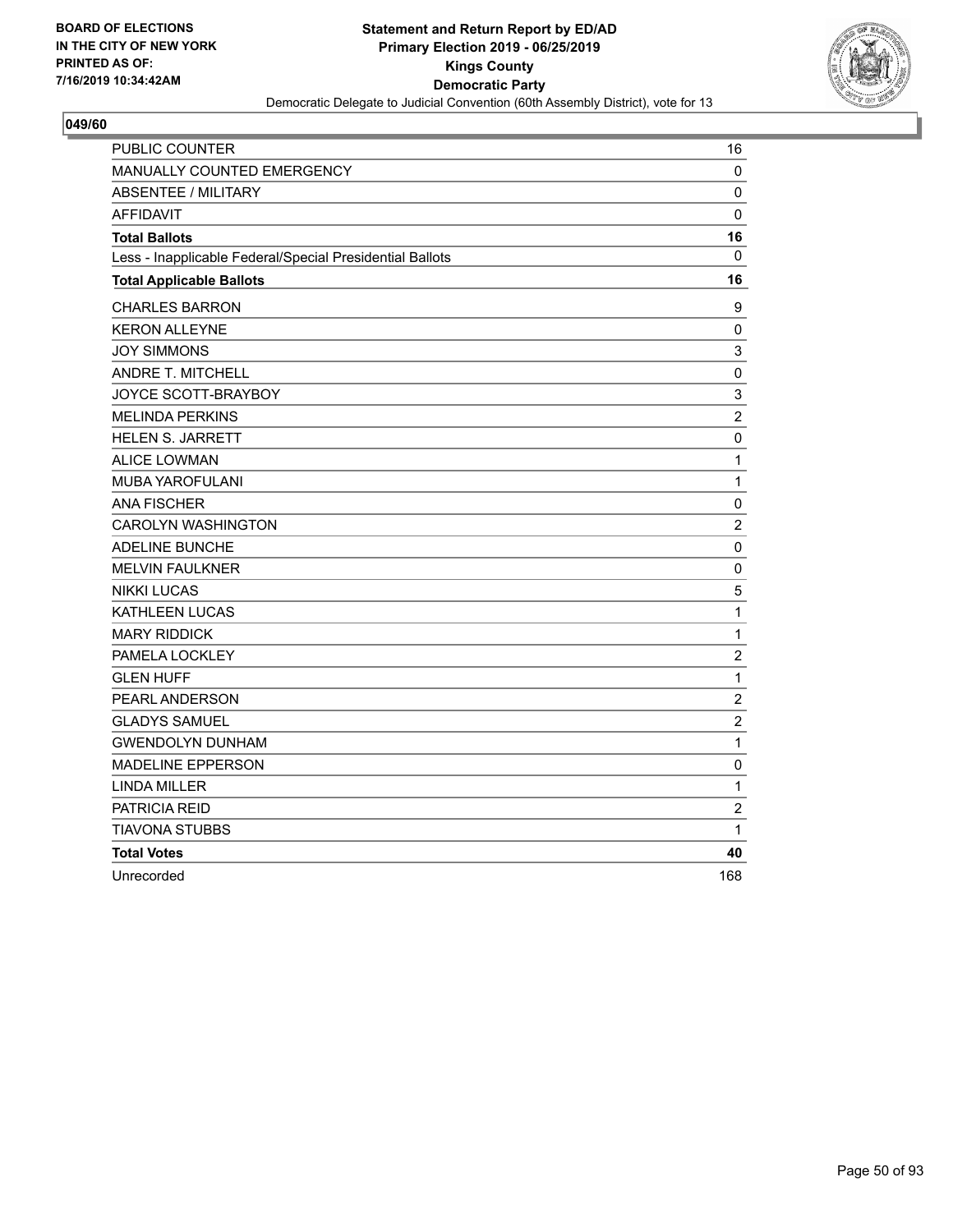

| PUBLIC COUNTER                                           | $\overline{7}$            |
|----------------------------------------------------------|---------------------------|
| MANUALLY COUNTED EMERGENCY                               | 0                         |
| <b>ABSENTEE / MILITARY</b>                               | $\mathbf 0$               |
| <b>AFFIDAVIT</b>                                         | $\pmb{0}$                 |
| <b>Total Ballots</b>                                     | $\overline{7}$            |
| Less - Inapplicable Federal/Special Presidential Ballots | 0                         |
| <b>Total Applicable Ballots</b>                          | 7                         |
| <b>CHARLES BARRON</b>                                    | 6                         |
| <b>KERON ALLEYNE</b>                                     | $\pmb{0}$                 |
| <b>JOY SIMMONS</b>                                       | 1                         |
| ANDRE T. MITCHELL                                        | 0                         |
| JOYCE SCOTT-BRAYBOY                                      | $\mathbf{1}$              |
| <b>MELINDA PERKINS</b>                                   | 3                         |
| <b>HELEN S. JARRETT</b>                                  | $\mathbf{1}$              |
| <b>ALICE LOWMAN</b>                                      | $\pmb{0}$                 |
| MUBA YAROFULANI                                          | $\overline{c}$            |
| <b>ANA FISCHER</b>                                       | 0                         |
| CAROLYN WASHINGTON                                       | $\mathsf 3$               |
| <b>ADELINE BUNCHE</b>                                    | $\mathbf 0$               |
| <b>MELVIN FAULKNER</b>                                   | $\mathbf{1}$              |
| <b>NIKKI LUCAS</b>                                       | 4                         |
| KATHLEEN LUCAS                                           | 4                         |
| <b>MARY RIDDICK</b>                                      | $\ensuremath{\mathsf{3}}$ |
| PAMELA LOCKLEY                                           | 3                         |
| <b>GLEN HUFF</b>                                         | $\mathbf 1$               |
| PEARL ANDERSON                                           | $\overline{c}$            |
| <b>GLADYS SAMUEL</b>                                     | 5                         |
| <b>GWENDOLYN DUNHAM</b>                                  | 1                         |
| <b>MADELINE EPPERSON</b>                                 | 0                         |
| <b>LINDA MILLER</b>                                      | $\boldsymbol{2}$          |
| PATRICIA REID                                            | 1                         |
| TIAVONA STUBBS                                           | 0                         |
| <b>Total Votes</b>                                       | 44                        |
| Unrecorded                                               | 47                        |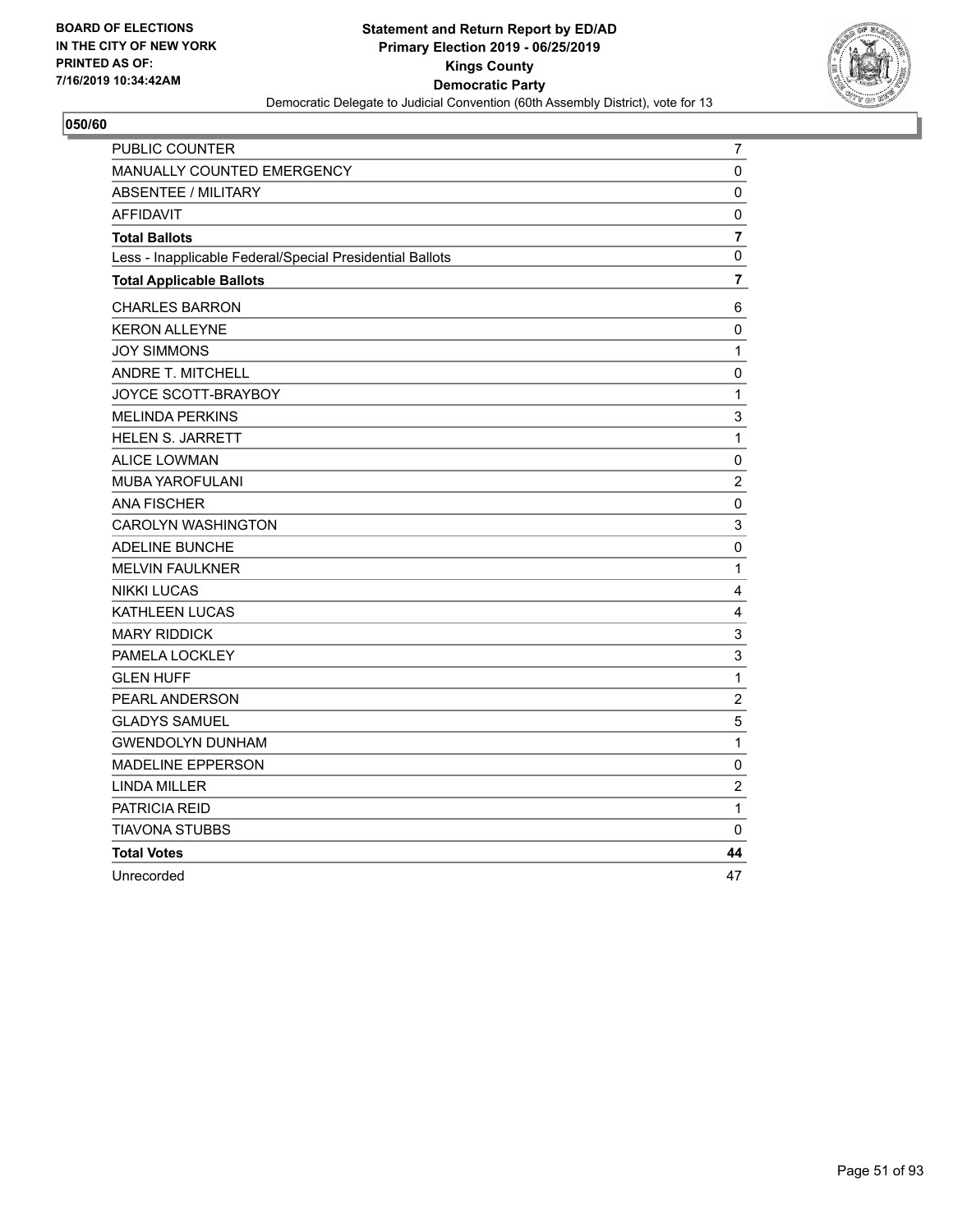

| <b>PUBLIC COUNTER</b>                                    | 32                |
|----------------------------------------------------------|-------------------|
| MANUALLY COUNTED EMERGENCY                               | 0                 |
| <b>ABSENTEE / MILITARY</b>                               | 4                 |
| <b>AFFIDAVIT</b>                                         | $\mathbf 0$       |
| <b>Total Ballots</b>                                     | 36                |
| Less - Inapplicable Federal/Special Presidential Ballots | 0                 |
| <b>Total Applicable Ballots</b>                          | 36                |
| <b>CHARLES BARRON</b>                                    | 31                |
| <b>KERON ALLEYNE</b>                                     | $12 \overline{ }$ |
| <b>JOY SIMMONS</b>                                       | 23                |
| <b>ANDRE T. MITCHELL</b>                                 | 15                |
| JOYCE SCOTT-BRAYBOY                                      | 12                |
| <b>MELINDA PERKINS</b>                                   | 20                |
| <b>HELEN S. JARRETT</b>                                  | 11                |
| <b>ALICE LOWMAN</b>                                      | 11                |
| <b>MUBA YAROFULANI</b>                                   | 6                 |
| <b>ANA FISCHER</b>                                       | 12                |
| <b>CAROLYN WASHINGTON</b>                                | 10                |
| <b>ADELINE BUNCHE</b>                                    | 7                 |
| <b>MELVIN FAULKNER</b>                                   | $\overline{7}$    |
| <b>NIKKI LUCAS</b>                                       | 22                |
| <b>KATHLEEN LUCAS</b>                                    | 14                |
| <b>MARY RIDDICK</b>                                      | 5                 |
| PAMELA LOCKLEY                                           | 9                 |
| <b>GLEN HUFF</b>                                         | $\overline{7}$    |
| PEARL ANDERSON                                           | 9                 |
| <b>GLADYS SAMUEL</b>                                     | 11                |
| <b>GWENDOLYN DUNHAM</b>                                  | 12                |
| <b>MADELINE EPPERSON</b>                                 | 5                 |
| <b>LINDA MILLER</b>                                      | 13                |
| PATRICIA REID                                            | 8                 |
| <b>TIAVONA STUBBS</b>                                    | 8                 |
| <b>Total Votes</b>                                       | 300               |
| Unrecorded                                               | 168               |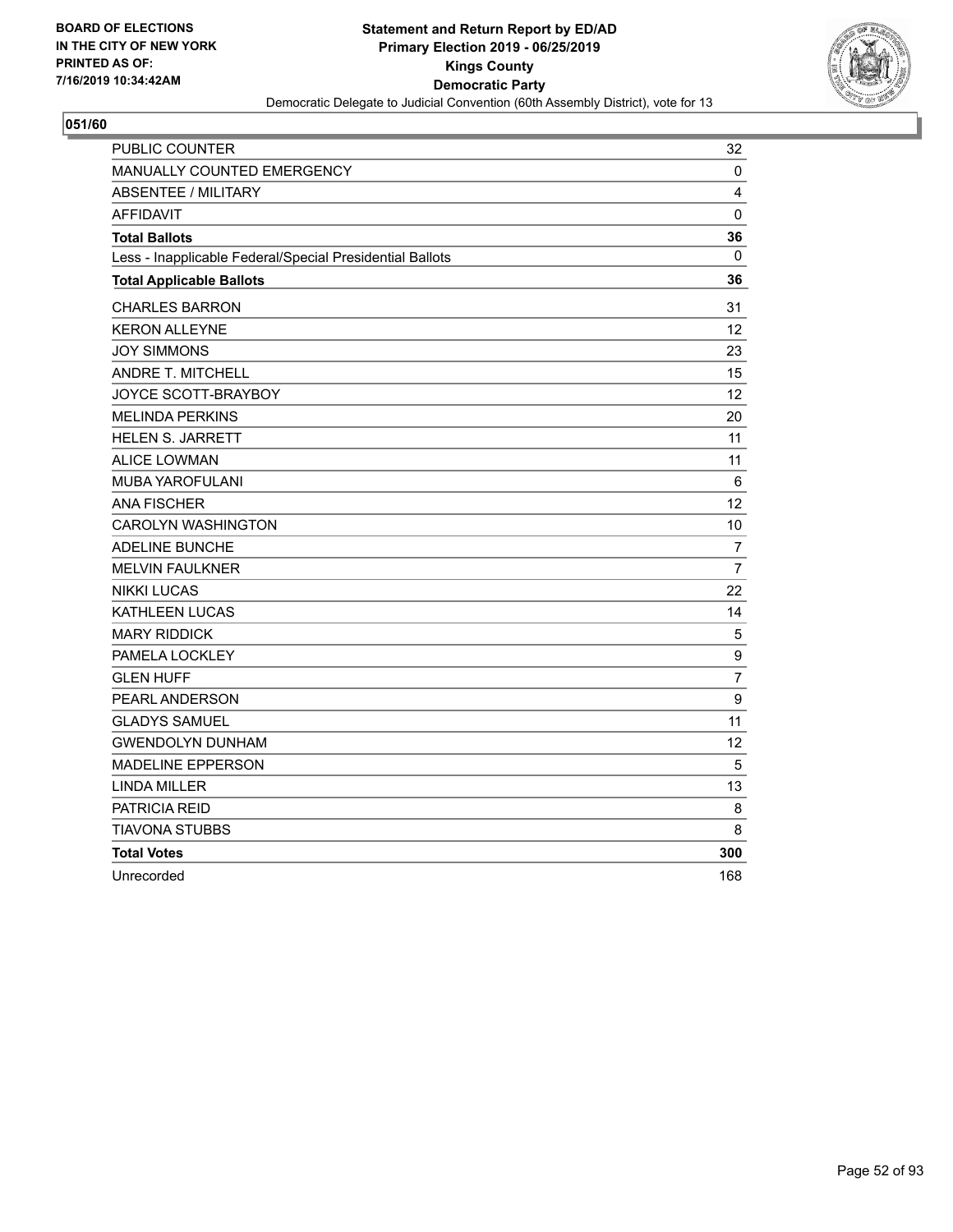

| <b>PUBLIC COUNTER</b>                                    | 25               |
|----------------------------------------------------------|------------------|
| <b>MANUALLY COUNTED EMERGENCY</b>                        | 0                |
| <b>ABSENTEE / MILITARY</b>                               | 0                |
| <b>AFFIDAVIT</b>                                         | $\mathbf 0$      |
| <b>Total Ballots</b>                                     | 25               |
| Less - Inapplicable Federal/Special Presidential Ballots | 0                |
| <b>Total Applicable Ballots</b>                          | 25               |
| <b>CHARLES BARRON</b>                                    | 22               |
| <b>KERON ALLEYNE</b>                                     | 8                |
| <b>JOY SIMMONS</b>                                       | 16               |
| ANDRE T. MITCHELL                                        | 11               |
| JOYCE SCOTT-BRAYBOY                                      | 8                |
| <b>MELINDA PERKINS</b>                                   | 13               |
| <b>HELEN S. JARRETT</b>                                  | 9                |
| <b>ALICE LOWMAN</b>                                      | 5                |
| MUBA YAROFULANI                                          | $\overline{7}$   |
| <b>ANA FISCHER</b>                                       | 10               |
| <b>CAROLYN WASHINGTON</b>                                | 9                |
| ADELINE BUNCHE                                           | 8                |
| <b>MELVIN FAULKNER</b>                                   | $\overline{4}$   |
| <b>NIKKI LUCAS</b>                                       | 13               |
| <b>KATHLEEN LUCAS</b>                                    | 8                |
| <b>MARY RIDDICK</b>                                      | $\overline{7}$   |
| PAMELA LOCKLEY                                           | 8                |
| <b>GLEN HUFF</b>                                         | 4                |
| PEARL ANDERSON                                           | $\overline{7}$   |
| <b>GLADYS SAMUEL</b>                                     | $\overline{7}$   |
| <b>GWENDOLYN DUNHAM</b>                                  | 7                |
| <b>MADELINE EPPERSON</b>                                 | $\overline{7}$   |
| <b>LINDA MILLER</b>                                      | $\boldsymbol{9}$ |
| PATRICIA REID                                            | 11               |
| <b>TIAVONA STUBBS</b>                                    | 5                |
| <b>Total Votes</b>                                       | 223              |
| Unrecorded                                               | 102              |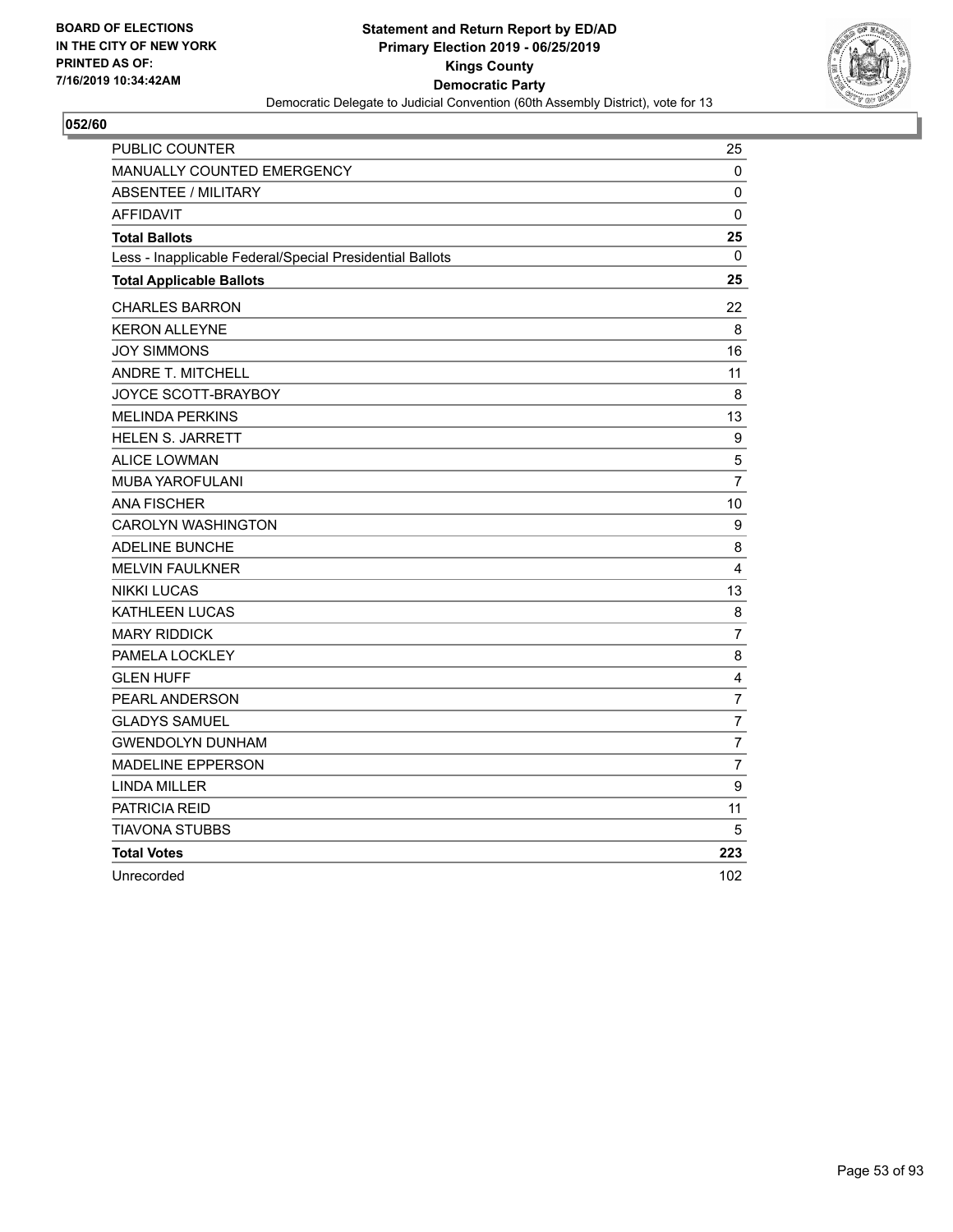

| PUBLIC COUNTER                                           | 33               |
|----------------------------------------------------------|------------------|
| MANUALLY COUNTED EMERGENCY                               | 0                |
| <b>ABSENTEE / MILITARY</b>                               | 0                |
| <b>AFFIDAVIT</b>                                         | $\mathbf 0$      |
| <b>Total Ballots</b>                                     | 33               |
| Less - Inapplicable Federal/Special Presidential Ballots | $\mathbf{0}$     |
| <b>Total Applicable Ballots</b>                          | 33               |
| <b>CHARLES BARRON</b>                                    | 23               |
| <b>KERON ALLEYNE</b>                                     | 9                |
| <b>JOY SIMMONS</b>                                       | 18               |
| ANDRE T. MITCHELL                                        | 10               |
| JOYCE SCOTT-BRAYBOY                                      | 9                |
| <b>MELINDA PERKINS</b>                                   | 11               |
| <b>HELEN S. JARRETT</b>                                  | 10               |
| <b>ALICE LOWMAN</b>                                      | 6                |
| <b>MUBA YAROFULANI</b>                                   | $\boldsymbol{9}$ |
| <b>ANA FISCHER</b>                                       | $\overline{7}$   |
| <b>CAROLYN WASHINGTON</b>                                | 14               |
| <b>ADELINE BUNCHE</b>                                    | $\overline{4}$   |
| <b>MELVIN FAULKNER</b>                                   | 10               |
| <b>NIKKI LUCAS</b>                                       | 17               |
| KATHLEEN LUCAS                                           | 9                |
| <b>MARY RIDDICK</b>                                      | 9                |
| PAMELA LOCKLEY                                           | 9                |
| <b>GLEN HUFF</b>                                         | 6                |
| PEARL ANDERSON                                           | 8                |
| <b>GLADYS SAMUEL</b>                                     | 8                |
| <b>GWENDOLYN DUNHAM</b>                                  | $\overline{7}$   |
| <b>MADELINE EPPERSON</b>                                 | 3                |
| <b>LINDA MILLER</b>                                      | 10               |
| PATRICIA REID                                            | 10               |
| TIAVONA STUBBS                                           | 4                |
| <b>Total Votes</b>                                       | 240              |
| Unrecorded                                               | 189              |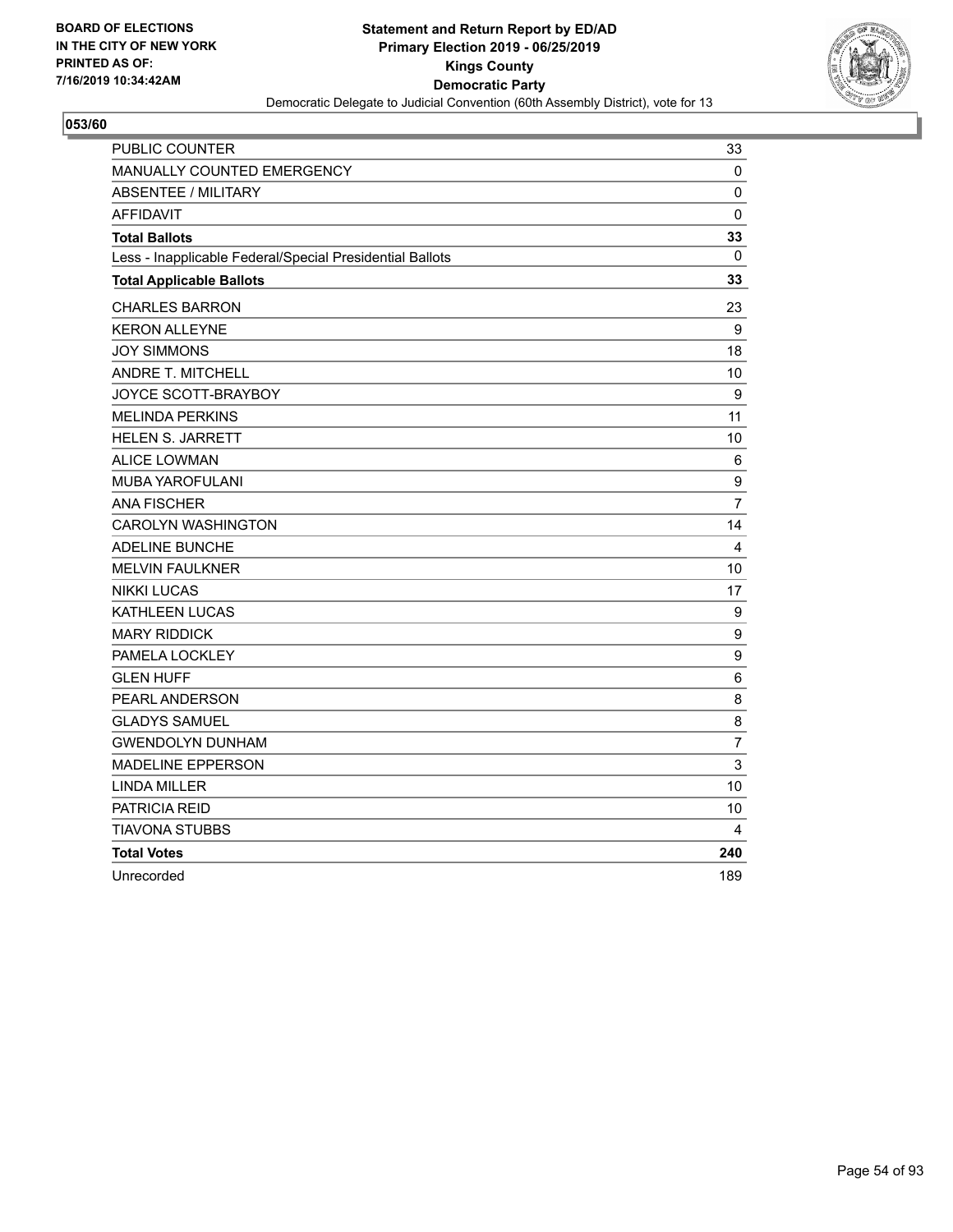

| <b>PUBLIC COUNTER</b>                                    | 21                        |
|----------------------------------------------------------|---------------------------|
| <b>MANUALLY COUNTED EMERGENCY</b>                        | 0                         |
| <b>ABSENTEE / MILITARY</b>                               | $\overline{2}$            |
| <b>AFFIDAVIT</b>                                         | $\mathbf 0$               |
| <b>Total Ballots</b>                                     | 23                        |
| Less - Inapplicable Federal/Special Presidential Ballots | 0                         |
| <b>Total Applicable Ballots</b>                          | 23                        |
| <b>CHARLES BARRON</b>                                    | 21                        |
| <b>KERON ALLEYNE</b>                                     | 9                         |
| <b>JOY SIMMONS</b>                                       | 13                        |
| ANDRE T. MITCHELL                                        | $12 \overline{ }$         |
| JOYCE SCOTT-BRAYBOY                                      | 11                        |
| <b>MELINDA PERKINS</b>                                   | $\boldsymbol{9}$          |
| <b>HELEN S. JARRETT</b>                                  | 10                        |
| <b>ALICE LOWMAN</b>                                      | 9                         |
| MUBA YAROFULANI                                          | 6                         |
| <b>ANA FISCHER</b>                                       | 8                         |
| <b>CAROLYN WASHINGTON</b>                                | 12                        |
| ADELINE BUNCHE                                           | 8                         |
| <b>MELVIN FAULKNER</b>                                   | 8                         |
| <b>NIKKI LUCAS</b>                                       | 8                         |
| <b>KATHLEEN LUCAS</b>                                    | $\overline{7}$            |
| <b>MARY RIDDICK</b>                                      | $\ensuremath{\mathsf{3}}$ |
| PAMELA LOCKLEY                                           | 3                         |
| <b>GLEN HUFF</b>                                         | 4                         |
| PEARL ANDERSON                                           | 6                         |
| <b>GLADYS SAMUEL</b>                                     | 6                         |
| <b>GWENDOLYN DUNHAM</b>                                  | 8                         |
| <b>MADELINE EPPERSON</b>                                 | 3                         |
| <b>LINDA MILLER</b>                                      | 6                         |
| PATRICIA REID                                            | $\overline{7}$            |
| <b>TIAVONA STUBBS</b>                                    | $\overline{2}$            |
| <b>Total Votes</b>                                       | 199                       |
| Unrecorded                                               | 100                       |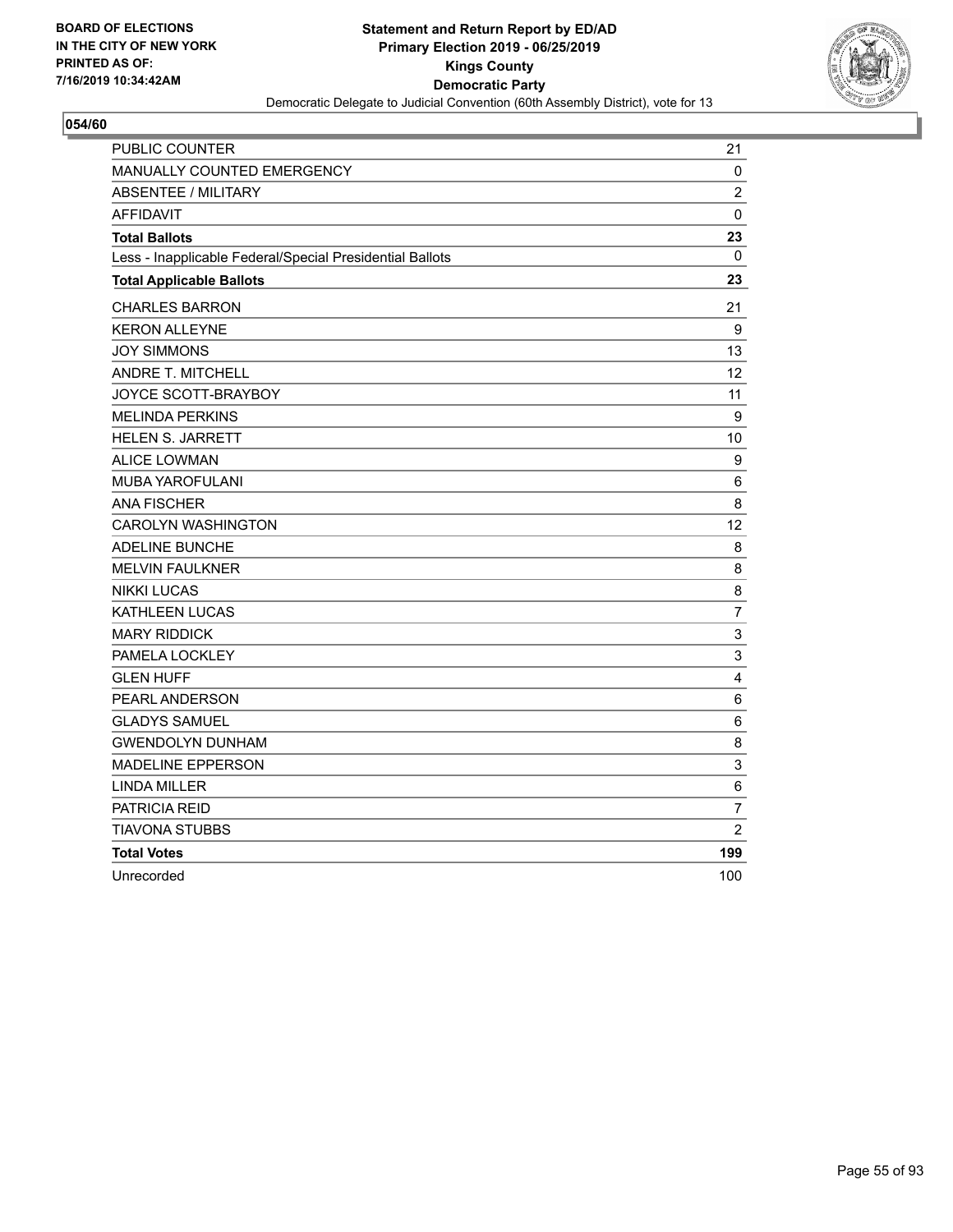

| <b>PUBLIC COUNTER</b>                                    | 21               |
|----------------------------------------------------------|------------------|
| <b>MANUALLY COUNTED EMERGENCY</b>                        | 0                |
| <b>ABSENTEE / MILITARY</b>                               | $\overline{2}$   |
| <b>AFFIDAVIT</b>                                         | $\mathbf{1}$     |
| <b>Total Ballots</b>                                     | 24               |
| Less - Inapplicable Federal/Special Presidential Ballots | 0                |
| <b>Total Applicable Ballots</b>                          | 24               |
| <b>CHARLES BARRON</b>                                    | 16               |
| <b>KERON ALLEYNE</b>                                     | 4                |
| <b>JOY SIMMONS</b>                                       | 8                |
| ANDRE T. MITCHELL                                        | 11               |
| JOYCE SCOTT-BRAYBOY                                      | 6                |
| <b>MELINDA PERKINS</b>                                   | $\boldsymbol{9}$ |
| <b>HELEN S. JARRETT</b>                                  | $\overline{7}$   |
| <b>ALICE LOWMAN</b>                                      | $\boldsymbol{9}$ |
| MUBA YAROFULANI                                          | $\overline{c}$   |
| <b>ANA FISCHER</b>                                       | 6                |
| <b>CAROLYN WASHINGTON</b>                                | 10               |
| ADELINE BUNCHE                                           | 4                |
| <b>MELVIN FAULKNER</b>                                   | 3                |
| <b>NIKKI LUCAS</b>                                       | 10               |
| <b>KATHLEEN LUCAS</b>                                    | 6                |
| <b>MARY RIDDICK</b>                                      | 6                |
| PAMELA LOCKLEY                                           | $\overline{7}$   |
| <b>GLEN HUFF</b>                                         | 5                |
| PEARL ANDERSON                                           | $\overline{7}$   |
| <b>GLADYS SAMUEL</b>                                     | 8                |
| <b>GWENDOLYN DUNHAM</b>                                  | 9                |
| <b>MADELINE EPPERSON</b>                                 | 6                |
| <b>LINDA MILLER</b>                                      | 8                |
| PATRICIA REID                                            | 11               |
| <b>TIAVONA STUBBS</b>                                    | 4                |
| <b>Total Votes</b>                                       | 182              |
| Unrecorded                                               | 130              |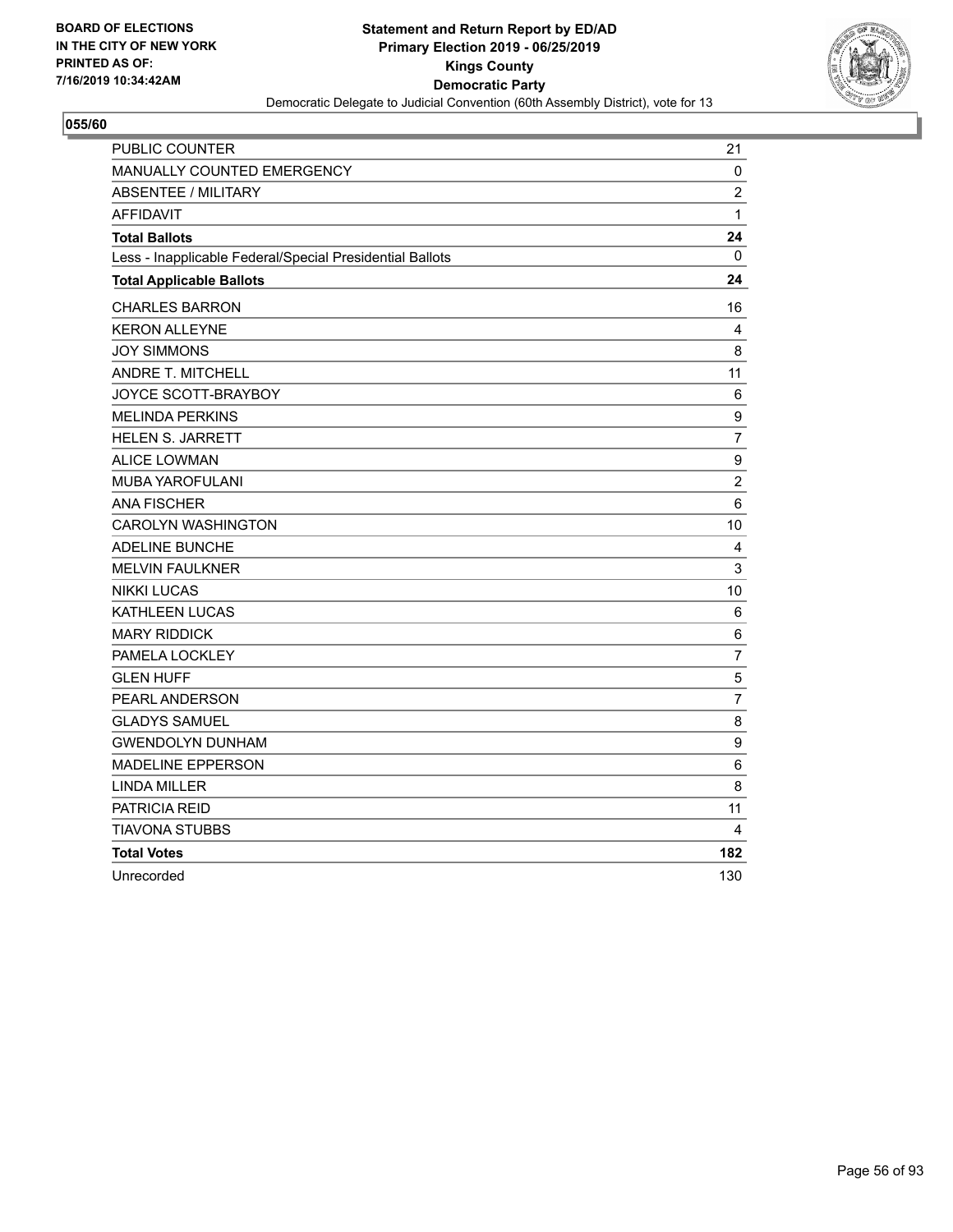

| PUBLIC COUNTER                                           | 29                      |
|----------------------------------------------------------|-------------------------|
| MANUALLY COUNTED EMERGENCY                               | 0                       |
| <b>ABSENTEE / MILITARY</b>                               | $\overline{c}$          |
| <b>AFFIDAVIT</b>                                         | $\pmb{0}$               |
| <b>Total Ballots</b>                                     | 31                      |
| Less - Inapplicable Federal/Special Presidential Ballots | 0                       |
| <b>Total Applicable Ballots</b>                          | 31                      |
| <b>CHARLES BARRON</b>                                    | 23                      |
| <b>KERON ALLEYNE</b>                                     | 8                       |
| <b>JOY SIMMONS</b>                                       | 19                      |
| ANDRE T. MITCHELL                                        | 9                       |
| JOYCE SCOTT-BRAYBOY                                      | $\boldsymbol{9}$        |
| <b>MELINDA PERKINS</b>                                   | 13                      |
| <b>HELEN S. JARRETT</b>                                  | $\boldsymbol{9}$        |
| <b>ALICE LOWMAN</b>                                      | 10                      |
| <b>MUBA YAROFULANI</b>                                   | 8                       |
| <b>ANA FISCHER</b>                                       | 10                      |
| <b>CAROLYN WASHINGTON</b>                                | 12                      |
| <b>ADELINE BUNCHE</b>                                    | $\overline{7}$          |
| <b>MELVIN FAULKNER</b>                                   | 9                       |
| <b>NIKKI LUCAS</b>                                       | 14                      |
| KATHLEEN LUCAS                                           | 8                       |
| <b>MARY RIDDICK</b>                                      | 3                       |
| PAMELA LOCKLEY                                           | 4                       |
| <b>GLEN HUFF</b>                                         | 4                       |
| PEARL ANDERSON                                           | 4                       |
| <b>GLADYS SAMUEL</b>                                     | 9                       |
| <b>GWENDOLYN DUNHAM</b>                                  | $\overline{\mathbf{4}}$ |
| <b>MADELINE EPPERSON</b>                                 | 4                       |
| <b>LINDA MILLER</b>                                      | 5                       |
| <b>PATRICIA REID</b>                                     | 5                       |
| <b>TIAVONA STUBBS</b>                                    | $\overline{c}$          |
| <b>GULIN LIVERPOOL (WRITE-IN)</b>                        | 1                       |
| <b>Total Votes</b>                                       | 213                     |
| Unrecorded                                               | 190                     |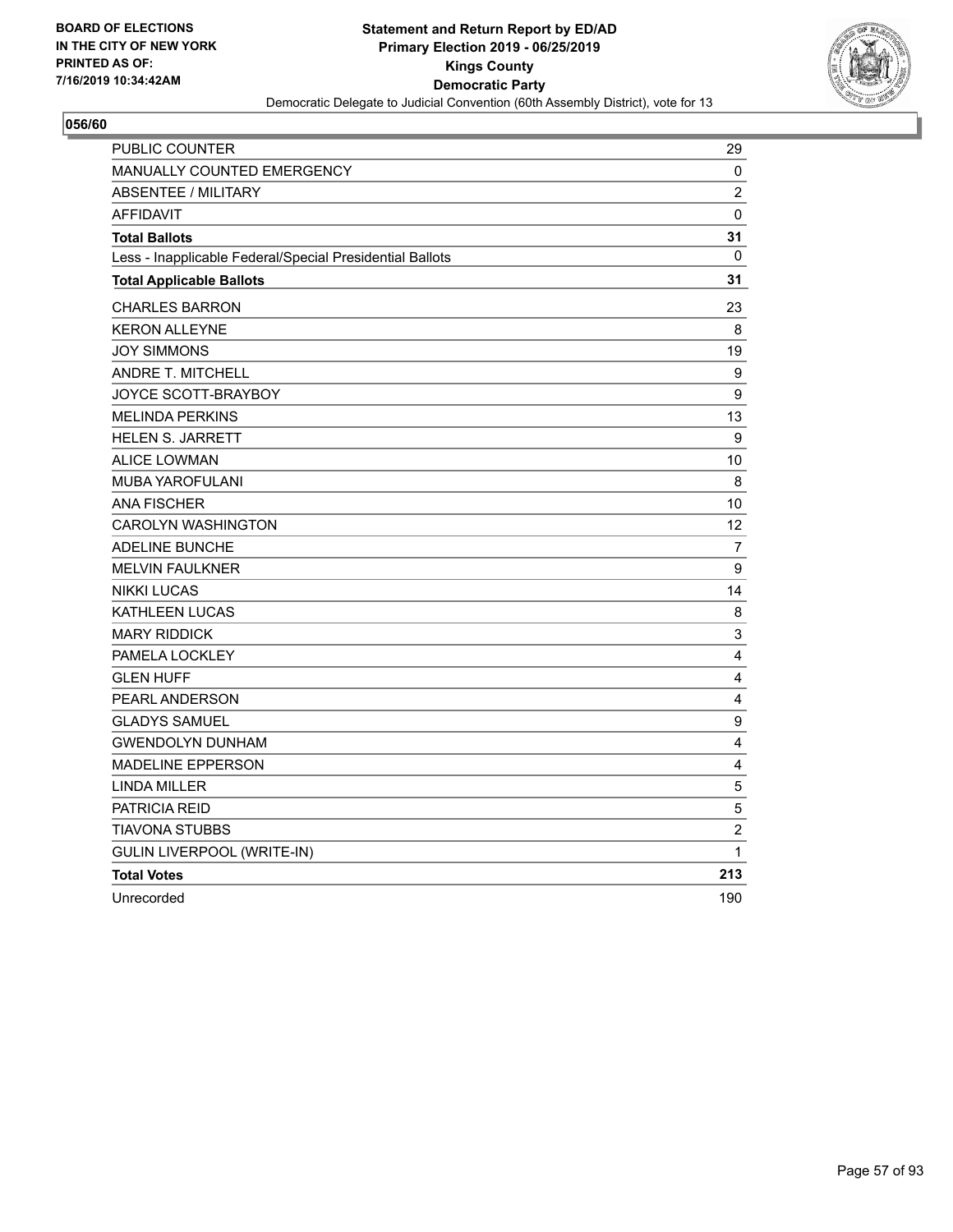

| PUBLIC COUNTER                                           | 25                      |
|----------------------------------------------------------|-------------------------|
| MANUALLY COUNTED EMERGENCY                               | 0                       |
| <b>ABSENTEE / MILITARY</b>                               | 1                       |
| <b>AFFIDAVIT</b>                                         | $\mathbf 0$             |
| <b>Total Ballots</b>                                     | 26                      |
| Less - Inapplicable Federal/Special Presidential Ballots | $\mathbf{0}$            |
| <b>Total Applicable Ballots</b>                          | 26                      |
| <b>CHARLES BARRON</b>                                    | 20                      |
| <b>KERON ALLEYNE</b>                                     | 9                       |
| <b>JOY SIMMONS</b>                                       | 10                      |
| <b>ANDRE T. MITCHELL</b>                                 | 9                       |
| JOYCE SCOTT-BRAYBOY                                      | 10                      |
| <b>MELINDA PERKINS</b>                                   | 10                      |
| <b>HELEN S. JARRETT</b>                                  | 9                       |
| <b>ALICE LOWMAN</b>                                      | $\overline{7}$          |
| MUBA YAROFULANI                                          | 8                       |
| <b>ANA FISCHER</b>                                       | 8                       |
| <b>CAROLYN WASHINGTON</b>                                | 9                       |
| ADELINE BUNCHE                                           | $\sqrt{5}$              |
| <b>MELVIN FAULKNER</b>                                   | 10                      |
| <b>NIKKI LUCAS</b>                                       | $12 \overline{ }$       |
| <b>KATHLEEN LUCAS</b>                                    | 5                       |
| <b>MARY RIDDICK</b>                                      | 6                       |
| PAMELA LOCKLEY                                           | $\mathbf 5$             |
| <b>GLEN HUFF</b>                                         | $\overline{\mathbf{4}}$ |
| PEARL ANDERSON                                           | 5                       |
| <b>GLADYS SAMUEL</b>                                     | 4                       |
| <b>GWENDOLYN DUNHAM</b>                                  | 5                       |
| <b>MADELINE EPPERSON</b>                                 | 5                       |
| <b>LINDA MILLER</b>                                      | $\,6\,$                 |
| PATRICIA REID                                            | 8                       |
| TIAVONA STUBBS                                           | 3                       |
| <b>Total Votes</b>                                       | 192                     |
| Unrecorded                                               | 146                     |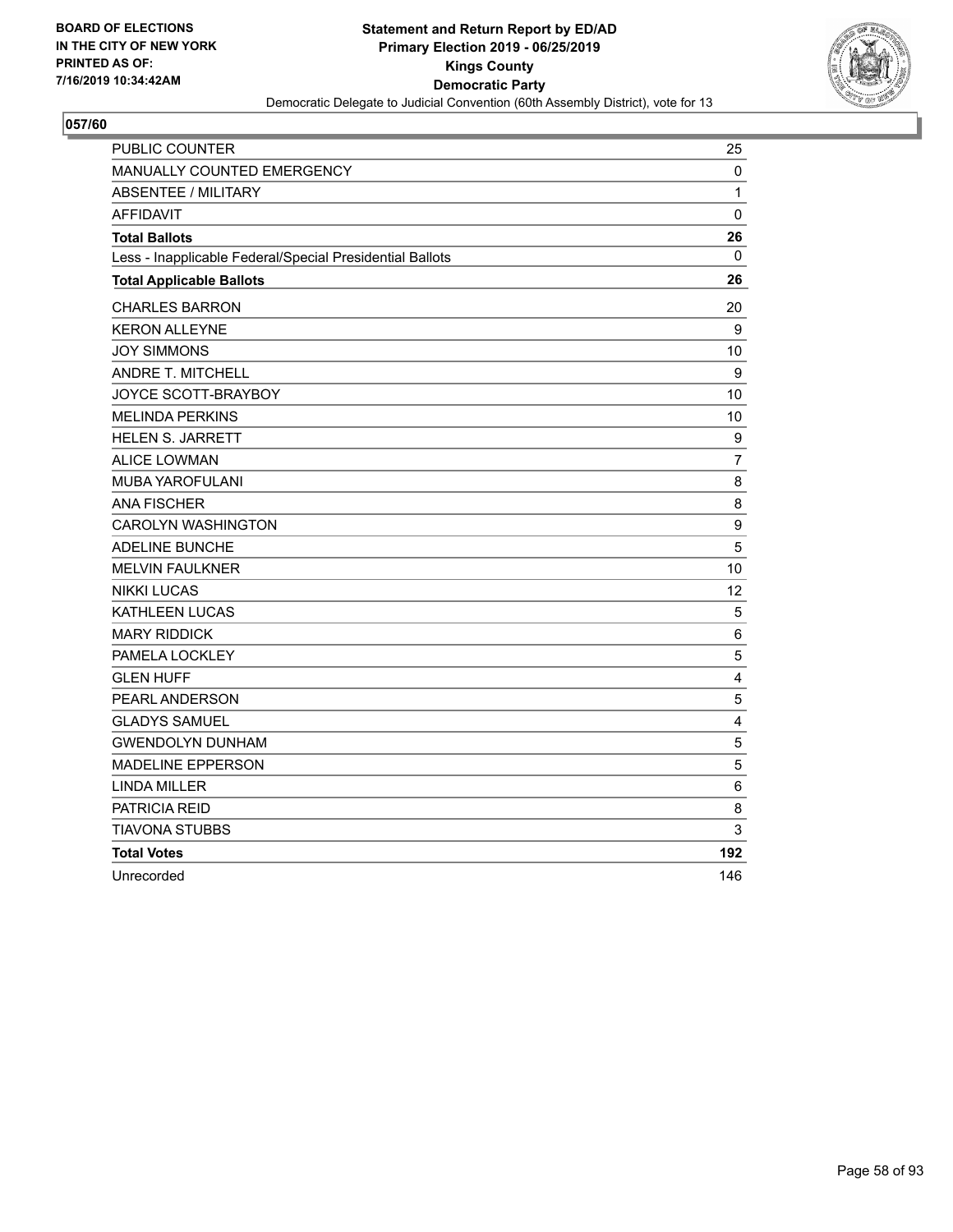

| PUBLIC COUNTER                                           | 24             |
|----------------------------------------------------------|----------------|
| MANUALLY COUNTED EMERGENCY                               | 0              |
| <b>ABSENTEE / MILITARY</b>                               | 1              |
| <b>AFFIDAVIT</b>                                         | $\overline{c}$ |
| <b>Total Ballots</b>                                     | 27             |
| Less - Inapplicable Federal/Special Presidential Ballots | 0              |
| <b>Total Applicable Ballots</b>                          | 27             |
| <b>CHARLES BARRON</b>                                    | 18             |
| <b>KERON ALLEYNE</b>                                     | $\overline{7}$ |
| <b>JOY SIMMONS</b>                                       | 10             |
| ANDRE T. MITCHELL                                        | $\sqrt{5}$     |
| JOYCE SCOTT-BRAYBOY                                      | $\overline{7}$ |
| <b>MELINDA PERKINS</b>                                   | $\,8\,$        |
| <b>HELEN S. JARRETT</b>                                  | 8              |
| <b>ALICE LOWMAN</b>                                      | 3              |
| <b>MUBA YAROFULANI</b>                                   | $\,6\,$        |
| <b>ANA FISCHER</b>                                       | 6              |
| <b>CAROLYN WASHINGTON</b>                                | $\overline{7}$ |
| <b>ADELINE BUNCHE</b>                                    | 4              |
| <b>MELVIN FAULKNER</b>                                   | $\,6\,$        |
| <b>NIKKI LUCAS</b>                                       | 6              |
| KATHLEEN LUCAS                                           | $\mathbf 5$    |
| <b>MARY RIDDICK</b>                                      | $\overline{7}$ |
| PAMELA LOCKLEY                                           | $\mathbf 5$    |
| <b>GLEN HUFF</b>                                         | $\overline{4}$ |
| PEARL ANDERSON                                           | 4              |
| <b>GLADYS SAMUEL</b>                                     | 6              |
| <b>GWENDOLYN DUNHAM</b>                                  | 6              |
| <b>MADELINE EPPERSON</b>                                 | $\overline{c}$ |
| <b>LINDA MILLER</b>                                      | 5              |
| <b>PATRICIA REID</b>                                     | 10             |
| <b>TIAVONA STUBBS</b>                                    | 4              |
| RAFAEL REYES QUIROZ (WRITE-IN)                           | 1              |
| <b>Total Votes</b>                                       | 160            |
| Unrecorded                                               | 191            |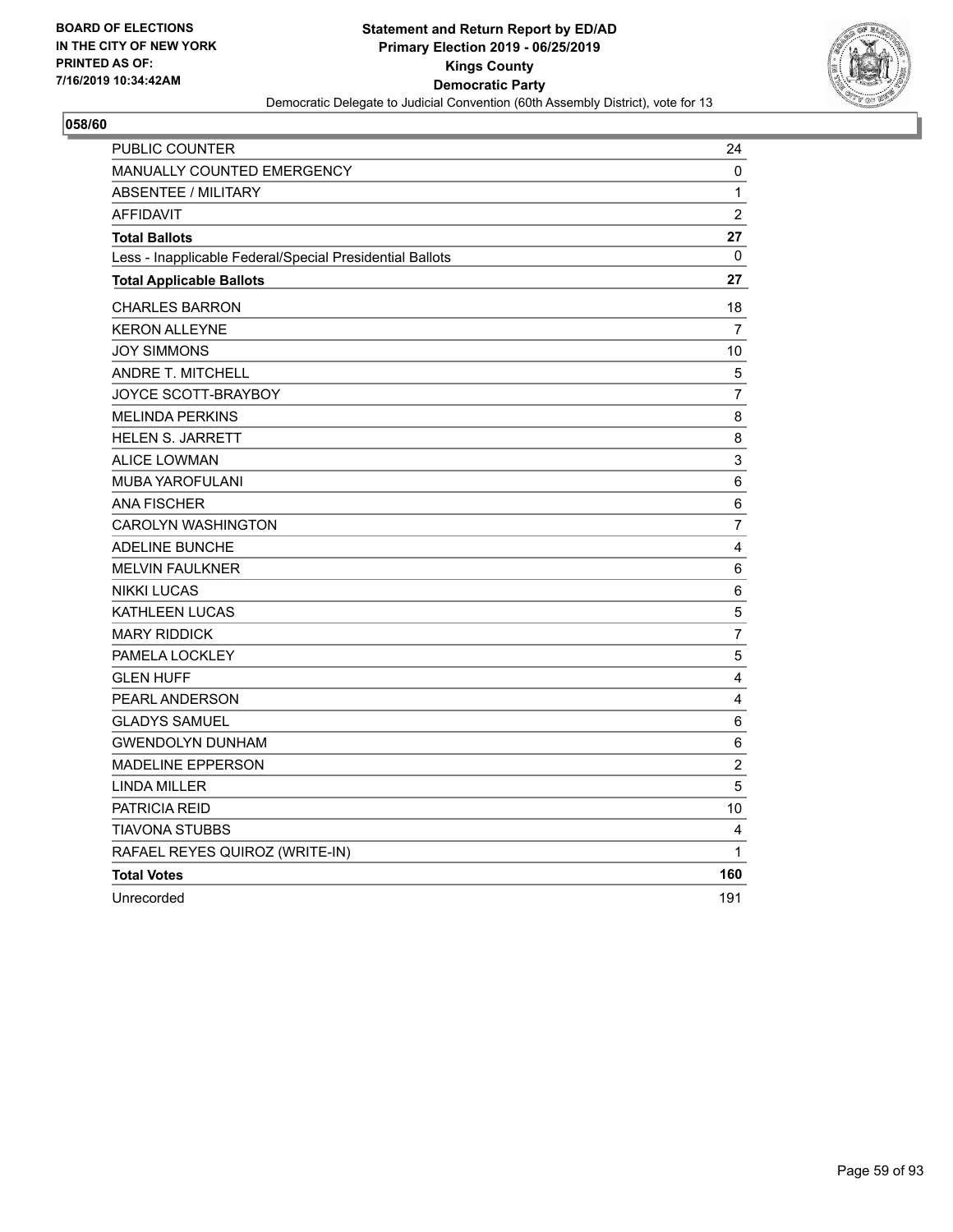

| PUBLIC COUNTER                                           | 25                      |
|----------------------------------------------------------|-------------------------|
| MANUALLY COUNTED EMERGENCY                               | 0                       |
| <b>ABSENTEE / MILITARY</b>                               | 3                       |
| <b>AFFIDAVIT</b>                                         | $\mathbf{1}$            |
| <b>Total Ballots</b>                                     | 29                      |
| Less - Inapplicable Federal/Special Presidential Ballots | $\Omega$                |
| <b>Total Applicable Ballots</b>                          | 29                      |
| <b>CHARLES BARRON</b>                                    | 22                      |
| <b>KERON ALLEYNE</b>                                     | 6                       |
| <b>JOY SIMMONS</b>                                       | 18                      |
| <b>ANDRE T. MITCHELL</b>                                 | 9                       |
| JOYCE SCOTT-BRAYBOY                                      | 9                       |
| <b>MELINDA PERKINS</b>                                   | 10                      |
| <b>HELEN S. JARRETT</b>                                  | $\overline{5}$          |
| <b>ALICE LOWMAN</b>                                      | 6                       |
| <b>MUBA YAROFULANI</b>                                   | $\overline{\mathbf{4}}$ |
| <b>ANA FISCHER</b>                                       | $\overline{4}$          |
| <b>CAROLYN WASHINGTON</b>                                | $\overline{7}$          |
| <b>ADELINE BUNCHE</b>                                    | $\mathsf 3$             |
| <b>MELVIN FAULKNER</b>                                   | 4                       |
| <b>NIKKI LUCAS</b>                                       | 13                      |
| <b>KATHLEEN LUCAS</b>                                    | 9                       |
| <b>MARY RIDDICK</b>                                      | $\boldsymbol{9}$        |
| PAMELA LOCKLEY                                           | 5                       |
| <b>GLEN HUFF</b>                                         | $\overline{\mathbf{4}}$ |
| PEARL ANDERSON                                           | $\mathsf 3$             |
| <b>GLADYS SAMUEL</b>                                     | 4                       |
| <b>GWENDOLYN DUNHAM</b>                                  | 3                       |
| <b>MADELINE EPPERSON</b>                                 | $\overline{c}$          |
| <b>LINDA MILLER</b>                                      | $\overline{7}$          |
| <b>PATRICIA REID</b>                                     | $\,6$                   |
| TIAVONA STUBBS                                           | $\overline{\mathbf{4}}$ |
| UNATTRIBUTABLE WRITE-IN (WRITE-IN)                       | 1                       |
| <b>Total Votes</b>                                       | 177                     |
| Unrecorded                                               | 200                     |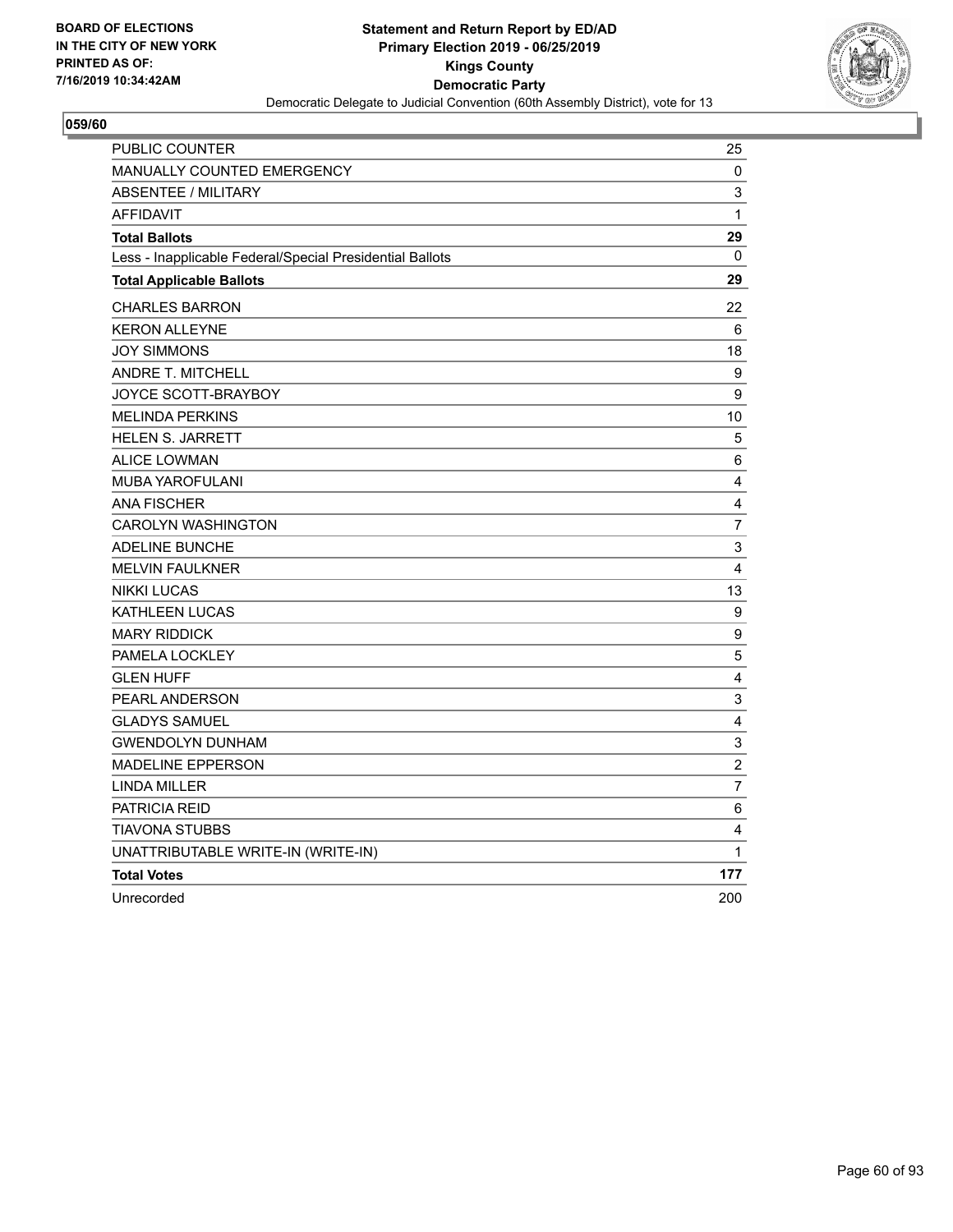

| PUBLIC COUNTER                                           | 17                        |
|----------------------------------------------------------|---------------------------|
| MANUALLY COUNTED EMERGENCY                               | 0                         |
| <b>ABSENTEE / MILITARY</b>                               | 0                         |
| <b>AFFIDAVIT</b>                                         | $\mathbf 0$               |
| <b>Total Ballots</b>                                     | 17                        |
| Less - Inapplicable Federal/Special Presidential Ballots | 0                         |
| <b>Total Applicable Ballots</b>                          | 17                        |
| <b>CHARLES BARRON</b>                                    | 12                        |
| <b>KERON ALLEYNE</b>                                     | 1                         |
| <b>JOY SIMMONS</b>                                       | $\overline{7}$            |
| <b>ANDRE T. MITCHELL</b>                                 | 3                         |
| JOYCE SCOTT-BRAYBOY                                      | $\boldsymbol{2}$          |
| <b>MELINDA PERKINS</b>                                   | $\boldsymbol{2}$          |
| <b>HELEN S. JARRETT</b>                                  | 3                         |
| <b>ALICE LOWMAN</b>                                      | $\pmb{0}$                 |
| MUBA YAROFULANI                                          | $\mathbf 1$               |
| <b>ANA FISCHER</b>                                       | $\overline{2}$            |
| <b>CAROLYN WASHINGTON</b>                                | 3                         |
| <b>ADELINE BUNCHE</b>                                    | $\mathbf{1}$              |
| <b>MELVIN FAULKNER</b>                                   | 3                         |
| <b>NIKKI LUCAS</b>                                       | 5                         |
| KATHLEEN LUCAS                                           | $\mathsf 3$               |
| <b>MARY RIDDICK</b>                                      | 4                         |
| PAMELA LOCKLEY                                           | $\ensuremath{\mathsf{3}}$ |
| <b>GLEN HUFF</b>                                         | $\overline{c}$            |
| PEARL ANDERSON                                           | $\overline{4}$            |
| <b>GLADYS SAMUEL</b>                                     | $\overline{c}$            |
| <b>GWENDOLYN DUNHAM</b>                                  | 4                         |
| <b>MADELINE EPPERSON</b>                                 | $\boldsymbol{2}$          |
| <b>LINDA MILLER</b>                                      | $\overline{\mathbf{4}}$   |
| <b>PATRICIA REID</b>                                     | 4                         |
| <b>TIAVONA STUBBS</b>                                    | $\mathbf{1}$              |
| <b>Total Votes</b>                                       | 78                        |
| Unrecorded                                               | 143                       |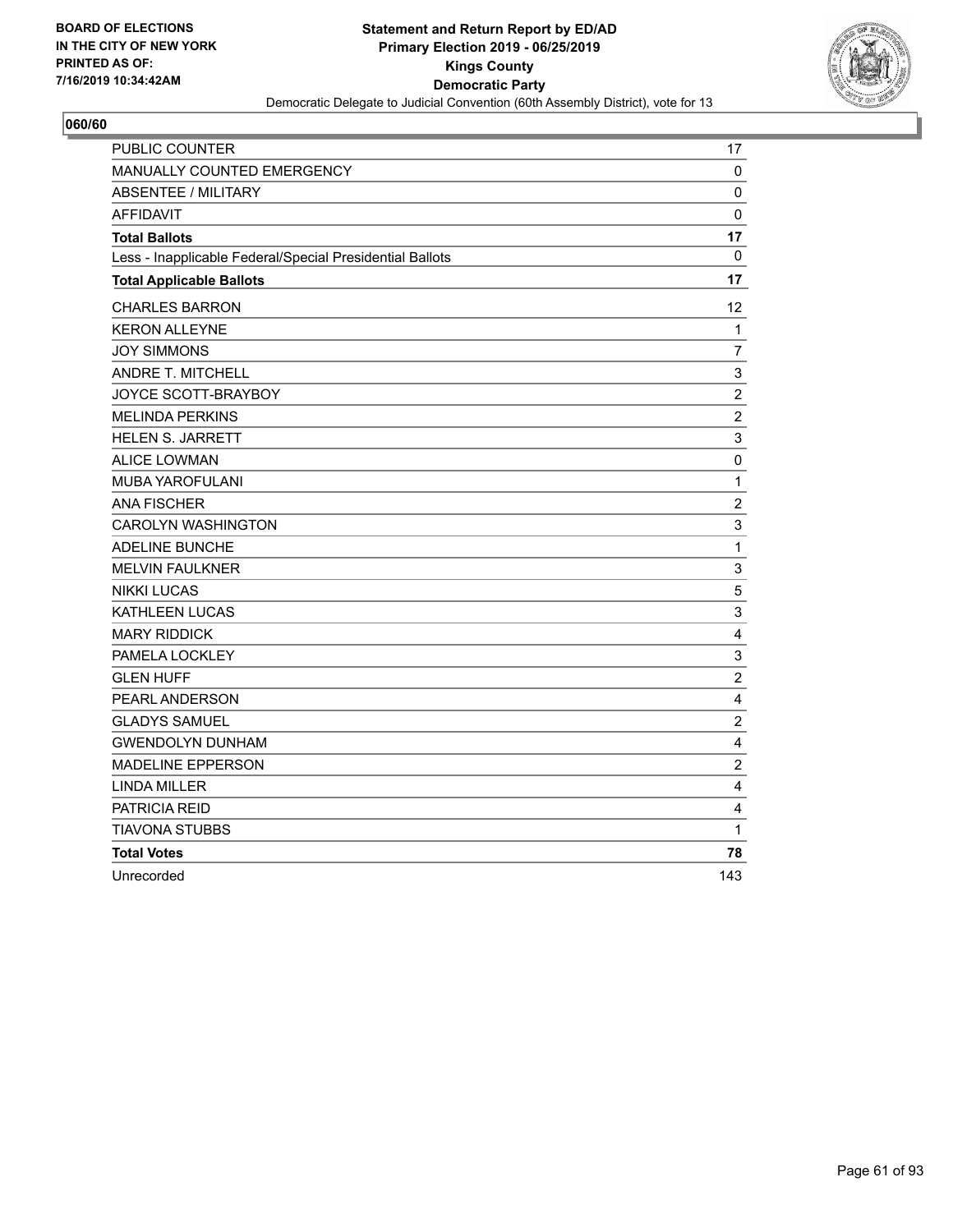

| <b>PUBLIC COUNTER</b>                                    | 19             |
|----------------------------------------------------------|----------------|
| MANUALLY COUNTED EMERGENCY                               | 0              |
| <b>ABSENTEE / MILITARY</b>                               | $\overline{2}$ |
| <b>AFFIDAVIT</b>                                         | $\mathbf 0$    |
| <b>Total Ballots</b>                                     | 21             |
| Less - Inapplicable Federal/Special Presidential Ballots | 0              |
| <b>Total Applicable Ballots</b>                          | 21             |
| <b>CHARLES BARRON</b>                                    | 16             |
| <b>KERON ALLEYNE</b>                                     | 5              |
| <b>JOY SIMMONS</b>                                       | 9              |
| ANDRE T. MITCHELL                                        | 5              |
| JOYCE SCOTT-BRAYBOY                                      | 4              |
| <b>MELINDA PERKINS</b>                                   | 8              |
| <b>HELEN S. JARRETT</b>                                  | 9              |
| <b>ALICE LOWMAN</b>                                      | 3              |
| MUBA YAROFULANI                                          | 5              |
| <b>ANA FISCHER</b>                                       | $\overline{7}$ |
| <b>CAROLYN WASHINGTON</b>                                | 10             |
| ADELINE BUNCHE                                           | $\overline{2}$ |
| <b>MELVIN FAULKNER</b>                                   | 4              |
| <b>NIKKI LUCAS</b>                                       | 11             |
| <b>KATHLEEN LUCAS</b>                                    | 7              |
| <b>MARY RIDDICK</b>                                      | 6              |
| PAMELA LOCKLEY                                           | 8              |
| <b>GLEN HUFF</b>                                         | 4              |
| PEARL ANDERSON                                           | $\overline{7}$ |
| <b>GLADYS SAMUEL</b>                                     | 12             |
| <b>GWENDOLYN DUNHAM</b>                                  | 6              |
| <b>MADELINE EPPERSON</b>                                 | 4              |
| <b>LINDA MILLER</b>                                      | 6              |
| PATRICIA REID                                            | 11             |
| <b>TIAVONA STUBBS</b>                                    | 4              |
| <b>Total Votes</b>                                       | 173            |
| Unrecorded                                               | 100            |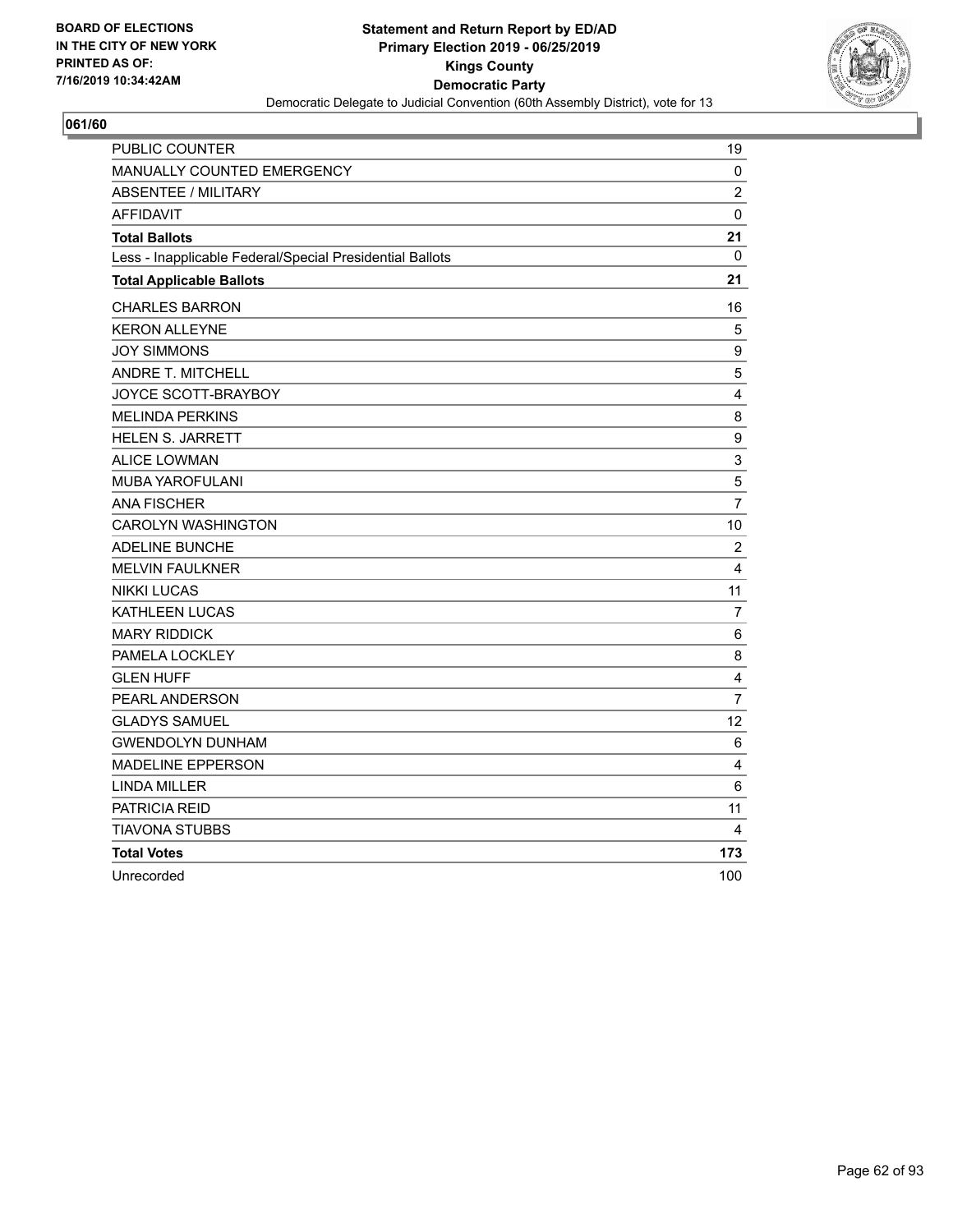

| <b>PUBLIC COUNTER</b>                                    | 35                |
|----------------------------------------------------------|-------------------|
| <b>MANUALLY COUNTED EMERGENCY</b>                        | 0                 |
| <b>ABSENTEE / MILITARY</b>                               | 0                 |
| <b>AFFIDAVIT</b>                                         | $\mathbf 0$       |
| <b>Total Ballots</b>                                     | 35                |
| Less - Inapplicable Federal/Special Presidential Ballots | 0                 |
| <b>Total Applicable Ballots</b>                          | 35                |
| <b>CHARLES BARRON</b>                                    | 22                |
| <b>KERON ALLEYNE</b>                                     | 5                 |
| <b>JOY SIMMONS</b>                                       | $12 \overline{ }$ |
| ANDRE T. MITCHELL                                        | 9                 |
| JOYCE SCOTT-BRAYBOY                                      | $\overline{7}$    |
| <b>MELINDA PERKINS</b>                                   | 11                |
| HELEN S. JARRETT                                         | 8                 |
| <b>ALICE LOWMAN</b>                                      | 5                 |
| MUBA YAROFULANI                                          | $\mathbf{1}$      |
| <b>ANA FISCHER</b>                                       | $\mathsf 3$       |
| <b>CAROLYN WASHINGTON</b>                                | 8                 |
| ADELINE BUNCHE                                           | $\mathbf 1$       |
| <b>MELVIN FAULKNER</b>                                   | $\overline{c}$    |
| <b>NIKKI LUCAS</b>                                       | 24                |
| <b>KATHLEEN LUCAS</b>                                    | 14                |
| <b>MARY RIDDICK</b>                                      | 14                |
| PAMELA LOCKLEY                                           | 10                |
| <b>GLEN HUFF</b>                                         | 12                |
| PEARL ANDERSON                                           | 13                |
| <b>GLADYS SAMUEL</b>                                     | 15                |
| <b>GWENDOLYN DUNHAM</b>                                  | 10                |
| <b>MADELINE EPPERSON</b>                                 | 12                |
| <b>LINDA MILLER</b>                                      | 15                |
| PATRICIA REID                                            | 16                |
| <b>TIAVONA STUBBS</b>                                    | 8                 |
| <b>Total Votes</b>                                       | 257               |
| Unrecorded                                               | 198               |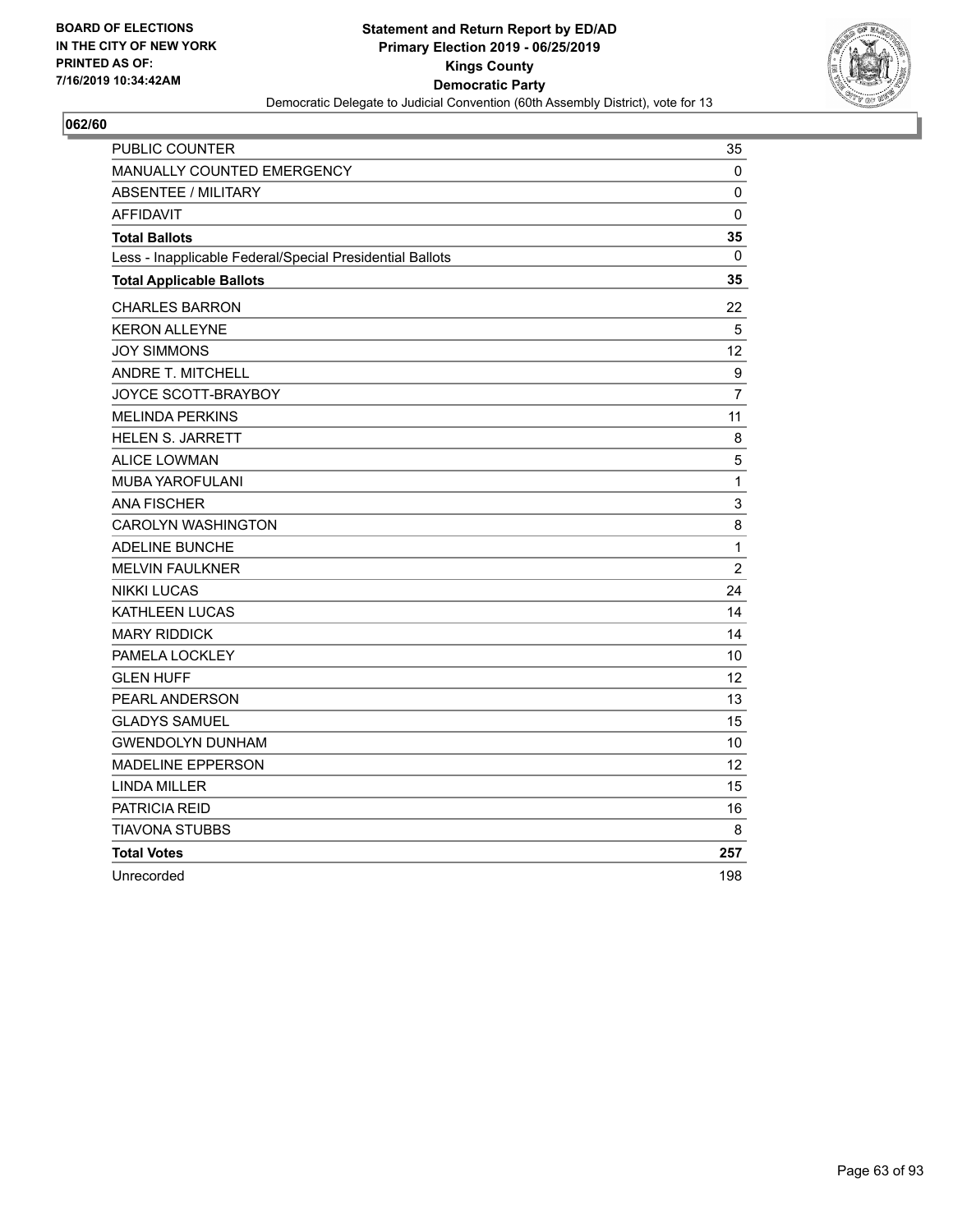

| <b>PUBLIC COUNTER</b>                                    | 34                        |
|----------------------------------------------------------|---------------------------|
| <b>MANUALLY COUNTED EMERGENCY</b>                        | 0                         |
| <b>ABSENTEE / MILITARY</b>                               | 3                         |
| <b>AFFIDAVIT</b>                                         | $\mathbf 0$               |
| <b>Total Ballots</b>                                     | 37                        |
| Less - Inapplicable Federal/Special Presidential Ballots | 0                         |
| <b>Total Applicable Ballots</b>                          | 37                        |
| <b>CHARLES BARRON</b>                                    | 31                        |
| <b>KERON ALLEYNE</b>                                     | 11                        |
| <b>JOY SIMMONS</b>                                       | 19                        |
| ANDRE T. MITCHELL                                        | 15                        |
| JOYCE SCOTT-BRAYBOY                                      | 13                        |
| <b>MELINDA PERKINS</b>                                   | 14                        |
| <b>HELEN S. JARRETT</b>                                  | 9                         |
| <b>ALICE LOWMAN</b>                                      | 11                        |
| MUBA YAROFULANI                                          | 9                         |
| <b>ANA FISCHER</b>                                       | 9                         |
| <b>CAROLYN WASHINGTON</b>                                | 21                        |
| ADELINE BUNCHE                                           | 6                         |
| <b>MELVIN FAULKNER</b>                                   | 11                        |
| <b>NIKKI LUCAS</b>                                       | 19                        |
| <b>KATHLEEN LUCAS</b>                                    | 7                         |
| <b>MARY RIDDICK</b>                                      | $\overline{7}$            |
| PAMELA LOCKLEY                                           | 9                         |
| <b>GLEN HUFF</b>                                         | $\ensuremath{\mathsf{3}}$ |
| PEARL ANDERSON                                           | $\overline{7}$            |
| <b>GLADYS SAMUEL</b>                                     | $\boldsymbol{9}$          |
| <b>GWENDOLYN DUNHAM</b>                                  | 8                         |
| <b>MADELINE EPPERSON</b>                                 | 4                         |
| <b>LINDA MILLER</b>                                      | 11                        |
| PATRICIA REID                                            | 8                         |
| <b>TIAVONA STUBBS</b>                                    | 4                         |
| <b>Total Votes</b>                                       | 275                       |
| Unrecorded                                               | 206                       |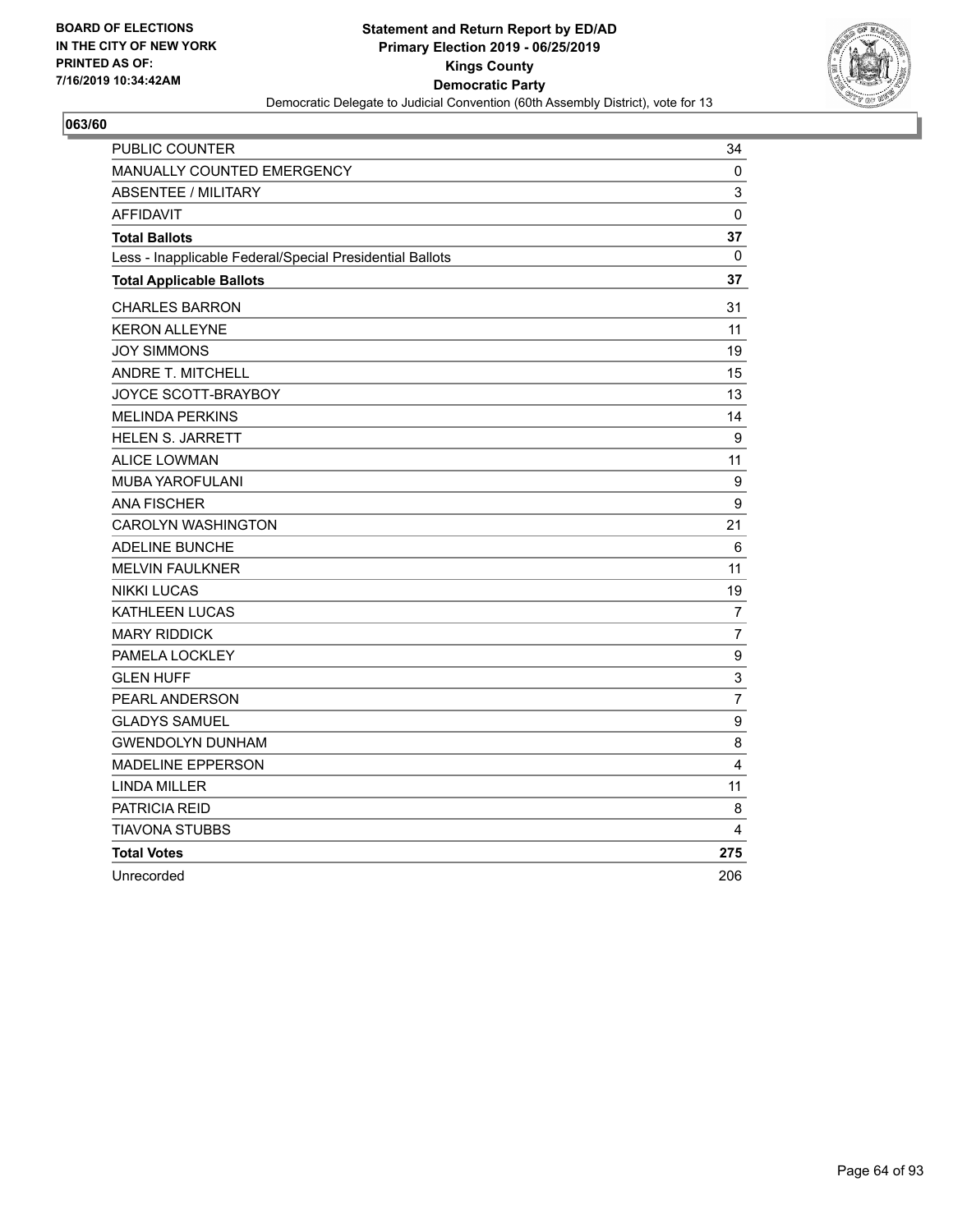

| <b>PUBLIC COUNTER</b>                                    | 38  |
|----------------------------------------------------------|-----|
| MANUALLY COUNTED EMERGENCY                               | 0   |
| <b>ABSENTEE / MILITARY</b>                               | 0   |
| <b>AFFIDAVIT</b>                                         | 0   |
| <b>Total Ballots</b>                                     | 38  |
| Less - Inapplicable Federal/Special Presidential Ballots | 0   |
| <b>Total Applicable Ballots</b>                          | 38  |
| <b>CHARLES BARRON</b>                                    | 27  |
| <b>KERON ALLEYNE</b>                                     | 12  |
| <b>JOY SIMMONS</b>                                       | 20  |
| ANDRE T. MITCHELL                                        | 11  |
| JOYCE SCOTT-BRAYBOY                                      | 12  |
| <b>MELINDA PERKINS</b>                                   | 15  |
| <b>HELEN S. JARRETT</b>                                  | 17  |
| <b>ALICE LOWMAN</b>                                      | 9   |
| <b>MUBA YAROFULANI</b>                                   | 5   |
| <b>ANA FISCHER</b>                                       | 11  |
| <b>CAROLYN WASHINGTON</b>                                | 18  |
| <b>ADELINE BUNCHE</b>                                    | 10  |
| <b>MELVIN FAULKNER</b>                                   | 11  |
| <b>NIKKI LUCAS</b>                                       | 23  |
| KATHLEEN LUCAS                                           | 21  |
| <b>MARY RIDDICK</b>                                      | 12  |
| PAMELA LOCKLEY                                           | 18  |
| <b>GLEN HUFF</b>                                         | 11  |
| PEARL ANDERSON                                           | 8   |
| <b>GLADYS SAMUEL</b>                                     | 19  |
| <b>GWENDOLYN DUNHAM</b>                                  | 15  |
| <b>MADELINE EPPERSON</b>                                 | 8   |
| <b>LINDA MILLER</b>                                      | 14  |
| PATRICIA REID                                            | 18  |
| TIAVONA STUBBS                                           | 7   |
| <b>Total Votes</b>                                       | 352 |
| Unrecorded                                               | 142 |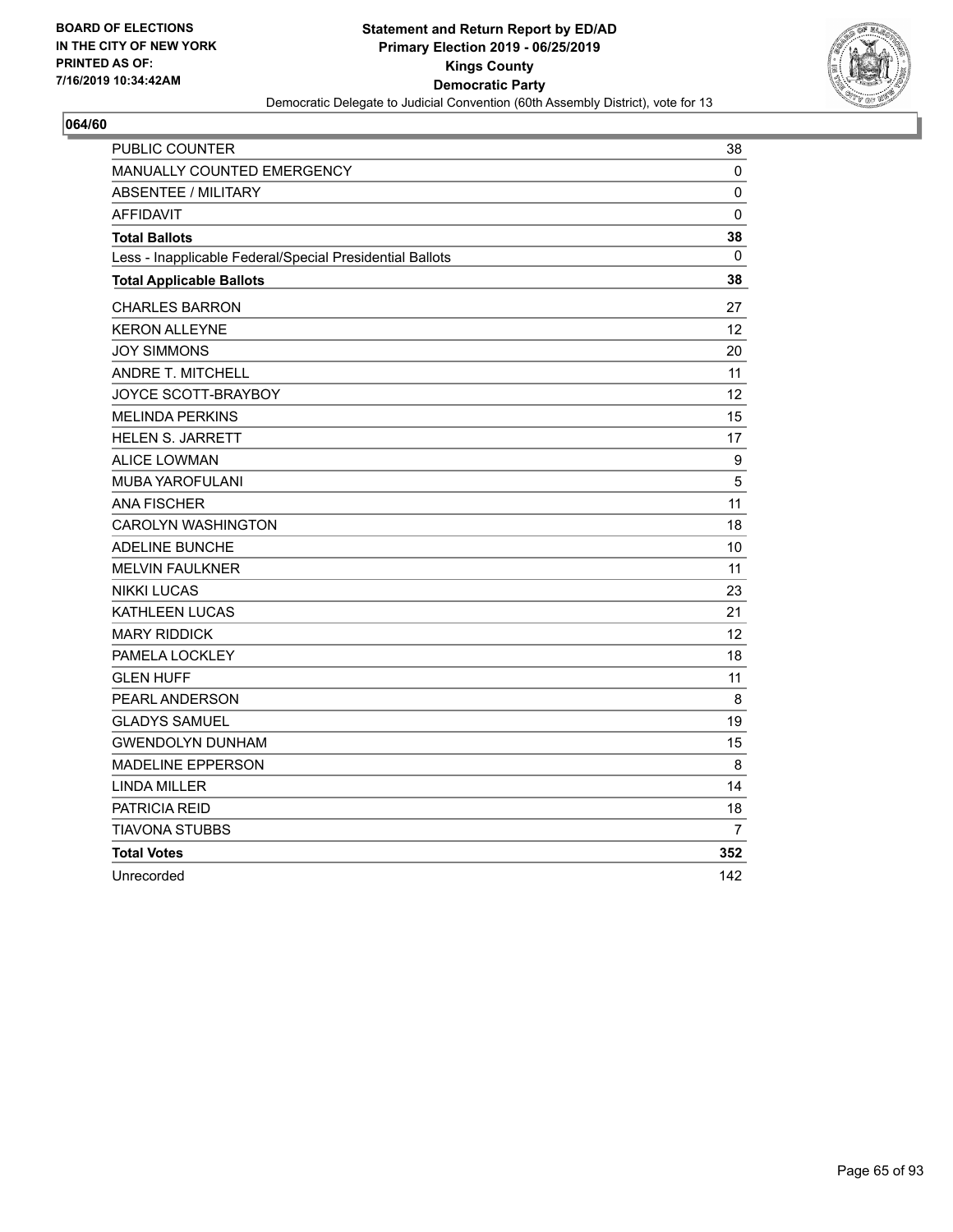

| PUBLIC COUNTER                                           | 48          |
|----------------------------------------------------------|-------------|
| MANUALLY COUNTED EMERGENCY                               | 0           |
| <b>ABSENTEE / MILITARY</b>                               | 0           |
| <b>AFFIDAVIT</b>                                         | $\mathbf 0$ |
| <b>Total Ballots</b>                                     | 48          |
| Less - Inapplicable Federal/Special Presidential Ballots | 0           |
| <b>Total Applicable Ballots</b>                          | 48          |
| <b>CHARLES BARRON</b>                                    | 31          |
| <b>KERON ALLEYNE</b>                                     | 13          |
| <b>JOY SIMMONS</b>                                       | 18          |
| <b>ANDRE T. MITCHELL</b>                                 | 16          |
| JOYCE SCOTT-BRAYBOY                                      | 16          |
| <b>MELINDA PERKINS</b>                                   | 16          |
| <b>HELEN S. JARRETT</b>                                  | 13          |
| <b>ALICE LOWMAN</b>                                      | 10          |
| <b>MUBA YAROFULANI</b>                                   | 8           |
| <b>ANA FISCHER</b>                                       | 13          |
| <b>CAROLYN WASHINGTON</b>                                | 20          |
| <b>ADELINE BUNCHE</b>                                    | 9           |
| <b>MELVIN FAULKNER</b>                                   | 12          |
| <b>NIKKI LUCAS</b>                                       | 29          |
| <b>KATHLEEN LUCAS</b>                                    | 30          |
| <b>MARY RIDDICK</b>                                      | 17          |
| PAMELA LOCKLEY                                           | 20          |
| <b>GLEN HUFF</b>                                         | 17          |
| PEARL ANDERSON                                           | 25          |
| <b>GLADYS SAMUEL</b>                                     | 24          |
| <b>GWENDOLYN DUNHAM</b>                                  | 20          |
| <b>MADELINE EPPERSON</b>                                 | 13          |
| <b>LINDA MILLER</b>                                      | 19          |
| PATRICIA REID                                            | 25          |
| <b>TIAVONA STUBBS</b>                                    | 13          |
| <b>Total Votes</b>                                       | 447         |
| Unrecorded                                               | 177         |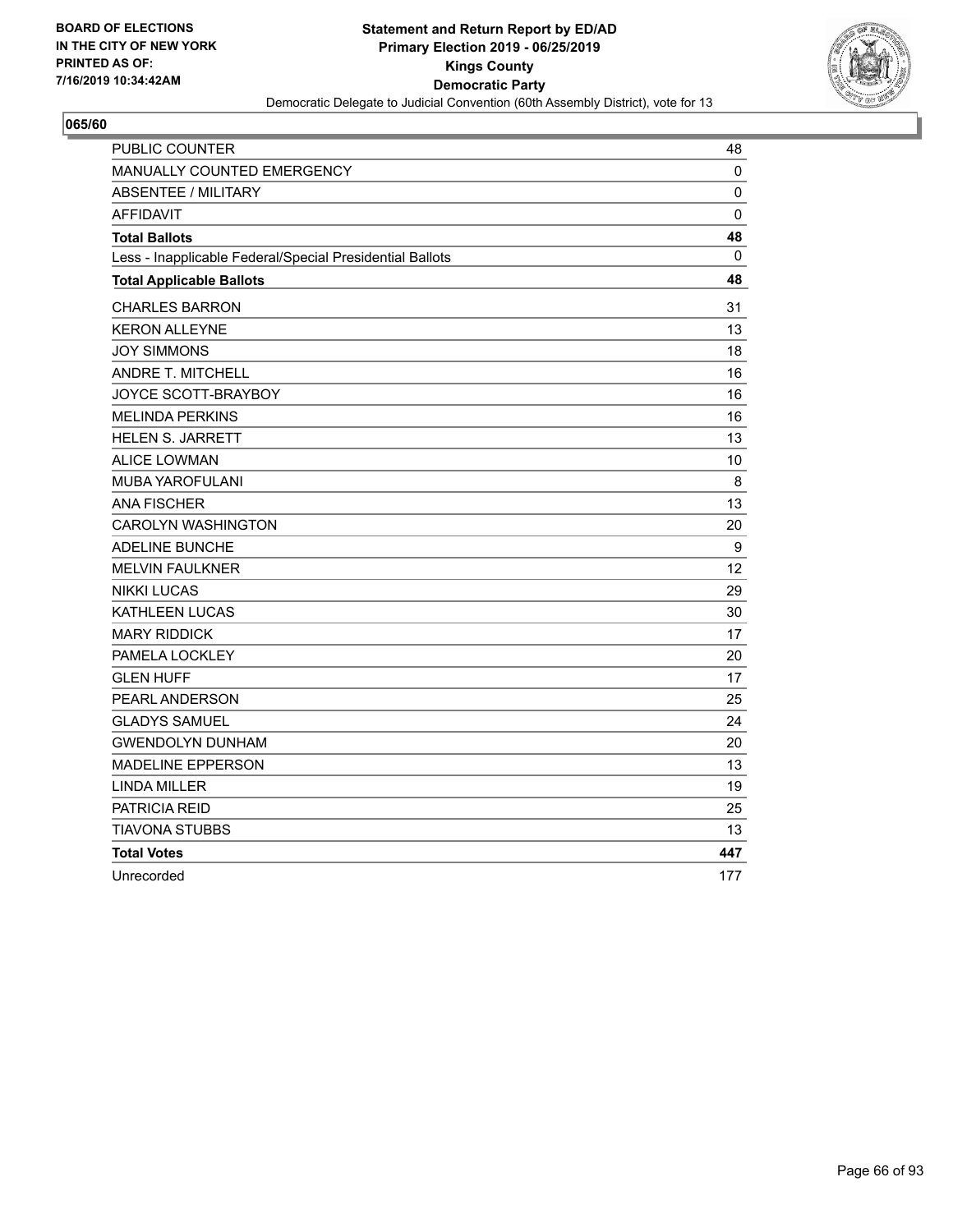

| PUBLIC COUNTER                                           | 32                |
|----------------------------------------------------------|-------------------|
| MANUALLY COUNTED EMERGENCY                               | 0                 |
| <b>ABSENTEE / MILITARY</b>                               | 3                 |
| <b>AFFIDAVIT</b>                                         | 0                 |
| <b>Total Ballots</b>                                     | 35                |
| Less - Inapplicable Federal/Special Presidential Ballots | 0                 |
| <b>Total Applicable Ballots</b>                          | 35                |
| <b>CHARLES BARRON</b>                                    | 28                |
| <b>KERON ALLEYNE</b>                                     | 9                 |
| <b>JOY SIMMONS</b>                                       | 16                |
| <b>ANDRE T. MITCHELL</b>                                 | $12 \overline{ }$ |
| JOYCE SCOTT-BRAYBOY                                      | 10                |
| <b>MELINDA PERKINS</b>                                   | 12                |
| <b>HELEN S. JARRETT</b>                                  | 6                 |
| <b>ALICE LOWMAN</b>                                      | 10                |
| MUBA YAROFULANI                                          | 6                 |
| <b>ANA FISCHER</b>                                       | 10                |
| <b>CAROLYN WASHINGTON</b>                                | 9                 |
| <b>ADELINE BUNCHE</b>                                    | 9                 |
| <b>MELVIN FAULKNER</b>                                   | 12                |
| <b>NIKKI LUCAS</b>                                       | 22                |
| <b>KATHLEEN LUCAS</b>                                    | 14                |
| <b>MARY RIDDICK</b>                                      | 10                |
| PAMELA LOCKLEY                                           | 9                 |
| <b>GLEN HUFF</b>                                         | 8                 |
| PEARL ANDERSON                                           | 8                 |
| <b>GLADYS SAMUEL</b>                                     | 10                |
| <b>GWENDOLYN DUNHAM</b>                                  | 11                |
| <b>MADELINE EPPERSON</b>                                 | 6                 |
| LINDA MILLER                                             | 11                |
| <b>PATRICIA REID</b>                                     | 9                 |
| <b>TIAVONA STUBBS</b>                                    | $\overline{7}$    |
| CHRIS BANKS (WRITE-IN)                                   | 1                 |
| <b>Total Votes</b>                                       | 275               |
| Unrecorded                                               | 180               |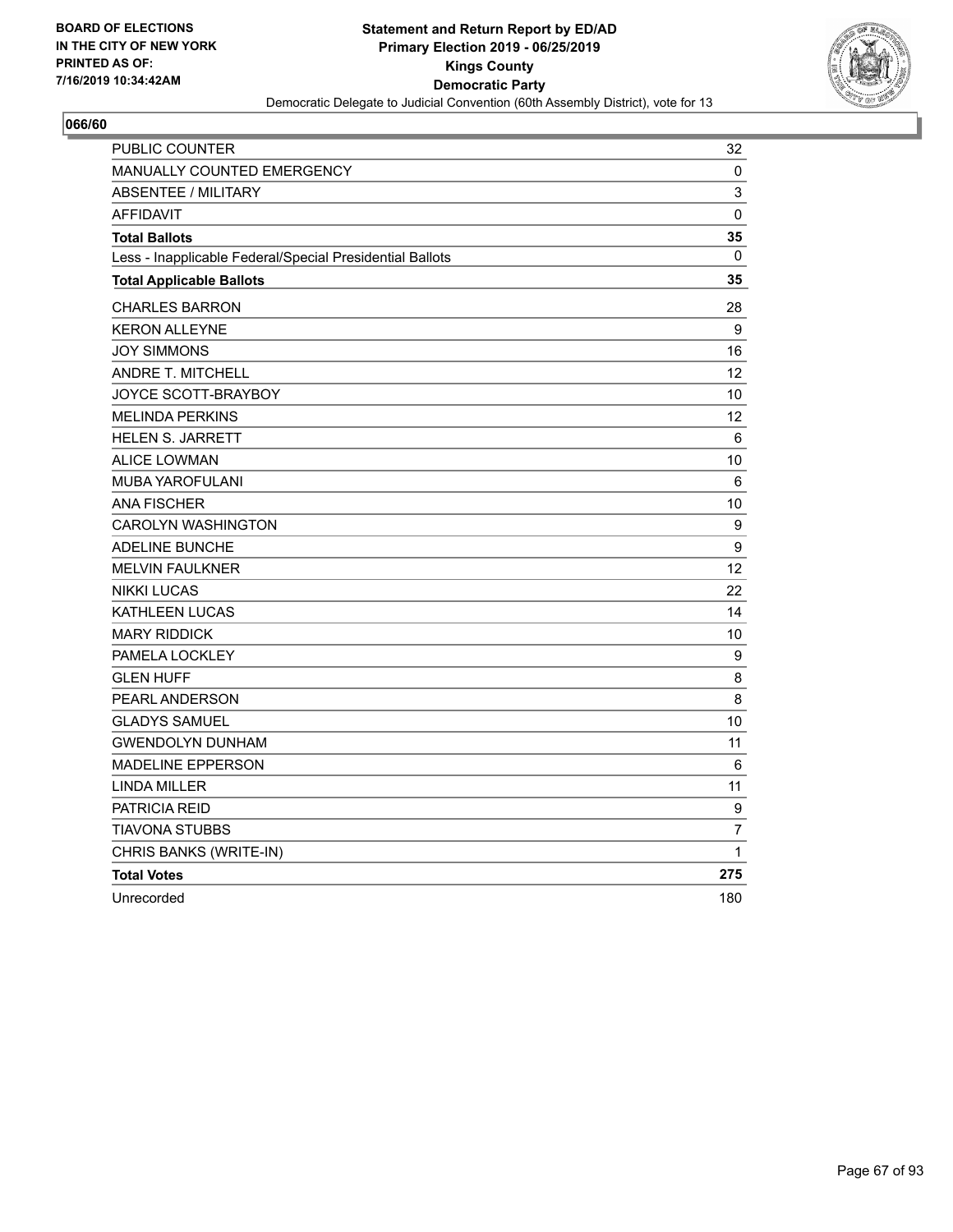

| PUBLIC COUNTER                                           | 18             |
|----------------------------------------------------------|----------------|
| MANUALLY COUNTED EMERGENCY                               | 0              |
| <b>ABSENTEE / MILITARY</b>                               | 1              |
| <b>AFFIDAVIT</b>                                         | $\mathbf 0$    |
| <b>Total Ballots</b>                                     | 19             |
| Less - Inapplicable Federal/Special Presidential Ballots | 0              |
| <b>Total Applicable Ballots</b>                          | 19             |
| <b>CHARLES BARRON</b>                                    | 17             |
| <b>KERON ALLEYNE</b>                                     | $\overline{2}$ |
| <b>JOY SIMMONS</b>                                       | 8              |
| <b>ANDRE T. MITCHELL</b>                                 | $\overline{2}$ |
| JOYCE SCOTT-BRAYBOY                                      | 4              |
| <b>MELINDA PERKINS</b>                                   | 4              |
| <b>HELEN S. JARRETT</b>                                  | $\overline{2}$ |
| <b>ALICE LOWMAN</b>                                      | 3              |
| MUBA YAROFULANI                                          | 3              |
| <b>ANA FISCHER</b>                                       | 4              |
| <b>CAROLYN WASHINGTON</b>                                | 3              |
| ADELINE BUNCHE                                           | $\mathbf{1}$   |
| <b>MELVIN FAULKNER</b>                                   | $\overline{c}$ |
| <b>NIKKI LUCAS</b>                                       | 11             |
| <b>KATHLEEN LUCAS</b>                                    | 7              |
| <b>MARY RIDDICK</b>                                      | $\mathsf 3$    |
| PAMELA LOCKLEY                                           | 5              |
| <b>GLEN HUFF</b>                                         | $\mathbf 1$    |
| PEARL ANDERSON                                           | $\overline{4}$ |
| <b>GLADYS SAMUEL</b>                                     | $\overline{c}$ |
| <b>GWENDOLYN DUNHAM</b>                                  | 4              |
| <b>MADELINE EPPERSON</b>                                 | 0              |
| <b>LINDA MILLER</b>                                      | $\mathsf 3$    |
| PATRICIA REID                                            | 3              |
| TIAVONA STUBBS                                           | $\overline{2}$ |
| <b>Total Votes</b>                                       | 100            |
| Unrecorded                                               | 147            |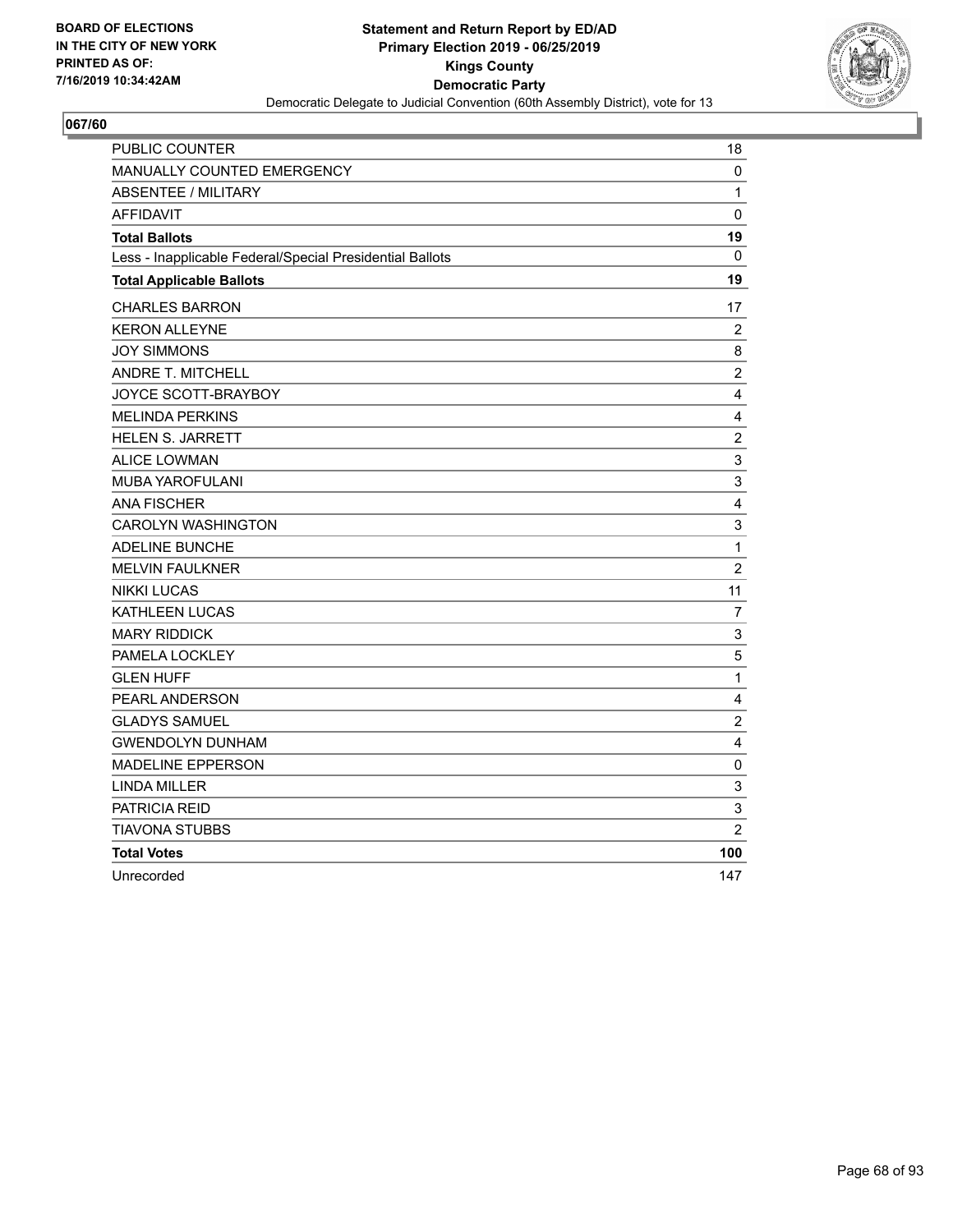

| <b>PUBLIC COUNTER</b>                                    | 17                        |
|----------------------------------------------------------|---------------------------|
| MANUALLY COUNTED EMERGENCY                               | 0                         |
| <b>ABSENTEE / MILITARY</b>                               | 1                         |
| <b>AFFIDAVIT</b>                                         | 0                         |
| <b>Total Ballots</b>                                     | 18                        |
| Less - Inapplicable Federal/Special Presidential Ballots | $\mathbf{0}$              |
| <b>Total Applicable Ballots</b>                          | 18                        |
| <b>CHARLES BARRON</b>                                    | 14                        |
| <b>KERON ALLEYNE</b>                                     | 6                         |
| <b>JOY SIMMONS</b>                                       | 8                         |
| ANDRE T. MITCHELL                                        | 8                         |
| JOYCE SCOTT-BRAYBOY                                      | 6                         |
| <b>MELINDA PERKINS</b>                                   | 6                         |
| <b>HELEN S. JARRETT</b>                                  | $\overline{\mathbf{4}}$   |
| <b>ALICE LOWMAN</b>                                      | $\overline{4}$            |
| <b>MUBA YAROFULANI</b>                                   | $\mathsf 3$               |
| <b>ANA FISCHER</b>                                       | 5                         |
| <b>CAROLYN WASHINGTON</b>                                | 5                         |
| <b>ADELINE BUNCHE</b>                                    | 5                         |
| <b>MELVIN FAULKNER</b>                                   | $\overline{\mathbf{4}}$   |
| <b>NIKKI LUCAS</b>                                       | 8                         |
| KATHLEEN LUCAS                                           | $\ensuremath{\mathsf{3}}$ |
| <b>MARY RIDDICK</b>                                      | $\overline{7}$            |
| PAMELA LOCKLEY                                           | $\sqrt{5}$                |
| <b>GLEN HUFF</b>                                         | $\sqrt{5}$                |
| <b>PEARL ANDERSON</b>                                    | $\overline{4}$            |
| <b>GLADYS SAMUEL</b>                                     | $\overline{7}$            |
| <b>GWENDOLYN DUNHAM</b>                                  | 4                         |
| <b>MADELINE EPPERSON</b>                                 | 4                         |
| <b>LINDA MILLER</b>                                      | $\overline{7}$            |
| PATRICIA REID                                            | $\overline{7}$            |
| TIAVONA STUBBS                                           | 4                         |
| <b>Total Votes</b>                                       | 143                       |
| Unrecorded                                               | 91                        |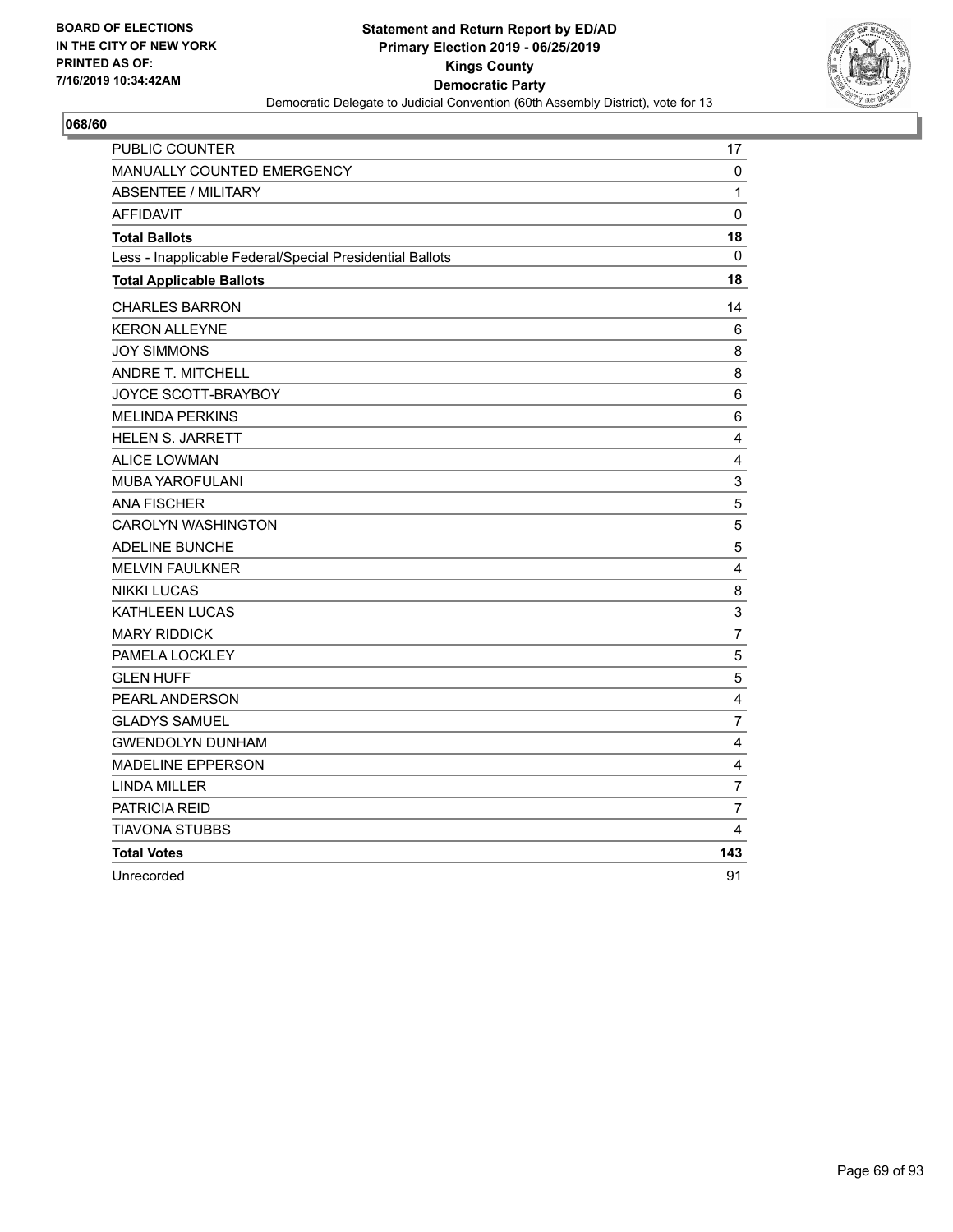

| PUBLIC COUNTER                                           | 6                         |
|----------------------------------------------------------|---------------------------|
| MANUALLY COUNTED EMERGENCY                               | 0                         |
| <b>ABSENTEE / MILITARY</b>                               | 0                         |
| <b>AFFIDAVIT</b>                                         | 0                         |
| <b>Total Ballots</b>                                     | 6                         |
| Less - Inapplicable Federal/Special Presidential Ballots | 0                         |
| <b>Total Applicable Ballots</b>                          | 6                         |
| <b>CHARLES BARRON</b>                                    | 6                         |
| <b>KERON ALLEYNE</b>                                     | $\overline{2}$            |
| <b>JOY SIMMONS</b>                                       | $\overline{\mathbf{4}}$   |
| <b>ANDRE T. MITCHELL</b>                                 | $\overline{c}$            |
| JOYCE SCOTT-BRAYBOY                                      | 4                         |
| <b>MELINDA PERKINS</b>                                   | 3                         |
| <b>HELEN S. JARRETT</b>                                  | $\mathsf 3$               |
| <b>ALICE LOWMAN</b>                                      | 3                         |
| <b>MUBA YAROFULANI</b>                                   | $\overline{c}$            |
| <b>ANA FISCHER</b>                                       | $\overline{2}$            |
| <b>CAROLYN WASHINGTON</b>                                | $\boldsymbol{2}$          |
| <b>ADELINE BUNCHE</b>                                    | $\overline{\mathbf{4}}$   |
| <b>MELVIN FAULKNER</b>                                   | $\ensuremath{\mathsf{3}}$ |
| <b>NIKKI LUCAS</b>                                       | $\mathbf{1}$              |
| KATHLEEN LUCAS                                           | $\overline{c}$            |
| <b>MARY RIDDICK</b>                                      | $\mathbf 1$               |
| PAMELA LOCKLEY                                           | $\sqrt{2}$                |
| <b>GLEN HUFF</b>                                         | $\pmb{0}$                 |
| PEARL ANDERSON                                           | $\overline{2}$            |
| <b>GLADYS SAMUEL</b>                                     | $\mathbf 1$               |
| <b>GWENDOLYN DUNHAM</b>                                  | 1                         |
| <b>MADELINE EPPERSON</b>                                 | 0                         |
| <b>LINDA MILLER</b>                                      | $\overline{c}$            |
| PATRICIA REID                                            | 1                         |
| <b>TIAVONA STUBBS</b>                                    | 0                         |
| <b>Total Votes</b>                                       | 53                        |
| Unrecorded                                               | 25                        |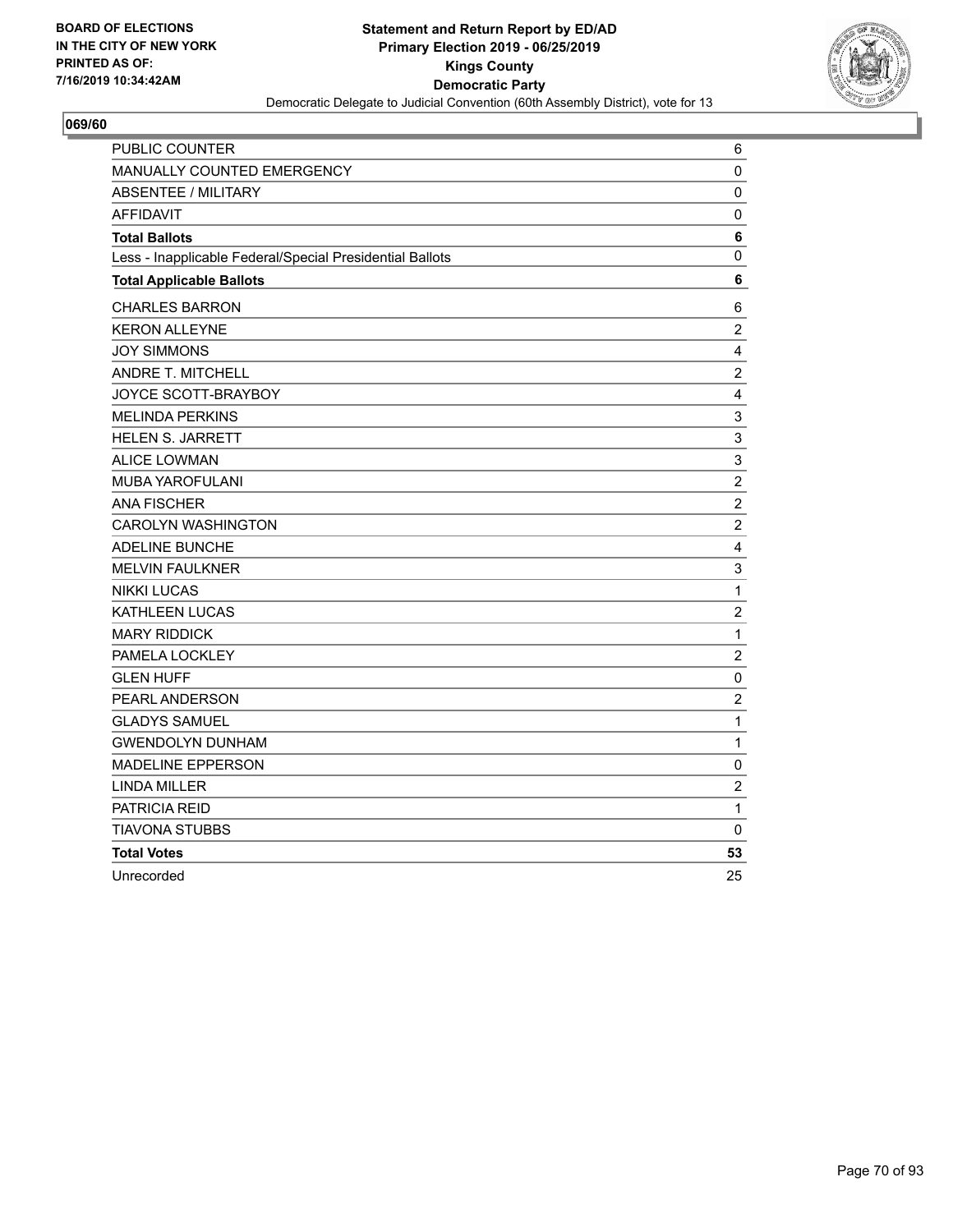

| PUBLIC COUNTER                                           | 16             |
|----------------------------------------------------------|----------------|
| MANUALLY COUNTED EMERGENCY                               | 0              |
| <b>ABSENTEE / MILITARY</b>                               | $\mathbf{1}$   |
| <b>AFFIDAVIT</b>                                         | $\mathbf 0$    |
| <b>Total Ballots</b>                                     | 17             |
| Less - Inapplicable Federal/Special Presidential Ballots | $\mathbf{0}$   |
| <b>Total Applicable Ballots</b>                          | 17             |
| <b>CHARLES BARRON</b>                                    | 15             |
| <b>KERON ALLEYNE</b>                                     | 9              |
| <b>JOY SIMMONS</b>                                       | 11             |
| <b>ANDRE T. MITCHELL</b>                                 | 6              |
| JOYCE SCOTT-BRAYBOY                                      | $\overline{7}$ |
| <b>MELINDA PERKINS</b>                                   | 4              |
| <b>HELEN S. JARRETT</b>                                  | $\overline{7}$ |
| <b>ALICE LOWMAN</b>                                      | $\mathsf 3$    |
| <b>MUBA YAROFULANI</b>                                   | $\overline{7}$ |
| <b>ANA FISCHER</b>                                       | 5              |
| <b>CAROLYN WASHINGTON</b>                                | 10             |
| ADELINE BUNCHE                                           | 7              |
| <b>MELVIN FAULKNER</b>                                   | 3              |
| <b>NIKKI LUCAS</b>                                       | 6              |
| <b>KATHLEEN LUCAS</b>                                    | 5              |
| <b>MARY RIDDICK</b>                                      | 0              |
| PAMELA LOCKLEY                                           | $\mathsf 3$    |
| <b>GLEN HUFF</b>                                         | $\overline{c}$ |
| PEARL ANDERSON                                           | $\overline{7}$ |
| <b>GLADYS SAMUEL</b>                                     | 5              |
| <b>GWENDOLYN DUNHAM</b>                                  | 5              |
| <b>MADELINE EPPERSON</b>                                 | 3              |
| <b>LINDA MILLER</b>                                      | 4              |
| PATRICIA REID                                            | 6              |
| <b>TIAVONA STUBBS</b>                                    | 4              |
| DAVID RICHARDSON (WRITE-IN)                              | 1              |
| EDNA NIXON (WRITE-IN)                                    | 1              |
| GAIL GLOVER (WRITE-IN)                                   | 1              |
| <b>IESHA BROWN (WRITE-IN)</b>                            | $\mathbf 1$    |
| <b>QUADIR GAINES (WRITE-IN)</b>                          | 1              |
| ROSLYN MACCINTOSH (WRITE-IN)                             | 1              |
| <b>Total Votes</b>                                       | 150            |
| Unrecorded                                               | 71             |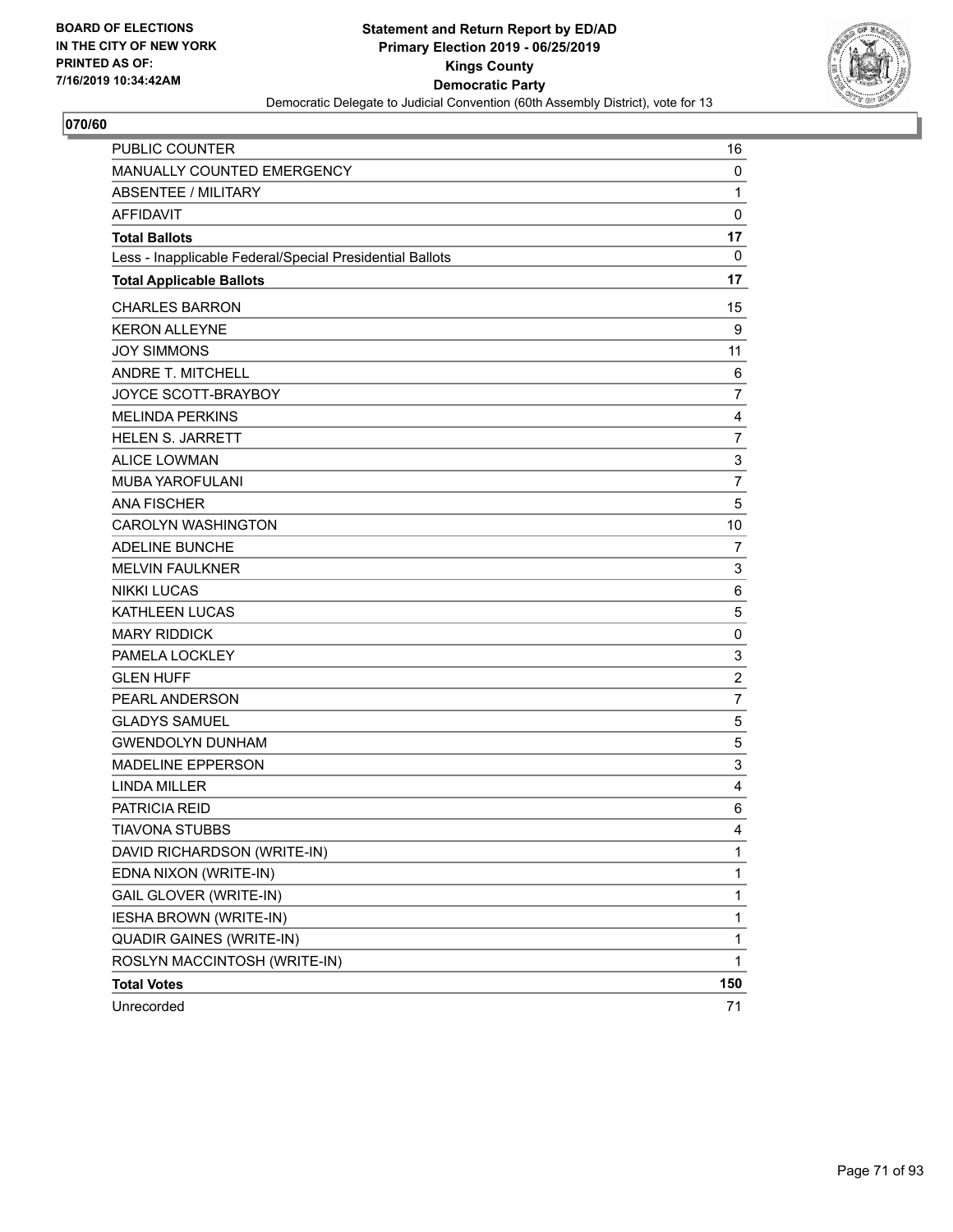

| PUBLIC COUNTER                                           | 16             |
|----------------------------------------------------------|----------------|
| MANUALLY COUNTED EMERGENCY                               | 0              |
| <b>ABSENTEE / MILITARY</b>                               | 1              |
| <b>AFFIDAVIT</b>                                         | $\Omega$       |
| <b>Total Ballots</b>                                     | 17             |
| Less - Inapplicable Federal/Special Presidential Ballots | 0              |
| <b>Total Applicable Ballots</b>                          | 17             |
| <b>CHARLES BARRON</b>                                    | 11             |
| <b>KERON ALLEYNE</b>                                     | 6              |
| <b>JOY SIMMONS</b>                                       | 11             |
| <b>ANDRE T. MITCHELL</b>                                 | 5              |
| JOYCE SCOTT-BRAYBOY                                      | $\overline{7}$ |
| <b>MELINDA PERKINS</b>                                   | 8              |
| <b>HELEN S. JARRETT</b>                                  | $\,6$          |
| <b>ALICE LOWMAN</b>                                      | 5              |
| MUBA YAROFULANI                                          | $\overline{7}$ |
| <b>ANA FISCHER</b>                                       | $\overline{2}$ |
| <b>CAROLYN WASHINGTON</b>                                | 8              |
| <b>ADELINE BUNCHE</b>                                    | $\mathsf 3$    |
| <b>MELVIN FAULKNER</b>                                   | $\overline{4}$ |
| <b>NIKKI LUCAS</b>                                       | 12             |
| KATHLEEN LUCAS                                           | 11             |
| <b>MARY RIDDICK</b>                                      | 8              |
| PAMELA LOCKLEY                                           | 6              |
| <b>GLEN HUFF</b>                                         | 5              |
| PEARL ANDERSON                                           | $\overline{7}$ |
| <b>GLADYS SAMUEL</b>                                     | 6              |
| <b>GWENDOLYN DUNHAM</b>                                  | 8              |
| <b>MADELINE EPPERSON</b>                                 | 4              |
| <b>LINDA MILLER</b>                                      | 8              |
| PATRICIA REID                                            | 11             |
| <b>TIAVONA STUBBS</b>                                    | 8              |
| <b>Total Votes</b>                                       | 177            |
| Unrecorded                                               | 44             |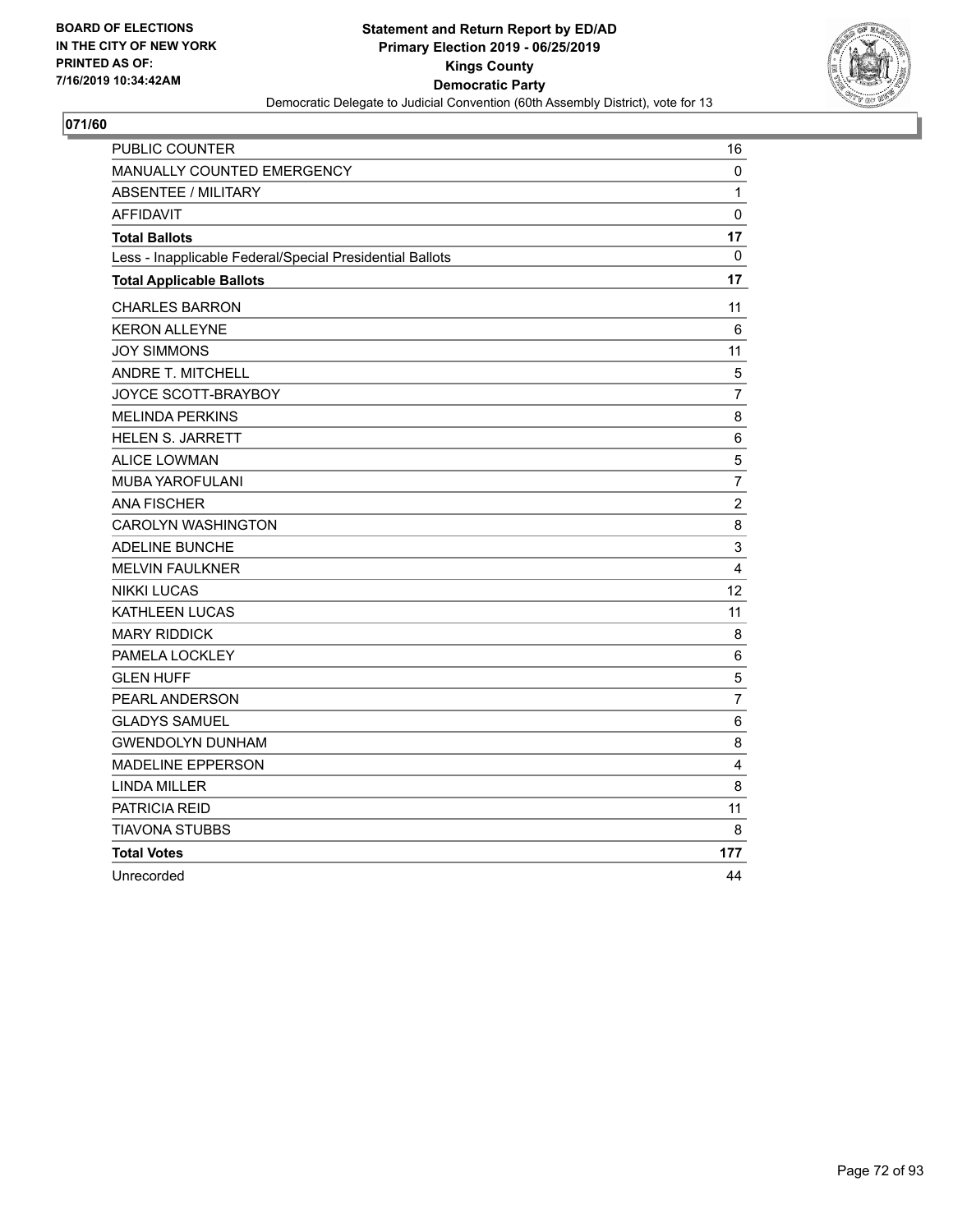

| <b>PUBLIC COUNTER</b>                                    | 25               |
|----------------------------------------------------------|------------------|
| MANUALLY COUNTED EMERGENCY                               | 0                |
| <b>ABSENTEE / MILITARY</b>                               | 0                |
| <b>AFFIDAVIT</b>                                         | 0                |
| <b>Total Ballots</b>                                     | 25               |
| Less - Inapplicable Federal/Special Presidential Ballots | $\mathbf{0}$     |
| <b>Total Applicable Ballots</b>                          | 25               |
| <b>CHARLES BARRON</b>                                    | 18               |
| <b>KERON ALLEYNE</b>                                     | 8                |
| <b>JOY SIMMONS</b>                                       | 10               |
| ANDRE T. MITCHELL                                        | 11               |
| JOYCE SCOTT-BRAYBOY                                      | 8                |
| <b>MELINDA PERKINS</b>                                   | $\overline{7}$   |
| <b>HELEN S. JARRETT</b>                                  | 8                |
| <b>ALICE LOWMAN</b>                                      | 6                |
| <b>MUBA YAROFULANI</b>                                   | 8                |
| <b>ANA FISCHER</b>                                       | 10               |
| <b>CAROLYN WASHINGTON</b>                                | $\overline{7}$   |
| <b>ADELINE BUNCHE</b>                                    | $\mathbf 5$      |
| <b>MELVIN FAULKNER</b>                                   | $\overline{7}$   |
| <b>NIKKI LUCAS</b>                                       | 6                |
| KATHLEEN LUCAS                                           | $\boldsymbol{9}$ |
| <b>MARY RIDDICK</b>                                      | 5                |
| PAMELA LOCKLEY                                           | 5                |
| <b>GLEN HUFF</b>                                         | $\,6$            |
| <b>PEARL ANDERSON</b>                                    | 5                |
| <b>GLADYS SAMUEL</b>                                     | 6                |
| <b>GWENDOLYN DUNHAM</b>                                  | 6                |
| <b>MADELINE EPPERSON</b>                                 | 6                |
| <b>LINDA MILLER</b>                                      | 8                |
| PATRICIA REID                                            | 8                |
| <b>TIAVONA STUBBS</b>                                    | 6                |
| <b>Total Votes</b>                                       | 189              |
| Unrecorded                                               | 136              |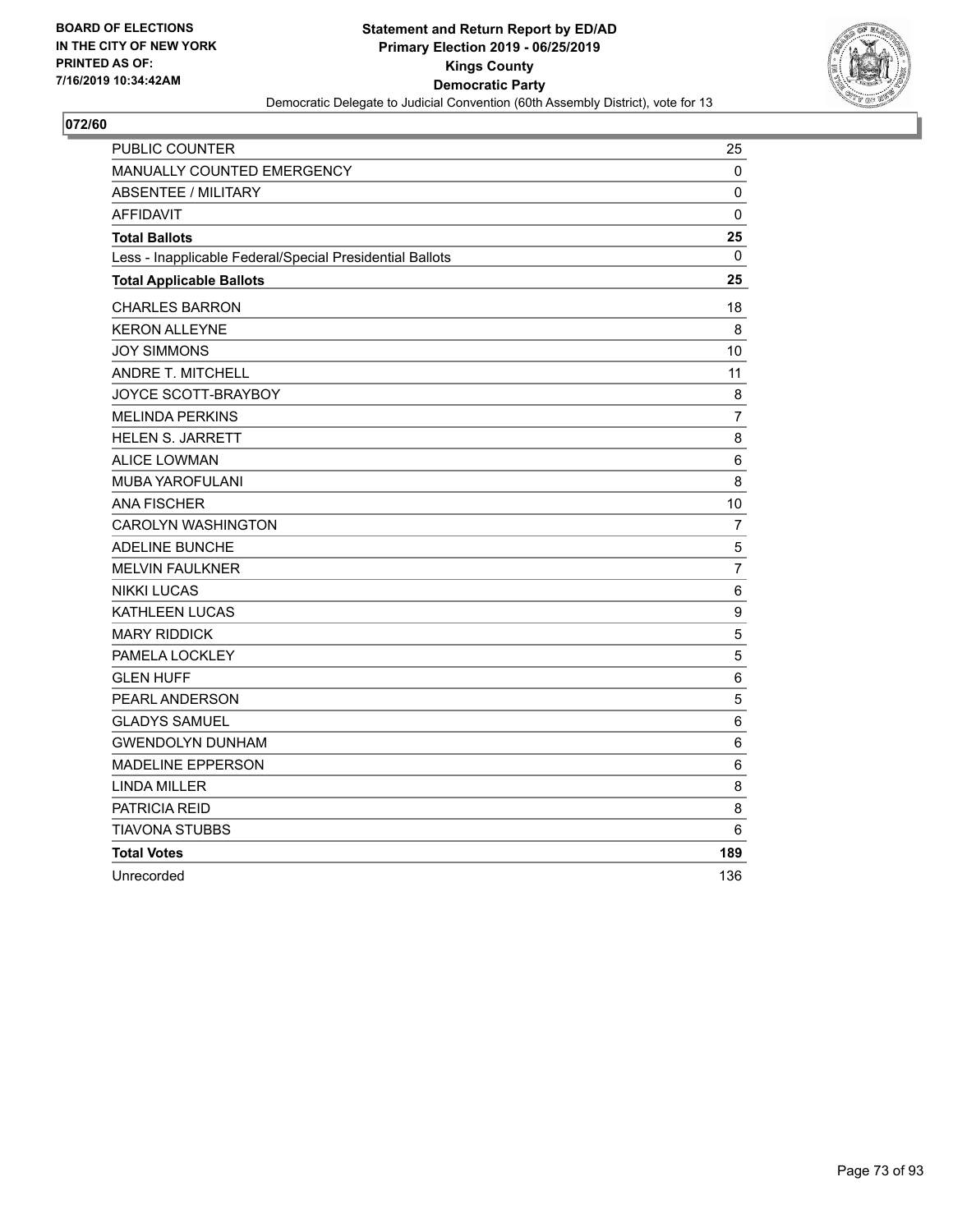

| PUBLIC COUNTER                                           | 15                      |
|----------------------------------------------------------|-------------------------|
| MANUALLY COUNTED EMERGENCY                               | 0                       |
| <b>ABSENTEE / MILITARY</b>                               | $\overline{2}$          |
| <b>AFFIDAVIT</b>                                         | $\mathbf{1}$            |
| <b>Total Ballots</b>                                     | 18                      |
| Less - Inapplicable Federal/Special Presidential Ballots | 0                       |
| <b>Total Applicable Ballots</b>                          | 18                      |
| <b>CHARLES BARRON</b>                                    | 14                      |
| <b>KERON ALLEYNE</b>                                     | 6                       |
| <b>JOY SIMMONS</b>                                       | 9                       |
| <b>ANDRE T. MITCHELL</b>                                 | $\overline{7}$          |
| JOYCE SCOTT-BRAYBOY                                      | 10                      |
| <b>MELINDA PERKINS</b>                                   | $\overline{7}$          |
| <b>HELEN S. JARRETT</b>                                  | 11                      |
| <b>ALICE LOWMAN</b>                                      | 6                       |
| <b>MUBA YAROFULANI</b>                                   | $\overline{7}$          |
| <b>ANA FISCHER</b>                                       | 6                       |
| <b>CAROLYN WASHINGTON</b>                                | 10                      |
| <b>ADELINE BUNCHE</b>                                    | 7                       |
| <b>MELVIN FAULKNER</b>                                   | $\overline{4}$          |
| <b>NIKKI LUCAS</b>                                       | $\overline{7}$          |
| KATHLEEN LUCAS                                           | $\overline{7}$          |
| <b>MARY RIDDICK</b>                                      | $\overline{7}$          |
| PAMELA LOCKLEY                                           | 10                      |
| <b>GLEN HUFF</b>                                         | 6                       |
| PEARL ANDERSON                                           | 10                      |
| <b>GLADYS SAMUEL</b>                                     | $\overline{7}$          |
| <b>GWENDOLYN DUNHAM</b>                                  | 6                       |
| <b>MADELINE EPPERSON</b>                                 | 7                       |
| <b>LINDA MILLER</b>                                      | $\overline{\mathbf{4}}$ |
| PATRICIA REID                                            | 9                       |
| TIAVONA STUBBS                                           | 6                       |
| <b>Total Votes</b>                                       | 190                     |
| Unrecorded                                               | 44                      |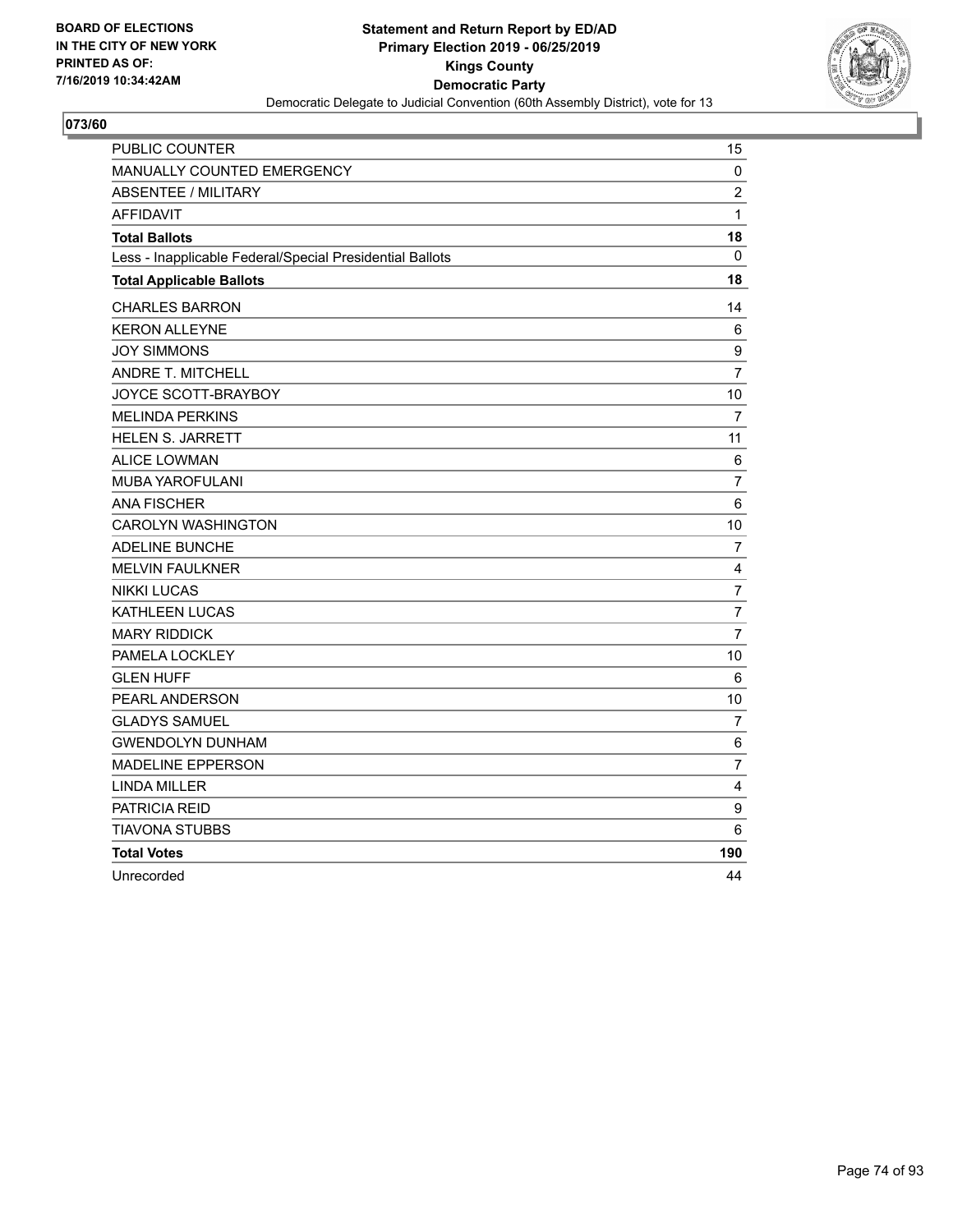

| <b>PUBLIC COUNTER</b>                                    | 118          |
|----------------------------------------------------------|--------------|
| <b>MANUALLY COUNTED EMERGENCY</b>                        | 0            |
| <b>ABSENTEE / MILITARY</b>                               | 3            |
| <b>AFFIDAVIT</b>                                         | $\mathbf{1}$ |
| <b>Total Ballots</b>                                     | 122          |
| Less - Inapplicable Federal/Special Presidential Ballots | 0            |
| <b>Total Applicable Ballots</b>                          | 122          |
| <b>CHARLES BARRON</b>                                    | 64           |
| <b>KERON ALLEYNE</b>                                     | 13           |
| <b>JOY SIMMONS</b>                                       | 31           |
| ANDRE T. MITCHELL                                        | 21           |
| JOYCE SCOTT-BRAYBOY                                      | 22           |
| <b>MELINDA PERKINS</b>                                   | 33           |
| HELEN S. JARRETT                                         | 22           |
| <b>ALICE LOWMAN</b>                                      | 14           |
| MUBA YAROFULANI                                          | 11           |
| <b>ANA FISCHER</b>                                       | 29           |
| <b>CAROLYN WASHINGTON</b>                                | 31           |
| ADELINE BUNCHE                                           | 11           |
| <b>MELVIN FAULKNER</b>                                   | 20           |
| <b>NIKKI LUCAS</b>                                       | 56           |
| <b>KATHLEEN LUCAS</b>                                    | 32           |
| <b>MARY RIDDICK</b>                                      | 21           |
| PAMELA LOCKLEY                                           | 25           |
| <b>GLEN HUFF</b>                                         | 17           |
| PEARL ANDERSON                                           | 20           |
| <b>GLADYS SAMUEL</b>                                     | 31           |
| <b>GWENDOLYN DUNHAM</b>                                  | 21           |
| <b>MADELINE EPPERSON</b>                                 | 14           |
| <b>LINDA MILLER</b>                                      | 34           |
| PATRICIA REID                                            | 31           |
| <b>TIAVONA STUBBS</b>                                    | 10           |
| <b>Total Votes</b>                                       | 634          |
| Unrecorded                                               | 952          |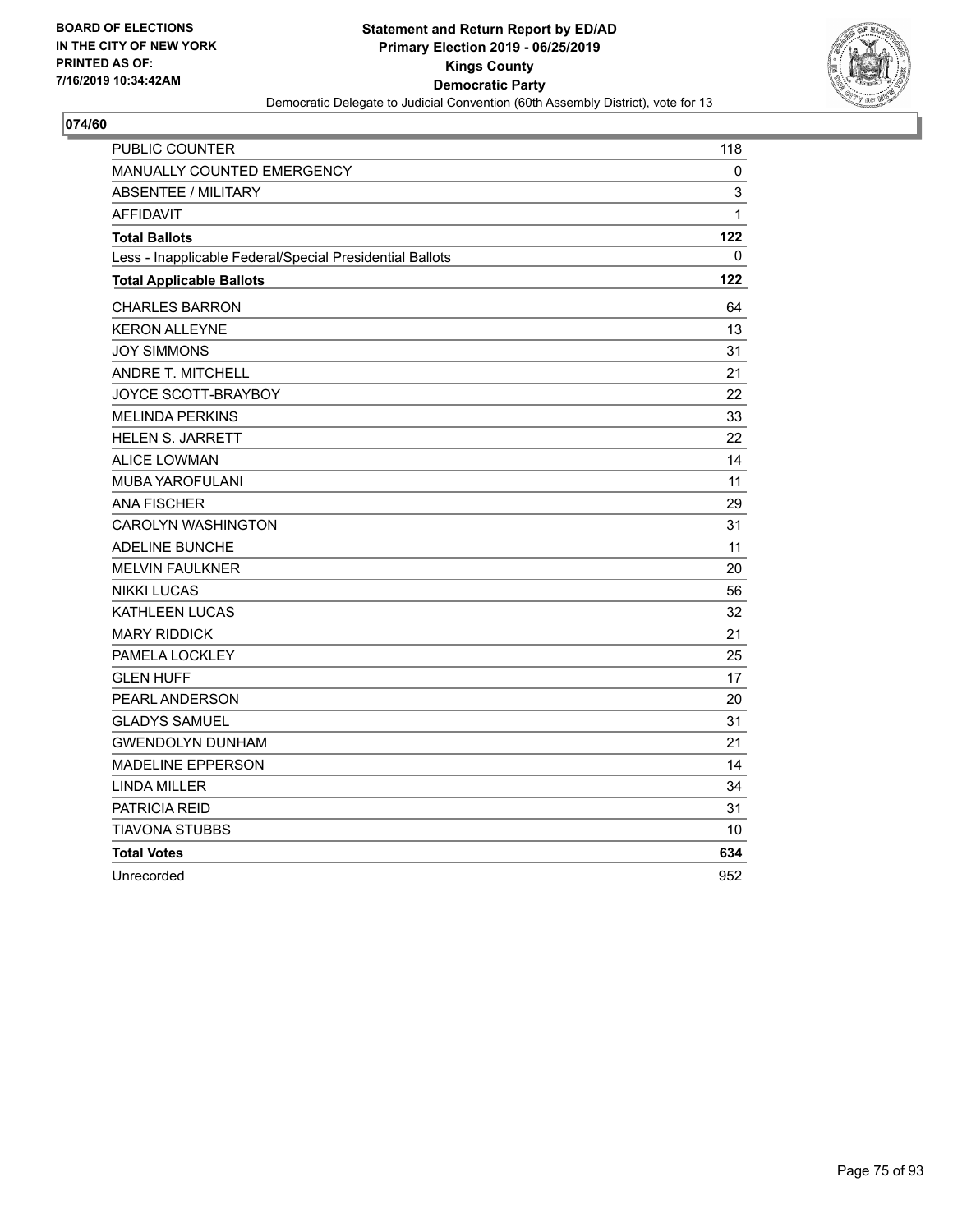

| PUBLIC COUNTER                                           | 38                      |
|----------------------------------------------------------|-------------------------|
| MANUALLY COUNTED EMERGENCY                               | 0                       |
| <b>ABSENTEE / MILITARY</b>                               | $\overline{c}$          |
| <b>AFFIDAVIT</b>                                         | 1                       |
| <b>Total Ballots</b>                                     | 41                      |
| Less - Inapplicable Federal/Special Presidential Ballots | 0                       |
| <b>Total Applicable Ballots</b>                          | 41                      |
| <b>CHARLES BARRON</b>                                    | 23                      |
| <b>KERON ALLEYNE</b>                                     | 4                       |
| <b>JOY SIMMONS</b>                                       | 10                      |
| ANDRE T. MITCHELL                                        | $\,$ 5 $\,$             |
| JOYCE SCOTT-BRAYBOY                                      | $\overline{4}$          |
| <b>MELINDA PERKINS</b>                                   | 11                      |
| <b>HELEN S. JARRETT</b>                                  | $\overline{5}$          |
| <b>ALICE LOWMAN</b>                                      | 5                       |
| <b>MUBA YAROFULANI</b>                                   | $\overline{\mathbf{4}}$ |
| <b>ANA FISCHER</b>                                       | $\sqrt{5}$              |
| <b>CAROLYN WASHINGTON</b>                                | $\boldsymbol{9}$        |
| <b>ADELINE BUNCHE</b>                                    | 4                       |
| <b>MELVIN FAULKNER</b>                                   | $\boldsymbol{9}$        |
| <b>NIKKI LUCAS</b>                                       | 25                      |
| <b>KATHLEEN LUCAS</b>                                    | 14                      |
| <b>MARY RIDDICK</b>                                      | 13                      |
| PAMELA LOCKLEY                                           | 13                      |
| <b>GLEN HUFF</b>                                         | 9                       |
| PEARL ANDERSON                                           | 14                      |
| <b>GLADYS SAMUEL</b>                                     | 11                      |
| <b>GWENDOLYN DUNHAM</b>                                  | 14                      |
| <b>MADELINE EPPERSON</b>                                 | 10                      |
| LINDA MILLER                                             | 14                      |
| <b>PATRICIA REID</b>                                     | 15                      |
| TIAVONA STUBBS                                           | 11                      |
| UNATTRIBUTABLE WRITE-IN (WRITE-IN)                       | 4                       |
| <b>Total Votes</b>                                       | 265                     |
| Unrecorded                                               | 268                     |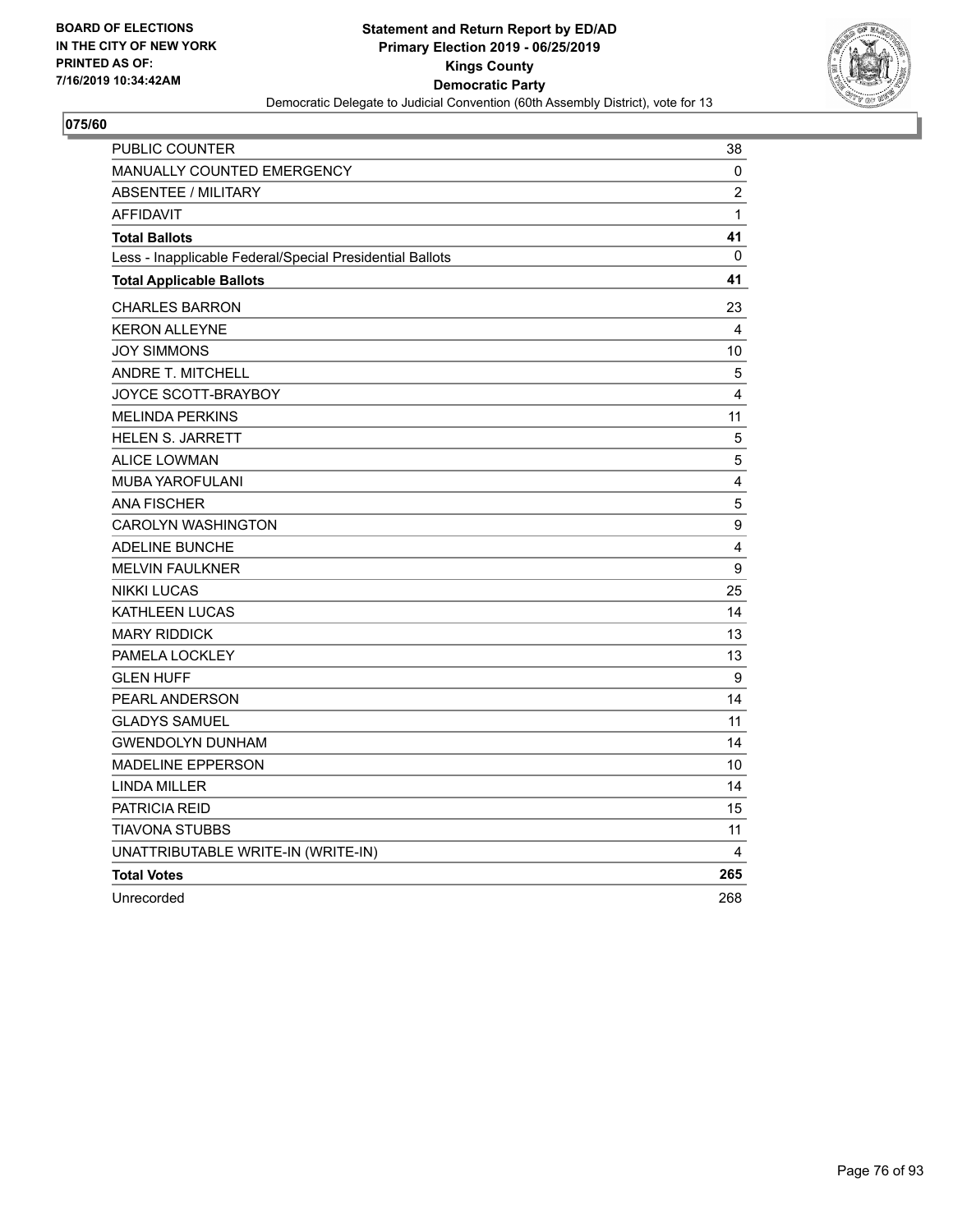

| PUBLIC COUNTER                                           | 35                      |
|----------------------------------------------------------|-------------------------|
| MANUALLY COUNTED EMERGENCY                               | 0                       |
| <b>ABSENTEE / MILITARY</b>                               | 0                       |
| <b>AFFIDAVIT</b>                                         | $\pmb{0}$               |
| <b>Total Ballots</b>                                     | 35                      |
| Less - Inapplicable Federal/Special Presidential Ballots | $\mathbf{0}$            |
| <b>Total Applicable Ballots</b>                          | 35                      |
| <b>CHARLES BARRON</b>                                    | 26                      |
| <b>KERON ALLEYNE</b>                                     | $\overline{7}$          |
| <b>JOY SIMMONS</b>                                       | $12 \overline{ }$       |
| ANDRE T. MITCHELL                                        | 9                       |
| JOYCE SCOTT-BRAYBOY                                      | 5                       |
| <b>MELINDA PERKINS</b>                                   | 9                       |
| <b>HELEN S. JARRETT</b>                                  | 5                       |
| ALICE LOWMAN                                             | 5                       |
| <b>MUBA YAROFULANI</b>                                   | $\overline{c}$          |
| <b>ANA FISCHER</b>                                       | $\sqrt{5}$              |
| <b>CAROLYN WASHINGTON</b>                                | 9                       |
| <b>ADELINE BUNCHE</b>                                    | $\overline{\mathbf{4}}$ |
| <b>MELVIN FAULKNER</b>                                   | $\overline{2}$          |
| <b>NIKKI LUCAS</b>                                       | 23                      |
| <b>KATHLEEN LUCAS</b>                                    | 11                      |
| <b>MARY RIDDICK</b>                                      | 9                       |
| PAMELA LOCKLEY                                           | 10                      |
| <b>GLEN HUFF</b>                                         | 4                       |
| PEARL ANDERSON                                           | $\overline{7}$          |
| <b>GLADYS SAMUEL</b>                                     | 9                       |
| <b>GWENDOLYN DUNHAM</b>                                  | 8                       |
| <b>MADELINE EPPERSON</b>                                 | 5                       |
| <b>LINDA MILLER</b>                                      | $\overline{7}$          |
| <b>PATRICIA REID</b>                                     | 10                      |
| TIAVONA STUBBS                                           | 6                       |
| UNATTRIBUTABLE WRITE-IN (WRITE-IN)                       | 1                       |
| <b>Total Votes</b>                                       | 210                     |
| Unrecorded                                               | 245                     |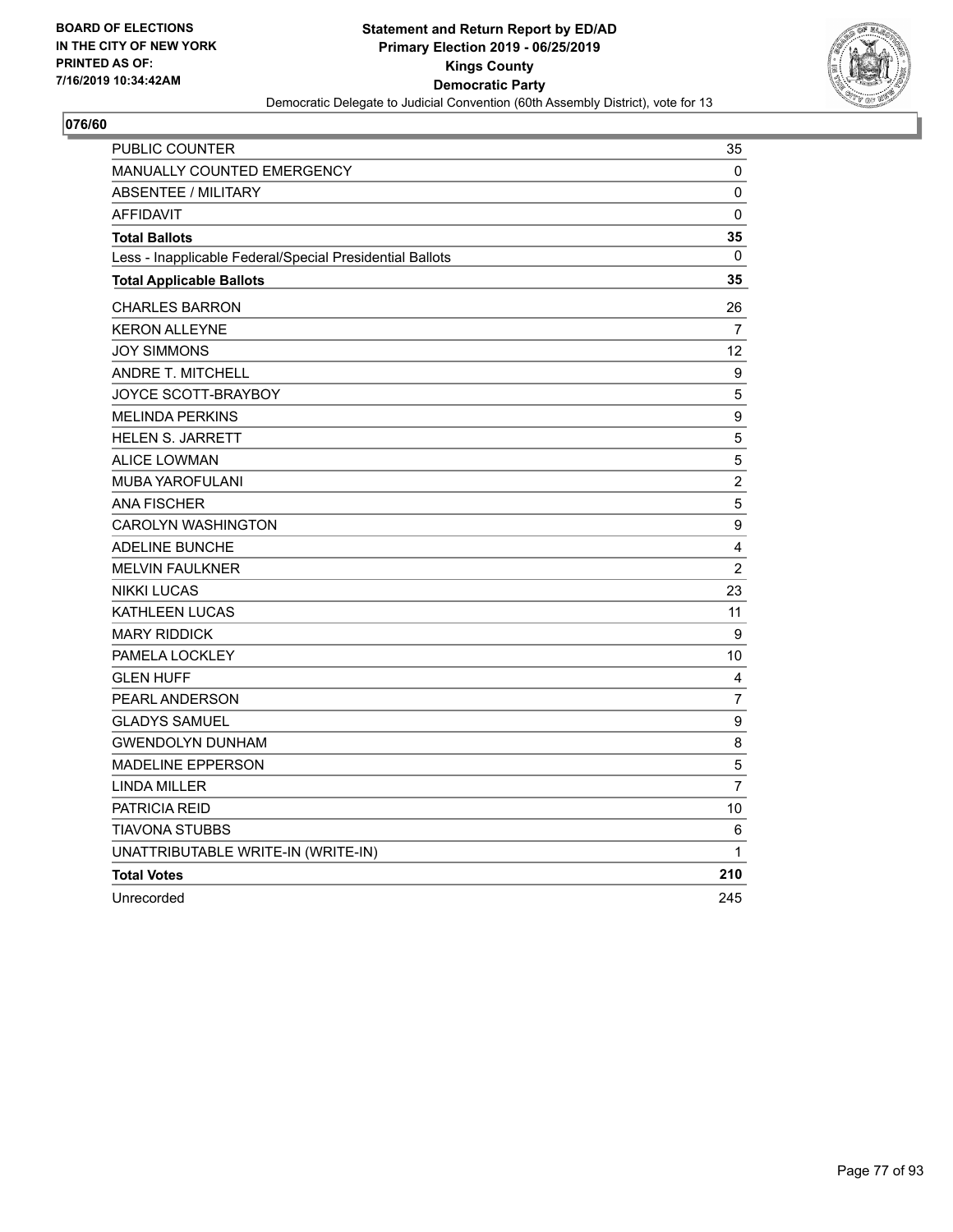

| <b>PUBLIC COUNTER</b>                                    | 46          |
|----------------------------------------------------------|-------------|
| <b>MANUALLY COUNTED EMERGENCY</b>                        | 0           |
| <b>ABSENTEE / MILITARY</b>                               | 3           |
| <b>AFFIDAVIT</b>                                         | $\mathbf 0$ |
| <b>Total Ballots</b>                                     | 49          |
| Less - Inapplicable Federal/Special Presidential Ballots | 0           |
| <b>Total Applicable Ballots</b>                          | 49          |
| <b>CHARLES BARRON</b>                                    | 34          |
| <b>KERON ALLEYNE</b>                                     | 11          |
| <b>JOY SIMMONS</b>                                       | 24          |
| ANDRE T. MITCHELL                                        | 16          |
| JOYCE SCOTT-BRAYBOY                                      | 11          |
| <b>MELINDA PERKINS</b>                                   | 17          |
| HELEN S. JARRETT                                         | 12          |
| <b>ALICE LOWMAN</b>                                      | 14          |
| MUBA YAROFULANI                                          | 9           |
| <b>ANA FISCHER</b>                                       | 12          |
| <b>CAROLYN WASHINGTON</b>                                | 13          |
| ADELINE BUNCHE                                           | 13          |
| <b>MELVIN FAULKNER</b>                                   | 6           |
| <b>NIKKI LUCAS</b>                                       | 32          |
| <b>KATHLEEN LUCAS</b>                                    | 20          |
| <b>MARY RIDDICK</b>                                      | 10          |
| PAMELA LOCKLEY                                           | 15          |
| <b>GLEN HUFF</b>                                         | 10          |
| <b>PEARL ANDERSON</b>                                    | 14          |
| <b>GLADYS SAMUEL</b>                                     | 15          |
| <b>GWENDOLYN DUNHAM</b>                                  | 14          |
| <b>MADELINE EPPERSON</b>                                 | 12          |
| <b>LINDA MILLER</b>                                      | 14          |
| PATRICIA REID                                            | 20          |
| <b>TIAVONA STUBBS</b>                                    | 11          |
| <b>Total Votes</b>                                       | 379         |
| Unrecorded                                               | 258         |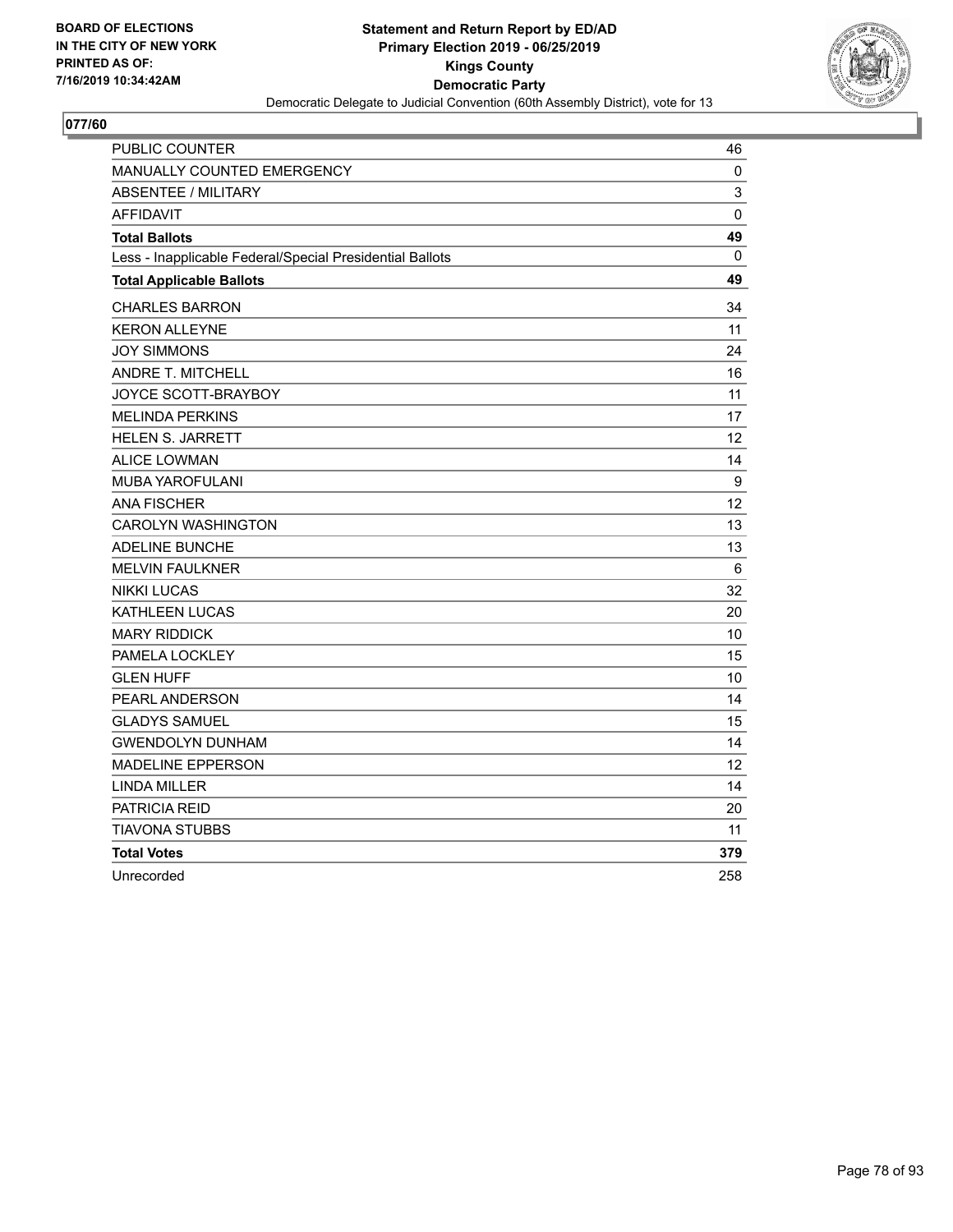

| PUBLIC COUNTER                                           | 44               |
|----------------------------------------------------------|------------------|
| MANUALLY COUNTED EMERGENCY                               | 0                |
| <b>ABSENTEE / MILITARY</b>                               | $\overline{c}$   |
| AFFIDAVIT                                                | $\pmb{0}$        |
| <b>Total Ballots</b>                                     | 46               |
| Less - Inapplicable Federal/Special Presidential Ballots | 0                |
| <b>Total Applicable Ballots</b>                          | 46               |
| <b>CHARLES BARRON</b>                                    | 28               |
| <b>KERON ALLEYNE</b>                                     | 6                |
| <b>JOY SIMMONS</b>                                       | 19               |
| <b>ANDRE T. MITCHELL</b>                                 | 13               |
| JOYCE SCOTT-BRAYBOY                                      | 13               |
| <b>MELINDA PERKINS</b>                                   | 11               |
| <b>HELEN S. JARRETT</b>                                  | 12               |
| <b>ALICE LOWMAN</b>                                      | 7                |
| <b>MUBA YAROFULANI</b>                                   | 9                |
| <b>ANA FISCHER</b>                                       | $\boldsymbol{9}$ |
| <b>CAROLYN WASHINGTON</b>                                | 10               |
| <b>ADELINE BUNCHE</b>                                    | 4                |
| <b>MELVIN FAULKNER</b>                                   | 7                |
| <b>NIKKI LUCAS</b>                                       | 31               |
| <b>KATHLEEN LUCAS</b>                                    | 21               |
| <b>MARY RIDDICK</b>                                      | 10               |
| PAMELA LOCKLEY                                           | 12 <sup>2</sup>  |
| <b>GLEN HUFF</b>                                         | 8                |
| PEARL ANDERSON                                           | 15               |
| <b>GLADYS SAMUEL</b>                                     | 9                |
| <b>GWENDOLYN DUNHAM</b>                                  | 13               |
| <b>MADELINE EPPERSON</b>                                 | 9                |
| <b>LINDA MILLER</b>                                      | 16               |
| <b>PATRICIA REID</b>                                     | 19               |
| TIAVONA STUBBS                                           | 11               |
| UNATTRIBUTABLE WRITE-IN (WRITE-IN)                       | 1                |
| <b>Total Votes</b>                                       | 323              |
| Unrecorded                                               | 275              |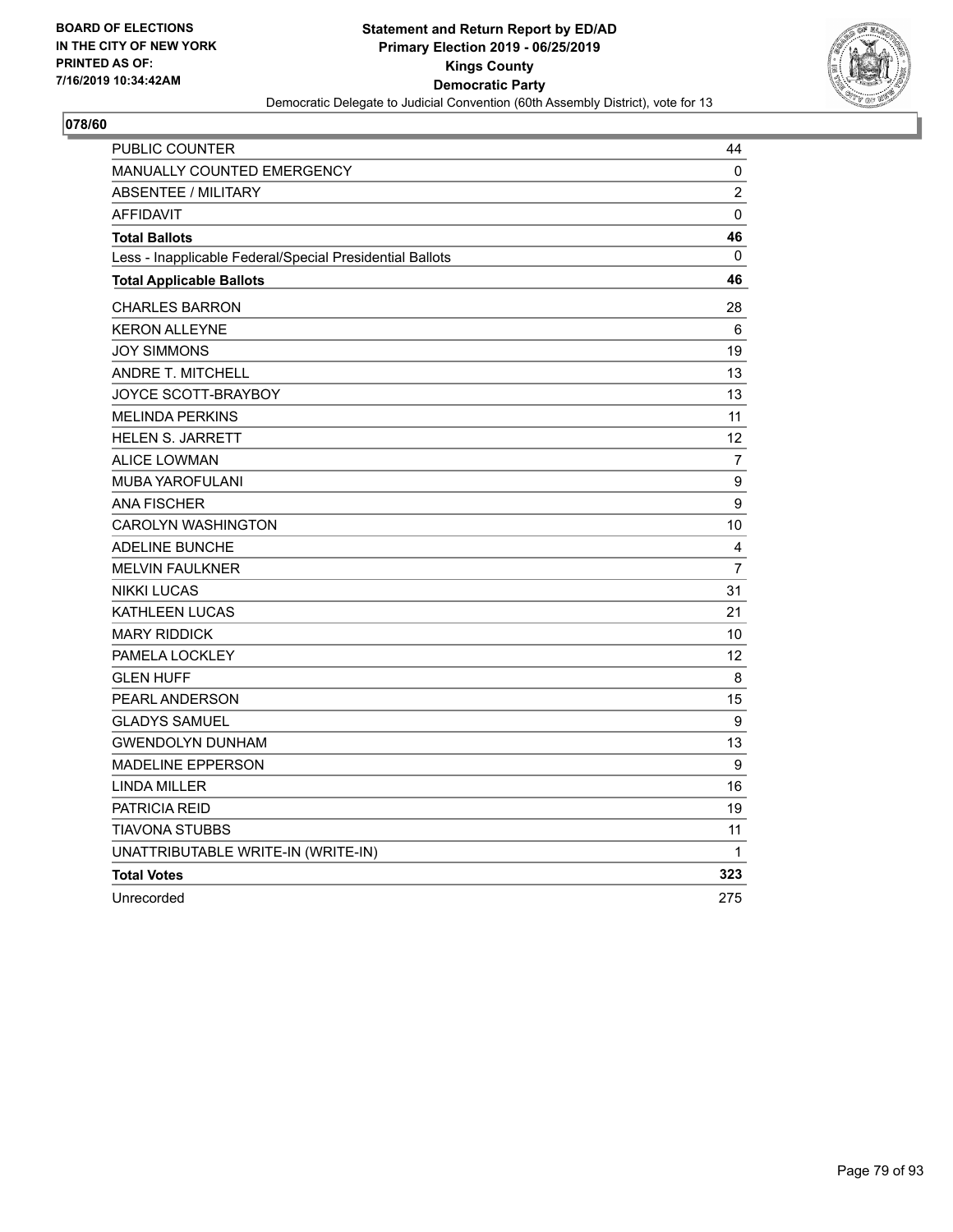

| <b>PUBLIC COUNTER</b>                                    | 18                      |
|----------------------------------------------------------|-------------------------|
| MANUALLY COUNTED EMERGENCY                               | 0                       |
| <b>ABSENTEE / MILITARY</b>                               | $\overline{2}$          |
| <b>AFFIDAVIT</b>                                         | $\mathbf 0$             |
| <b>Total Ballots</b>                                     | 20                      |
| Less - Inapplicable Federal/Special Presidential Ballots | 0                       |
| <b>Total Applicable Ballots</b>                          | 20                      |
| <b>CHARLES BARRON</b>                                    | 12 <sup>2</sup>         |
| <b>KERON ALLEYNE</b>                                     | 6                       |
| <b>JOY SIMMONS</b>                                       | 7                       |
| ANDRE T. MITCHELL                                        | 9                       |
| JOYCE SCOTT-BRAYBOY                                      | $\overline{4}$          |
| <b>MELINDA PERKINS</b>                                   | 6                       |
| <b>HELEN S. JARRETT</b>                                  | 6                       |
| <b>ALICE LOWMAN</b>                                      | $\overline{\mathbf{4}}$ |
| MUBA YAROFULANI                                          | $\overline{4}$          |
| <b>ANA FISCHER</b>                                       | 4                       |
| <b>CAROLYN WASHINGTON</b>                                | $\overline{7}$          |
| ADELINE BUNCHE                                           | $\overline{4}$          |
| <b>MELVIN FAULKNER</b>                                   | $\overline{\mathbf{4}}$ |
| <b>NIKKI LUCAS</b>                                       | $\,6$                   |
| <b>KATHLEEN LUCAS</b>                                    | $\mathbf 5$             |
| <b>MARY RIDDICK</b>                                      | $\sqrt{2}$              |
| PAMELA LOCKLEY                                           | 4                       |
| <b>GLEN HUFF</b>                                         | $\mathbf 0$             |
| PEARL ANDERSON                                           | 5                       |
| <b>GLADYS SAMUEL</b>                                     | $\overline{c}$          |
| <b>GWENDOLYN DUNHAM</b>                                  | 3                       |
| <b>MADELINE EPPERSON</b>                                 | 3                       |
| <b>LINDA MILLER</b>                                      | 3                       |
| PATRICIA REID                                            | 4                       |
| <b>TIAVONA STUBBS</b>                                    | 1                       |
| <b>Total Votes</b>                                       | 115                     |
| Unrecorded                                               | 145                     |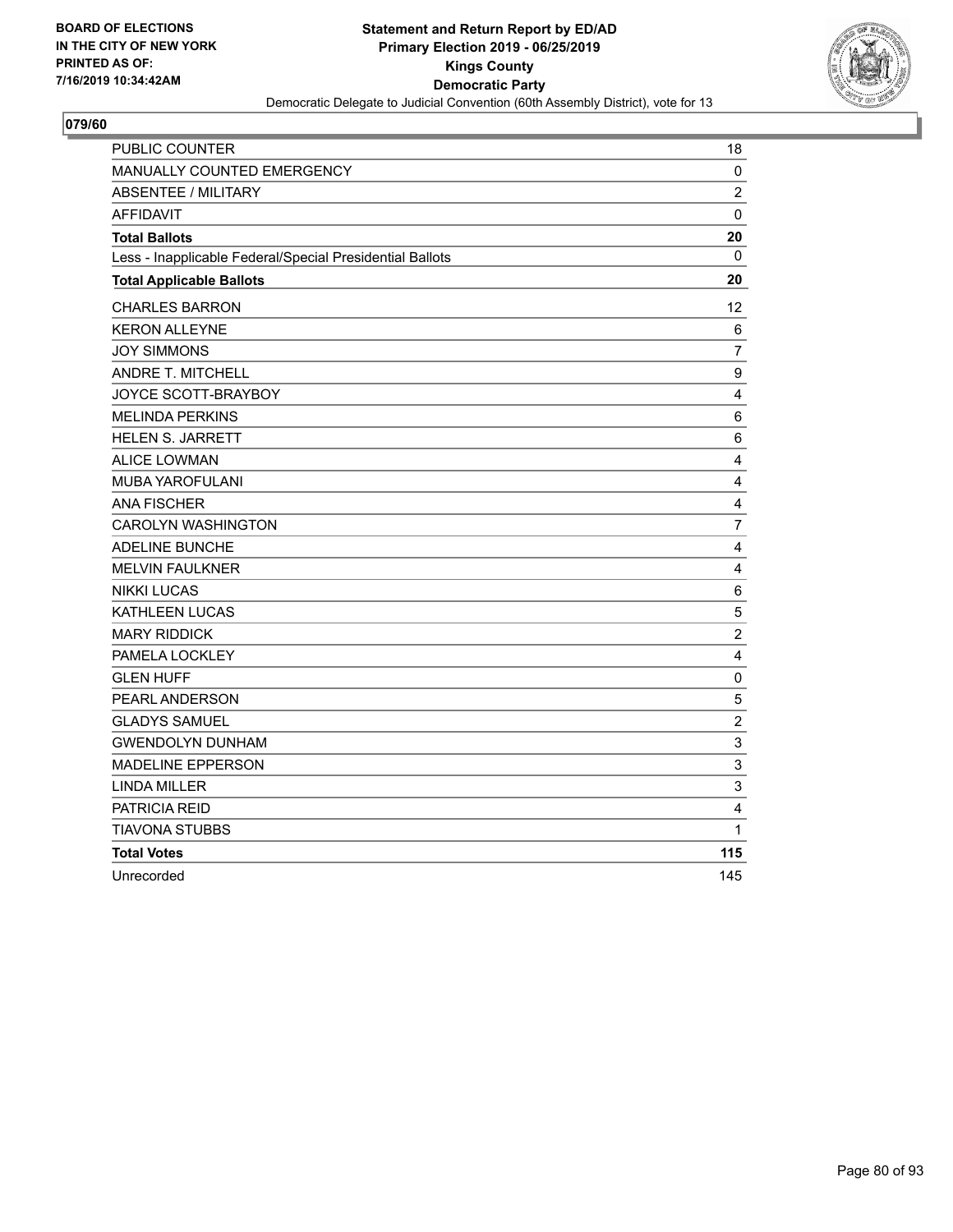

| PUBLIC COUNTER                                           | 37             |
|----------------------------------------------------------|----------------|
| MANUALLY COUNTED EMERGENCY                               | 0              |
| <b>ABSENTEE / MILITARY</b>                               | 0              |
| <b>AFFIDAVIT</b>                                         | 0              |
| <b>Total Ballots</b>                                     | 37             |
| Less - Inapplicable Federal/Special Presidential Ballots | 0              |
| <b>Total Applicable Ballots</b>                          | 37             |
| <b>CHARLES BARRON</b>                                    | 31             |
| <b>KERON ALLEYNE</b>                                     | 5              |
| <b>JOY SIMMONS</b>                                       | 21             |
| ANDRE T. MITCHELL                                        | 12             |
| JOYCE SCOTT-BRAYBOY                                      | 8              |
| <b>MELINDA PERKINS</b>                                   | 12             |
| <b>HELEN S. JARRETT</b>                                  | 5              |
| <b>ALICE LOWMAN</b>                                      | 8              |
| <b>MUBA YAROFULANI</b>                                   | 5              |
| <b>ANA FISCHER</b>                                       | $\overline{7}$ |
| <b>CAROLYN WASHINGTON</b>                                | 10             |
| <b>ADELINE BUNCHE</b>                                    | 3              |
| <b>MELVIN FAULKNER</b>                                   | 5              |
| <b>NIKKI LUCAS</b>                                       | 31             |
| KATHLEEN LUCAS                                           | 17             |
| <b>MARY RIDDICK</b>                                      | 9              |
| PAMELA LOCKLEY                                           | 11             |
| <b>GLEN HUFF</b>                                         | 4              |
| PEARL ANDERSON                                           | 6              |
| <b>GLADYS SAMUEL</b>                                     | 10             |
| <b>GWENDOLYN DUNHAM</b>                                  | 7              |
| <b>MADELINE EPPERSON</b>                                 | $\overline{2}$ |
| <b>LINDA MILLER</b>                                      | $\overline{7}$ |
| PATRICIA REID                                            | 11             |
| TIAVONA STUBBS                                           | 2              |
| <b>Total Votes</b>                                       | 249            |
| Unrecorded                                               | 232            |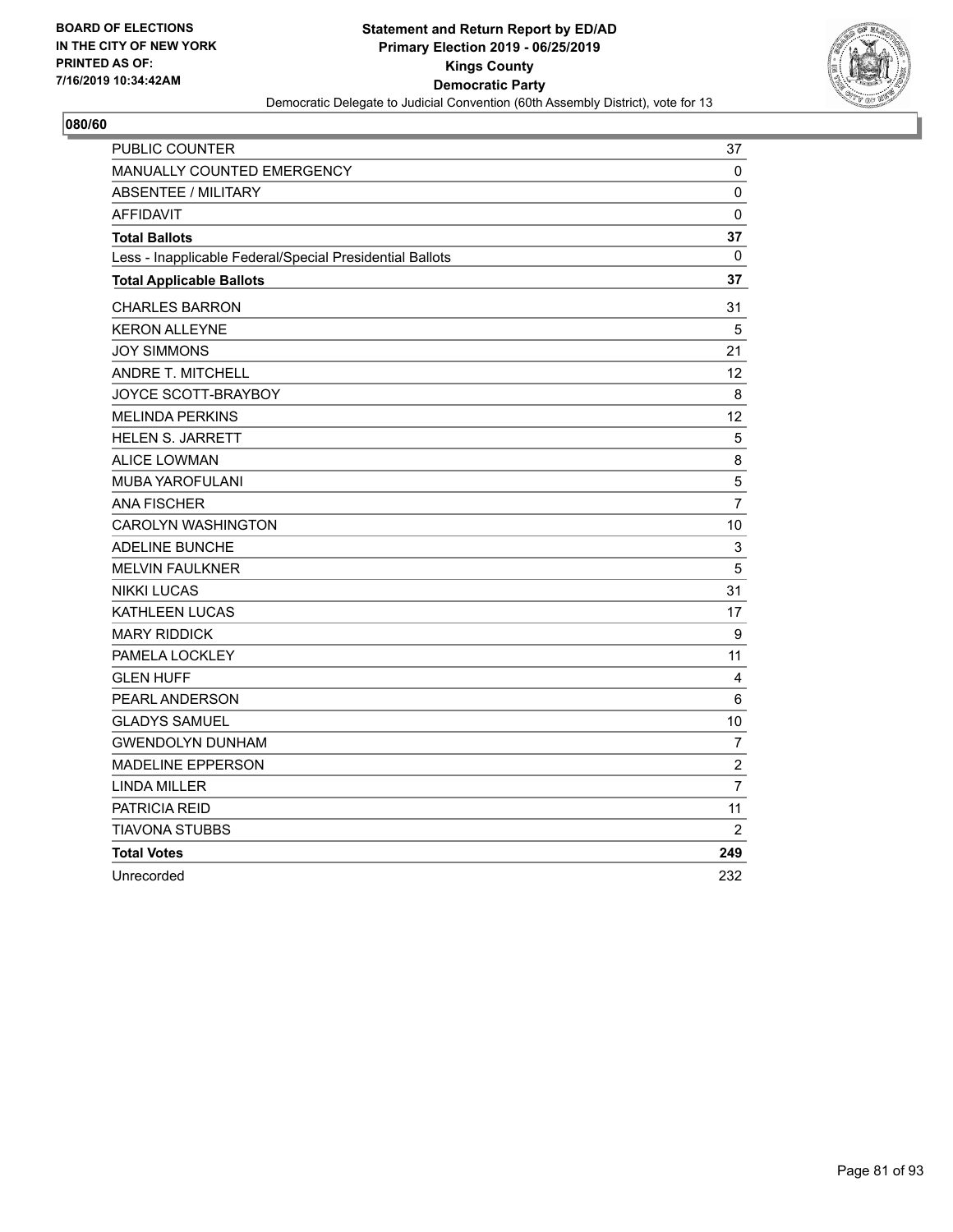

| <b>PUBLIC COUNTER</b>                                    | 35             |
|----------------------------------------------------------|----------------|
| <b>MANUALLY COUNTED EMERGENCY</b>                        | 0              |
| <b>ABSENTEE / MILITARY</b>                               | 3              |
| <b>AFFIDAVIT</b>                                         | $\mathbf 0$    |
| <b>Total Ballots</b>                                     | 38             |
| Less - Inapplicable Federal/Special Presidential Ballots | 0              |
| <b>Total Applicable Ballots</b>                          | 38             |
| <b>CHARLES BARRON</b>                                    | 31             |
| <b>KERON ALLEYNE</b>                                     | 13             |
| <b>JOY SIMMONS</b>                                       | 28             |
| ANDRE T. MITCHELL                                        | 17             |
| JOYCE SCOTT-BRAYBOY                                      | 15             |
| <b>MELINDA PERKINS</b>                                   | 18             |
| <b>HELEN S. JARRETT</b>                                  | 15             |
| <b>ALICE LOWMAN</b>                                      | 14             |
| MUBA YAROFULANI                                          | 10             |
| <b>ANA FISCHER</b>                                       | 15             |
| <b>CAROLYN WASHINGTON</b>                                | 21             |
| ADELINE BUNCHE                                           | 10             |
| <b>MELVIN FAULKNER</b>                                   | 17             |
| <b>NIKKI LUCAS</b>                                       | 21             |
| <b>KATHLEEN LUCAS</b>                                    | 11             |
| <b>MARY RIDDICK</b>                                      | $\sqrt{5}$     |
| PAMELA LOCKLEY                                           | 5              |
| <b>GLEN HUFF</b>                                         | $\overline{7}$ |
| PEARL ANDERSON                                           | 8              |
| <b>GLADYS SAMUEL</b>                                     | $\overline{7}$ |
| <b>GWENDOLYN DUNHAM</b>                                  | 7              |
| <b>MADELINE EPPERSON</b>                                 | 8              |
| <b>LINDA MILLER</b>                                      | 9              |
| PATRICIA REID                                            | 8              |
| <b>TIAVONA STUBBS</b>                                    | 6              |
| <b>Total Votes</b>                                       | 326            |
| Unrecorded                                               | 168            |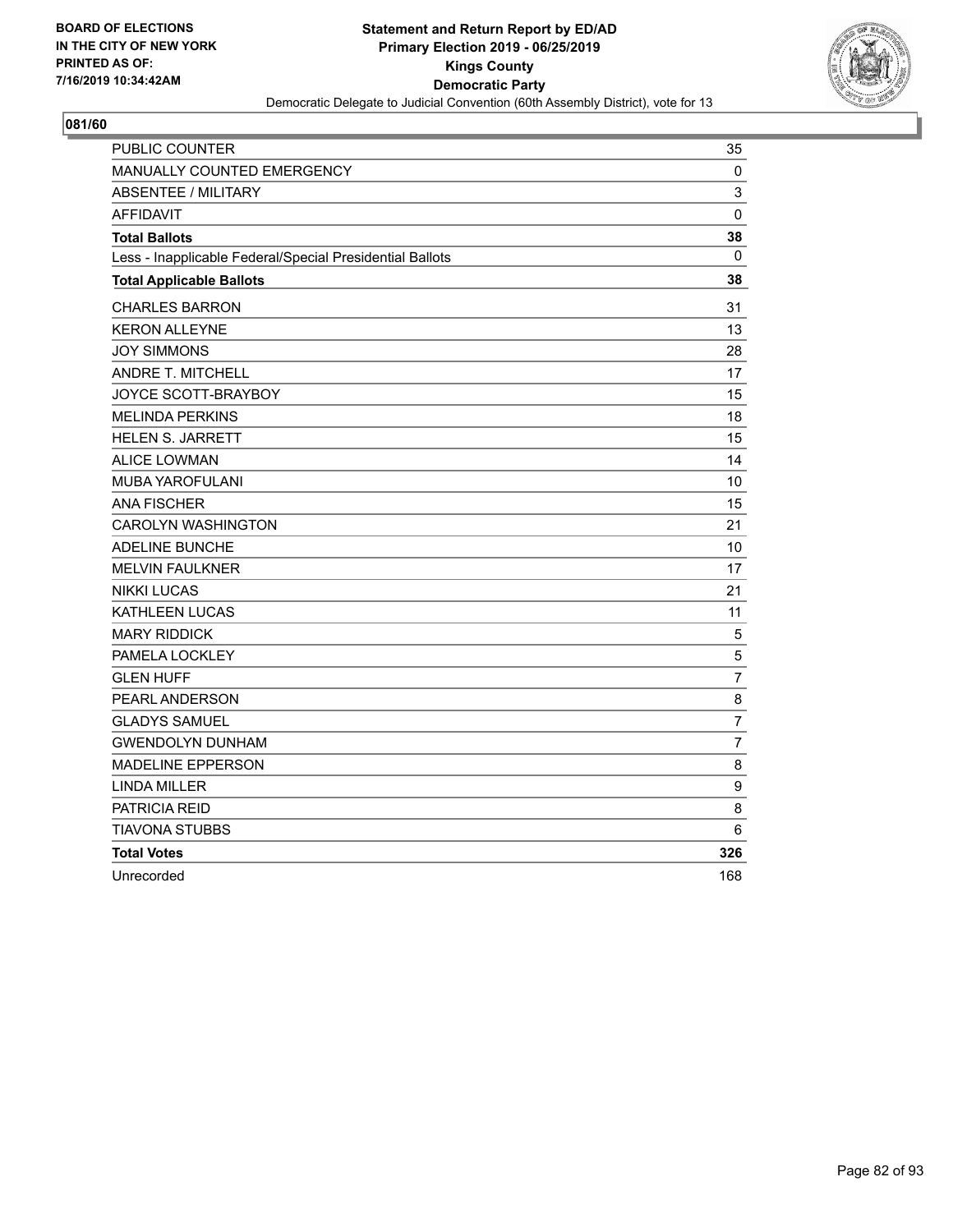

| PUBLIC COUNTER                                           | 56                |
|----------------------------------------------------------|-------------------|
| <b>MANUALLY COUNTED EMERGENCY</b>                        | 0                 |
| <b>ABSENTEE / MILITARY</b>                               | 4                 |
| <b>AFFIDAVIT</b>                                         | 0                 |
| <b>Total Ballots</b>                                     | 60                |
| Less - Inapplicable Federal/Special Presidential Ballots | 0                 |
| <b>Total Applicable Ballots</b>                          | 60                |
| <b>CHARLES BARRON</b>                                    | 36                |
| <b>KERON ALLEYNE</b>                                     | 19                |
| <b>JOY SIMMONS</b>                                       | 27                |
| ANDRE T. MITCHELL                                        | 22                |
| JOYCE SCOTT-BRAYBOY                                      | 18                |
| <b>MELINDA PERKINS</b>                                   | 24                |
| HELEN S. JARRETT                                         | 18                |
| <b>ALICE LOWMAN</b>                                      | $12 \overline{ }$ |
| <b>MUBA YAROFULANI</b>                                   | 11                |
| <b>ANA FISCHER</b>                                       | $12 \overline{ }$ |
| <b>CAROLYN WASHINGTON</b>                                | 24                |
| <b>ADELINE BUNCHE</b>                                    | $\boldsymbol{9}$  |
| <b>MELVIN FAULKNER</b>                                   | 14                |
| <b>NIKKI LUCAS</b>                                       | 35                |
| <b>KATHLEEN LUCAS</b>                                    | 23                |
| <b>MARY RIDDICK</b>                                      | 18                |
| PAMELA LOCKLEY                                           | 20                |
| <b>GLEN HUFF</b>                                         | 14                |
| PEARL ANDERSON                                           | 19                |
| <b>GLADYS SAMUEL</b>                                     | 16                |
| <b>GWENDOLYN DUNHAM</b>                                  | 16                |
| MADELINE EPPERSON                                        | 11                |
| <b>LINDA MILLER</b>                                      | 18                |
| PATRICIA REID                                            | 26                |
| TIAVONA STUBBS                                           | 15                |
| UNATTRIBUTABLE WRITE-IN (WRITE-IN)                       | $\overline{2}$    |
| <b>Total Votes</b>                                       | 479               |
| Unrecorded                                               | 301               |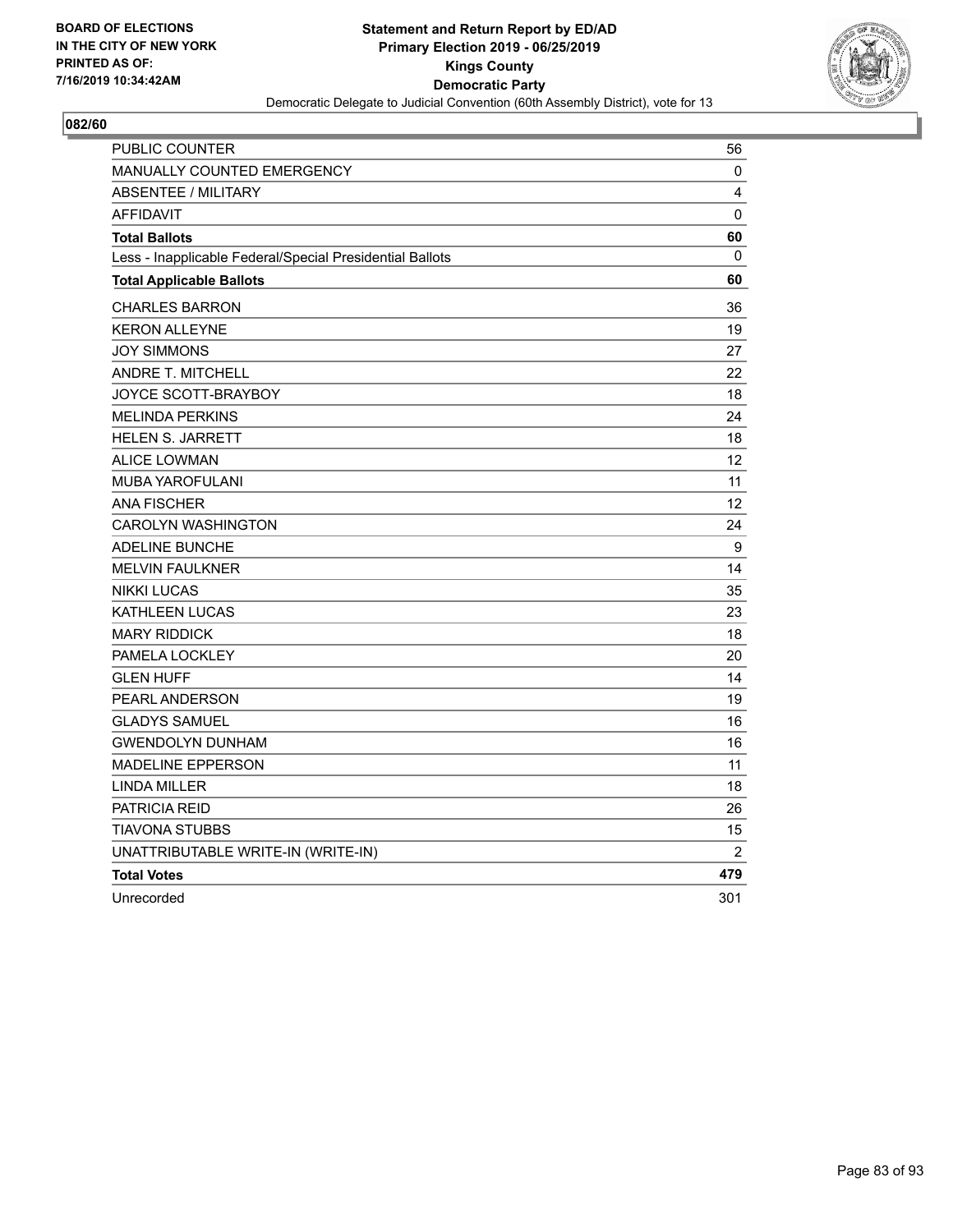

| <b>PUBLIC COUNTER</b>                                    | 30                |
|----------------------------------------------------------|-------------------|
| <b>MANUALLY COUNTED EMERGENCY</b>                        | 0                 |
| <b>ABSENTEE / MILITARY</b>                               | $\overline{2}$    |
| <b>AFFIDAVIT</b>                                         | $\mathbf 0$       |
| <b>Total Ballots</b>                                     | 32                |
| Less - Inapplicable Federal/Special Presidential Ballots | 0                 |
| <b>Total Applicable Ballots</b>                          | 32                |
| <b>CHARLES BARRON</b>                                    | 23                |
| <b>KERON ALLEYNE</b>                                     | $12 \overline{ }$ |
| <b>JOY SIMMONS</b>                                       | 17                |
| ANDRE T. MITCHELL                                        | 12 <sup>2</sup>   |
| JOYCE SCOTT-BRAYBOY                                      | 10                |
| <b>MELINDA PERKINS</b>                                   | 11                |
| <b>HELEN S. JARRETT</b>                                  | 11                |
| <b>ALICE LOWMAN</b>                                      | 8                 |
| MUBA YAROFULANI                                          | $\overline{7}$    |
| <b>ANA FISCHER</b>                                       | 11                |
| <b>CAROLYN WASHINGTON</b>                                | 12                |
| ADELINE BUNCHE                                           | 10                |
| <b>MELVIN FAULKNER</b>                                   | 5                 |
| <b>NIKKI LUCAS</b>                                       | 12                |
| <b>KATHLEEN LUCAS</b>                                    | 12                |
| <b>MARY RIDDICK</b>                                      | $\overline{7}$    |
| PAMELA LOCKLEY                                           | 8                 |
| <b>GLEN HUFF</b>                                         | 6                 |
| PEARL ANDERSON                                           | $\overline{7}$    |
| <b>GLADYS SAMUEL</b>                                     | 11                |
| <b>GWENDOLYN DUNHAM</b>                                  | 15                |
| <b>MADELINE EPPERSON</b>                                 | 8                 |
| <b>LINDA MILLER</b>                                      | 9                 |
| PATRICIA REID                                            | 13                |
| <b>TIAVONA STUBBS</b>                                    | 5                 |
| <b>Total Votes</b>                                       | 262               |
| Unrecorded                                               | 154               |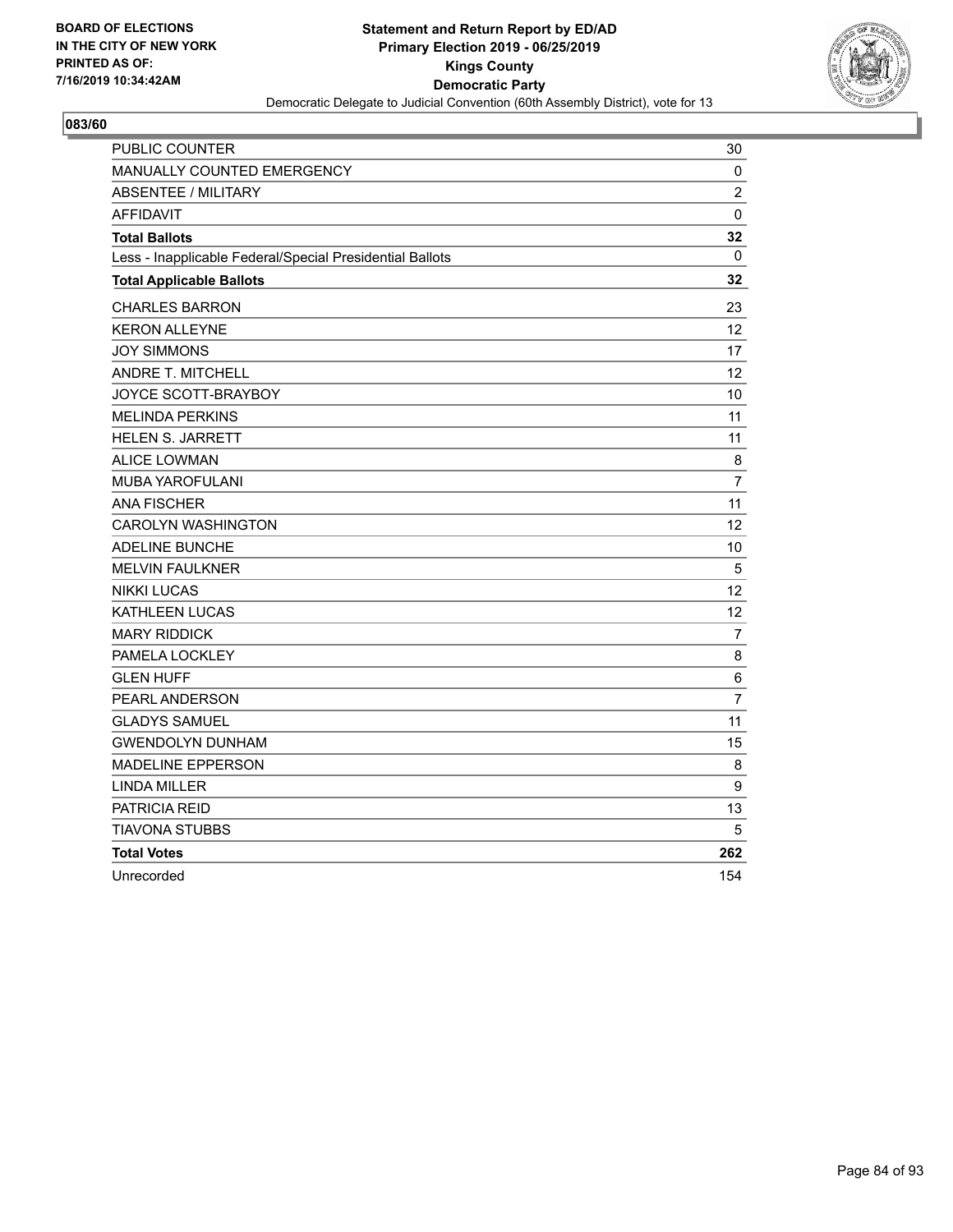

| <b>PUBLIC COUNTER</b>                                    | 42               |
|----------------------------------------------------------|------------------|
| MANUALLY COUNTED EMERGENCY                               | 0                |
| <b>ABSENTEE / MILITARY</b>                               | $\overline{c}$   |
| <b>AFFIDAVIT</b>                                         | $\mathbf 0$      |
| <b>Total Ballots</b>                                     | 44               |
| Less - Inapplicable Federal/Special Presidential Ballots | 0                |
| <b>Total Applicable Ballots</b>                          | 44               |
| <b>CHARLES BARRON</b>                                    | 26               |
| <b>KERON ALLEYNE</b>                                     | 15               |
| <b>JOY SIMMONS</b>                                       | 18               |
| <b>ANDRE T. MITCHELL</b>                                 | 13               |
| JOYCE SCOTT-BRAYBOY                                      | 11               |
| <b>MELINDA PERKINS</b>                                   | 21               |
| <b>HELEN S. JARRETT</b>                                  | 14               |
| <b>ALICE LOWMAN</b>                                      | 12               |
| <b>MUBA YAROFULANI</b>                                   | 12 <sup>2</sup>  |
| <b>ANA FISCHER</b>                                       | 12               |
| <b>CAROLYN WASHINGTON</b>                                | 16               |
| <b>ADELINE BUNCHE</b>                                    | 8                |
| <b>MELVIN FAULKNER</b>                                   | 16               |
| <b>NIKKI LUCAS</b>                                       | 17               |
| <b>KATHLEEN LUCAS</b>                                    | 19               |
| <b>MARY RIDDICK</b>                                      | 10               |
| PAMELA LOCKLEY                                           | 12               |
| <b>GLEN HUFF</b>                                         | 6                |
| PEARL ANDERSON                                           | 14               |
| <b>GLADYS SAMUEL</b>                                     | 8                |
| <b>GWENDOLYN DUNHAM</b>                                  | $\boldsymbol{9}$ |
| <b>MADELINE EPPERSON</b>                                 | $\overline{7}$   |
| <b>LINDA MILLER</b>                                      | 14               |
| PATRICIA REID                                            | 13               |
| <b>TIAVONA STUBBS</b>                                    | 8                |
| <b>Total Votes</b>                                       | 331              |
| Unrecorded                                               | 241              |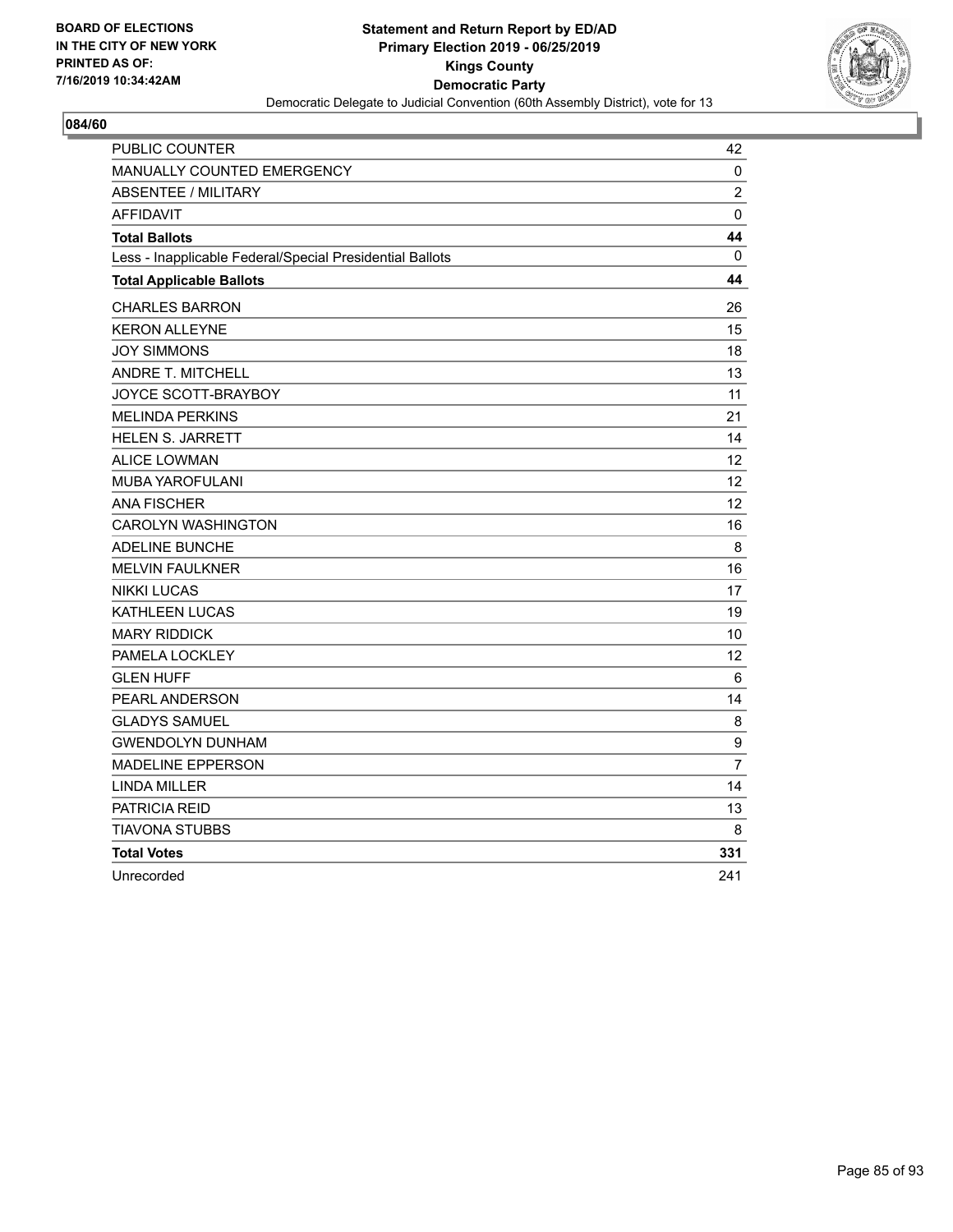

| <b>PUBLIC COUNTER</b>                                    | 33           |
|----------------------------------------------------------|--------------|
| MANUALLY COUNTED EMERGENCY                               | 0            |
| <b>ABSENTEE / MILITARY</b>                               | $\mathbf{1}$ |
| <b>AFFIDAVIT</b>                                         | $\pmb{0}$    |
| <b>Total Ballots</b>                                     | 34           |
| Less - Inapplicable Federal/Special Presidential Ballots | 0            |
| <b>Total Applicable Ballots</b>                          | 34           |
| <b>CHARLES BARRON</b>                                    | 20           |
| <b>KERON ALLEYNE</b>                                     | 7            |
| <b>JOY SIMMONS</b>                                       | 19           |
| <b>ANDRE T. MITCHELL</b>                                 | 13           |
| JOYCE SCOTT-BRAYBOY                                      | 8            |
| <b>MELINDA PERKINS</b>                                   | 19           |
| <b>HELEN S. JARRETT</b>                                  | 11           |
| <b>ALICE LOWMAN</b>                                      | 5            |
| <b>MUBA YAROFULANI</b>                                   | 3            |
| <b>ANA FISCHER</b>                                       | 12           |
| <b>CAROLYN WASHINGTON</b>                                | 20           |
| <b>ADELINE BUNCHE</b>                                    | 1            |
| <b>MELVIN FAULKNER</b>                                   | 4            |
| <b>NIKKI LUCAS</b>                                       | 20           |
| KATHLEEN LUCAS                                           | 9            |
| <b>MARY RIDDICK</b>                                      | 8            |
| PAMELA LOCKLEY                                           | 20           |
| <b>GLEN HUFF</b>                                         | 8            |
| PEARL ANDERSON                                           | 16           |
| <b>GLADYS SAMUEL</b>                                     | 16           |
| <b>GWENDOLYN DUNHAM</b>                                  | 10           |
| <b>MADELINE EPPERSON</b>                                 | 10           |
| <b>LINDA MILLER</b>                                      | 14           |
| PATRICIA REID                                            | 15           |
| TIAVONA STUBBS                                           | 8            |
| <b>Total Votes</b>                                       | 296          |
| Unrecorded                                               | 146          |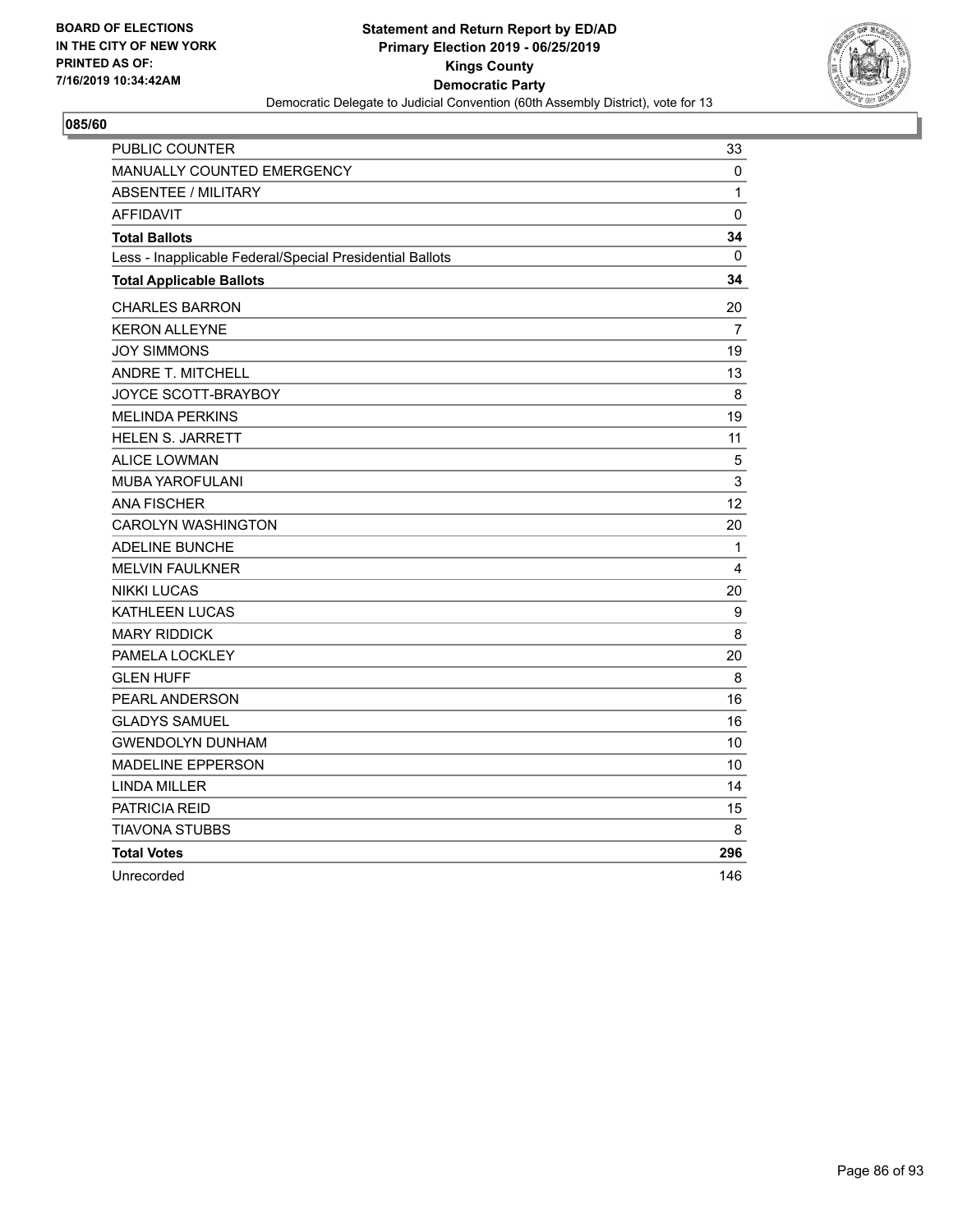

| PUBLIC COUNTER                                           | 24                      |
|----------------------------------------------------------|-------------------------|
| MANUALLY COUNTED EMERGENCY                               | 0                       |
| <b>ABSENTEE / MILITARY</b>                               | 0                       |
| <b>AFFIDAVIT</b>                                         | 0                       |
| <b>Total Ballots</b>                                     | 24                      |
| Less - Inapplicable Federal/Special Presidential Ballots | 0                       |
| <b>Total Applicable Ballots</b>                          | 24                      |
| <b>CHARLES BARRON</b>                                    | 17                      |
| <b>KERON ALLEYNE</b>                                     | 11                      |
| <b>JOY SIMMONS</b>                                       | 12                      |
| ANDRE T. MITCHELL                                        | 12                      |
| JOYCE SCOTT-BRAYBOY                                      | 11                      |
| <b>MELINDA PERKINS</b>                                   | 13                      |
| HELEN S. JARRETT                                         | 9                       |
| <b>ALICE LOWMAN</b>                                      | 10                      |
| <b>MUBA YAROFULANI</b>                                   | 9                       |
| <b>ANA FISCHER</b>                                       | 11                      |
| <b>CAROLYN WASHINGTON</b>                                | 14                      |
| <b>ADELINE BUNCHE</b>                                    | 10                      |
| <b>MELVIN FAULKNER</b>                                   | 11                      |
| <b>NIKKI LUCAS</b>                                       | 6                       |
| <b>KATHLEEN LUCAS</b>                                    | 5                       |
| <b>MARY RIDDICK</b>                                      | $\overline{4}$          |
| PAMELA LOCKLEY                                           | 4                       |
| <b>GLEN HUFF</b>                                         | $\overline{c}$          |
| PEARL ANDERSON                                           | 5                       |
| <b>GLADYS SAMUEL</b>                                     | 5                       |
| <b>GWENDOLYN DUNHAM</b>                                  | $\overline{\mathbf{c}}$ |
| MADELINE EPPERSON                                        | 4                       |
| <b>LINDA MILLER</b>                                      | 5                       |
| PATRICIA REID                                            | 5                       |
| TIAVONA STUBBS                                           | 5                       |
| UNATTRIBUTABLE WRITE-IN (WRITE-IN)                       | $\mathbf{1}$            |
| <b>Total Votes</b>                                       | 203                     |
| Unrecorded                                               | 109                     |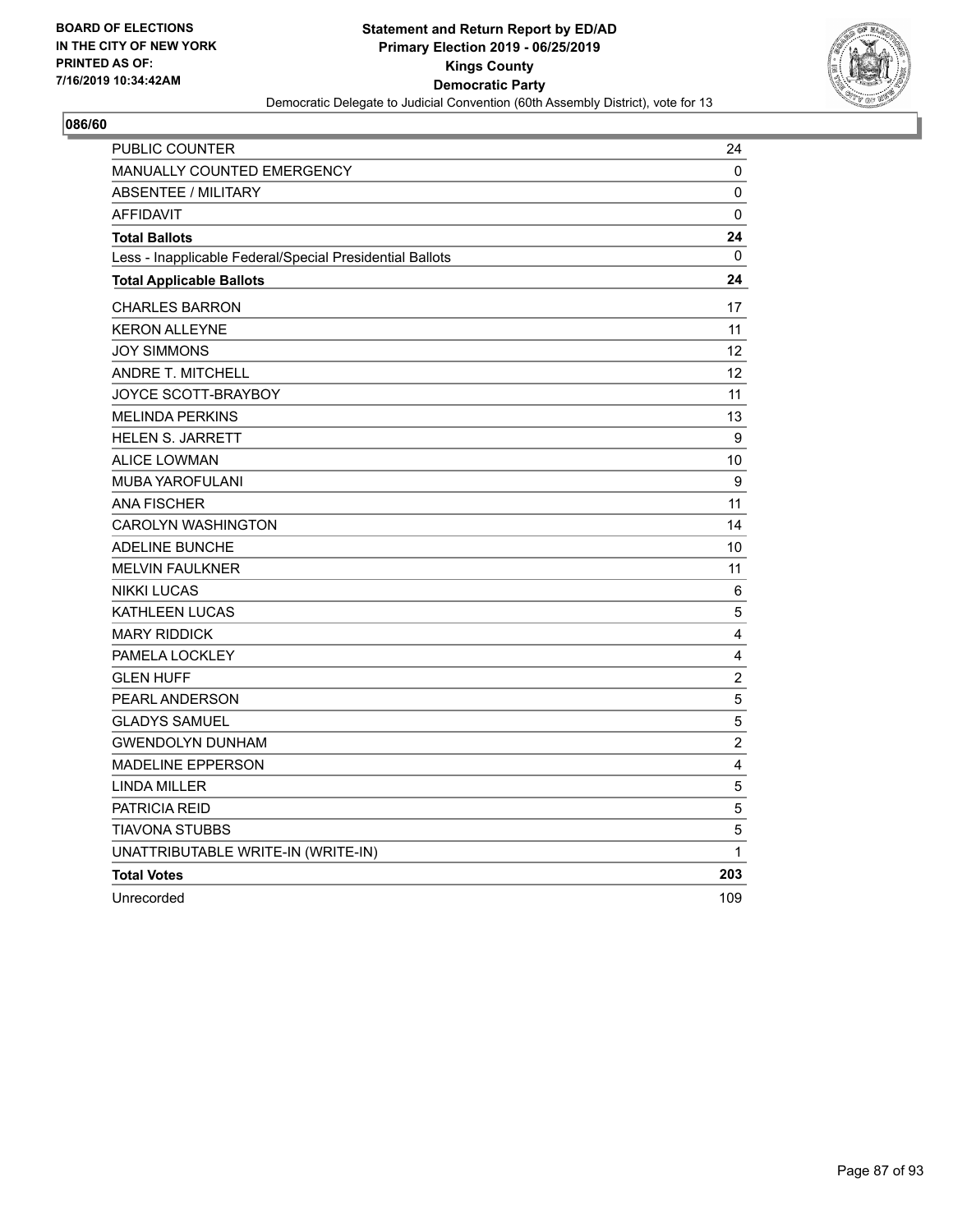

| <b>PUBLIC COUNTER</b>                                    | $12 \overline{ }$ |
|----------------------------------------------------------|-------------------|
| MANUALLY COUNTED EMERGENCY                               | 0                 |
| <b>ABSENTEE / MILITARY</b>                               | 0                 |
| <b>AFFIDAVIT</b>                                         | 0                 |
| <b>Total Ballots</b>                                     | 12                |
| Less - Inapplicable Federal/Special Presidential Ballots | 0                 |
| <b>Total Applicable Ballots</b>                          | 12                |
| <b>CHARLES BARRON</b>                                    | 11                |
| <b>KERON ALLEYNE</b>                                     | 7                 |
| <b>JOY SIMMONS</b>                                       | 8                 |
| <b>ANDRE T. MITCHELL</b>                                 | 8                 |
| JOYCE SCOTT-BRAYBOY                                      | 8                 |
| <b>MELINDA PERKINS</b>                                   | 8                 |
| <b>HELEN S. JARRETT</b>                                  | $\overline{7}$    |
| <b>ALICE LOWMAN</b>                                      | $\overline{7}$    |
| MUBA YAROFULANI                                          | $\overline{7}$    |
| <b>ANA FISCHER</b>                                       | 7                 |
| <b>CAROLYN WASHINGTON</b>                                | $\overline{7}$    |
| ADELINE BUNCHE                                           | 8                 |
| <b>MELVIN FAULKNER</b>                                   | $\overline{7}$    |
| <b>NIKKI LUCAS</b>                                       | $\boldsymbol{2}$  |
| <b>KATHLEEN LUCAS</b>                                    | 0                 |
| <b>MARY RIDDICK</b>                                      | $\mathbf{1}$      |
| PAMELA LOCKLEY                                           | $\mathbf 1$       |
| <b>GLEN HUFF</b>                                         | $\mathbf 0$       |
| <b>PEARL ANDERSON</b>                                    | $\overline{c}$    |
| <b>GLADYS SAMUEL</b>                                     | $\mathbf{1}$      |
| <b>GWENDOLYN DUNHAM</b>                                  | 1                 |
| <b>MADELINE EPPERSON</b>                                 | 0                 |
| <b>LINDA MILLER</b>                                      | $\mathbf 1$       |
| PATRICIA REID                                            | $\overline{2}$    |
| <b>TIAVONA STUBBS</b>                                    | 1                 |
| <b>Total Votes</b>                                       | 112               |
| Unrecorded                                               | 44                |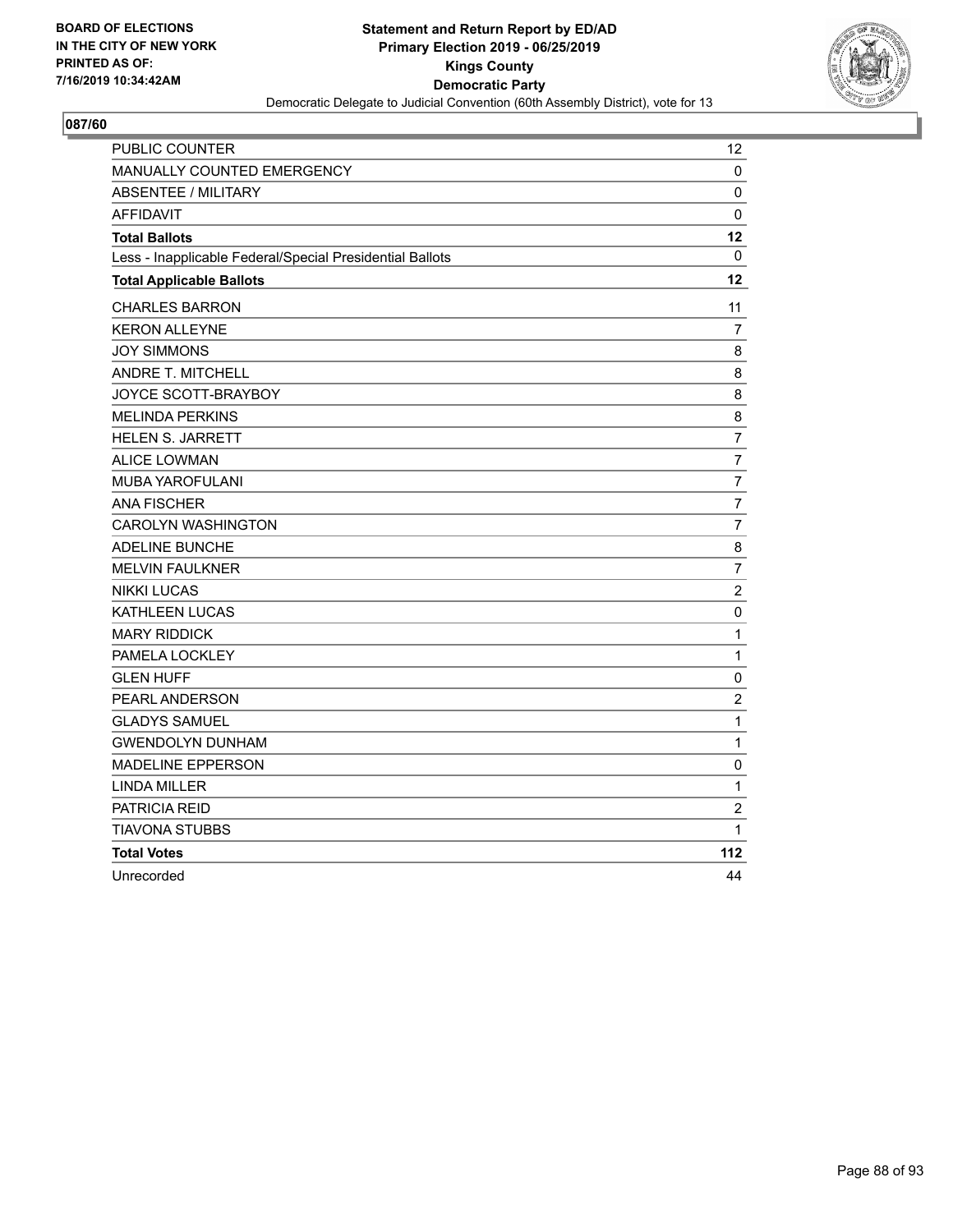

| <b>PUBLIC COUNTER</b>                                    | 31                      |
|----------------------------------------------------------|-------------------------|
| <b>MANUALLY COUNTED EMERGENCY</b>                        | 0                       |
| <b>ABSENTEE / MILITARY</b>                               | 1                       |
| <b>AFFIDAVIT</b>                                         | $\mathbf 0$             |
| <b>Total Ballots</b>                                     | 32                      |
| Less - Inapplicable Federal/Special Presidential Ballots | 0                       |
| <b>Total Applicable Ballots</b>                          | 32                      |
| <b>CHARLES BARRON</b>                                    | 23                      |
| <b>KERON ALLEYNE</b>                                     | 8                       |
| <b>JOY SIMMONS</b>                                       | 17                      |
| ANDRE T. MITCHELL                                        | 10                      |
| JOYCE SCOTT-BRAYBOY                                      | 9                       |
| <b>MELINDA PERKINS</b>                                   | 12                      |
| <b>HELEN S. JARRETT</b>                                  | 10                      |
| <b>ALICE LOWMAN</b>                                      | 9                       |
| MUBA YAROFULANI                                          | 6                       |
| <b>ANA FISCHER</b>                                       | 8                       |
| <b>CAROLYN WASHINGTON</b>                                | 11                      |
| ADELINE BUNCHE                                           | 3                       |
| <b>MELVIN FAULKNER</b>                                   | 5                       |
| <b>NIKKI LUCAS</b>                                       | 10                      |
| <b>KATHLEEN LUCAS</b>                                    | 4                       |
| <b>MARY RIDDICK</b>                                      | $\boldsymbol{9}$        |
| PAMELA LOCKLEY                                           | 4                       |
| <b>GLEN HUFF</b>                                         | $\overline{2}$          |
| PEARL ANDERSON                                           | 3                       |
| <b>GLADYS SAMUEL</b>                                     | 6                       |
| <b>GWENDOLYN DUNHAM</b>                                  | 3                       |
| <b>MADELINE EPPERSON</b>                                 | 1                       |
| <b>LINDA MILLER</b>                                      | $\overline{\mathbf{4}}$ |
| PATRICIA REID                                            | $\overline{7}$          |
| <b>TIAVONA STUBBS</b>                                    | 3                       |
| <b>Total Votes</b>                                       | 187                     |
| Unrecorded                                               | 229                     |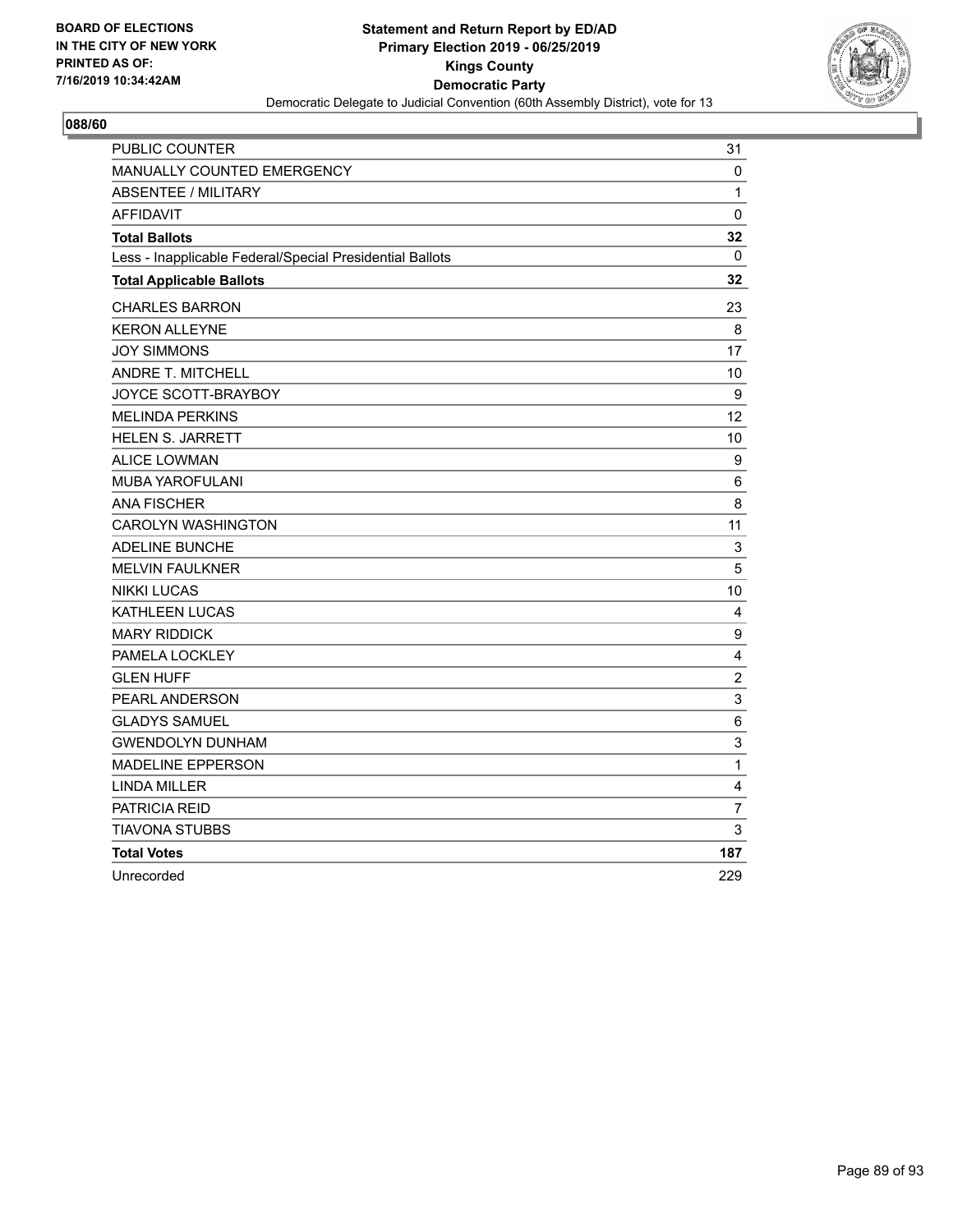

| PUBLIC COUNTER                                           | 11             |
|----------------------------------------------------------|----------------|
| MANUALLY COUNTED EMERGENCY                               | 0              |
| <b>ABSENTEE / MILITARY</b>                               | 1              |
| <b>AFFIDAVIT</b>                                         | $\mathbf 0$    |
| <b>Total Ballots</b>                                     | 12             |
| Less - Inapplicable Federal/Special Presidential Ballots | $\mathbf{0}$   |
| <b>Total Applicable Ballots</b>                          | 12             |
| <b>CHARLES BARRON</b>                                    | 11             |
| <b>KERON ALLEYNE</b>                                     | 4              |
| <b>JOY SIMMONS</b>                                       | $\overline{7}$ |
| ANDRE T. MITCHELL                                        | 4              |
| JOYCE SCOTT-BRAYBOY                                      | 4              |
| <b>MELINDA PERKINS</b>                                   | $\sqrt{5}$     |
| <b>HELEN S. JARRETT</b>                                  | 5              |
| <b>ALICE LOWMAN</b>                                      | $\mathbf 0$    |
| MUBA YAROFULANI                                          | 3              |
| <b>ANA FISCHER</b>                                       | 4              |
| <b>CAROLYN WASHINGTON</b>                                | 6              |
| <b>ADELINE BUNCHE</b>                                    | $\mathbf{1}$   |
| <b>MELVIN FAULKNER</b>                                   | 6              |
| <b>NIKKI LUCAS</b>                                       | 6              |
| KATHLEEN LUCAS                                           | 1              |
| <b>MARY RIDDICK</b>                                      | $\overline{c}$ |
| PAMELA LOCKLEY                                           | 3              |
| <b>GLEN HUFF</b>                                         | $\mathbf 1$    |
| PEARL ANDERSON                                           | $\mathbf{1}$   |
| <b>GLADYS SAMUEL</b>                                     | $\mathbf 1$    |
| <b>GWENDOLYN DUNHAM</b>                                  | 5              |
| <b>MADELINE EPPERSON</b>                                 | 1              |
| <b>LINDA MILLER</b>                                      | 5              |
| PATRICIA REID                                            | 5              |
| TIAVONA STUBBS                                           | $\overline{2}$ |
| <b>Total Votes</b>                                       | 93             |
| Unrecorded                                               | 63             |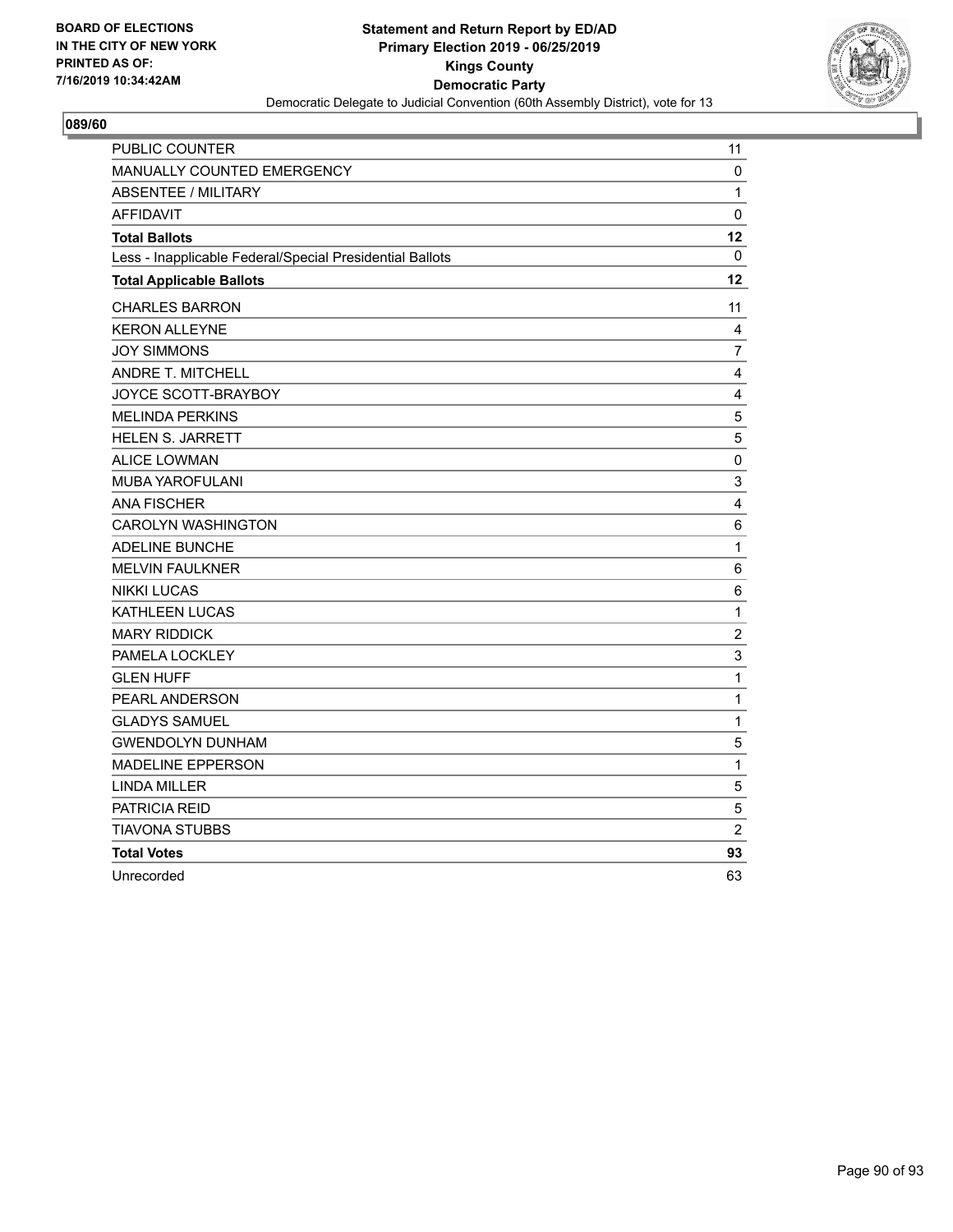

| <b>PUBLIC COUNTER</b>                                    | 43              |
|----------------------------------------------------------|-----------------|
| MANUALLY COUNTED EMERGENCY                               | 0               |
| <b>ABSENTEE / MILITARY</b>                               | 0               |
| <b>AFFIDAVIT</b>                                         | $\mathbf 0$     |
| <b>Total Ballots</b>                                     | 43              |
| Less - Inapplicable Federal/Special Presidential Ballots | 0               |
| <b>Total Applicable Ballots</b>                          | 43              |
| <b>CHARLES BARRON</b>                                    | 28              |
| <b>KERON ALLEYNE</b>                                     | 10              |
| <b>JOY SIMMONS</b>                                       | 17              |
| <b>ANDRE T. MITCHELL</b>                                 | 13              |
| JOYCE SCOTT-BRAYBOY                                      | 11              |
| <b>MELINDA PERKINS</b>                                   | 14              |
| <b>HELEN S. JARRETT</b>                                  | 10              |
| <b>ALICE LOWMAN</b>                                      | 8               |
| <b>MUBA YAROFULANI</b>                                   | $\,8\,$         |
| <b>ANA FISCHER</b>                                       | 11              |
| <b>CAROLYN WASHINGTON</b>                                | 15              |
| <b>ADELINE BUNCHE</b>                                    | 6               |
| <b>MELVIN FAULKNER</b>                                   | 12              |
| <b>NIKKI LUCAS</b>                                       | 21              |
| <b>KATHLEEN LUCAS</b>                                    | 12 <sup>2</sup> |
| <b>MARY RIDDICK</b>                                      | 10              |
| PAMELA LOCKLEY                                           | 13              |
| <b>GLEN HUFF</b>                                         | 10              |
| PEARL ANDERSON                                           | 18              |
| <b>GLADYS SAMUEL</b>                                     | 14              |
| <b>GWENDOLYN DUNHAM</b>                                  | 11              |
| <b>MADELINE EPPERSON</b>                                 | 6               |
| <b>LINDA MILLER</b>                                      | 14              |
| PATRICIA REID                                            | 14              |
| <b>TIAVONA STUBBS</b>                                    | 5               |
| <b>Total Votes</b>                                       | 311             |
| Unrecorded                                               | 248             |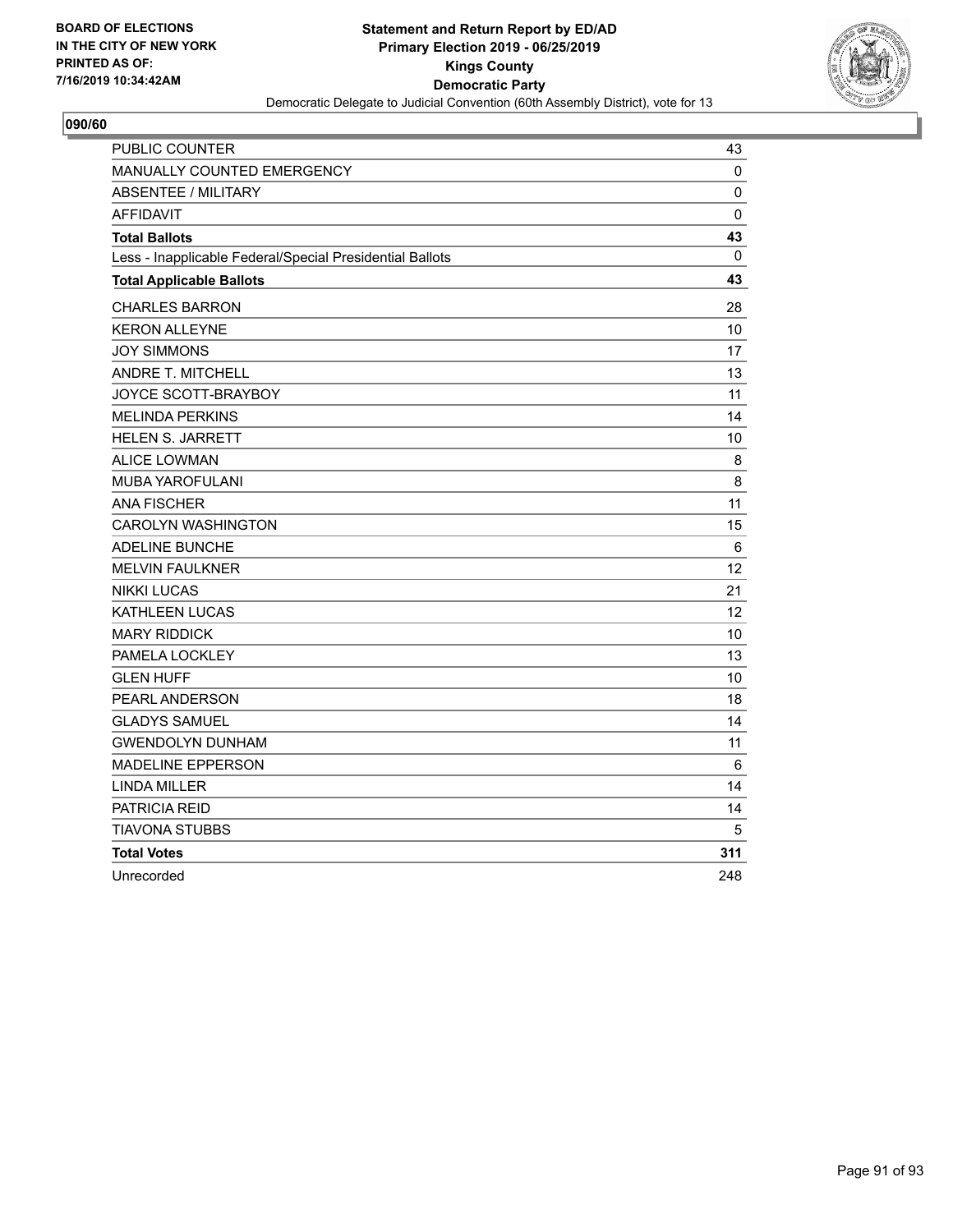

| PUBLIC COUNTER                                           | $\overline{7}$ |
|----------------------------------------------------------|----------------|
| MANUALLY COUNTED EMERGENCY                               | 0              |
| <b>ABSENTEE / MILITARY</b>                               | $\pmb{0}$      |
| <b>AFFIDAVIT</b>                                         | $\pmb{0}$      |
| <b>Total Ballots</b>                                     | $\overline{7}$ |
| Less - Inapplicable Federal/Special Presidential Ballots | 0              |
| <b>Total Applicable Ballots</b>                          | 7              |
| <b>CHARLES BARRON</b>                                    | 6              |
| <b>KERON ALLEYNE</b>                                     | $\overline{2}$ |
| <b>JOY SIMMONS</b>                                       | 4              |
| ANDRE T. MITCHELL                                        | 4              |
| JOYCE SCOTT-BRAYBOY                                      | $\mathsf 3$    |
| <b>MELINDA PERKINS</b>                                   | 3              |
| <b>HELEN S. JARRETT</b>                                  | 3              |
| <b>ALICE LOWMAN</b>                                      | $\overline{c}$ |
| MUBA YAROFULANI                                          | $\overline{c}$ |
| <b>ANA FISCHER</b>                                       | 3              |
| <b>CAROLYN WASHINGTON</b>                                | $\overline{c}$ |
| <b>ADELINE BUNCHE</b>                                    | $\mathbf{1}$   |
| <b>MELVIN FAULKNER</b>                                   | $\overline{c}$ |
| <b>NIKKI LUCAS</b>                                       | 0              |
| KATHLEEN LUCAS                                           | 0              |
| <b>MARY RIDDICK</b>                                      | $\mathbf{1}$   |
| PAMELA LOCKLEY                                           | 1              |
| <b>GLEN HUFF</b>                                         | $\pmb{0}$      |
| PEARL ANDERSON                                           | $\mathbf{1}$   |
| <b>GLADYS SAMUEL</b>                                     | $\mathbf{1}$   |
| <b>GWENDOLYN DUNHAM</b>                                  | 0              |
| <b>MADELINE EPPERSON</b>                                 | 1              |
| <b>LINDA MILLER</b>                                      | $\mathbf{1}$   |
| PATRICIA REID                                            | $\mathbf 0$    |
| TIAVONA STUBBS                                           | 0              |
| <b>Total Votes</b>                                       | 43             |
| Unrecorded                                               | 48             |